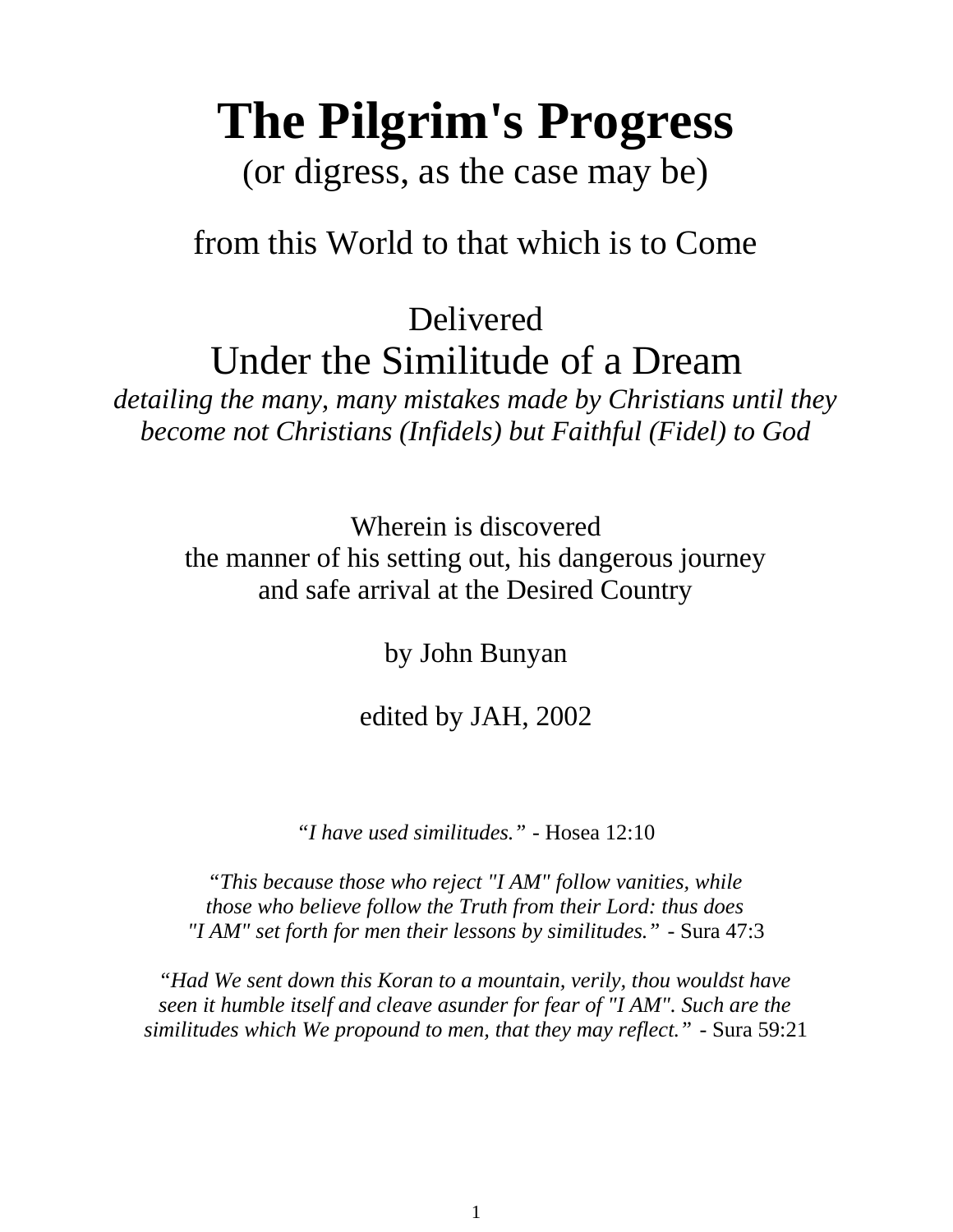# **THE AUTHOR'S APOLOGY FOR HIS BOOK.**

When at the first I took my pen in hand Thus for to write, I did not understand That I at all should make a little book In such a mode; nay, I had undertook To make another; which, when almost done, Before I was aware, I this begun.

 And thus it was: I, writing of The Way And race of holy people, in this our gospel-day, Fell suddenly into an allegory About their journey, and The Way to glory, In more than twenty things which I set down: This done, I twenty more had in my crown; And they again began to multiply, Like sparks that from the coals of fire do fly. Nay, then, thought I, if that you breed so fast, I'll put you by yourselves, lest you at last Should prove *ad infinitum*, and eat out The book that I already am about.

 Well, so I did; but yet I did not think To show to all the world my pen and ink In such a mode; I only thought to make I knew not what: nor did I undertake Thereby to please my neighbour: no, not I; I did it my own self to gratify.

 Neither did I but vacant seasons spend In this my scribble; nor did I intend But to divert myself in doing this From worser thoughts which make me do amiss.

 Thus, I set my pen to paper with delight, And quickly had my thoughts in black and white. For, having now my method by the end, Still as I pull'd, it came; and so I penn'd It down: until at last it came to be, For length and breadth, the bigness which you see.

 Well, when I had thus put mine ends together, I show'd them others, that I might see whether They would condemn them, or them justify: And some said, Let them live; some, Let them die. Some said, John, print it; others said, Not so: Some said, It might do good; others said, No.

 Now was I in a strait, and did not see Which was the best thing to be done by me: At last I thought, Since you are thus divided,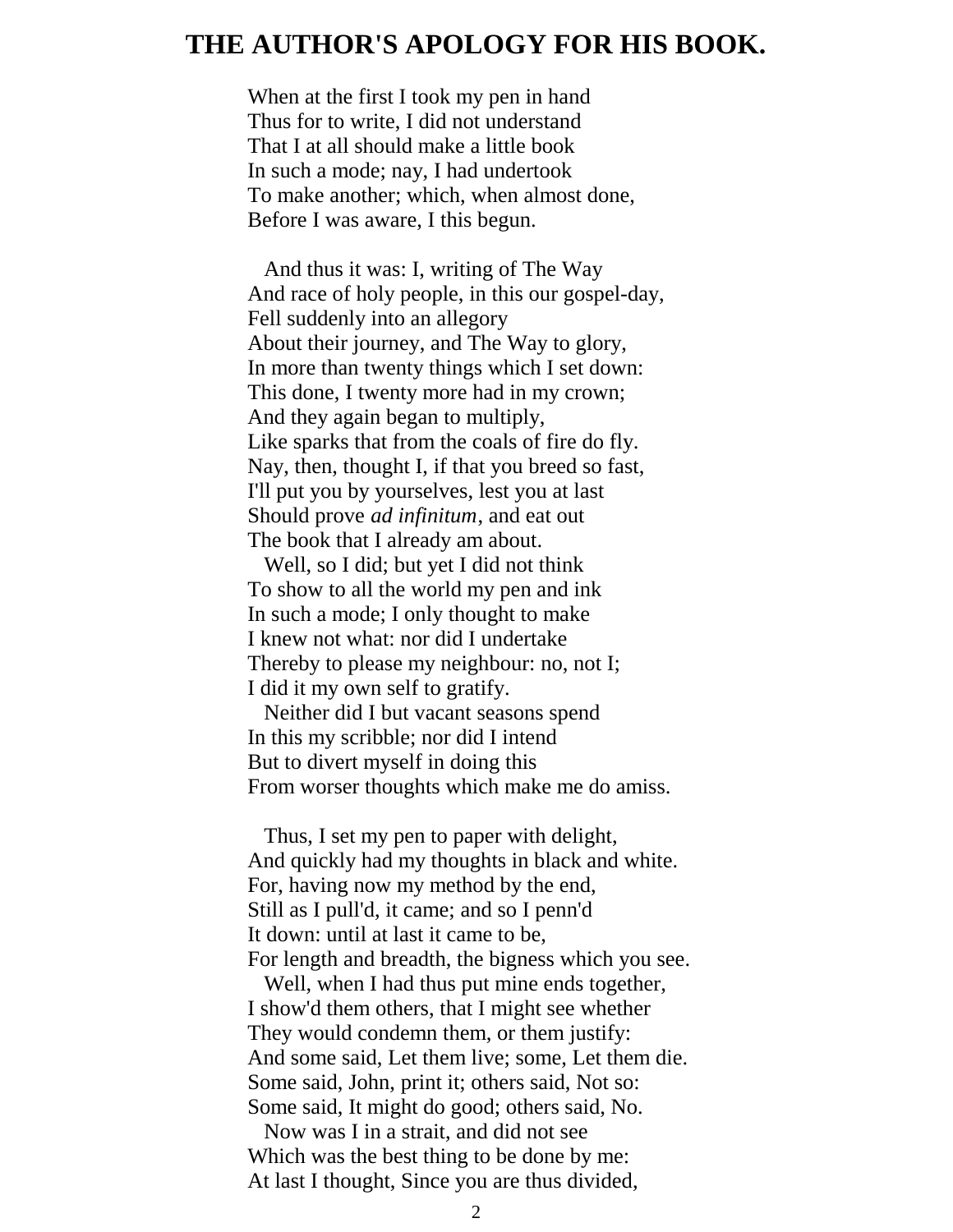I print it will, and so the case decided.

 For, thought I, some, I see, would have it done, Though others in that channel do not run: To prove, then, who advisèd for the best, Thus I thought fit to put it to the test.

 I further thought, if now I did deny Those that would have it, thus to gratify, I did not know but hinder them I might Of that which would to them be great delight.

 For those which were not for its coming forth, I said to them, Offend you I am loath, Yet, since your brethren pleasèd with it be, Forbear to judge till you do further see.

 If that thou wilt not read, let it alone; Some love the meat, some love to pick the bone. Yea, that I might them better moderate, I did too with them thus expostulate:-

 May I not write in such a style as this? In such a method, too, and yet not miss My end -- thy good? Why may it not be done? Dark clouds bring waters, when the bright bring none. Yea, dark or bright, if they their silver drops Cause to descend, the earth, by yielding crops, Gives praise to both, and carpeth not at either, But treasures up the fruit they yield together; Yea, so commixes both, that in their fruit None can distinguish this from that: they suit Her well when hungry; but, if she be full, She spews out both, and makes their blessings null.

 You see the ways the fisherman doth take To catch the fish; what engines doth he make! Behold how he engageth all his wits; Also his snares, lines, angles, hooks, and nets; Yet fish there be, that neither hook, nor line, Nor snare, nor net, nor engine can make thine: They must be groped for, and be tickled too, Or they will not be catch'd, whate'er you do.

 How does the fowler seek to catch his game? By diverse means! all which one cannot name: His gun, his nets, his lime-twigs, light, and bell; He creeps, he goes, he stands; yea, who can tell Of all his postures? Yet there's none of these Will make him master of what fowls he please. Yea, he must pipe and whistle to catch *this*; Yet, if he does so, *that* bird he will miss.

 If that a pearl may in a toad's head dwell, And may be found too in an oyster-shell;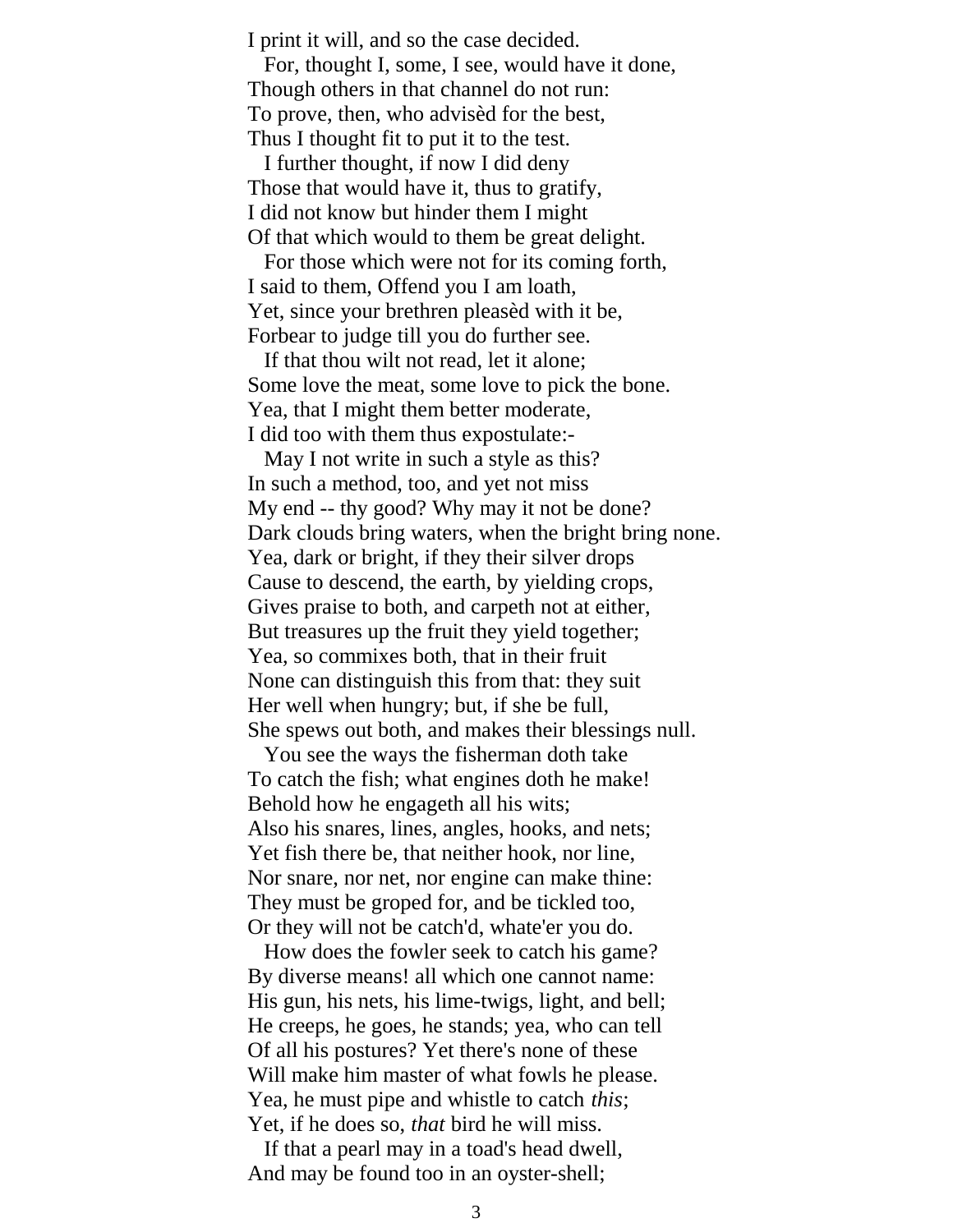If things that promise nothing do contain What better is than gold; who will disdain, That have an inkling of it, there to look, That they may find it? Now my little book (Though void of all these paintings that may make It with this or the other man to take) Is not without those things that do excel What do in brave but empty notions dwell.

 "Well, yet I am not fully satisfied, That this your book will stand, when soundly tried."

 Why, what's the matter? "It is dark." What though? "But it is feignèd." What of that? I trow Some men, by feignèd words, as dark as mine, Make truth to spangle and its rays to shine. "But they want solidness." Speak, man, thy mind. "They drown the weak; metaphors make us blind."

 Solidity, indeed, becomes the pen Of him that writeth things divine to men; But must I needs want solidness, because By metaphors I speak? Were not God's Laws, His gospel laws, in olden time held forth By types, shadows, and metaphors? Yet loath Will any sober man be to find fault With them, lest he be found for to assault The highest Wisdom. No, he rather stoops, And seeks to find out what by pins and loops, By calves, and sheep, by heifers, and by rams, By birds and herbs, and by the blood of lambs, God speaketh to him. And happy is he That finds the light and grace that in them be.

 Be not too forward, therefore, to conclude That I want solidness -- that I am rude; All things solid in show not solid be; All things in parables despise not we; Lest things most hurtful lightly we receive, And things that good are, of our souls bereave. My dark and cloudy words, they do but hold The truth, as cabinets enclose the gold.

 The prophets used much by metaphors To set forth truth; yea, who so considers Christ, His apostles too, shall plainly see, That truths to this day in such mantles be.

 Am I afraid to say, that Holy Writ, Which for its style and phrase puts down all wit, Is everywhere so full of all these things -- Dark figures, allegories? Yet there springs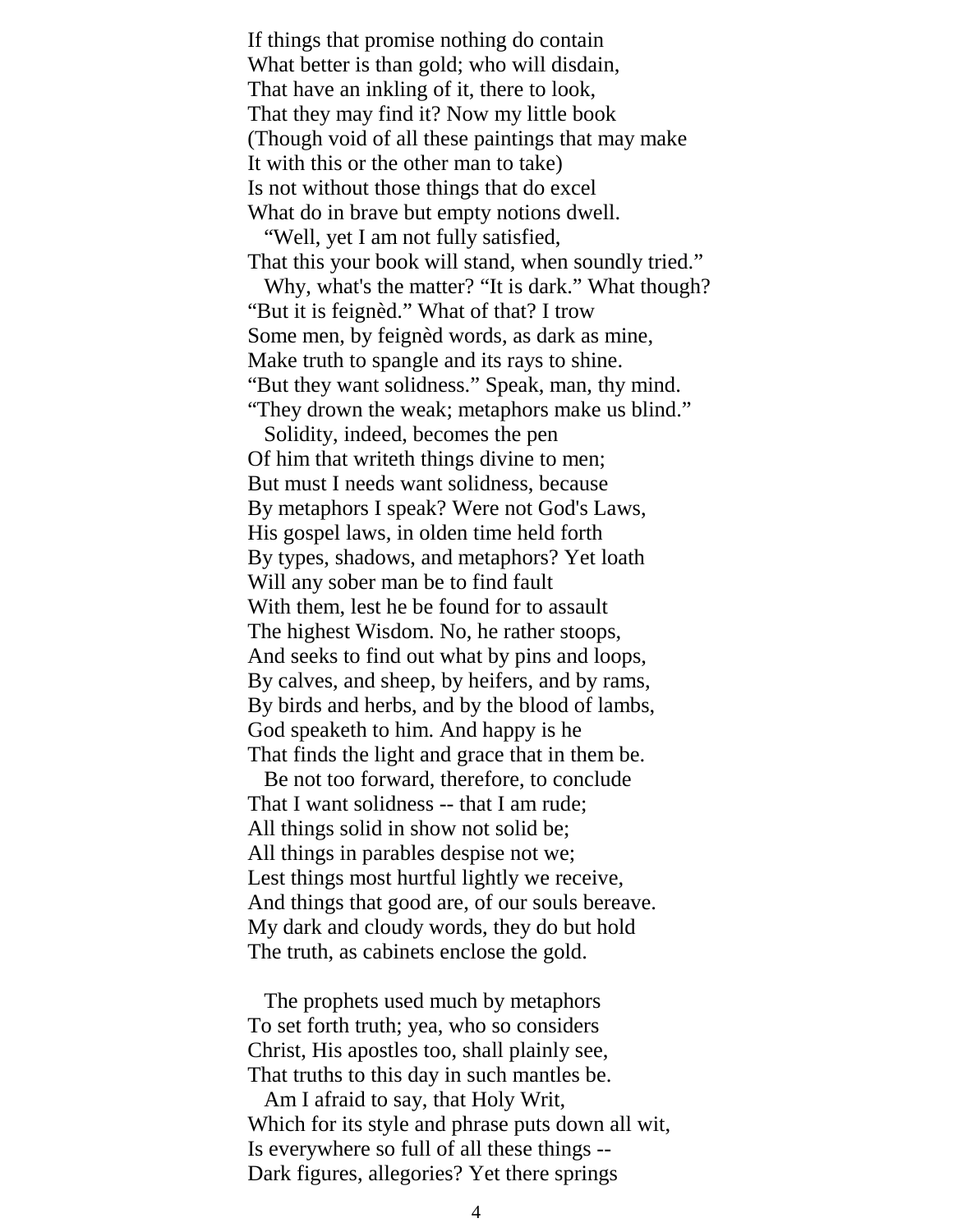From that same Book that lustre, and those rays Of Light, that turn our darkest nights to days.

 Come, let my carper to his life now look, And find there darker lines than in my book He findeth any; yea, and let him know, That in his best things there are worse lines too.

 May we but stand before impartial men, To his poor one I dare adventure ten, That they will take my meaning in these lines Far better than his lies in silver shrines. Come, Truth, although in swaddling-clouts, I find, Informs the judgment, rectifies the mind; Pleases the understanding, makes the will Submit; the memory too it doth fill With what doth our imaginations please; Likewise it tends our troubles to appease.

 Sound words, I know, Timothy is to use, And old wives' fables he is to refuse; But yet grave Paul him nowhere did forbid The use of parables; in which lay hid That gold, those pearls, and precious stones that were Worth digging for, and that with greatest care.

 Let me add one word more. O man of God, Art thou offended? Dost thou wish I had Put forth my matter in another dress? Or, that I had in things been more express? To those that are my betters, as is fit, Three things let me propound; then I submit:

 1. I find not that I am denied the use Of this my method, so I no abuse Put on the words, things, readers; or be rude In handling figure or similitude In application; but, all that I may, Seek the advance of truth, this or that way. Denied, did I say? Nay, I have leave (Example too, and that from them that have God better pleasèd, by their words or ways, Than any man that breatheth nowadays) Thus to express my mind, thus to declare Things unto thee that excellentest are.

 2. I find that men (as high as trees) will write Dialogue-wise; yet no man doth them slight For writing so: indeed, if they abuse Truth, cursèd be they, and the craft they use To that intent; but yet let truth be free To make her sallies upon thee and me, Which way it pleases God; for who knows how,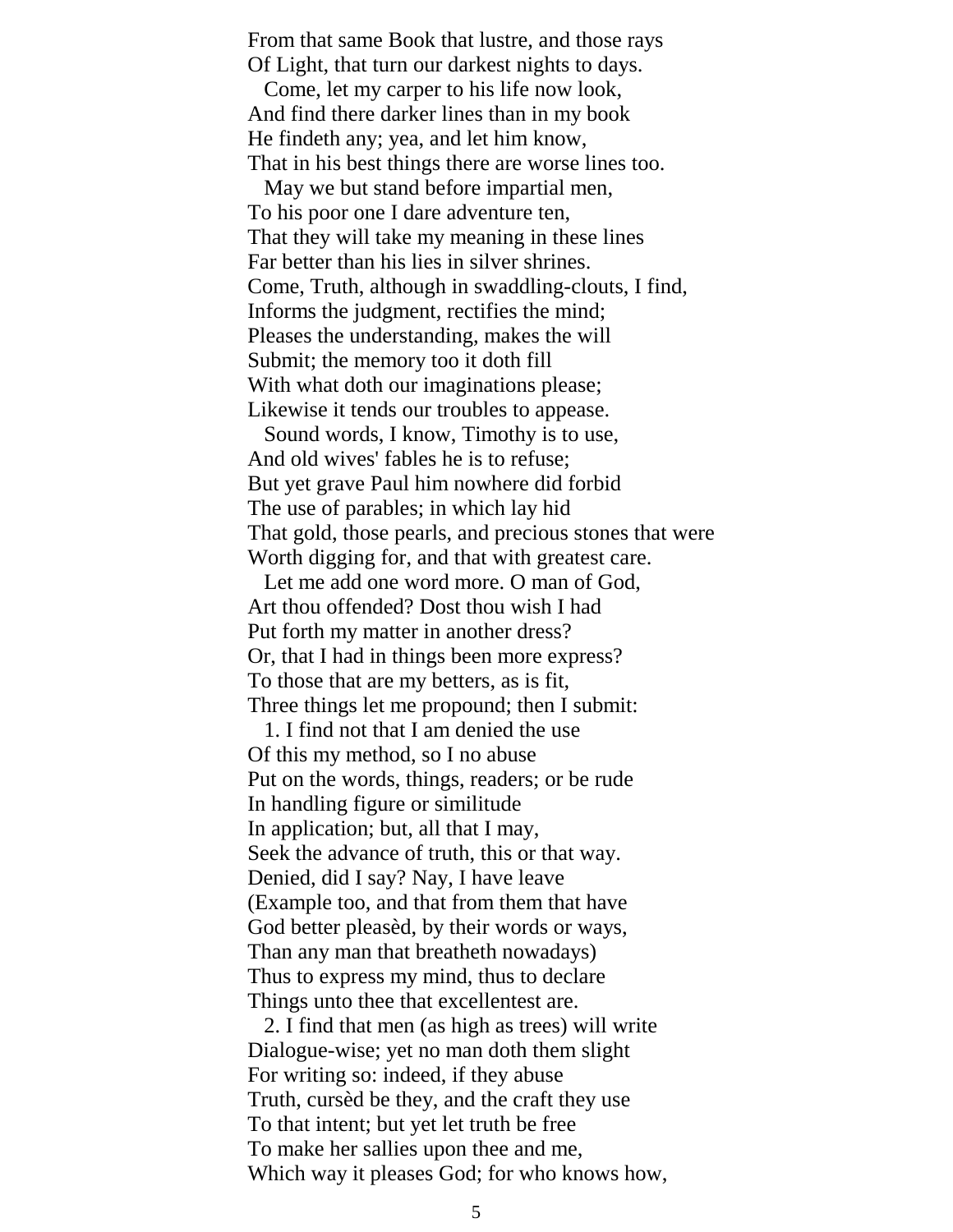Better than He that taught us first to plough, To guide our mind and pens for His design? And He makes base things usher in divine.

 3. I find that Holy Writ in many places Hath semblance with this method, where the cases Do call for one thing, to set forth another; Use it I may, then, and yet nothing smother Truth's golden beams; nay, by this method may Make it cast forth its rays as light as day.

 And now, before I do put up my pen, I'll show the profit of my book, and then Commit both thee and it unto that Hand That pulls the strong down, and makes weak ones stand.

 This book it chalketh out before thine eyes The man that seeks the everlasting prize; It shows you whence he comes, whither he goes; What he leaves undone, also what he does; It also shows you how he runs and runs, Till he unto the Gate of Glory comes.

 It shows, too, who sets out for life amain, As if the lasting crown they would obtain; Here also you may see the reason why They lose their labour, and like fools do die.

 This book will make a traveller of thee, If by its counsel thou wilt rulèd be; It will direct thee to the Holy Land, If thou wilt its directions understand: Yea, it will make the slothful active be; The blind also delightful things to see.

 Art thou for something rare and profitable? Wouldst thou see a truth within a fable? Art thou forgetful? Wouldst thou remember From New Year's day to the last of December? Then read my fancies; they will stick like burs, And may be, to the helpless, comforters.

 This book is writ in such a dialect As may the minds of listless men affect: It seems a novelty, and yet contains Nothing but sound and honest gospel strains.

 Wouldst thou divert thyself from melancholy? Wouldst thou be pleasant, yet be far from folly? Wouldst thou read riddles, and their explanation? Or else be drownèd in thy contemplation? Dost thou love picking meat? Or, wouldst thou see A man i' the clouds, and hear him speak to thee? Wouldst thou be in a dream, and yet not sleep? Or, wouldst thou in a moment laugh and weep?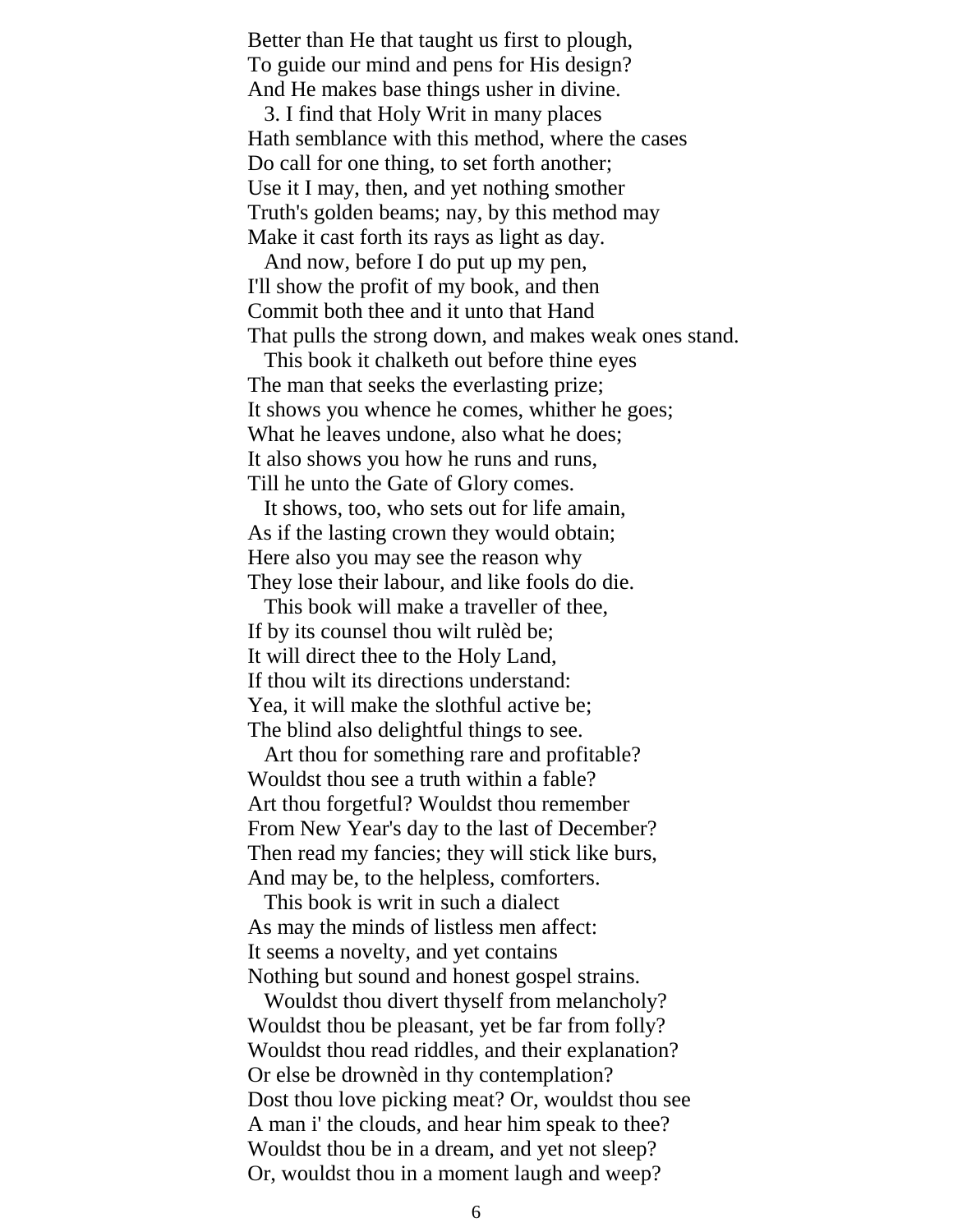Or, wouldst thou lose thyself and catch no harm, And find thyself again without a charm? Wouldst read thyself, and read thou knowest not what, And yet know whether thou art blest or not, By reading the same lines? Oh, then, come hither, And lay my book, thy head, and heart together!

JOHN BUNYAN.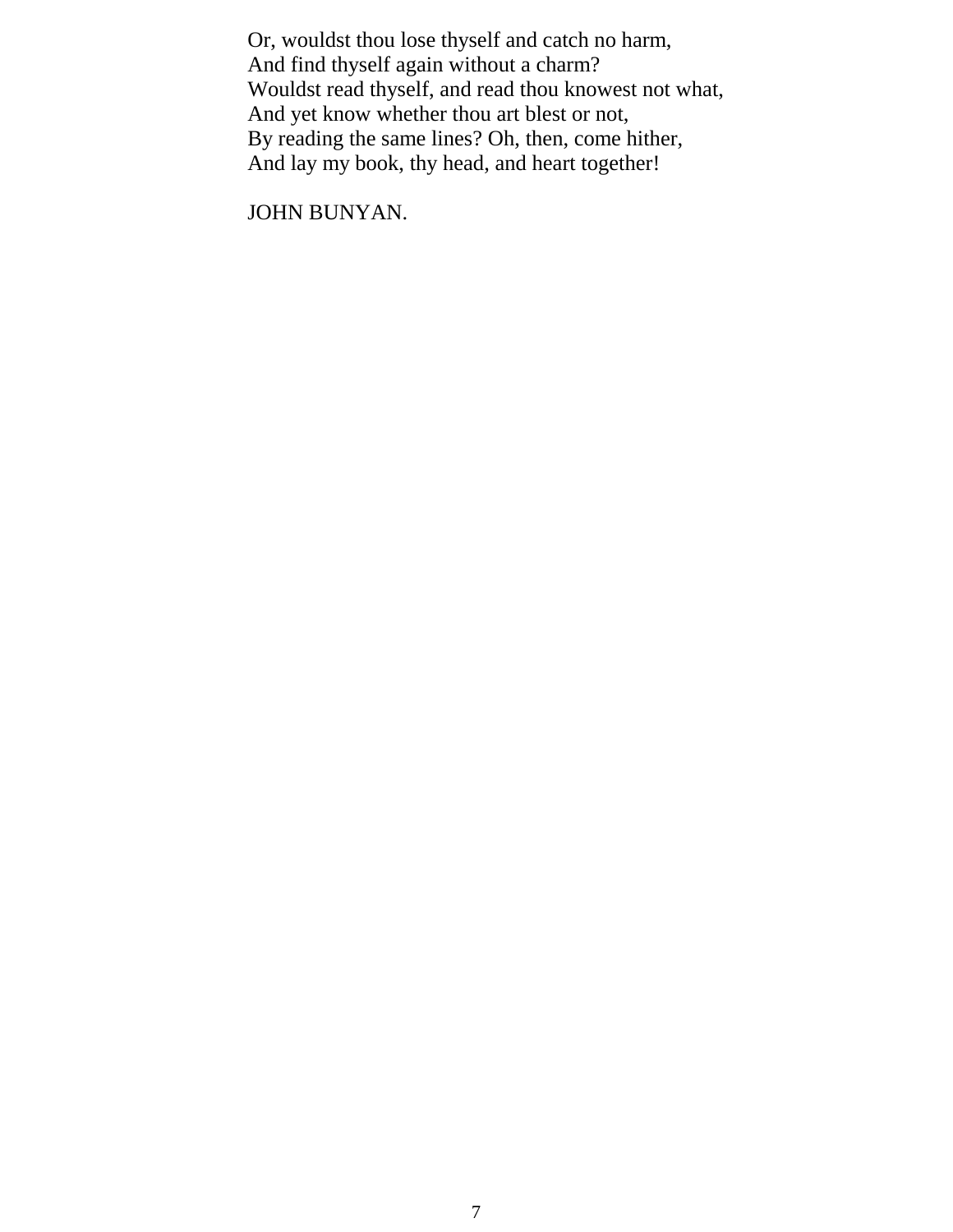# **The Pilgrim's Progress,**

IN THE SIMILITUDE OF A DREAM.

*detailing the many, many mistakes made by Christians until they become not Christians (Infidels) but Faithful (Fidel) to God.*

As I walked through the wilderness of this world, I lighted on a certain place where was a Den, and I laid me down in that place to sleep: and, as I slept, I dreamed a dream. I dreamed, and behold I saw a man clothed with rags, standing in a certain place, with his face from his own house, a book in his hand, and a great burden upon his back (Isa. 64:6; Luke 14:33; Ps. 38:4; Hab. 2:2; Acts 16:30, 31). I looked, and saw him open the book, and read therein; and, as he read, he wept and trembled; and, not being able longer to contain, he brake out with a lamentable cry, saying, "What shall I do?" (Acts 2:37).

 In this plight, therefore, he went home and restrained himself as long as he could, that his wife and children should not perceive his distress; but he could not be silent long, because that his trouble increased. Wherefore at length he brake his mind to his wife and children; and thus he began to talk to them: O my dear wife, said he, and you the children of my bowels, I, your dear friend, am in myself undone by reason of a burden that lieth hard upon me; moreover, I am for certain informed that this our city will be burned with fire from heaven; in which fearful overthrow, both myself, with thee my wife, and you my sweet babes, shall miserably come to ruin, except (the which yet I see not) some way of escape can be found, whereby we may be delivered. At this his relations were sore amazed; not for that they believed that what he had said to them was true, but because they thought that some frenzy distemper had got into his head; therefore, it drawing towards night, and they hoping that sleep might settle his brains, with all haste they got him to bed. But the night was as troublesome to him as the day; wherefore, instead of sleeping, he spent it in sighs and tears. So, when the morning was come, they would know how he did. He told them, Worse and worse. He also set to talking to them again; but they began to be hardened. They also thought to drive away his distemper by harsh and surly carriage to him; sometimes they would deride, sometimes they would chide, and sometimes they would quite neglect him (Matt. 10:34-38; Thom. 3:2). Wherefore he began to retire himself to his chamber, to pray for and pity them (Sura 9:113, 114), and also to condole his own misery; he would also walk solitarily in the fields, sometimes reading, and sometimes praying: and thus for some days he spent his time.

 Now I saw, upon a time, when he was walking in the fields, that he was (as he was wont) reading in his book, and greatly distressed in his mind; and, as he read, he burst out, as he had done before, crying, "What shall I do to be saved?" (Acts 16:30, 31).

 I saw also that he looked this way, and that way, as if he would run; yet he stood still, because (as I perceived) he could not tell which way to go. I looked then, and saw a man named Evangelist coming to him, who asked, Wherefore dost thou cry?

 He answered, Sir, I perceive by the book in my hand, that I am condemned to die, and after that to come to judgment (Heb. 9:27); and I find that I am not willing to do the first (Job 16:21, 22), nor able to do the second (Ezek. 22:14).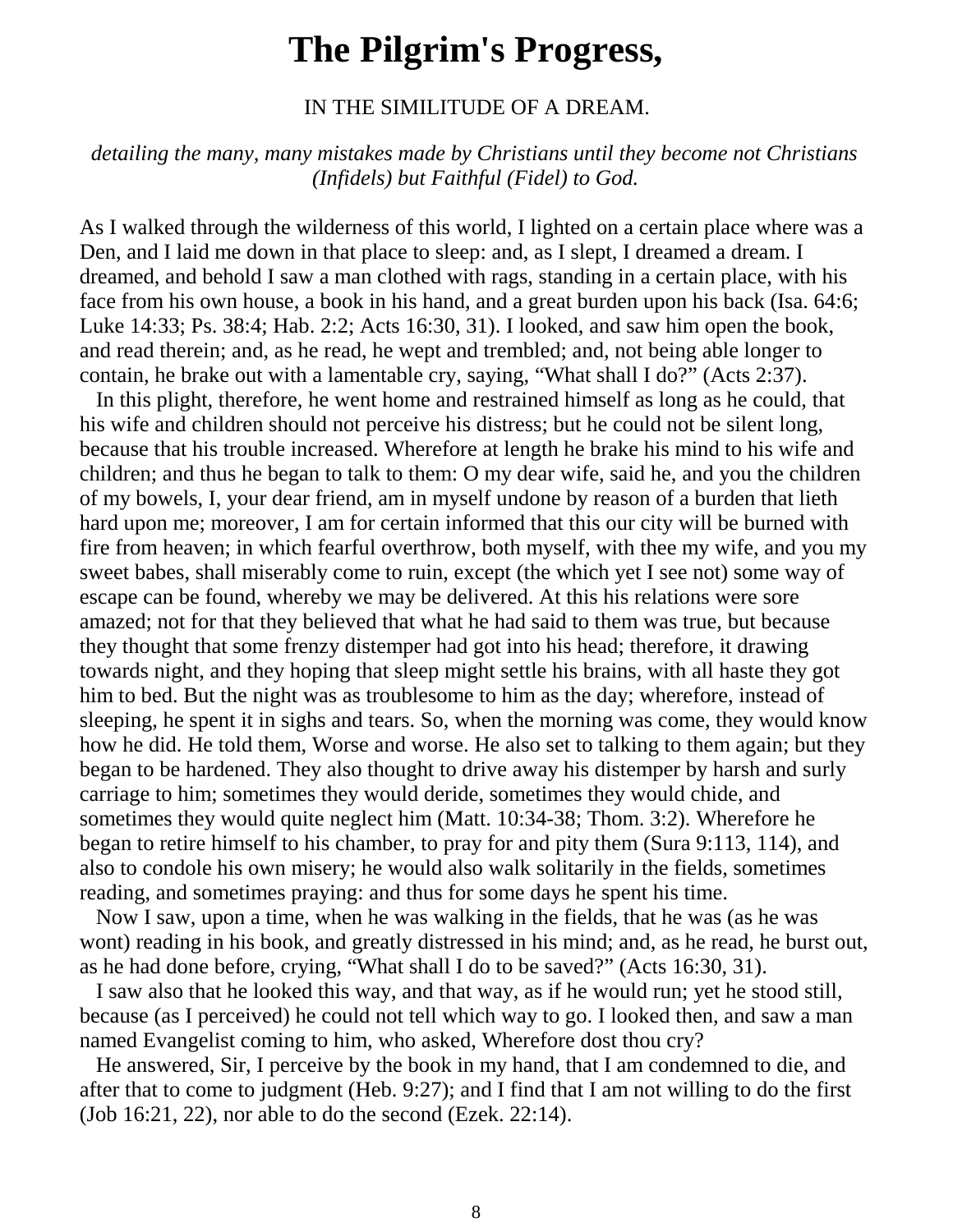Christian no sooner leaves the World but meets Evangelist, who lovingly him greets With tidings of another: and doth show Him how to mount to that from this below.

 Then, said Evangelist, **Why not willing to die, since this life is attended with so many evils?** The man answered, Because I fear that this burden that is upon my back will sink me lower than the grave, and I shall fall into Tophet (Isa. 30:33). And, sir, if I be not fit to go to prison, I am not fit, I am sure, to go to judgment, and from thence to execution; and the thoughts of these things make me cry.

 Then said Evangelist, If this be thy condition, why standest thou still? He answered, Because I know not whither to go. Then he gave him a parchment roll, and there was written within, "Flee from the wrath to come" (Matt. 3:7).

 The man therefore read it, and looking upon Evangelist very carefully, said, Whither must I fly? Then said Evangelist, pointing with his finger over a very wide field, Do you see yonder wicket-gate? (Matt. 7:13, 14). The man said, No. Then said the other, Do you see yonder shining light? (Ps. 119:105; 2Pet. 1:19). He said, I think I do. Then said Evangelist, **Keep that light in your eye** (John 1:1-13; Matt. 6:22-24; Luke 11:34-36; Thom. 5:3; 8:8; 13:8), and go up directly thereto, so shalt thou see the gate; at which, when thou knockest, it shall be told thee what thou shalt do. So I saw in my dream that the man began to run. Now, he had not run far from his own door, but his wife and children (perceiving it) began to cry after him to return; but the man put his fingers in his ears, and ran on, crying, Life! life! eternal life! (Luke 14:26; Sura 60:1-3). **So he looked not behind him**, but fled towards the middle of the plain (Gen. 19:17).

 The neighbours also came out to see him run (Jer. 20:10); and, as he ran, some mocked, others threatened, and some cried after him to return; and among those that did so, there were two that were resolved to fetch him back by force. The name of the one was Obstinate, and the name of the other Pliable. Now, by this time the man was got a good distance from them; but, however, they were resolved to pursue him; which they did, and in a little time they overtook him. Then said the man, Neighbours, wherefore are ye come? They said, To persuade you to go back with us. But he said, That can by no means be. You dwell, said he, in the City of Destruction, the place also where I was born: I see it to be so; and, dying there, sooner or later, you will sink lower than the grave, into a place that burns with fire and brimstone: be content, good neighbours, and go along with me.

**Obst.** What! said Obstinate, and **leave our friends and our comforts behind us!**

 **Chr.** Yes, said Christian (for that was his name), because that *all* which you shall forsake is not worthy to be compared with a *little* of that which I am seeking to enjoy (2Cor. 4:18); and, if you will go along with me, and behold it, you shall fare as I myself; for there, where I go, is enough and to spare (Luke 15:17). Come, and prove my words.

**Obst.** What are the things you seek, since you leave all the world to find them?

 **Chr.** I seek an inheritance incorruptible, undefiled, and that fadeth not away (1Pet. 1:4); and it is laid up in heaven, and safe there (Heb. 11:16), to be bestowed, at the time appointed, on them that **diligently** seek it. Read it so, if you will, in my book.

**Obst.** Tush! said Obstinate, away with your book: will you go back with us, or no?

**Chr.** No, not I, said the other, because I have laid my hand to the plough (Luke 9:62).

**Obst.** Come, then, neighbour Pliable, let us turn again, and go home without him: there is a company of these crazy-headed coxcombs, that, when they take a fancy by the end,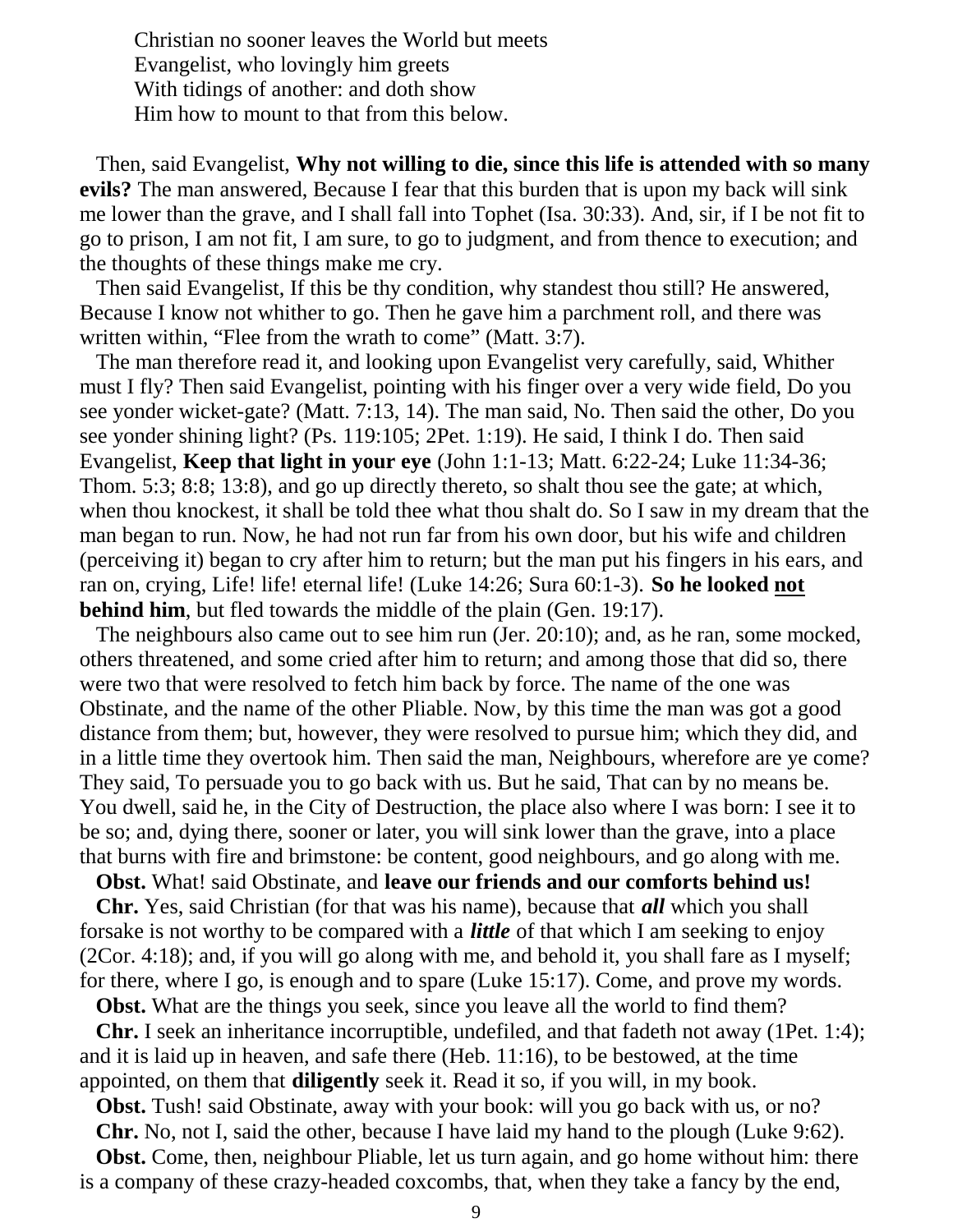are wiser in their own eyes than seven men that can render a reason.

 **Pli.** Then said Pliable, Don't revile; if what the good Christian says is true, the things he looks after are better than ours: my heart inclines to go with my neighbour.

**Obst.** What! more fools still! Be ruled by me, and go back; who knows whither such a brain-sick fellow will lead you? Go back, go back, and be wise.

 **Chr.** Nay, but do thou come with thy neighbour Pliable; there are such things to be had which I spoke of, and many more glories besides. If you believe not me, read here in this Book (the Bible); and, for the truth of what is expressed therein, behold all is confirmed by the blood of him that made it (Heb. 9:17-21; 13:20).

 **Pli.** Well, neighbour Obstinate, saith Pliable, I begin to come to a point: I intend to go along with this good man, and to cast in my lot with him. But, my good companion, do you know the way to this desired place?

 **Chr.** I am directed by a man whose name is Evangelist, to speed me to a little gate that is before us, where we shall receive instructions about The Way.

**Pli.** Come, then, good neighbour, let us be going. Then they went both together.

**Obst.** And I will go back to my place, said Obstinate; I will be no companion of such misled, fantastical fellows.

 Now, I saw in my dream, that when Obstinate was gone back, Christian and Pliable went talking over the plain; and thus they began their discourse.

 **Chr.** Come, neighbour Pliable, how do you do? I am glad you are persuaded to go along with me. Had even Obstinate himself but felt what I have felt of the powers and terrors of what is yet unseen, he would not thus lightly have given us the back.

 **Pli.** Come, neighbour Christian, since there are none but us two here, tell me now further what the things are, and how to be enjoyed, whither we are going.

 **Chr.** I can better conceive of them with my mind than speak of them with my tongue; but yet, since you are desirous to know, I will read of them in my Book.

**Pli.** And do you think that the words of your Book are certainly true?

**Chr.** Yes, verily; for it was made by Him that cannot lie (Tit. 1:2).

**Pli.** Well said; what things are they?

 **Chr.** There is an endless Kingdom to be inhabited, and everlasting life to be given us, that we may inhabit that Kingdom for ever (Isa. 45:17; John 10:27-29).

**Pli.** Well said; and what else?

 **Chr.** There are crowns of glory to be given us; and garments that will make us shine like the sun in the firmament of heaven (Dan. 12:3; Matt. 13:43; 2Tim. 4:8; Rev. 3:4; 22:5 / King of kings' Bible, Rev. 30:5).

**Pli.** This is very pleasant; and what else?

 **Chr.** There shall be no more crying, nor sorrow: for He that is owner of the place will wipe all tears from our eyes (Isa. 25:6-8; Rev. 7:17; 21:4).

**Pli.** And what company shall we have there?

 **Chr.** There we shall be with seraphims and cherubims, creatures that will dazzle your eyes to look on them (Isa. 6:2). There also you shall meet with thousands and ten thousands that have gone before us to that place; none of them are hurtful, but loving and holy; everyone walking in the sight of God, and standing in His presence with acceptance for ever (1Thess. 4:16, 17; Rev. 5:11). In a word, there we shall see the elders with their golden crowns (Rev. 4:4), there we shall see the holy virgins with their golden harps (Rev. 14:1-5), there we shall see men that by the world were cut in pieces, burnt in flames, eaten of beasts, drowned in the seas, for the love that they bare to the Lord of the place,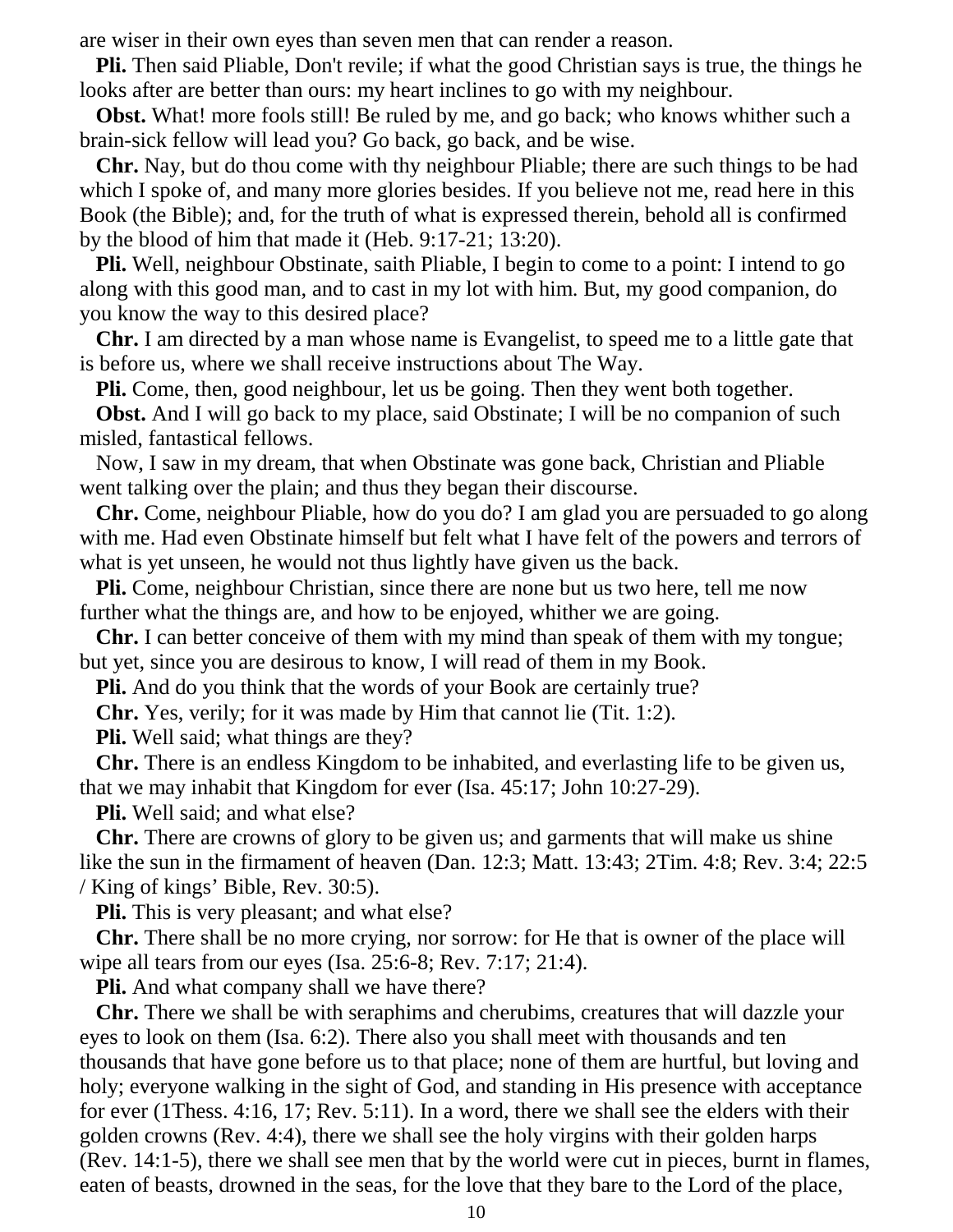all well and clothed with immortality as with a garment (John 12:25; 2Cor. 5:2, 3, 5).

 **Pli.** The hearing of this is enough to ravish one's heart. But are these things to be enjoyed? How shall we get to be sharers thereof?

 **Chr.** The Lord, the governor of the country, hath recorded that in this Book, the substance of which is, If we be truly willing to have it, He will bestow it upon us freely (Isa. 55:1, 2; John 6:37, 7:37; Rev. 21:6; 22:17 / King of kings' Bible, Rev. 30:17).

 **Pli.** Well, my good companion, glad am I to hear of these things: come on, let us mend our pace.

**Chr.** I cannot go so fast as I would by reason of this burden that is on my back.

 Now, I saw in my dream, that just as they had ended this talk they drew near to a very miry slough, that was in the midst of the plain; and they, being heedless, did both fall suddenly into the bog. The name of the slough was **Despond**. Here, therefore, they wallowed for a time, being grievously bedaubed with the dirt; and Christian, because of the burden that was on his back, began to sink in the mire.

**Pli.** Then said Pliable, Ah! neighbour Christian, where are you now?

**Chr.** Truly, said Christian, I do not know.

 **Pli.** At that Pliable began to be offended, and angrily said to his fellow, Is this the happiness you have told me all this while of? If we have such ill-speed at our first settingout, what may we expect betwixt this and our journey's end? May I get out again with my life, you shall possess the brave country alone for me. And with that he gave a desperate struggle or two, and got out of the mire on that side of the slough which was next to his own house: so away he went, and Christian saw him no more.

 Wherefore Christian was left to tumble in the Slough of Despond alone; but still he endeavoured\* **to struggle** to that side of the slough that was farthest from his own house, and next to the wicket-gate; the which he did, but could not get out because of the burden that was upon his back. But I beheld in my dream that a man came to him, whose name was Help, and asked him, What he did there?

# *\*try.*

 **Chr.** Sir, said Christian, I was bid to go this way by a man called Evangelist, who directed me also to yonder gate, that I might escape the wrath to come; and as I was going thither I fell in here.

**Help.** But why did not you look for the steps?

**Chr. Fear** followed me so hard, that I fled the next way, and fell in.

 **Help.** Then said he, Give me thy hand: so he gave him his hand, and he drew him out, and set him upon sound ground, and bid him go on his way (Ps. 40:2).

 Then I stepped to him that plucked him out, and said, Sir, wherefore, since over this place is The Way from the City of Destruction to yonder gate, is it, that this plat is not mended, that poor travellers might go thither with more security? And he said unto me, This miry slough is such a place as **cannot** be mended; it is the descent whither the **scum** and **filth that attends conviction for sin** doth continually run, and therefore it is called the Slough of Despond; for still, as the sinner is awakened about his lost condition, there ariseth in his soul many fears, and doubts, and discouraging apprehensions, which **all** of them **get together**, and settle in this place. And this is the reason of the badness of this ground.

 It is not the pleasure of the King that this place should remain so bad (Isa. 35:3, 4). His labourers also have, by the directions of His Majesty's surveyors, been for above these sixteen hundred years employed about this patch of ground, if perhaps it might have been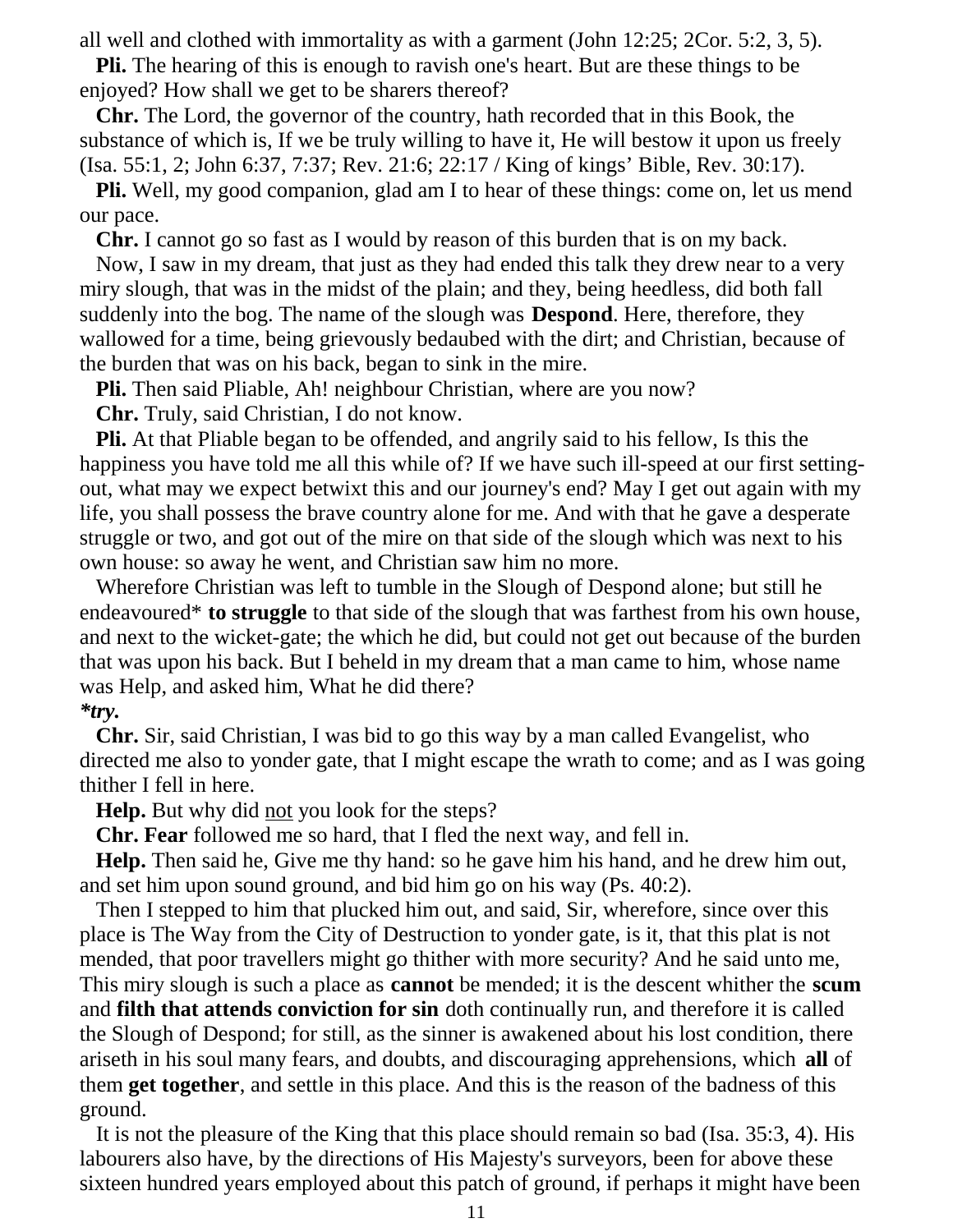mended: yea, and to my knowledge, said he, here have been swallowed up at least twenty thousand cart-loads, yea, millions of wholesome instructions, that have at all seasons been brought from all places of the King's dominions; and they that can tell, say, they are the best materials to make good ground of the place; if so be, it might have been mended, but it is the Slough of Despond still, and so will be when they have done what they can.

 True, there are, by the direction of the Lawgiver, certain good and substantial steps, placed even through the very midst of this slough; but at such time as this place doth much spew out its filth, as it doth against change of weather, these steps are hardly seen; or, if they be, men, through the **dizziness** of their heads (Gen. 6:5), **step beside** (Matt. 7:14), and then they are bemired to purpose, notwithstanding the steps be there; but the ground is **good when** they are once **got in at the gate** (1Sam. 12:23).

 Now, I saw in my dream, that by this time Pliable was got home to his house again, so that his neighbours came to visit him; and some of them called him wise man for coming back, and some called him fool for hazarding himself with Christian: others again did mock at his cowardliness, saying, Surely, since you began to venture, I would not have been so base as to have given out for a few difficulties. So Pliable sat sneaking among them. But at last he got more confidence, and then they all turned their tales, and began to **deride** poor Christian **behind his back**. And thus much concerning Pliable.

 Now, as Christian was walking solitarily by himself, he espied one afar off, come crossing over the field to meet him; and their hap was to meet just as they were crossing the way of each other. The gentleman's name that met him was Mr. Worldly Wiseman; he dwelt in the town of Carnal Policy, a very great town, and also hard by from whence Christian came. This man, then, meeting with Christian, and having some inkling of him, - - for Christian's setting forth from the City of Destruction was much noised abroad, not only in the town where he dwelt, but also it began to be the town-talk in some other places, -- Mr. Worldly Wiseman, therefore, having some guess of him, by beholding his laborious going, by observing his sighs and groans, and the like, began thus to enter into some talk with Christian.

 **World.** How now, good fellow; whither away after this burdened manner?

 **Chr.** A burdened manner, indeed, as ever, I think, poor creature had! And whereas you ask me, Whither away? I tell you, sir, I am going to yonder wicket-gate before me; for there, as I am informed, I shall be put into a way to be rid of my heavy burden.

**World.** Hast thou a wife and children?

 **Chr.** Yes; but I am so laden with this **burden**, that I cannot take that pleasure in them as formerly; methinks I am as if I had none (1Cor. 7:29).

**World.** Wilt thou hearken unto me if I give thee counsel?

**Chr.** If it be good, I will; for I stand in need of good counsel.

 **World.** I would advise thee, then, that thou with all speed get thyself rid of thy burden; for thou wilt never be settled in thy mind till then; nor canst thou enjoy the benefits of the blessing which God hath bestowed upon thee till then.

 **Chr.** That is that which I seek for, even to be rid of this heavy burden; but get it off myself, I cannot; nor is there a man in our country that can take it off my shoulders; therefore am I going this way, as I told you, that I may be rid of my burden.

**World.** Who bid thee go this way to be rid of thy burden?

 **Chr.** A man that appeared to me to be a very great and honourable person; his name, as I remember, is Evangelist.

**World.** Beshrew him for his counsel! there is not a more dangerous and troublesome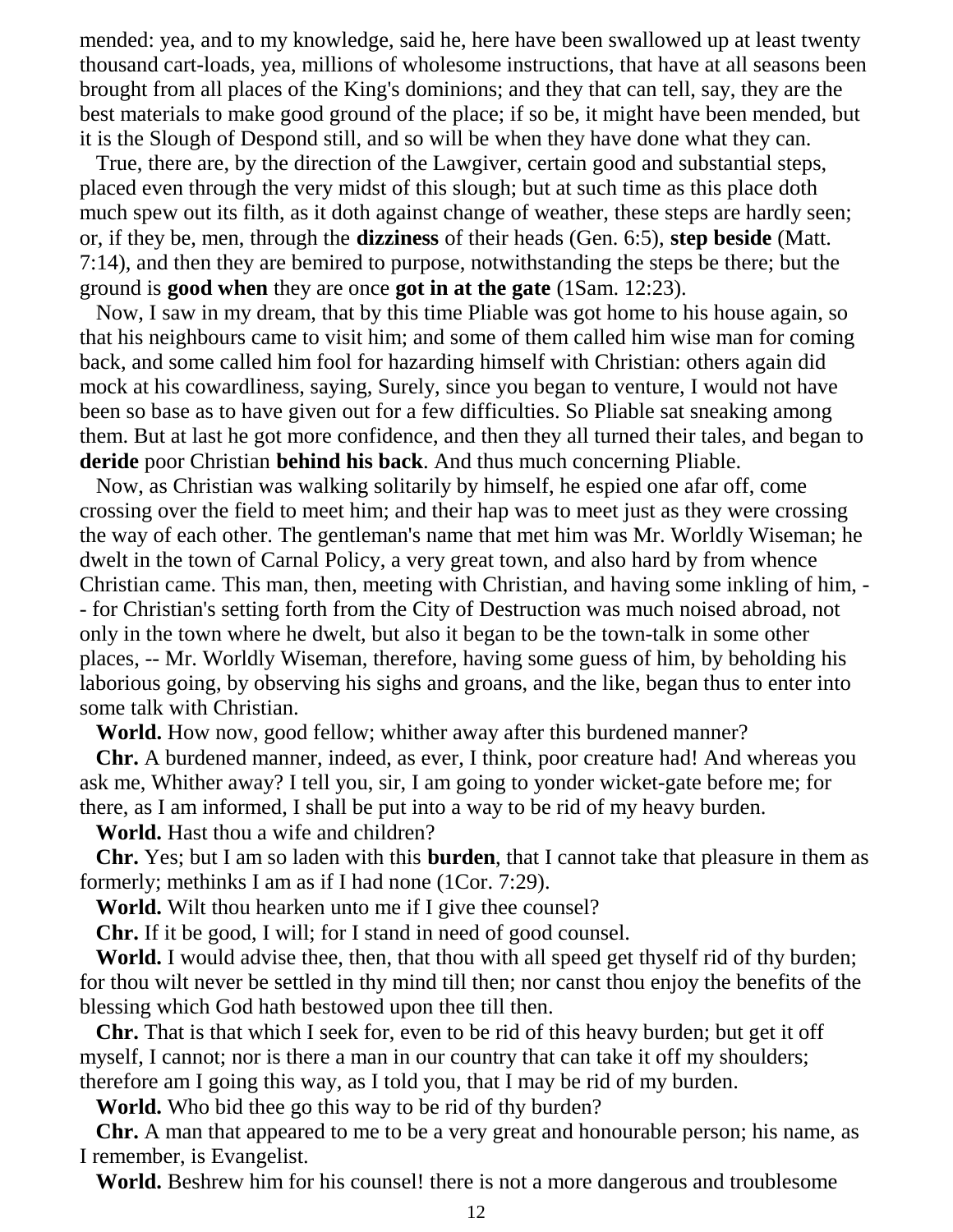way in the world than is that unto which he hath directed thee; and that thou shalt find, if thou wilt be ruled by his counsel. Thou hast met with something, as I perceive already; for I see the dirt of the Slough of Despond is upon thee; but that slough is the beginning of the sorrows that do attend those that go on in that way. Hear me, I am older than thou; thou art like to meet with, in The Way which thou goest, wearisomeness, painfulness, hunger, perils, nakedness, sword, lions, dragons, darkness, and, in a word, death, and what not! These things are certainly true, having been confirmed by many testimonies. And why should a man so carelessly cast away himself, by giving heed to a stranger?

 **Chr.** Why, sir, this burden upon my back is more terrible to me than are all these things which you have mentioned; nay, methinks I care not what I meet with in The Way, if so be I can also meet with deliverance from my burden.

**World.** How camest thou by the burden at first?

**Chr.** By reading this Book in my hand.

 **World.** I thought so; and it is happened unto thee as to other weak men, who, meddling with things too high for them, do suddenly fall into thy distractions; which distractions do not only unman men, as thine, I perceive, has done thee, but they run them upon desperate ventures to obtain they know not what.

**Chr.** I know what I would obtain: it is ease **for** my heavy burden.

**World.** But why wilt thou seek for ease this way, seeing so many dangers attend it? especially since, hadst thou but patience to hear me, I could direct thee to the obtaining of what thou desirest, without the dangers that thou in this way wilt run thyself into; yea, and the remedy is at hand. Besides, I will add, that, instead of those dangers, thou shalt meet with much safety, friendship, and content.

**Chr.** Pray, sir, open this secret to me.

 **World.** Why, in yonder village -- the village is named Morality -- there dwells a gentleman whose name is Legality, a very judicious man, and a man of very good name, that has skill to help men off with such burdens as thine are from their shoulders: yea, to my knowledge, he hath done a great deal of good this way; ay, and besides, he hath skill to cure those that are somewhat crazed in their wits with their burdens. To him, as I said, thou mayest go, and be helped presently. His house is not quite a mile from this place, and if he should not be at home himself, he hath a pretty young man to his son, whose name is Civility, that can do it (to speak on) as well as the old gentleman himself; there, I say, thou mayest be eased of thy burden; and if thou art not minded to go back to thy former habitation, as, indeed, I would not wish thee, thou mayest send for thy wife and children to thee to this village, where there are houses now standing empty, one of which thou mayest have at reasonable rates; provision is there also cheap and good; and that which will make thy life the more happy is, to be sure, there thou shalt live by honest neighbours, in credit and good fashion.

 Now was Christian somewhat at a stand; but presently he concluded, if this be true, which this gentleman hath said, **my wisest course is to take his advice (Wrong!);** and with that he thus further spoke.

**Chr.** Sir, which is my way to this honest man's house?

**World.** Do you see yonder high hill?

**Chr.** Yes, very well.

**World.** By that hill you must go, and the **first** house you come at is his.

 So Christian turned out of his way to go to Mr. Legality's house for help; but, behold, when he was got now hard by the hill, it seemed so high, and also that side of it that was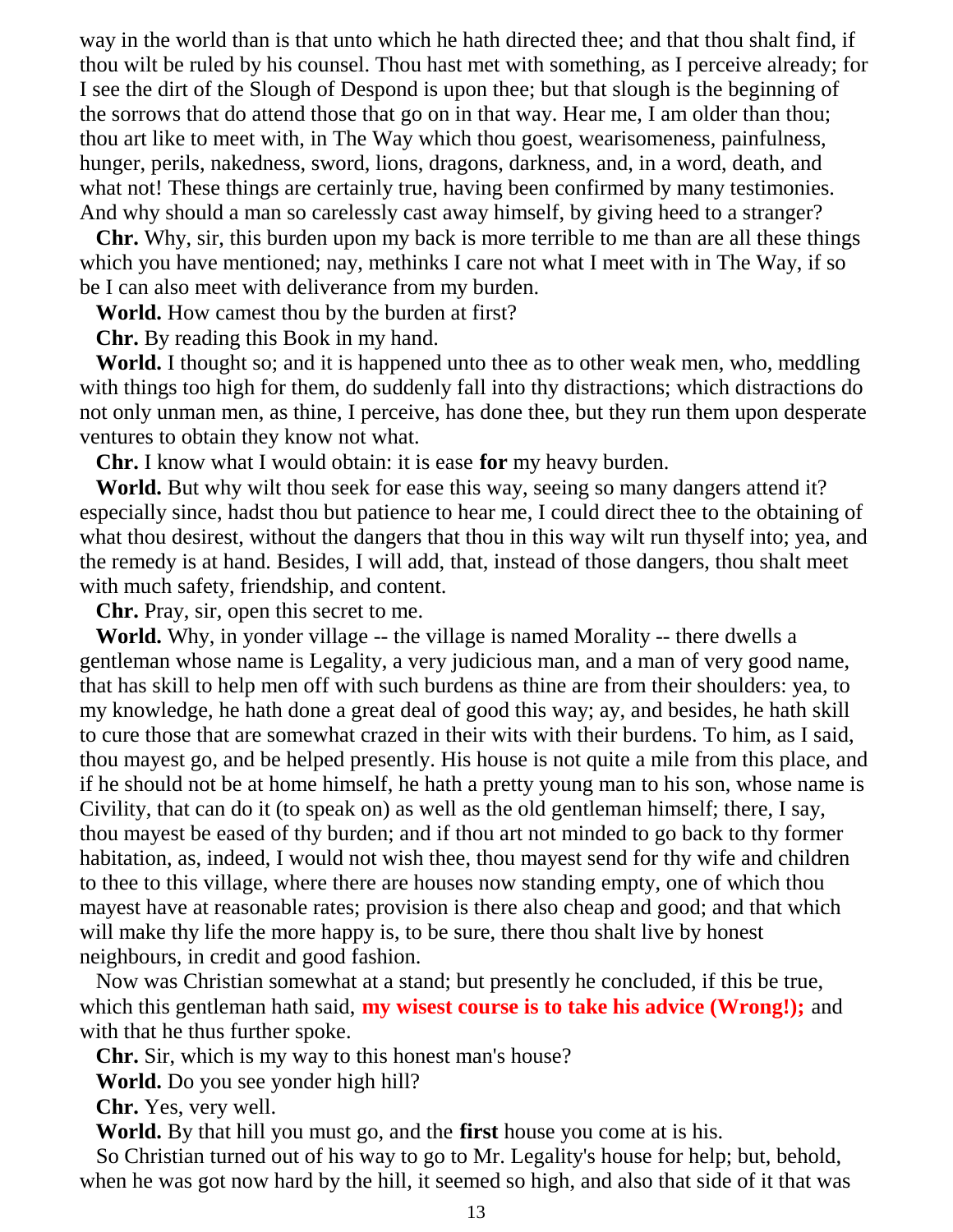next the wayside did hang so much over, that Christian was afraid to venture farther, lest the hill should fall on his head; wherefore there he stood still, and wot not what to do. Also his burden now seemed **heavier** to him than while he was in His Way. There came also flashes of fire out of the hill, that made Christian afraid that he should be burned (Ex. 19:16, 18). Here therefore, he sweat and did quake for fear\* (Heb. 12:21). *\*Did I do the right thing?*

 When Christians unto carnal men give ear, Out of their way they go, and pay for't dear; For Mister Worldly Wiseman can but show A holy person the way to bondage and to woe.

 And now he began to be sorry that he had taken Mr. Worldly Wiseman's counsel. And with that he saw Evangelist coming to meet him; at the sight also of whom he began to blush for shame. So Evangelist drew nearer and nearer; and coming up to him, he looked upon him with a **severe** and dreadful countenance, and thus began to reason with Christian.

 **Evan.** What dost thou here, Christian? said he: at which words Christian knew not what to answer; wherefore at present he stood speechless before him. Then said Evangelist further, Art not thou the man that I found crying without the walls of the City of Destruction?

**Chr.** Yes, dear sir, I am the man.

**Evan.** Did not I direct thee The Way to the little wicket-gate?

**Chr.** Yes, dear sir, said Christian.

 **Evan.** How is it, then, that thou art so quickly turned aside (Gal. 1:6)? for thou art now **out** of The Way.

 **Chr.** I met with a gentleman so soon as I had got over the Slough of Despond, who persuaded me that I might, in the village before me, find a man that could take off my burden.

**Evan.** What was he?

 **Chr.** He looked like a gentleman, and talked much to me, and got me at last to yield; so I came hither: but when I beheld this hill, and how it hangs over The Way, I suddenly made a stand, lest it should fall on my head.

**Evan.** What said that gentleman to you?

**Chr.** Why, he asked me whither I was going? And I told him.

**Evan.** And what said he then?

 **Chr.** He asked me if I had a family? And I told him. But, said I, I am so laden with the burden that is on my back, that I cannot take pleasure in them as formerly.

**Evan.** And what said he then?

 **Chr.** He bid me with speed get rid of my burden; and I told him it was ease that I sought. And, said I, I am therefore going to yonder gate, to receive further direction how I may get to the place of deliverance. So he said that he would show me a better way, and short, not so attended with difficulties as The Way, sir, that you set me; which way, said he, will direct you to a gentleman's house that hath skill to take off these burdens. So I believed him, and turned out of that way into this, if haply I might be soon eased of my burden. But when I came to this place, and beheld things as they are, I stopped for fear (as I said) of danger: but I now know not what to do.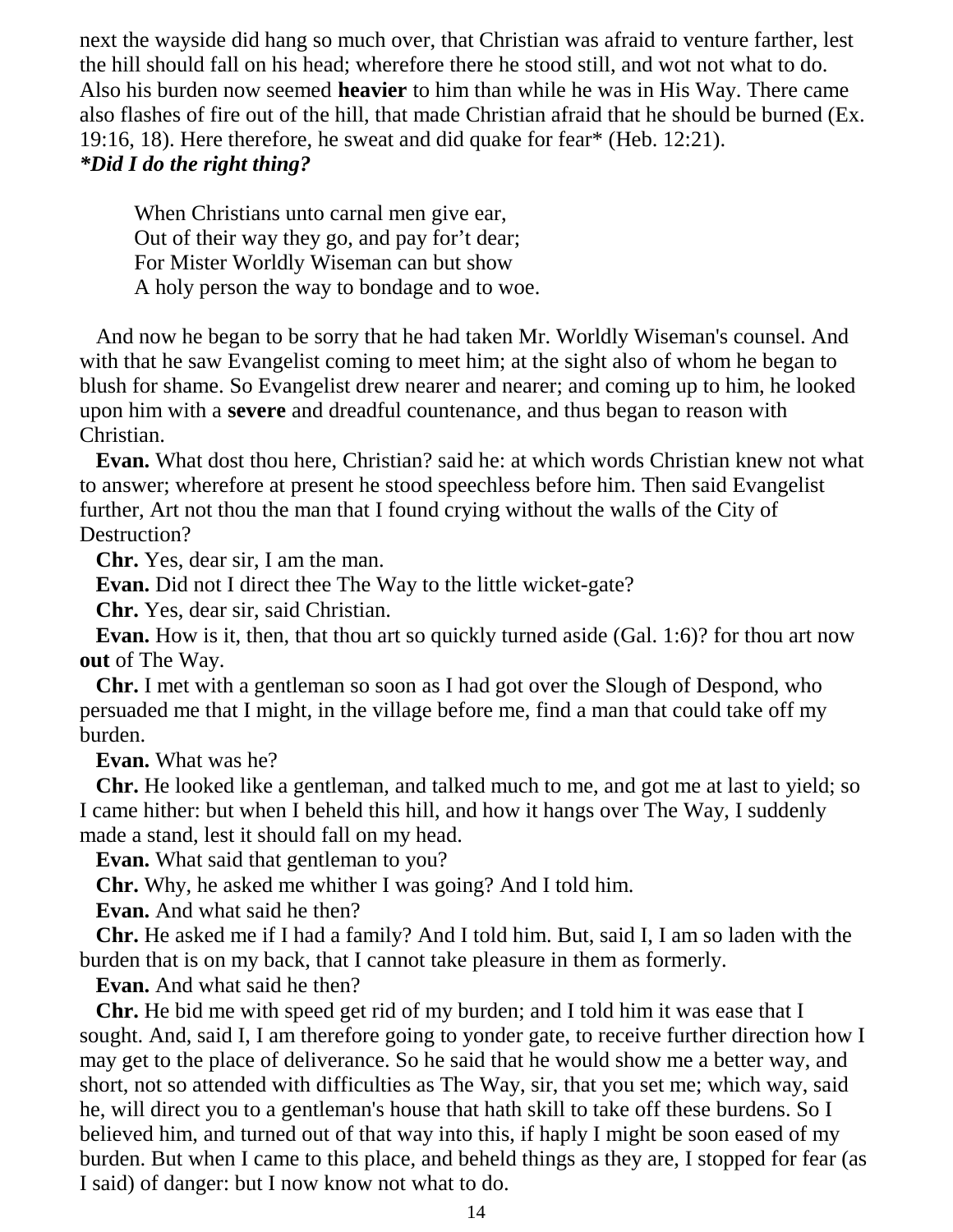**Evan.** Then said Evangelist, Stand still a little, that I may show thee the words of God. So he stood trembling. Then said Evangelist, "See that ye refuse not him that speaketh. For if they escaped not who refused him that spake on earth, much more *shall not* we *escape*, if we turn away from Him that *speaketh* from heaven" (Heb. 12:25). He said, moreover, "Now the just shall live by faith: but if *any man* draw back, my soul shall have no pleasure in him" (Heb. 10:38). He also did thus apply them: Thou art the man that art running into this misery; thou hast begun to reject the counsel of the Most High, and to draw back thy foot from The Way of Peace, even almost to the hazarding of thy perdition.

 Then Christian fell down at his feet as dead, crying, "Woe is me, for I am undone!" At the sight of which, Evangelist caught him by the right hand, saying, "All manner of sin and blasphemy shall be forgiven unto men" (Matt. 12:31; Mark 3:28); "be not faithless, but believing" (John 20:27). Then did Christian again a little revive, and stood up trembling, as at first, before Evangelist.

 **Then Evangelist proceeded, saying, Give more earnest heed to the things that I shall tell thee of. I will now show thee who it was that deluded thee, and who it was also to whom he sent thee. -- The man that met thee is one Worldly Wiseman, and rightly is he so called; partly, because he savoureth only the doctrine of this world** (Matt. 16:23; 1John 4:5)**, therefore he always goes to the town of Morality to church: and partly because he loveth that doctrine best, for it saveth him from the cross** (Gal. 6:12)**. And because he is of this carnal temper, therefore he seeketh to pervert my ways, though right. Now there are three things in this man's counsel that thou must utterly abhor.**

 1. His turning thee out of The Way\*. 2. His labouring to render the cross odious to thee. And 3. His setting thy feet in that way that leadeth unto the administration of death. First, Thou must abhor his turning thee out of The Way\*; and thine own consenting thereto: because this is to reject the counsel of God for the sake of the counsel of a Worldly Wiseman.

#### *\*To a quick and easy path.*

The Lord says, "Strive to enter in at the strait gate" (Luke 13:24), the gate to which I sent thee; for, "Strait is the gate, and narrow is The Way, which leadeth unto Life, and few there be that find it" (Matt. 7:13, 14). From this little wicket-gate, and from The Way thereto, hath this **wicked** man turned thee, to the bringing of thee almost to destruction; hate, therefore, his turning thee out of The Way, and abhor thyself for hearkening to him.

 Secondly, Thou must **abhor** his labouring to render the cross odious unto thee; for thou art to **prefer** it "before the treasures of Egypt\*" (Heb. 11:25, 26). **Besides, the King of Glory hath told thee, that he that "will save his life shall lose it"** (Matt. 10:39; Mark 8:35; John 12:25)**; and, "If any man come to me, and hates not his father, and mother, and wife, and children, and brethren, and sisters, yea, and his own life also, he cannot be My disciple"** (Luke 14:26)**.** I say, therefore, for a man to labour to persuade thee, that that shall be thy death, without which, the Truth hath said, thou canst not have eternal life: this doctrine thou must **abhor**.

#### *\*Being enslaved by worldly treasures.*

 Thirdly, Thou must hate his setting of thy feet in the way that leadeth to the ministration of death. And for this thou must consider to whom he sent thee, and also how unable that person was to deliver thee from thy burden.

 **He to whom thou wast sent for ease, being by name Legality, is the son of the bondwoman which now is, and is in bondage with her children** (Gal. 4:21-27)**; and is, in a**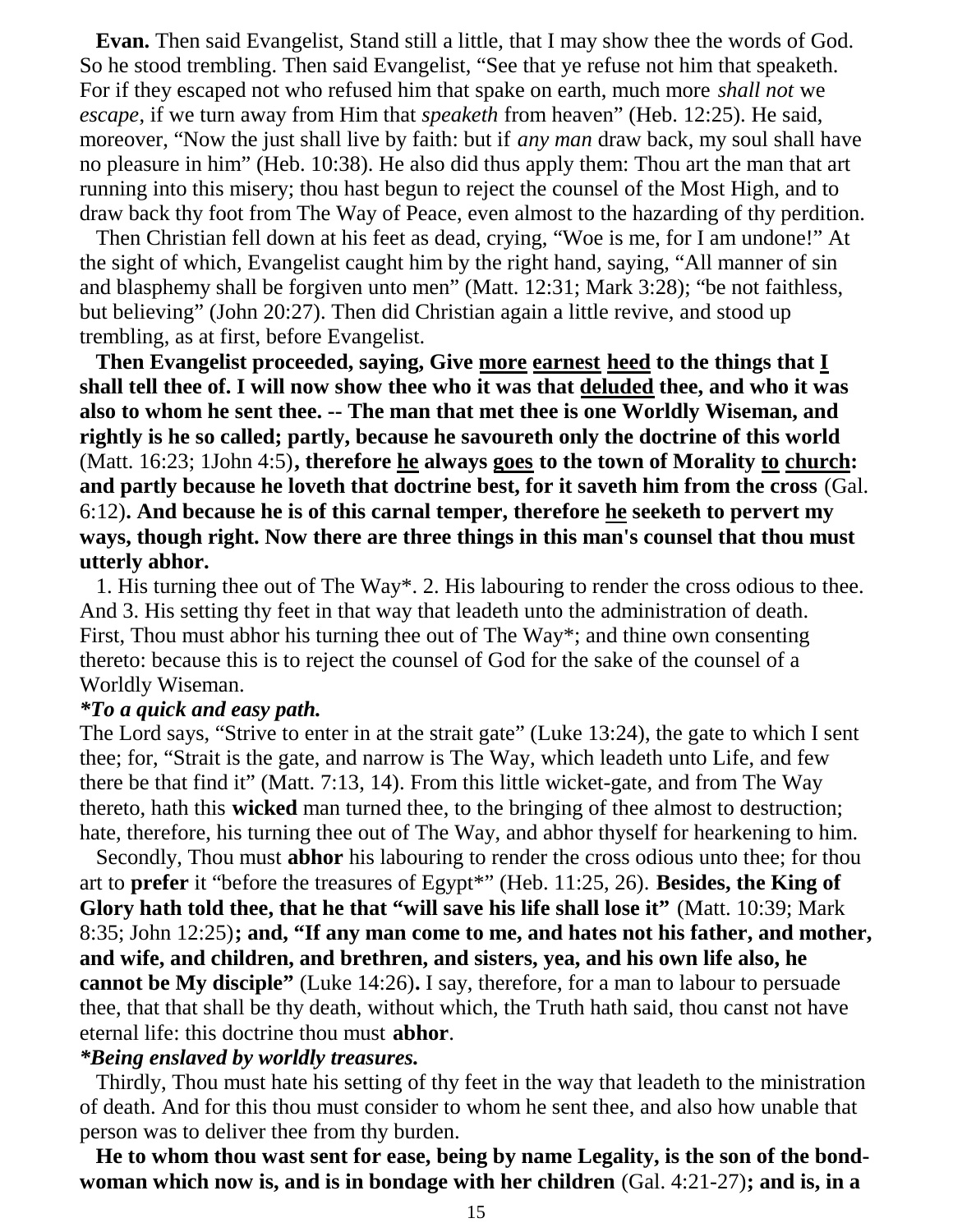**mystery, this Mount Sinai, which thou hast feared will fall on thy head. Now, if she with her children, are in bondage, how canst thou expect by them to be made free? This Legality, therefore, is not able to set thee free from thy burden. No man was as yet ever rid of his burden by him; no, nor ever is like to be: ye cannot be justified by the works of The Law; for by the deeds of The Law no man living can be rid of his burden: therefore, Mr. Worldly Wiseman is an alien, and Mr. Legality is a cheat; and for his son Civility, notwithstanding his simpering looks, he is but a hypocrite, and cannot help thee. Believe me, there is nothing in all this noise that thou hast heard of these sottish men, but a design to beguile thee of thy salvation, by turning thee from The Way in which I had set thee.** After this Evangelist called aloud to the heavens for confirmation of what he had said; and with that there came words and fire out of the mountain under which poor Christian stood, that made the hair of his flesh stand up. The words were thus pronounced: "As many as are of the works of The Law are under The Curse: for it is written, Cursed is every one that continueth not in all things which are written in the Book of The Law to do them" (Gal. 3:10).

 Now Christian looked for nothing but death, and began to cry out lamentably; even cursing the time in which he met with Mr. Worldly Wiseman; still calling himself a thousand fools for hearkening to his counsel: he also was greatly ashamed to think that this gentleman's arguments, flowing only from the flesh, should have the prevalency with him as to cause him to forsake The Right Way (1Sam. 12:23; Sura 2:186; 7:155). This done, he applied himself again to Evangelist in words and sense as follows:-

 **Chr.** Sir, what think you? Is there hope? May I now go back and go up to the wicketgate? Shall I not be abandoned for this, and sent back from thence ashamed? I am sorry I have hearkened to this man's counsel. But may my sin be forgiven?

 **Evan.** Then said Evangelist to him, Thy sin is very great, for by it thou hast committed **two** evils: thou hast forsaken The Way that is good, to tread in forbidden paths; yet will the **Man** at the gate receive thee, for he has good-will for men; only, said he, take heed that thou turn not aside again, "lest he be angry, and ye perish from The Way, when his wrath is kindled just a little" (Ps. 2:12). Then did Christian address himself to go back; and Evangelist, after he had kissed him, gave him one smile, and bid him God-speed.

 So he went on with haste, neither spake he to any man by the way; nor, if any asked him, would he vouchsafe them an answer. He went like one that was all the while treading on forbidden ground, and could by no means **think himself safe, till** again he was got into The Way **which he left**, to follow Mr. Worldly Wiseman's counsel. So in process of time Christian got up to the gate. Now over the gate there was written, "Knock, and it shall be opened unto you" (Matt. 7:7).

 He that will enter in must first without Stand knocking at the gate, nor need he doubt That is a KNOCKER but to enter in; For God can love him, and forgive his sin.

He knocked, therefore, more than once or twice, saying --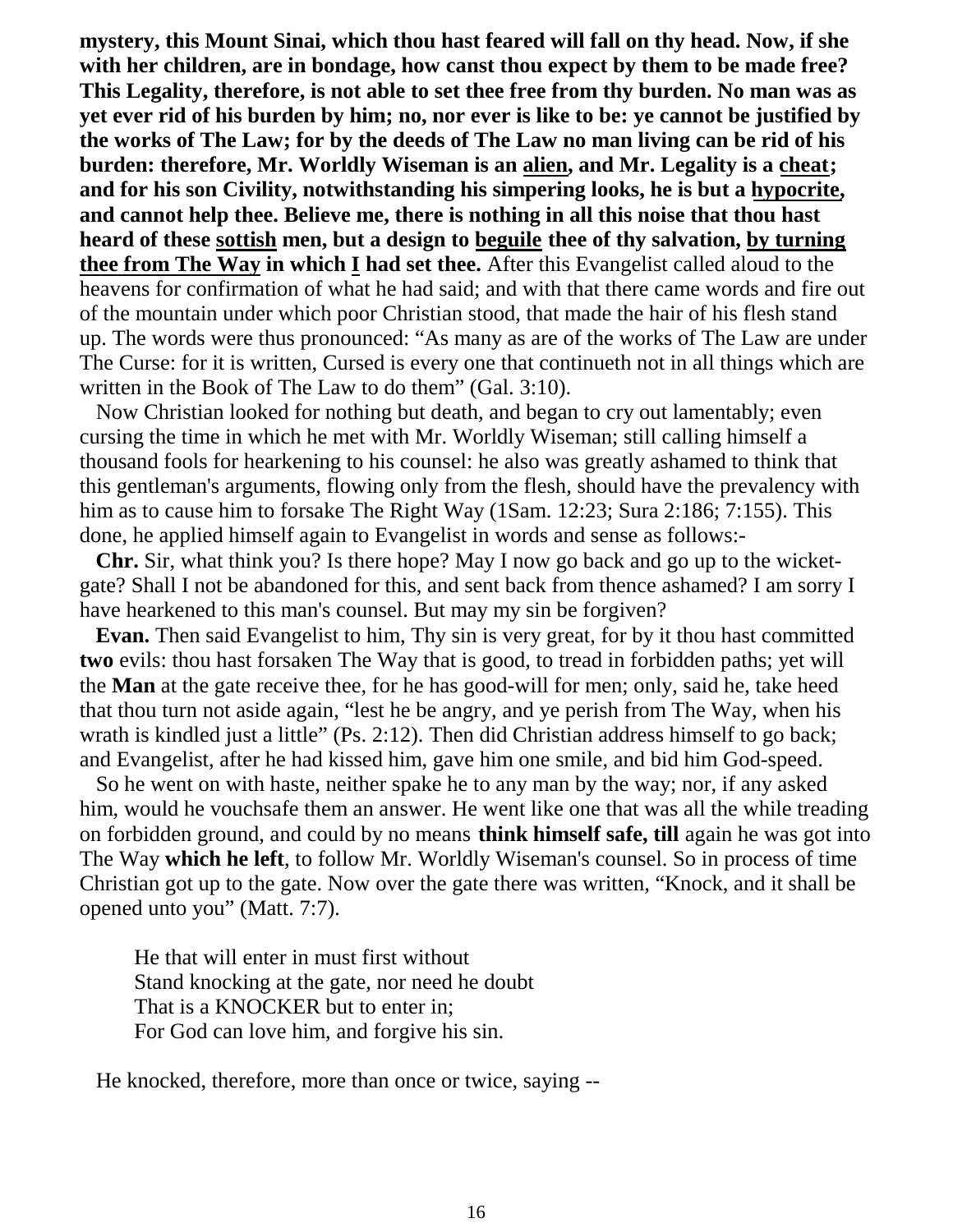May I now enter here? Will He within Open to sorry me, though I have been An undeserving rebel? Then shall I Not fail to sing His lasting praise on high.

 At last there came a grave person to the gate, named Good-will, who asked who was there? and whence he came? and what he would have?

 **Chr.** Here is a poor burdened sinner. I come from the City of Destruction, but am going to Mount Zion, that I may be delivered from the wrath to come. I would, therefore, sir, since I am informed that by this gate is The Way thither, know if you are willing to let me in?

**Good.** I am willing with all my heart, said he; and with that he opened the gate.

 So when Christian was stepping in, the other gave him a pull. Then said Christian, What means that? The other told him. A little distance from this gate there is erected a strong castle, of which Beelzebub is the captain; from thence, both he and them that are with him **shoot arrows**\* at those that come up to this gate, if haply they may die before they can enter in.

# *\*fiery darts (Eph. 6:16).*

 Then said Christian, I rejoice and tremble. So when he was got in, the man of the gate asked him who directed him thither?

 **Chr.** Evangelist bid me come hither, and knock (as I did): and he said that you, sir, would tell me what I must do.

**Good.** An open door is set before thee, and **no man can shut it**.

**Chr.** Now I begin to reap the benefits of my hazards.

**Good.** But how is it that you came alone?

**Chr.** Because none of my neighbours saw their danger as I saw mine.

**Good.** Did any of them know of your coming?

 **Chr.** Yes; my wife and children saw me at the first, and called after me to turn again; also, some of my neighbours stood crying and calling after me to return; but I put my fingers in my ears, and so came on my way.

**Good.** But did none of them follow you, to persuade you to go back?

 **Chr.** Yes, both Obstinate and Pliable; but when they saw that they could not prevail, Obstinate went railing back, but Pliable came with me a little way.

**Good.** But why did he not come through?

 **Chr.** We, indeed, came both together, until we came at the Slough of Despond, into the which we also suddenly fell. And then was my neighbour Pliable discouraged, and would not adventure farther. Wherefore, getting out again on that side next to his own house, he told me I should possess the brave country alone for him; so he went his way, and I came mine -- he after Obstinate, and I to this gate.

Good. Then said Good-will, Alas, poor man! is the celestial glory of so small esteem with him, that **he counteth it not worth running the hazards of a few difficulties** (2 Cor. 4:17) **to obtain it?**

 **Chr.** Truly, said Christian, I have said the truth of Pliable, and if I should also say all the truth of myself, it will appear there is no betterment betwixt him and myself. It is true, he went back to his own house, but I also turned aside to go in the way of death, being persuaded thereto by the carnal arguments of one Mr. Worldly Wiseman.

**Good.** Oh, did he light upon you? What! he would have had you **seek for ease** at the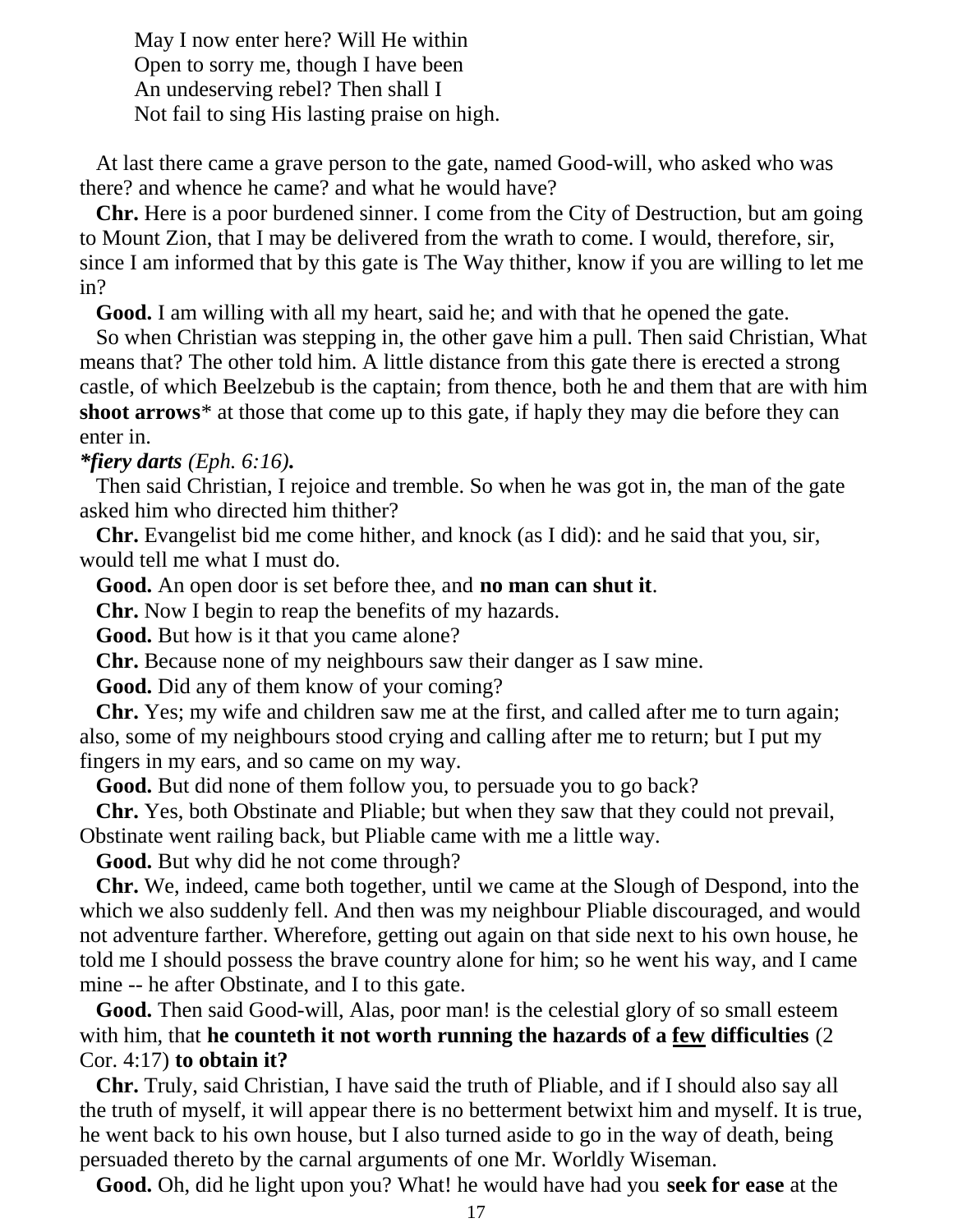hands of Mr. Legality! They are both of them a **very cheat**. But did you take his counsel?

 **Chr.** Yes, as far as I durst. I went to find out Mr. Legality, until I thought that the mountain that stands by his house would have fallen upon my head; wherefore there was I forced to stop.

 **Good.** That mountain has been the death of many, and will be the death of many more; it is well you escaped being by it dashed in pieces.

 **Chr.** Why, truly, I do not know what had become of me there, had not Evangelist happily met me again, as I was musing in the midst of my dumps; but it was God's mercy that he came to me again, for else I had never come hither. But now I am come, such a one as I am, more fit, indeed, for death by that mountain, than thus to stand talking with my Lord; but oh! what a favour is this to me, that yet I am admitted entrance here!

 **Good.** We make no objections against any, notwithstanding all that they have done before they came hither. They "in no wise are cast out" (John 6:37); and, therefore, good Christian, come a little way with me, and I will teach thee about The Way thou must go. Look before thee; dost thou see this narrow way? That is The Way thou must go; it was cast up by the patriarchs, prophets, Christ, and His apostles; and it is as straight as a rule can make it. This is The Way thou must go.

 **Chr.** But, said Christian, there are no turnings or windings by which a stranger may lose his way?

 **Good.** Yes, there are many ways butt down upon this, and they are crooked and wide. But thus thou mayest distinguish the right from the wrong, **the right only** being straight and narrow (Matt. 7:14).

 Then I saw in my dream, that Christian asked him further if he could not help him off with his burden that was upon his back; for as yet he had not got rid thereof, nor could he by any means get it off without help.

 He told him, As to thy burden, be content to bear it until thou comest to the place of deliverance; for there it will fall from thy back of itself.

 Then Christian began to gird up his loins (Eph. 6:14), and to address himself to his journey. So the other told him, that by that he was gone some distance from the gate he would come at the house of the Interpreter, at whose door he should knock, and he would show him excellent things. Then Christian took his leave of his friend, and he again bid him God-speed.

 Then he went on till he came to the house of the Interpreter, where he knocked over and over; at last one came to the door and asked who was there?

 **Chr.** Sir, here is a traveller who was bid by an acquaintance of the good man of this house to call here for my profit; I would therefore speak with the master of the house.

 So he called for the master of the house, who, after a little time, came to Christian, and asked him what he would have?

 **Chr.** Sir, said Christian, I am a man that am come from the City of Destruction, and am going to the Mount Zion; and I was told by the man that stands at the gate, at the head of this way, that if I called here, you would show me excellent things, such as would be a help to me on my journey.

 **Inter.** Then said the Interpreter, Come in; I will show thee that which will be profitable to thee. So he commanded his man to light the candle, and bid Christian follow him: so he had him into a private room, and bid his man open a door; the which when he had done, Christian saw the picture of a very **grave**\* person hung up against the wall; and this was the fashion of it. It had eyes lifted up to heaven, the best of books in his hand, The Law of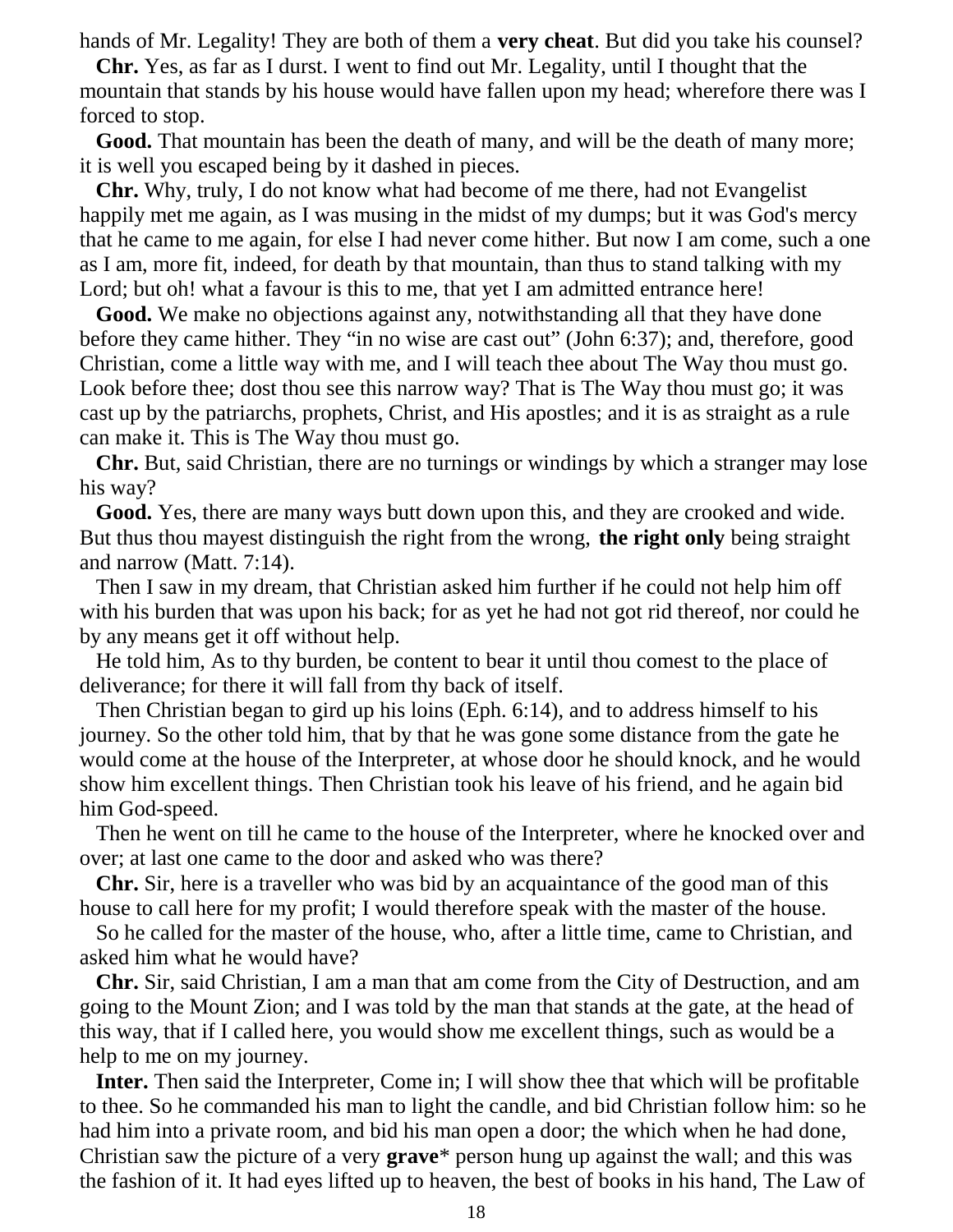truth was written upon his lips, the world was behind his back. It stood as if it pleaded with men, and a crown of gold did hang over his head. *\*most serious.*

**Chr.** Then said Christian, What means this?

 **Inter.** The man whose picture this is, is one of a thousand. And whereas thou seest him with his eyes lift up to heaven, the best of books in his hand, and The Law of truth writ on his lips, it is to show thee that his work is to know and unfold dark things to sinners; even as also thou seest him stand as if he pleaded with men; and whereas thou seest the world as cast behind him, and that a crown hangs over his head, that is to show thee that **slighting and despising the things that are present, for the love that he hath to his Master's service,** he is sure in the world that comes next to have glory for his reward. Now, said the Interpreter, I have showed thee this picture first, because the man whose picture this is, is the **ONLY** man whom the Lord of the place whither thou art going hath **authorized** to be thy guide in all difficult places thou mayest meet with in The Way; wherefore, take good heed to what I have showed thee, and bear well in thy mind what thou hast seen, lest in thy journey thou meet with some that **pretend** to (be authorised to) lead thee right, but their way goes down to death.

 Then he took him by the hand, and led him into a very large parlour that was full of dust, because never swept; the which, after he had reviewed a little while, the Interpreter called for a man to sweep. Now, when he began to sweep, the dust began so abundantly to fly about, that Christian had almost therewith been choked. Then said the Interpreter to a damsel that stood by, Bring hither the water, and sprinkle the room; the which, when she had done, it was swept and cleansed with pleasure.

**Chr.** Then said Christian, What means this?

 **Inter.** The Interpreter answered, This parlour is the heart of a man that was never sanctified by the sweet grace of the gospel; the dust is his original sin and inward corruptions, that have defiled the whole man. He that began to sweep at first is The Law; but she that brought water, and did sprinkle it, is the Gospel. Now, whereas thou sawest, that so soon as the first began to sweep, the dust did so fly about that the room by him could not be cleansed, but that thou wast almost choked therewith; this is to show thee, that The law, instead of cleansing the heart (by its working) from sin, doth revive, put strength into, and increase it in the soul, even as it doth discover and forbid it, for it doth not give power to subdue (Rom. 5:20; 7:6; 1Cor. 15:56).

 Again, as thou sawest the damsel sprinkle the room with water, upon which it was cleansed with pleasure; this is to show thee, that when the gospel comes in, the sweet and precious influences thereof to the heart, then, I say, even as thou sawest the damsel lay the dust by sprinkling the floor with water, so is sin vanquished and subdued, and the soul made clean through the faith of it, and consequently fit for the King of Glory to inhabit (John 15:3, 13; Acts 15:9; Gal. 2:20; Eph. 5:26; Rom. 16:25, 26).

 I saw, moreover, in my dream, that the Interpreter took him by the hand, and had him into a little room, where sat two little children, each one in his chair. The name of the eldest was Passion, and the name of the other Patience. Passion (human-emotion) seemed to be much discontented; but Patience (spiritual-feeling) was very quiet. Then Christian asked, What is the reason of the discontent of Passion? The Interpreter answered, The Governor of them would have him stay for his best things till the beginning of the next year; but he will have all now; but Patience is willing to wait.

Then I saw that one came to Passion, and brought him a bag of treasure, and poured it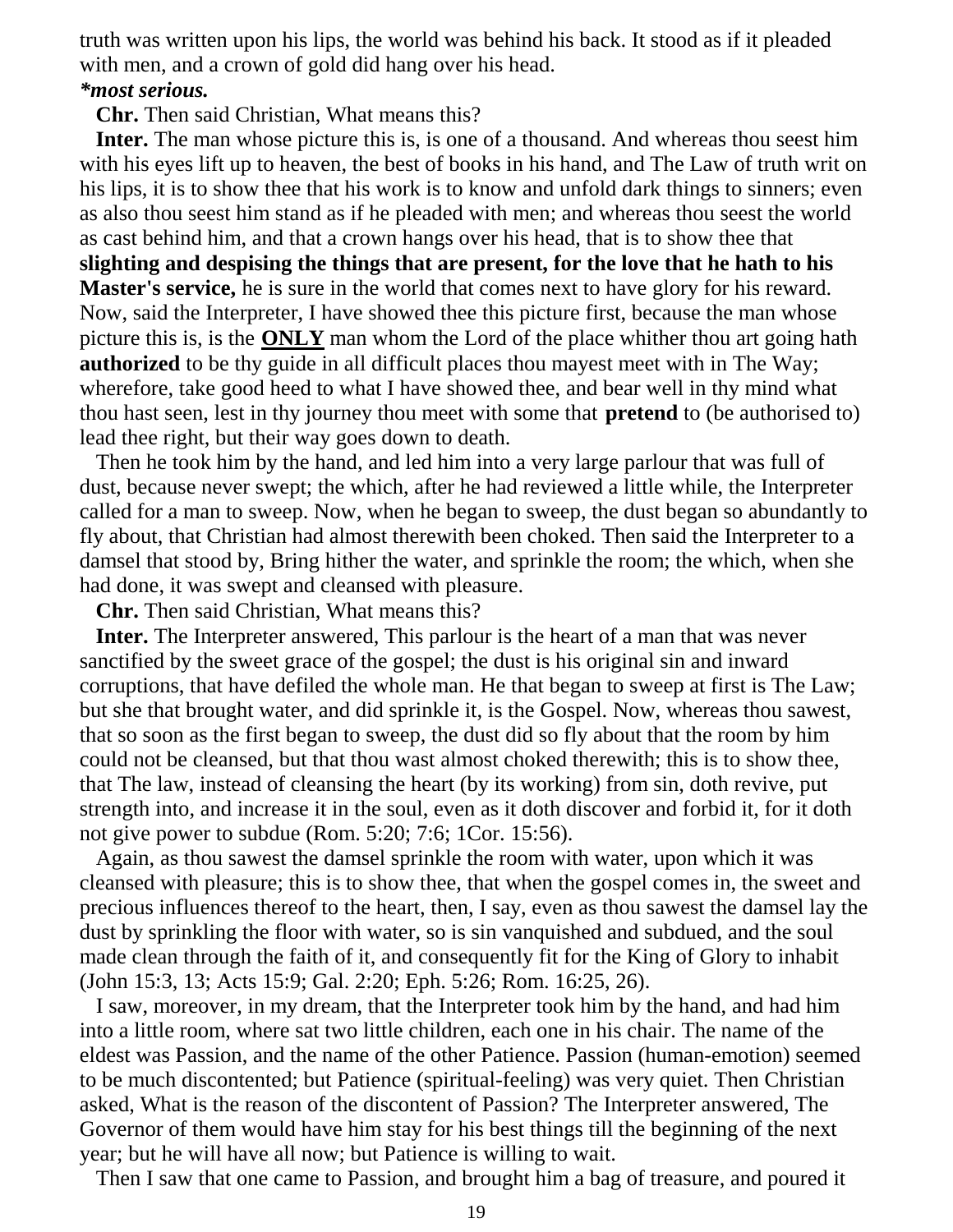down at his feet, the which he took up and rejoiced therein, and withal laughed Patience to scorn. But I beheld but a while, and he had lavished all away, and had nothing left him but rags.

**Chr.** Then said Christian to the Interpreter, Expound this matter more fully to me.

 **Inter.** So he said, These two lads are figures: **Passion**, of the men **of this world**: and **Patience**, of the men **of that which is to come**\*; for as here thou seest, Passion will have **all now** this year, that is to say, **in this world**; so are the men of this world: they must have all their good things now, they cannot stay till next year, that is, until the next world, for their portion of good. That proverb, "A bird in the hand is worth two in the bush," is of more authority with **them** than are all the Divine testimonies of the good of the world to come. But as thou sawest that he had quickly lavished all away, and had presently left him nothing but rags; so will it be with all such men at the end of this world.

## *\*The boy has no patience.*

 **Chr.** Then said Christian, Now I see that Patience has the best wisdom, and that upon many accounts. First, because he stays for the best things. Second, and also because he will have the glory of his, when the other has nothing but rags.

 **Inter.** Nay, you may add another, to wit, the glory of the next world will **never** wear out; but these are suddenly gone. Therefore Passion had not so much reason to laugh at Patience, because he had his good things first, as Patience will have to laugh at Passion, because he had his best things last, for first must give place to last, because last must have his time to come; but last gives place to nothing; for there is not another to succeed. He, therefore, that hath his portion first, must needs have a time to spend it; but he that hath his portion last, must have it lastingly; therefore it is said of Dives, "In thy lifetime thou receivedest thy good things, and likewise Lazarus evil things; but now he is comforted, and thou art tormented" (Luke 16:25).

 **Chr.** Then I perceive it is not best to covet things that are now, but to wait for things to come.

 **Inter.** You say the truth: "For the things which are **seen** are **temporal**; but the things which are **not seen** are **eternal**" (2Cor. 4:18). But though this be so, yet since **things present** and our **fleshly appetite** are **such near neighbours** one to another; and again, because **things to come**, and **carnal sense**, are **such strangers** one to another; therefore it is that the **first** of these **so suddenly**\* fall into **amity**, and that **distance** is so **continued** between the **second**.

#### *\*Quickly and easily (path).*

 Then I saw in my dream that the Interpreter took Christian by the hand, and led him into a place where was a fire burning against a wall, and one standing by it, always casting much water upon it, to quench it; yet did the fire burn higher and hotter.

Then said Christian, What means this?

 The Interpreter answered, This fire is the work of grace that is wrought in the heart; he that casts water upon it, to extinguish and put it out, is the devil; but in that thou seest the fire notwithstanding burn higher and hotter, thou shalt also see the reason of that. So he had him about to the back side of the wall, where he saw a **Man** with a vessel of **oil** in his hand, of the which he did also continually cast, but **secretly**, into the fire.

Then said Christian, What means this?

 The Interpreter answered, This is Christ, who continually, with the **oil of His grace**\*, maintains the work already begun in the heart: by the means of which, notwithstanding what the devil can do, the souls of His people prove gracious still (2Cor. 12:9). And in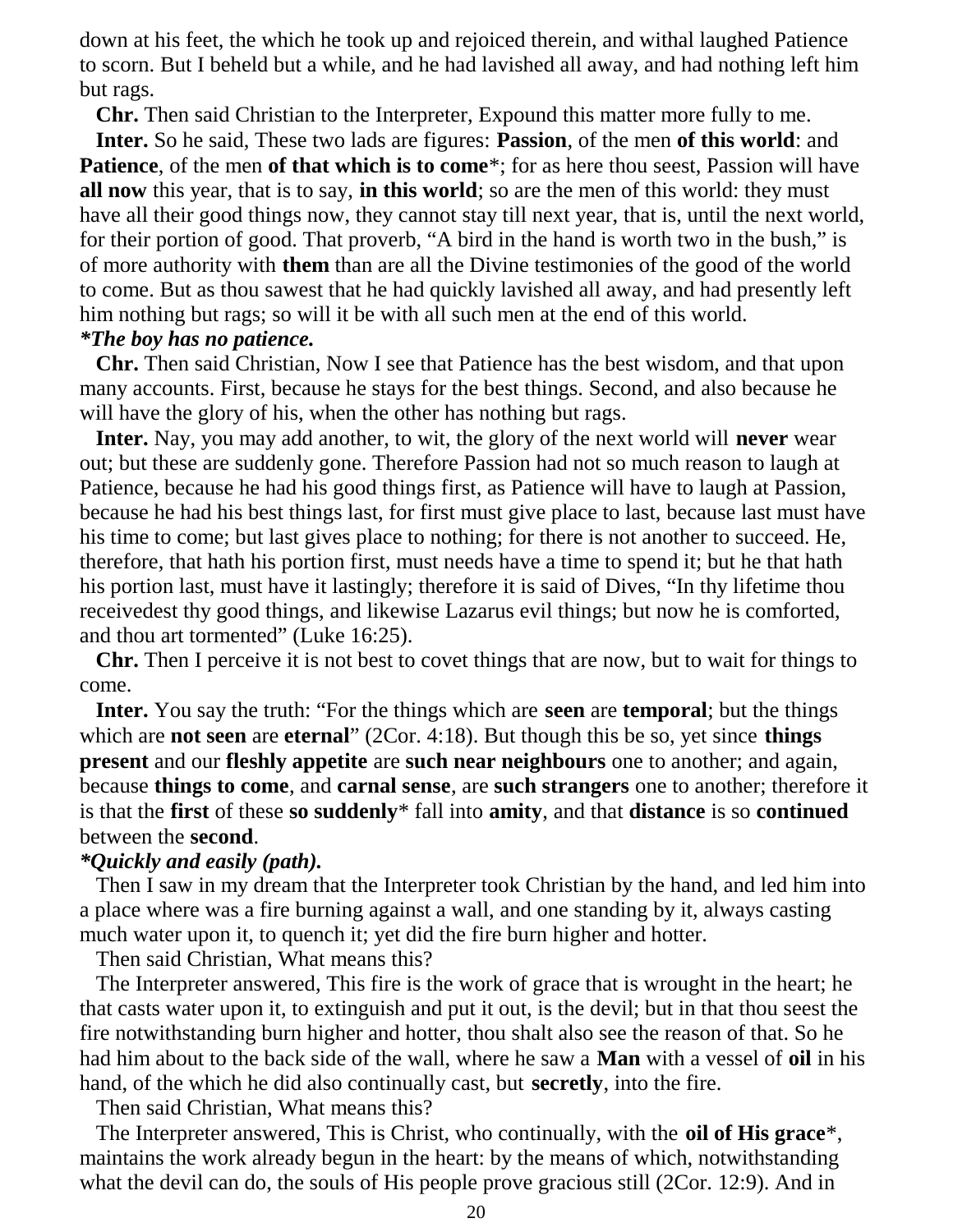that thou sawest that the Man stood behind the wall to maintain the fire, this is to teach thee that it is **hard for the tempted** to see how this work of grace is maintained in the soul.

# *\*Oil of understanding* (Ps. 23:5; Matt. 25:1-13; 1John 2:20; Sura 23:20) *given by grace, and in turn giving grace to the receiver.*

 I saw also, that the Interpreter took him again by the hand, and led him into a pleasant place, where was builded a stately palace; beautiful to behold; at the sight of which Christian was greatly delighted. He saw also, upon the top thereof, certain persons walking who were clothed all in gold.

Then said Christian, May we go in thither?

 Then the Interpreter took him, and led him up towards the door of the palace; and, behold, at the door stood a great company of men, as desirous to go in, but durst not. There also sat a man at a little distance from the door, at a table-side, with a book and his inkhorn before him, to take the name of him that should enter therein; he saw also, that in the doorway stood many men in armour to keep it, being resolved to do the men that would enter what hurt and mischief they could. Now was Christian somewhat in amaze. At last, when every man started back for fear of the armed men, Christian saw a man of a very stout countenance come up to the man that sat there to write, saying, "Set down my name, Sir": the which when he had done, he saw the man draw his **sword**, and put an **helmet** upon his head (Eph. 6:17), and rush toward the door upon the armed men, who laid upon him with deadly force; but the man, not at all discouraged, fell to cutting and hacking most fiercely. So after he had received and given many wounds to those that attempted to keep him out, he cut his way through them all (Acts 14:22), and pressed forward into the palace; at which there was a pleasant voice heard from those that were within, even of those that walked upon the top of the palace, saying --

 Come in, come in; Eternal glory thou shalt win.

 So he went in, and was clothed with such garments as they. Then Christian smiled and said, I think verily I know the meaning of this.

 Now, said Christian, let me go hence. Nay, stay, said the Interpreter, till I have showed thee a little more, and after that thou shalt go on thy way. So he took him by the hand again, and led him into a very dark room, where there sat a man in an iron cage.

 Now the man, to look on, seemed very sad; he sat with his eyes looking down to the ground, his hands folded together, and he sighed as if he would break his heart. Then said Christian, What means this?

At which the Interpreter bid him talk with the man.

**Chr.** Then said Christian to the man, What art thou?

**Man.** The man answered, I am what I was not once.

**Chr.** What wast thou once?

 **Man.** The man said, I was once a fair and flourishing professor, both in mine own eyes, and also in the eyes of others: I once was, as I thought, fair for the Celestial City, and had then even joy at the thoughts that I should get thither (Luke 8:13).

**Chr.** Well, but what art thou now?

 **Man.** I am now a man of despair, and am shut up in it as in this iron cage. I cannot get out. Oh, *now* I cannot!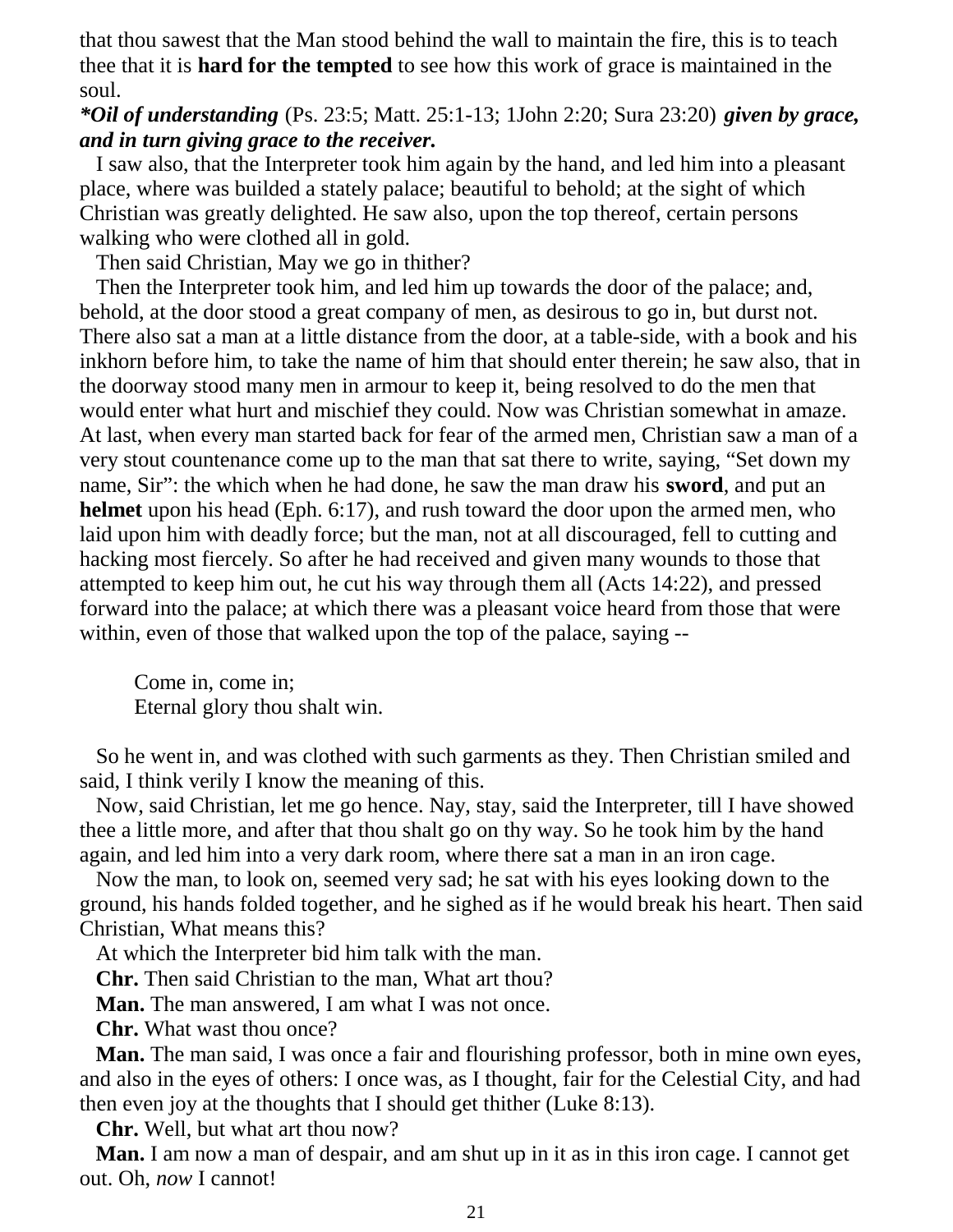**Chr.** But how camest thou in this condition?

**Man.** I left off to watch, and be sober; I laid the reins upon the neck of my lusts; I sinned against the Light of the Word and the goodness of God: I have grieved the Spirit, and He is gone; **I tempted the devil**\*, and **he is come to me**; I have provoked God to anger, and He has left me; I have so hardened my heart that I cannot repent.

## *\*By looking back and having passion (emotion).*

 Then said Christian to the Interpreter, But is there no hope for such a man as this? Ask him, said the Interpreter. Nay, said Christian; pray, sir, do you.

 **Chr.** Then said the Christian, Is there no hope, but you must be kept in the iron cage of despair?

**Man.** No, none at all.

**Chr.** Why, the Son of the Blessed is very pitiful.

 **Man.** I have crucified him **to myself** afresh (Heb. 6:4-6); I have **despised** his person (Luke 19:14); I have **despised** His righteousness; I have "counted his blood an unholy thing"; I have "done despite to the Spirit of grace" (Heb. 10:28, 29). Therefore I have shut myself out of all the promises, and there now remains to me nothing but threatenings, dreadful threatenings, fearful threatenings of certain judgment and fiery indignation, which shall devour me as an **adversary**.

**Chr.** For what did you bring yourself into this condition?

 **Man.** For the lusts, pleasures, and profits of this world; in the enjoyment of which I did then promise myself much delight; but now every one of those things also bite me, and gnaw me like a burning worm.

**Chr.** But canst thou not now repent and turn?

 **Man.** God hath denied repentance. His word gives me no encouragement to believe; yea, Himself hath shut me up in this iron cage; nor can all the men in the world let me out. O Eternity! Eternity! how shall I grapple with the misery that I must meet with in Eternity!

 **Inter.** Then said the Interpreter to Christian, Let this man's misery be remembered by thee, and be an everlasting caution to thee.

 **Chr.** Well, said Christian, this is fearful! God help me to **watch** and be **sober**, and to pray that I may shun the cause of this man's misery! Sir, is it not time for me to go on my way now?

**Inter.** Tarry till I shall show thee one thing more, and thou shalt go on thy way.

 So he took Christian by the hand again, and led him into a chamber where there was one rising out of bed; and as he put on his raiment, he shook and trembled. Then said Christian, Why doth this man thus tremble?

 The Interpreter then bid him tell to Christian the reason of his so doing. So he began, and said, This night, as I was in my sleep, I dreamed, and behold the heavens grew exceeding black; also it thundered and lightened in most fearful wise, that it put me into an agony. So I looked up in my dream, and saw the clouds rack at an unusual rate; upon which I heard a great sound of a trumpet, and saw also a Man sit upon a cloud, attended with the thousands of heaven; they were all in flaming fire: also the heavens were in a burning flame. I heard then a voice saying, "Arise, ye dead, and come to judgment"; and with that the rocks rent, the graves opened, and the dead that were therein came forth. Some of them were exceeding glad, and looked upward; and some sought to hide themselves under the mountains (John 5:28; Jude 15; 1Thess. 4:16; 2Thess. 1:7, 8; 1Cor. 15:52; Rev. 20:11-14; Ps. 95:1-3; Micah 7:16, 17; Isa. 26:21; Dan. 10:7). Then I saw the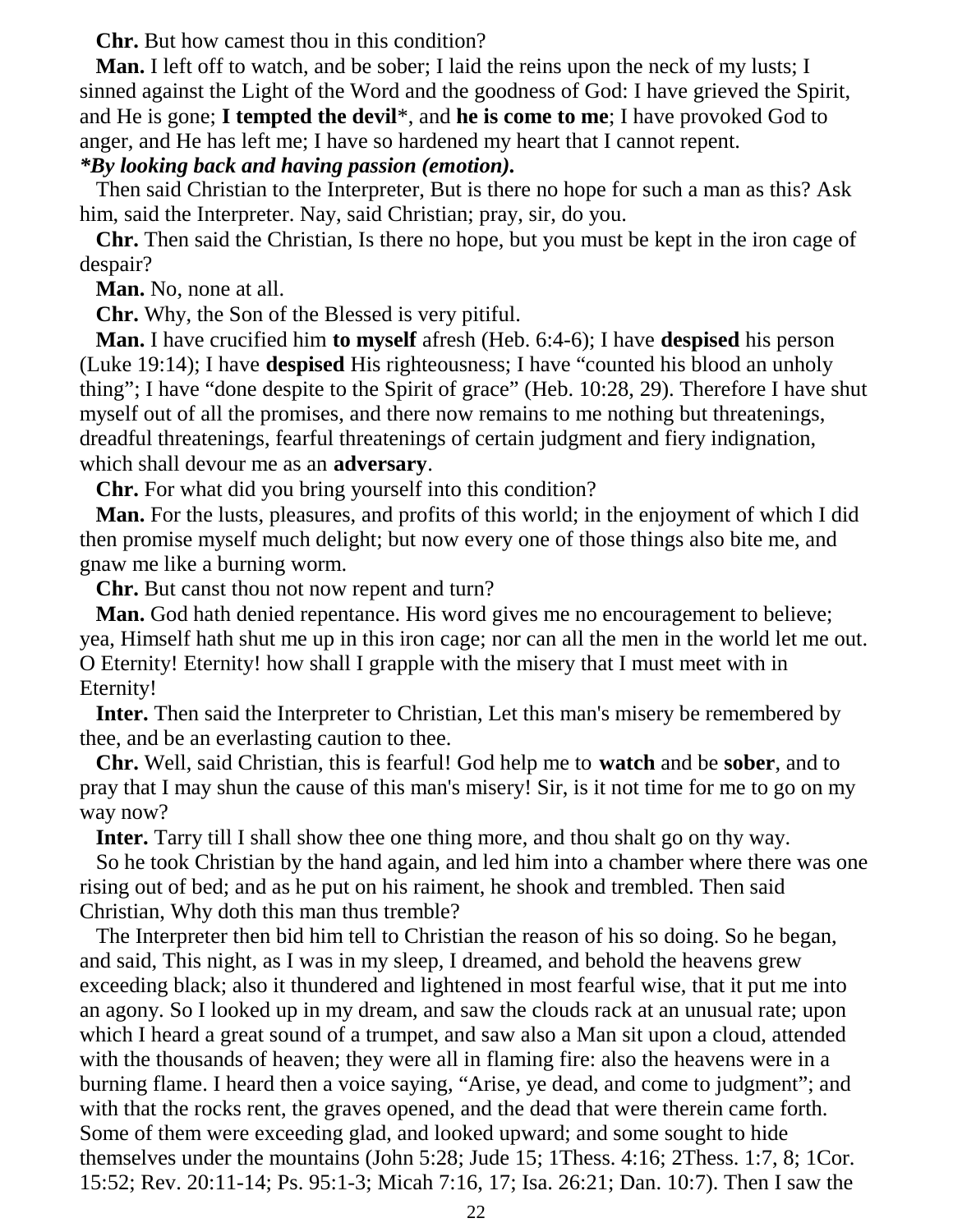Man that sat upon the cloud open the book, and bid the world draw near. Yet there was, by reason of a fierce flame which issued out and came before him, a convenient distance betwixt him and them, as betwixt the judge and the prisoners at the bar (Dan. 7:9, 10; Mal. 3:2, 3). I heard it also proclaimed to them that attended on the Man that sat upon the cloud, "Gather together the tares, the chaff, and stubble, and cast them into the burning lake" (Mal. 4:1; Matt. 3:12; 13:30). And with that, the bottomless pit opened, just whereabout I stood; out of the mouth of which there came, in an abundant manner, smoke and coals of fire, with hideous noises. It was also said to the same persons, "Gather my wheat into the garner" (Luke 3:17). And with that I saw many catched up and carried away into the clouds, but I was left behind (1Thess. 4:16, 17; Rev. 11:12). I also sought to hide myself, but I could not, for the Man that sat upon the cloud still kept his eye upon me: my sins also came into my mind; and my conscience did accuse me on every side (Rom. 2:14, 15). Upon this I awaked from my sleep.

**Chr.** But what was it that made you so afraid of this sight?

 **Man.** Why, I thought that the Day of Judgment was come, and that I was not ready for it: but this frighted me most, that the angels gathered up several, and left me behind; also the pit of hell opened her mouth just where I stood. My conscience, too, afflicted me; and, as I thought, the Judge had always His eye upon me, showing indignation in His countenance.

Then said the Interpreter to Christian, Hast thou considered all these things?

**Chr.** Yes, and they put me in hope and fear.

 **Inter.** Well, keep all things so in thy mind that they may be as a goad in thy sides, to prick thee forward in The Way thou must go. Then Christian began to gird up his loins, and to address himself to his journey. Then said the Interpreter, The Comforter be always with thee, good Christian, to guide thee in The Way that leads to the city. So Christian went on his way, saying --

 Here have I seen things rare and profitable; Things pleasant, dreadful, things to make me stable In what I have begun to take in hand; Then let me think on them, and understand Wherefore they show'd me were; and let me be Thankful, O good Interpreter, to thee.

 Now, I saw in my dream that the highway up which Christian was to go was fenced on either side with a wall, and that wall was called Salvation (Isa. 26:1). Up this way, therefore, did burdened Christian run, but not without great difficulty, because of the load on his back.

 He ran thus till he came at a place somewhat ascending; and upon that place stood a Cross, and a little below, in the bottom, a sepulchre. So I saw in my dream, that just as Christian came up with the Cross, his burden loosed from off his shoulders, and fell from off his back, and began to tumble, and so continued to do, till it came to the mouth of the sepulchre, where it fell in, and I saw it no more.

 Then was Christian glad and lightsome, and said with a merry heart, "He hath given me rest by his sorrow, and life by his death." Then he stood still awhile to look and wonder; for it was very surprising to him, that the sight of the Cross should thus ease him of his burden. He looked, therefore, and looked again, even till the springs that were in his head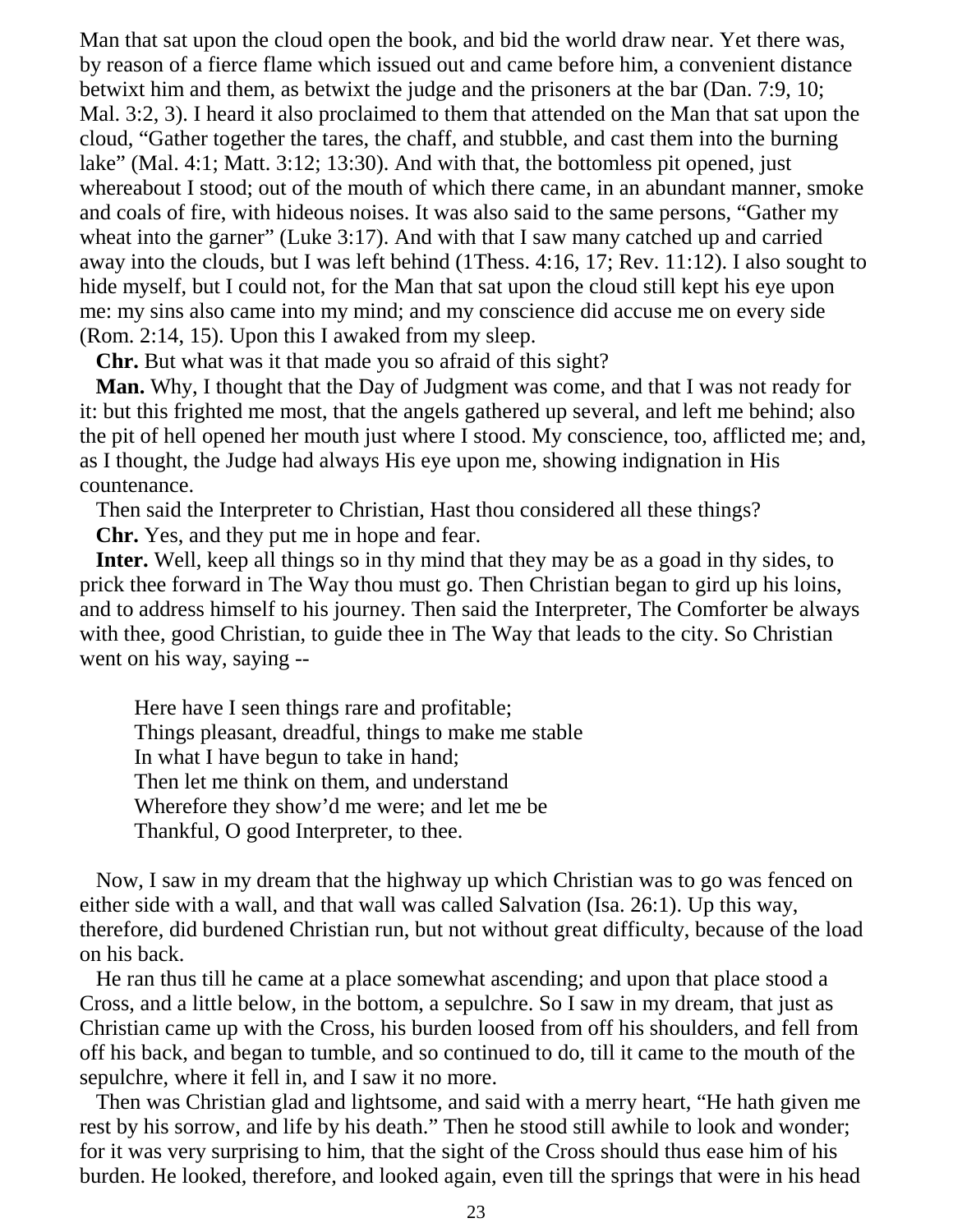sent the waters down his cheeks (Zech. 12:10). Now, as he stood looking and weeping, behold three Shining Ones came to him and saluted him with "Peace be to thee." So the first said to him, "Thy sins be forgiven thee" (Mark 2:5); the second stripped him of his rags, and clothed him "with change of raiment" (Zech. 3:4); the third also set a mark on his forehead, and gave him a roll with a seal upon it, which he bade him look on as he ran, and that he should give it in at the Celestial Gate (Eph. 1:13). So they went their way.

Who's this? the Pilgrim. How! 'tis very true, Old things are past away, all's become new. Strange! he's another man, upon my word, They be fine feathers that make a fine bird.

Then Christian gave three leaps for joy, and went on singing --

 Thus far I did come laden with my sin; Nor could aught ease the grief that I was in Till I came hither: What a place is this! Must here be the beginning of my bliss? Must here the burden fall from off my back? Must here the strings that bound it to me crack? Blest Cross! blest Sepulchre! blest rather be The Man that there was put to shame for me!

 I saw then in my dream that he went on thus, even until he came at a bottom, where he saw, a little out of The Way, three men fast asleep, with fetters upon their heels. The name of the one was Simple, another Sloth, and the third Presumption. Christian then, seeing them lie in this case, went to them, if peradventure he might awake them, and cried, You are like them that sleep on the top of a mast, for the Dead Sea is under you -- a gulf that hath no bottom (Prov. 23:34). Awake, therefore, and come away; be willing also, and I will help you off with your irons. He also told them, if he that "goeth about like a roaring lion" comes by, you will certainly become a prey to his teeth (1Pet. 5:8). **With that they looked upon him, and began to reply in this sort: Simple said, "I see no danger." Sloth said, "Yet a little more sleep;" and Presumption said, "Every tub must stand upon its own bottom." And so they lay down to sleep again, and Christian went on his way.**

 **Yet was he troubled to think that men in that danger should so little esteem the kindness of him that so freely offered to help them, both by awakening of them, counselling of them, and proffering to help them off with their irons.** And as he was troubled thereabout, he espied two men come tumbling over the wall, on the left hand of The Narrow Way; and they made up apace to him. The name of the one was Formalist, and the name of the other Hypocrisy. So, as I said, they drew up unto him, who thus entered with them into discourse.

**Chr.** Gentlemen, whence came you, and whither go you?

 **Form.** and **Hyp. We were born in the land of Vain-Glory, and are going for praise to Mount Zion.**

 **Chr. Why came you not in at the gate which standeth at the beginning of The Way? Know you not that it is written, that he that cometh not in by the door, "but**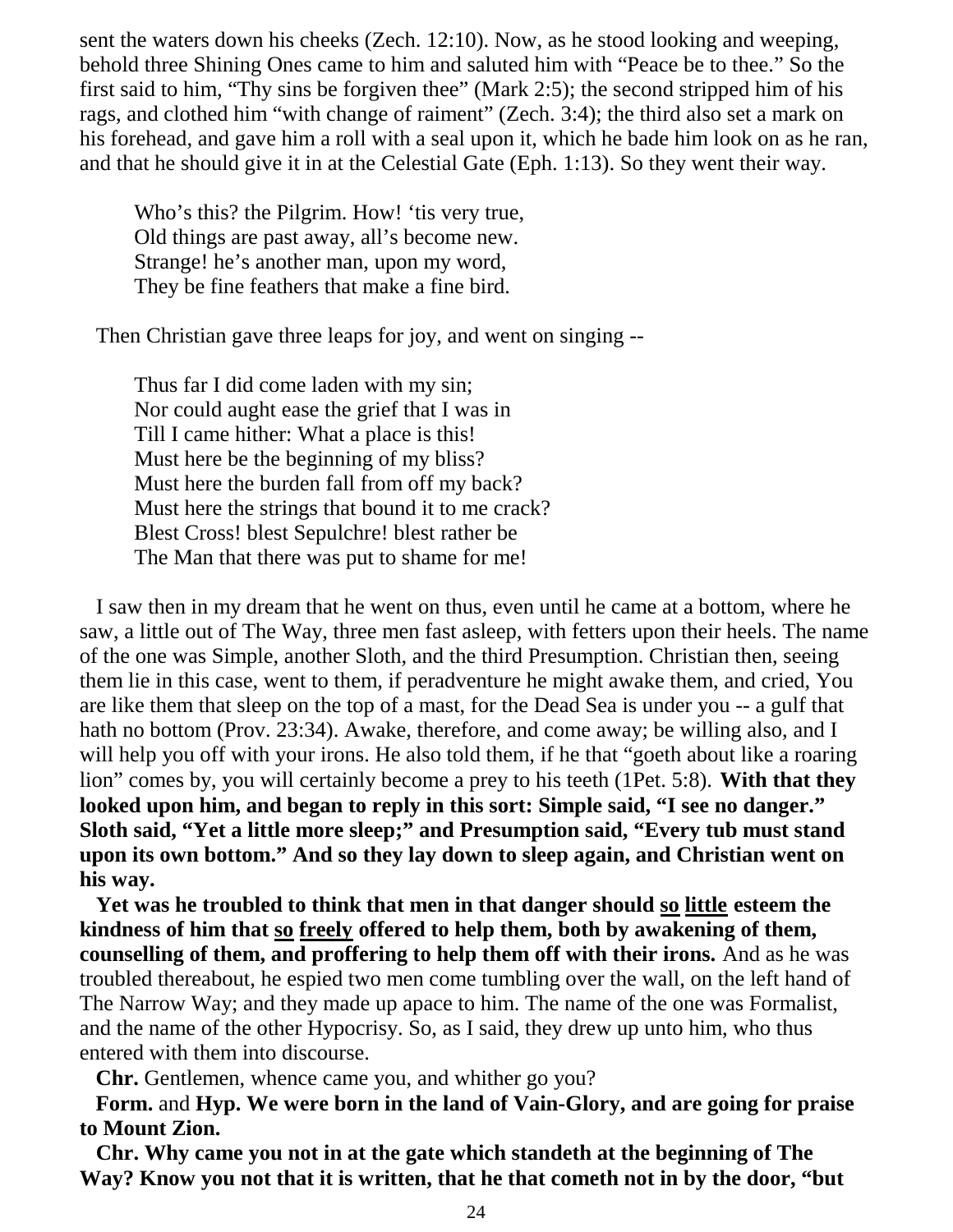**climbeth up some other way, the same is a thief and a robber"?** (John 10:1).

 **Form.** and **Hyp. They said, that to go to the gate for entrance was, by all their countrymen, counted too far about; and that, therefore, their usual way was to make a short cut of it, and to climb over the wall as they had done.**

 **Chr.** But will it not be counted a trespass against the Lord of the city whither we are bound, thus to violate His revealed Will?

 **Form.** and **Hyp.** They told him, That as for that, he needed not to trouble his head thereabout; for what they did they had custom for; and could produce, if need were, testimony that would witness it for more than a thousand years.

**Chr.** But, said Christian, will your practice stand a trial at law?

 **Form.** and **Hyp.** They told him, That custom, it being of so long a standing as above a thousand years, would, doubtless, now be admitted as a thing legal by any impartial judge: and besides, said they, if we get into The Way, what's matter which way we get in? if we are in, we are in; thou art but in The Way, who, as we perceive, came in at the gate; and we are also in The Way, that came tumbling over the wall; wherein, now, is thy condition better than ours?

 **Chr.** I work by the rule of my Master; you walk by the rude working of your fancies. You are counted thieves already by the Lord of The Way; therefore, I doubt you will be found true men at the end of The Way. You come in by yourselves, without His direction; and shall go out by yourselves, without His mercy.

 To this they made him but little answer; only they bid him look to himself. Then I saw that they went on every man in his way, without much conference one with another; save that these two men told Christian that as to laws and ordinances, they doubted not but they should as conscientiously do them as he: therefore, said they, we see not wherein thou differest from us but by the coat that is on thy back, which was, as we trow, given thee by some of thy neighbours, to hide the shame of thy nakedness.

 **Chr.** By laws and ordinances you will not be saved, since you came not in by the door (Gal. 2:16). And as for this coat that is on my back, it was given me by the Lord of the place whither I go; and that, as you say, to cover my nakedness with. And I take it as a token of His kindness to me, for I had nothing but rags before. And besides, thus I comfort myself as I go: Surely, think I, when I come to the gate of the city, the Lord thereof will know me for good, since I have His coat on my back -- a coat that He gave me freely in the day that He stripped me of my rags. I have, moreover, a mark in my forehead, of which perhaps you have taken no notice, which one of my Lord's most intimate associates fixed there **in the day that my burden fell off my shoulders**. I will tell you, moreover, that I had then given me a roll, sealed, to comfort me by reading as I go on The Way. I was also bid to give it in at the Celestial Gate, in token of my certain going in after it; all which things, I doubt, you want, and want them because you came not in at the gate (2Esd. 7:6-9).

 To these things they gave him no answer; only they looked upon each other, and laughed. Then I saw that they went on all, save that Christian kept before, who had no more talk but with himself, and that sometimes sighingly, and sometimes comfortably; also he would be often reading in the roll that one of the Shining Ones gave him, by which he was refreshed.

 I beheld, then, that they all went on till they came to the foot of the Hill Difficulty; at the bottom of which was a spring. There were also in the same place two other ways besides that which came straight from the gate; one turned to the left hand and the other to the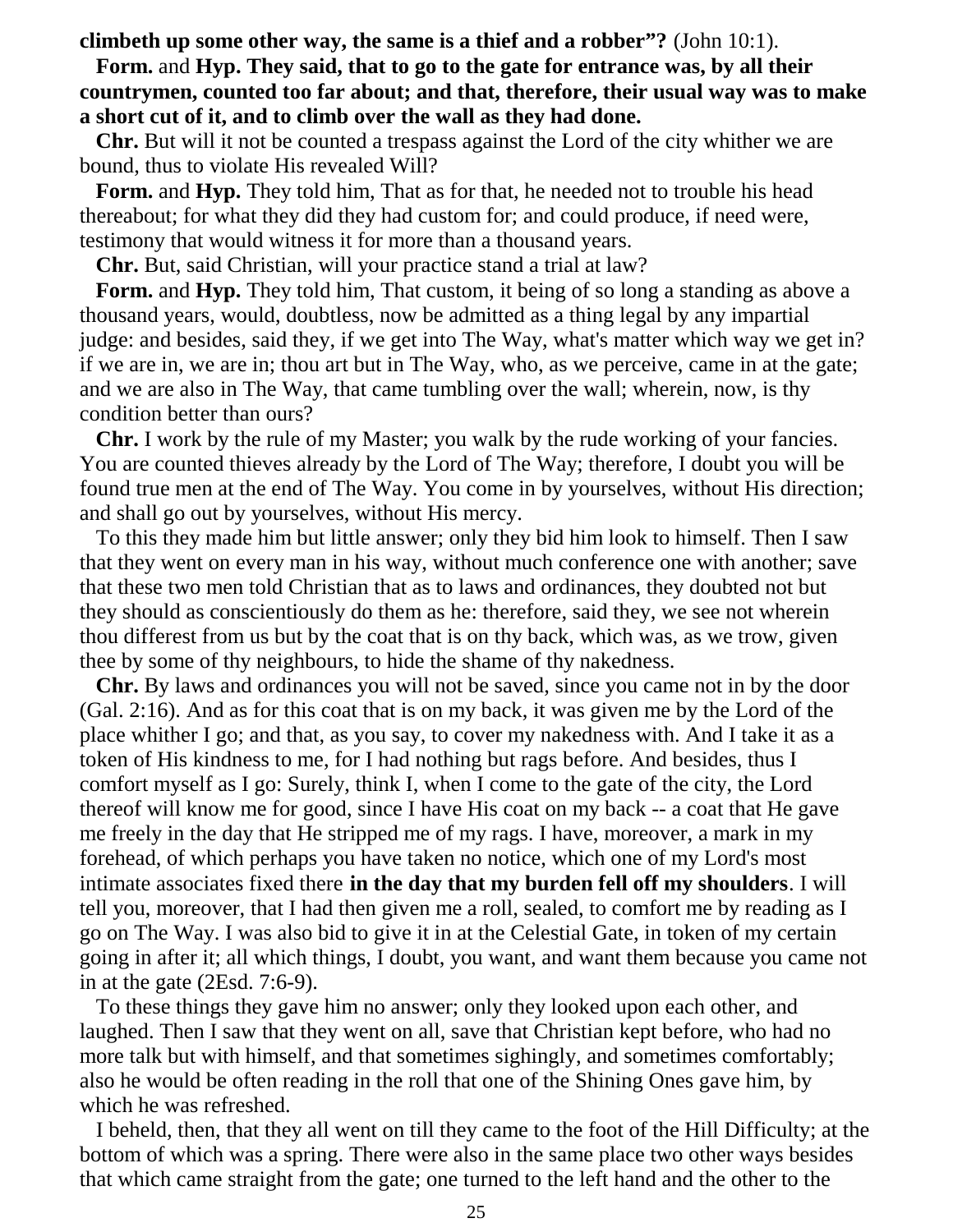right, at the bottom of the hill (Deut. 5:32, 33); but The Narrow Way lay right up the hill, and the name of the going up the side of the hill is called Difficulty. Christian now went to the spring, and drank thereof, to refresh himself (Isa. 49:10), and then began to go up the hill, saying –

 The hill, though high, I covet to ascend; The difficulty will not me offend; For I perceive The Way to Life lies here. Come, pluck up heart, let's neither faint nor fear. Better, though difficult, The Right Way to go, Than wrong, though easy, where the end is woe.

 The other two also came to the foot of the hill; but when they saw that the hill was steep and high, and that there were two other ways to go; and supposing also that these two ways might meet again, with that up which Christian went, on the other side of the hill; therefore they were resolved to go in those ways. Now the name of one of those ways was Danger, and the name of the other Destruction. So the one took the way which is called Danger, which led him into a great wood; and the other took directly up the way to Destruction, which led him into a wide field, full of dark mountains, where he stumbled and fell, and rose no more.

 Shall they who wrong begin yet rightly end? Shall they at all have safety for their friend? No, no; in headstrong manner they set out, And headlong will they fall at last, no doubt.

 I looked, then, after Christian, to see him go up the hill, where I perceived he fell from running to going, and from going to clambering upon his hands and his knees, because of the steepness of the place. Now, about the midway to the top of the hill was a pleasant arbour, made by the Lord of the hill for the refreshing of weary travellers; thither, therefore, Christian got, where also he sat down to rest him. Then he pulled his roll out of his bosom, and read therein to his comfort; he also now began afresh to take a review of the coat or garment that was given him as he stood by the Cross. Thus pleasing himself awhile, he at last fell into a slumber, and thence into a fast sleep (1Thess. 5:6, 7), which detained him in that place until it was almost night; and in his sleep his roll fell out of his hand. Now, as he was sleeping, there came one to him, and awaked him, saying, "Go to the ant, thou sluggard; consider her ways, and be wise" (Prov. 6:6). And with that Christian started up, and sped him on his way, and went apace, till he came to the top of the hill.

 Now, when he was got up to the top of the hill, there came two men running to meet him amain; the name of the one was Timorous, and of the other Mistrust; to whom Christian said, Sirs, what's the matter? You run the wrong way. Timorous answered, that they were going to the City of Zion, and had got up that difficult place; but, said he, the farther we go, the more danger we meet with; wherefore, we turned, and are going back again.

 Yes, said Mistrust, for just before us lie a couple of lions in The Way, whether sleeping or waking we know not, and we could not think, if we came within reach, but they would presently pull us in pieces.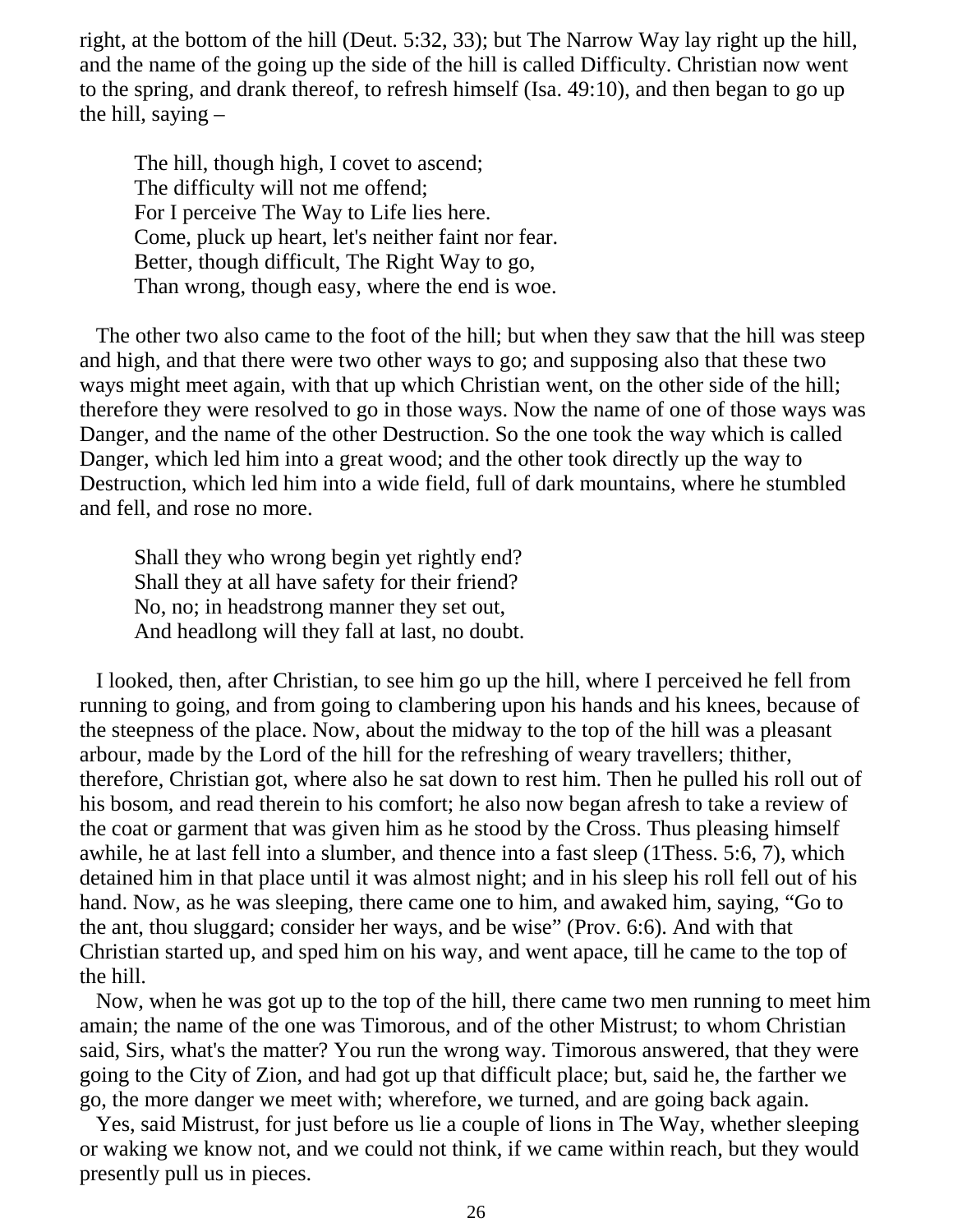**Chr.** Then said Christian, You make me afraid; but whither shall I fly to be safe? If I go back to mine own country, *that* is prepared for fire and brimstone, and I shall certainly perish there. If I can get to the Celestial City, I am sure to be in safety there. I must venture. To go back is nothing but death; to go forward is fear of death, and life everlasting beyond it. I will yet go forward. So Mistrust and Timorous ran down the hill, and Christian went on his way. But, thinking again of what he had heard from the men, he felt in his bosom for his roll, that he might read therein, and be comforted; but he felt and found it not. Then was Christian in great distress, and knew not what to do; for he wanted that which used to relieve him, and that which should have been his pass into the Celestial City. Here, therefore, he began to be much perplexed, and knew not what to do. At last he bethought himself that he had slept in the arbour that is on the side of the hill; and falling down upon his knees, he asked God's forgiveness for that his foolish act, and then went back to look for his roll. But all the way he went back, who can sufficiently set forth the sorrow of Christian's heart! Sometimes he sighed, sometimes he wept, and oftentimes he chid himself for being so foolish to fall asleep in that place, which was erected only for a little refreshment for his weariness. Thus, therefore, he went back, carefully looking on this side and on that, all the way as he went, if happily he might find the roll, that had been his comfort so many times in his journey. He went thus, till he came again within sight of the arbour where he sat and slept; but that sight renewed his sorrow the more, by bringing again, even afresh, his evil of sleeping into his mind (1Thess. 5:6, 7; Rev. 2:5). Thus, therefore, he now went on bewailing his sinful sleep, saying, "O wretched man that I am! that I should sleep in the daytime! that I should sleep in the midst of difficulty! that I should so indulge the flesh, as to use that rest for ease to my flesh, which the Lord of the hill hath erected only for the relief of the spirits of pilgrims.

 How many steps have I taken in vain! Thus it happened to Israel, for their sin; they were sent back again by the way of the Red Sea; and I am made to tread those steps with sorrow, which I might have trod with delight, had it not been for this sinful sleep. How far might I have been on my way by this time? I am made to tread those steps **thrice** over, which I needed not to have trod but **once**; yea, now also I am like to be benighted, for the day is almost spent. Oh that I had not slept!

 Now, by this time he was come to the arbour again, where for a while he sat down and wept; but at last (as Providence would have it), looking sorrowfully down under the settle, there he espied his roll; the which he, with trembling and haste, catched up, and put it into his bosom. But who can tell **how** joyful this man was when he had gotten his roll **again**! for this roll was the assurance of his life and acceptance at the desired haven. Therefore he laid it up in his bosom, gave thanks to God for directing his eye to the place where it lay, and with joy and tears betook himself again to his journey. But oh! how nimbly now did he go up the rest of the hill! Yet, before he got up, the sun went down upon Christian; and this made him again recall the vanity of his sleeping to his remembrance; and thus he again began to condole with himself. O thou sinful sleep: how, for thy sake, am I like to be benighted in my journey! I must walk without the sun; darkness must cover the path of my feet, and I must hear the noise of the doleful creatures, because of my sinful sleep (1Thess. 5:6, 7). Now also he remembered the story that Mistrust and Timorous told him of, how they were frighted with the sight of the lions. Then said Christian to himself again, These beasts range in the night for their prey; and if they should meet with me in the dark, how should I shift them? How should I escape being by them torn in pieces? Thus he went on his way. But while he was thus bewailing his unhappy miscarriage, he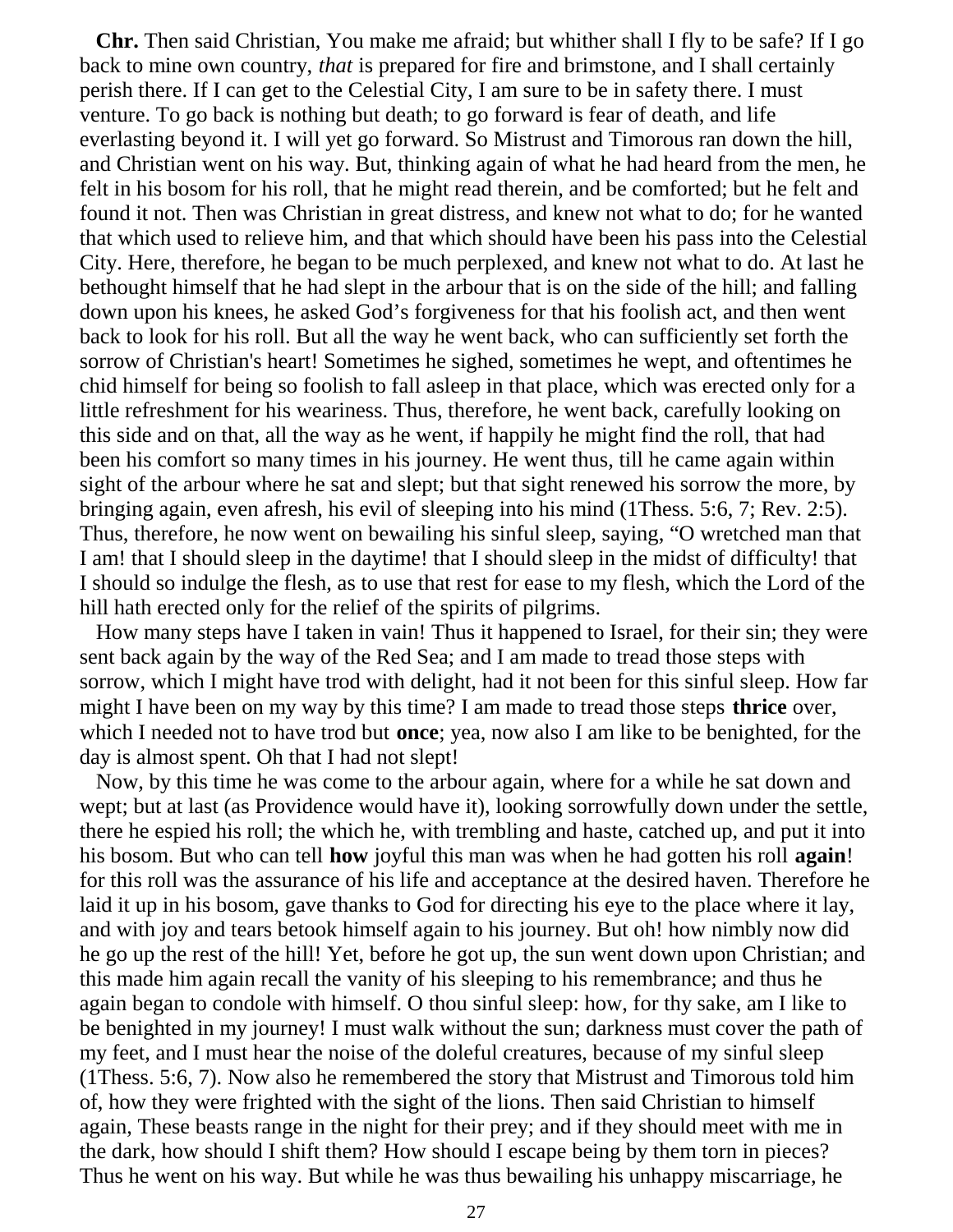lift up his eyes, and behold there was a very stately palace before him, the name of which was Beautiful; and it stood just by the highway side.

 So I saw in my dream that he made haste and went forward, that if possible he might get lodging there. Now, before he had gone far, he entered into a very narrow passage, which was about a furlong off of the Porter's lodge; and looking very narrowly before him as he went, he espied two lions in The Way. Now, thought he, I see the dangers that Mistrust and Timorous were driven back by. (The lions were chained, but he saw not the chains.) Then he was afraid, and thought also himself to go back after them, for he thought nothing but death was before him. But the porter at the lodge, whose name is Watchful, perceiving that Christian made a halt as if he would go back, cried unto him, saying, Is thy strength so small? (Mark 4:40). Fear not the lions, for they are chained, and are placed there **for trial of faith** where it is, and for **discovery of those** that had **none**. Keep in the midst of the path, and no hurt shall come unto thee.

 Difficulty is behind, Fear is before, Though he's got on the hill, the lions roar; A Christian man is never long at ease, When one fright's gone, another doth him seize.

 Then I saw that he went on, trembling for fear of the lions, but taking good heed to the directions of the Porter; he heard them roar, but they did him no harm. Then he clapped his hands, and went on till he came and stood before the gate where the Porter was. Then said Christian to the Porter, Sir, what house is this? And may I lodge here to-night? The Porter answered, This house was built by the Lord of the hill, and he built it for the relief and security of pilgrims. The Porter also asked whence he was, and whither he was going?

 **Chr.** I am come from the City of Destruction, and am going to Mount Zion; but because the sun is now set, I desire, if I may, to lodge here to-night.

**Port.** What is your name?

 **Chr.** My name is now Christian, but my name at the first was Graceless; I came of the race of **Japheth**, whom God will persuade to dwell in the tents of **Shem** (Gen. 9:27).

**Port.** But how doth it happen that you come so late? The sun is set.

 **Chr.** I had been here sooner, but that, "wretched man that I am!" I slept in the arbour that stands on the hill-side; nay, I had, notwithstanding that, been here much sooner, but that, in my sleep, I lost my evidence, and came without it to the brow of the hill; and then feeling for it, and finding it not, I was forced, with sorrow of heart, to go back to the place where I slept my sleep, where I found it, and now I am come.

 **Port.** Well, I will call out one of the virgins of this place, who will, if she likes your talk, bring you into the rest of the family, according to the rules of the house. So Watchful, the porter, rang a bell, at the sound of which came out at the door of the house a grave and beautiful damsel, named Discretion, and asked why she was called?

 The Porter answered, This man is in a journey from the City of Destruction to Mount Zion, but being weary and benighted, he asked me if he might lodge here to-night; so I told him I would call for thee, who, after discourse had with him, mayest do as seemeth thee good, even according to the law of the house.

 Then she asked him whence he was, and whither he was going; and he told her. She asked him also how he got into The Way; and he told her. Then she asked him what he had seen and met with in The Way; and he told her. And last she asked his name; so he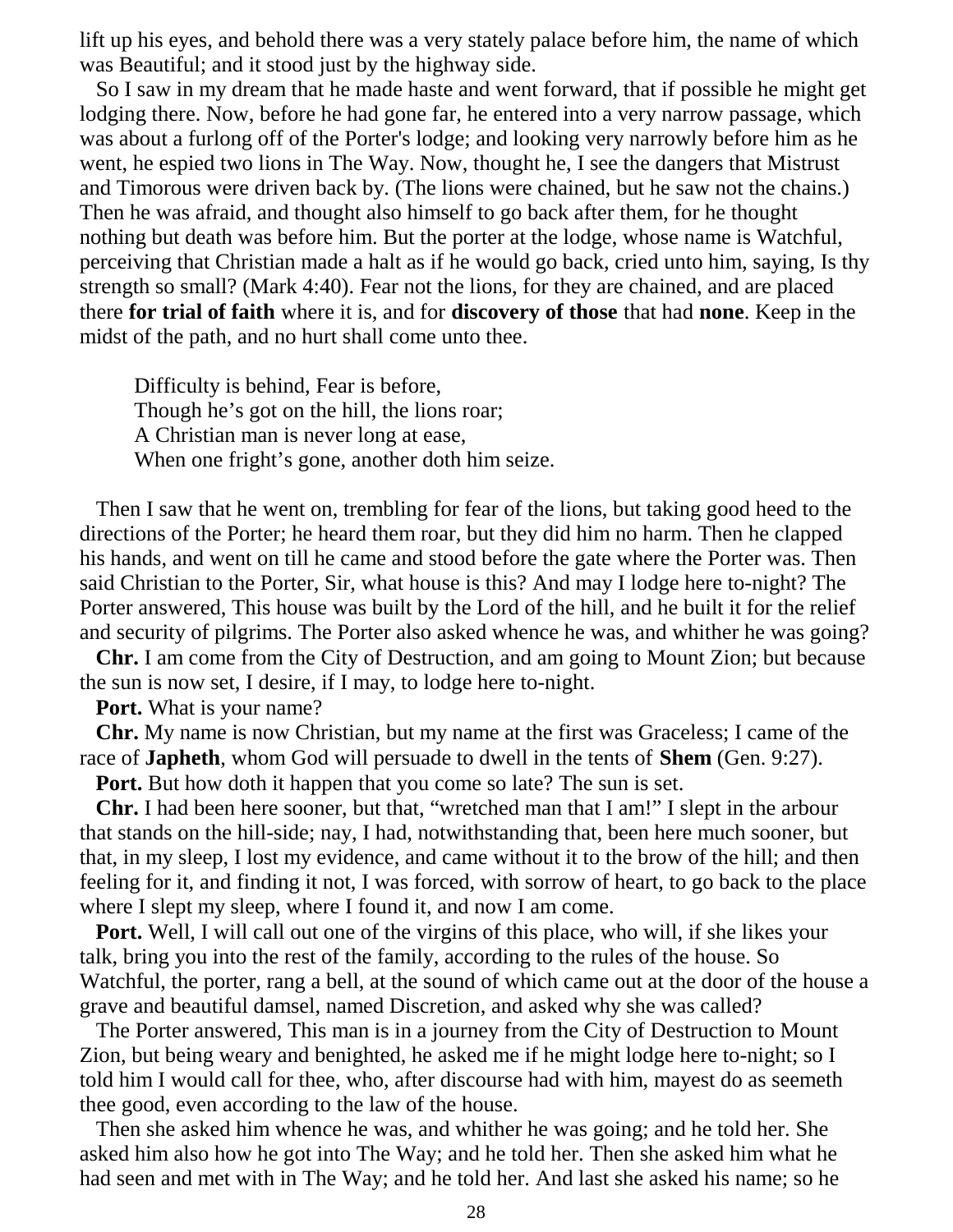said, It is Christian, and I have so much the more a desire to lodge here to-night, because, by what I perceive, this place was built by the Lord of the hill for the relief and security of pilgrims. So she smiled, but the water stood in her eyes; and after a little pause, she said, I will call forth two or three more of the family. So she ran to the door, and called out Prudence, Piety, and Charity, who, after a little more discourse with him, had him into the family; and many of them, meeting him at the threshold of the house, said, "Come in, thou blessed of the Lord; this house was built by the Lord of the hill on purpose to entertain such pilgrims in." Then he bowed his head, and followed them into the house. So when he was come in and sat down, they gave him something to drink, and consented together, that until supper was ready, some of them should have some particular discourse with Christian, for the best improvement of time; and they appointed Piety, and Prudence, and Charity, to discourse with him; and thus they began:

**Piety.** Come, good Christian, since we have been so loving to you, to receive you in to our house this night, let us, if perhaps we may better ourselves thereby, talk with you of all things that have happened to you in your pilgrimage.

**Chr.** With a very good will, and I am glad that you are so well disposed.

**Piety.** What moved you at first to betake yourself to a pilgrim's life?

 **Chr.** I was driven out of my native country by a dreadful sound that was in mine ears: to wit, that unavoidable destruction did attend me if I abode in that place where I was.

**Piety.** But how did it happen that you came out of your country this way?

 **Chr.** It was as God would have it; for when I was under the fears of destruction, I did not know whither to go; but by chance there came a man, even to me, as I was trembling and weeping, whose name is Evangelist, and he directed me to the wicket-gate, which else I should never have found, and so set me into The Way that hath led me directly to this house.

**Piety.** But did you not come by the house of the Interpreter?

 **Chr.** Yes, and did see such things there, the remembrance of which will stick by me as long as I live; especially three things: to wit, how Christ, in despite of Satan, maintains His work of grace in the heart; how the man had sinned himself quite out of hopes of God's mercy; and also the dream of him that thought in his sleep the Day of Judgment was come.

**Piety.** Why, did you hear him tell his dream?

 **Chr.** Yes, and a dreadful one it was. I thought it made my heart ache as he was telling of it; but yet I am glad I heard it.

**Piety.** Was that all you saw at the house of the Interpreter?

 **Chr.** No; he took me and had me where he showed me a stately palace, and how the people were clad in gold that were in it; and how there came a venturous man and cut his way through the armed men that stood in the door to keep him out, and how he was bid to come in, and win eternal glory. Methought those things did ravish my heart! I would have stayed at that good man's house a twelvemonth, but that I knew I had farther to go.

**Piety.** And what saw you else in The Way?

 **Chr.** Saw! Why, I went but a little farther, and I saw One, as I thought in my mind, hang bleeding upon the tree; and the very sight of him made my burden fall off my back (for I groaned under a very heavy burden), but then it fell down from off me. It was a strange thing to me, for I never saw such a thing before; yea, and while I stood looking up, for then I could not forbear looking, three Shining Ones came to me. One of them testified that my sins were forgiven me; another stripped me of my rags, and gave me this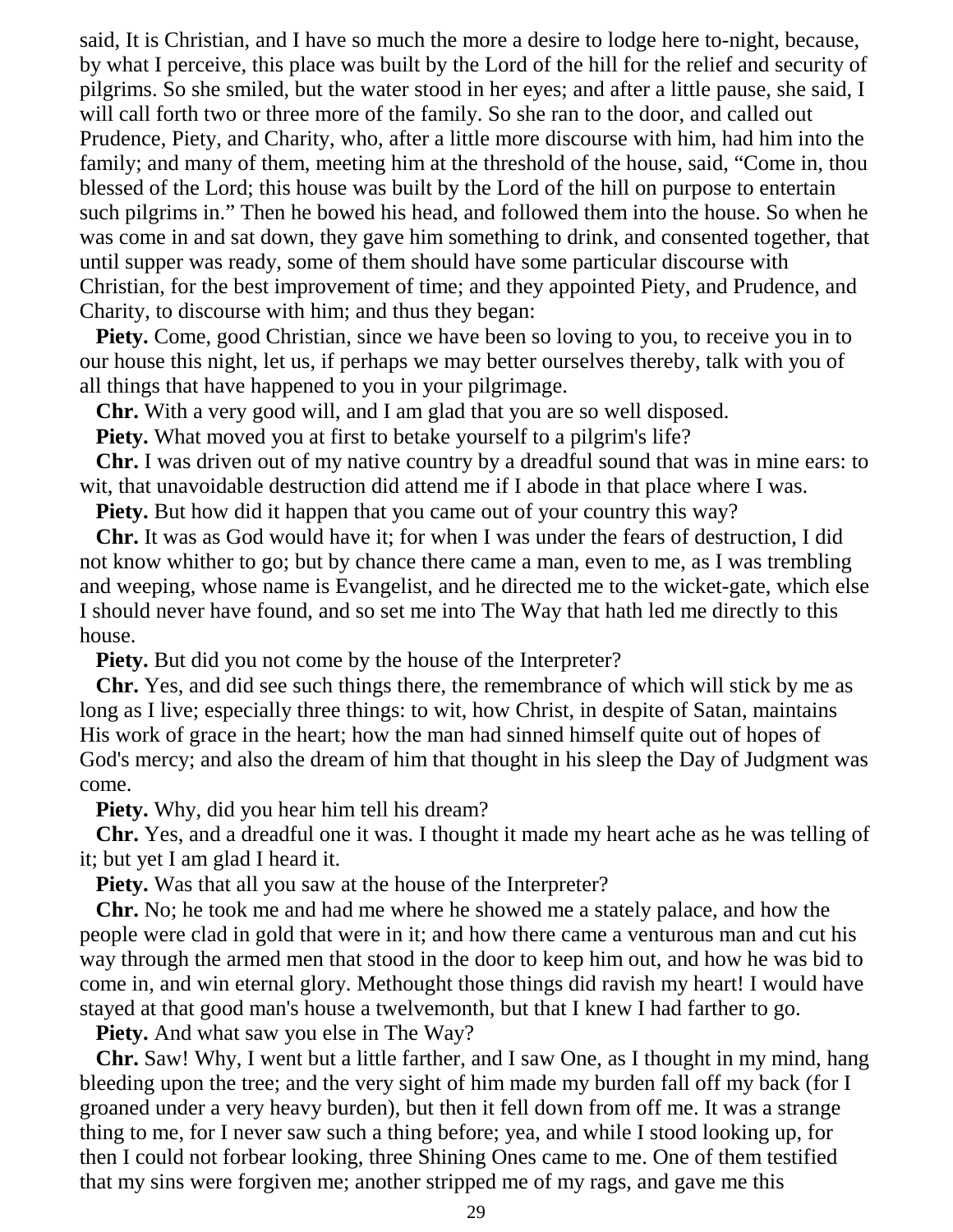broidered coat which you see; and the third set the mark which you see in my forehead, and gave me this sealed roll. (And with that he plucked it out of his bosom.)

**Piety.** But you saw more than this, did you not?

 **Chr.** The things that I have told you were the best; yet some other matters I saw, as, namely: I saw three men, Simple, Sloth, and Presumption, lie asleep a little out of The Way, as I came, with irons upon their heels; but do you think I could awake them? I also saw Formalist and Hypocrisy come tumbling over the wall, to go, as they pretended, to Zion; but they were quickly lost, even as I myself did tell them; but they would not believe. But, above all, I found it hard work to get up this hill, and as hard to come by the lions' mouths; and truly, if it had not been for the good man, the Porter that stands at the gate, I do not know but that after all I might have gone back again; but now, I thank God I am here, and I thank you for receiving of me.

 Then Prudence thought good to ask him a few questions, and desired his answer to them.

**Prud.** Do you not think sometimes of the country from whence you came?

 **Chr.** Yes, but with much shame and detestation: "truly, if I had been mindful of that *country* from whence I came out, I might have had opportunity to have returned: but now I desire a better *country*, that is, an heavenly" (Heb. 11:15, 16).

**Prud.** Do you not yet bear away with you some of the things that then you were conversant withal?

 **Chr.** Yes, but greatly against my will; especially my inward and carnal cogitations, with which all my countrymen, as well as myself, were delighted; but now all those things are my grief; and might I but choose mine own things, I would choose never to think of those things more; but when I would be doing of that which is best, that which is worst is with me (Rom. 7:21).

 **Prud.** Do you not find sometimes as if those things were vanquished, which at other times are your perplexity?

 **Chr.** Yes, but that is but seldom; but they are to me golden hours in which such things happen to me.

**Prud.** Can you remember by what means you find your annoyances, at times, as if they were vanquished?

 **Chr.** Yes, when I think what I saw at the Cross, that will do it; and when I look upon my broidered coat, that will do it; also when I look into the roll that I carry in my bosom, that will do it; and when my thoughts wax warm about whither I am going, that will do it.

**Prud.** And what is it that makes you so desirous to go to Mount Zion?

 **Chr.** Why, there I hope to see him alive that did hang dead on the Cross; and there I hope to be rid of all those things that to this day are in me an annoyance to me; there, they say, there is no death; and there I shall dwell with such company as I like best (Isa. 25:8; Rev. 21:4). For, to tell you truth, I love him, because I was by him eased of my burden; and I am wearied of my inward sickness. I would fain be where I shall die no more, and with the company that shall continually cry, "Holy, holy, holy!" (Isa. 6:1-3; Rev. 4:8).

Then said Charity to Christian, Have you a family? Are you a married man?

**Chr.** I have a wife and four small children.

**Char.** And why did you not bring them along with you?

 **Chr.** Then Christian wept, and said, Oh, how willingly would I have done it! but they were all of them utterly averse to my going on pilgrimage.

**Char.** But you should have talked to them, and have endeavoured to have shown them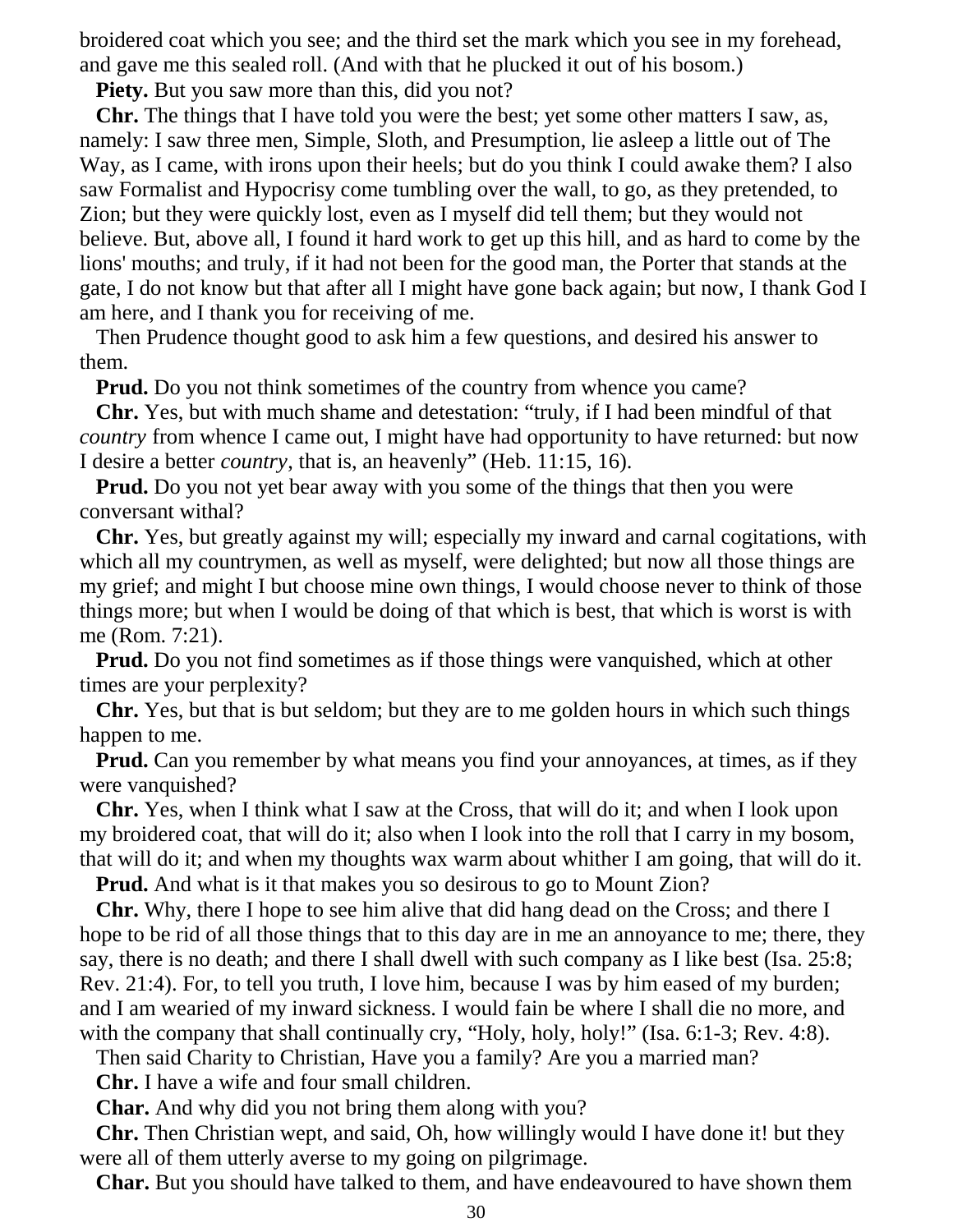the danger of being behind.

 **Chr.** So I did; and told them also what God had shown to me of the destruction of our city; "but I seemed to them as one that mocked," and they believed me not (Gen. 19:14; Sura 2:2-10).

**Char.** And did you pray to God that He would bless your counsel to them?

 **Chr.** Yes, and that with much affection: for you must think that my wife and poor children were very dear unto me.

 **Char.** But did you tell them of your own sorrow, and fear of destruction? for I suppose that destruction was visible enough to you.

 **Chr.** Yes, over, and over, and over. They might also see my fears in my countenance, in my tears, and also in my trembling under the apprehension of the Judgment that did hang over our heads; but all was not sufficient to prevail with them to come with me.

**Char.** But what could they say for themselves why they came not?

 **Chr.** Why, my wife was afraid of losing this world, and my children were given to the foolish delights of youth: so what by one thing, and what by another, they left me to wander in this manner alone.

 **Char.** But did you not, with your vain life, damp all that you by words used by way of persuasion to bring them away with you?

 **Chr.** Indeed, I cannot commend my life; for I am conscious to myself of many failings therein: I know also, that a man by his conversation may soon overthrow what, by argument or persuasion, he doth labour to fasten upon others for **their** good (Jas. 3:4-5). Yet this I can say, I was very wary of giving them occasion, by any unseemly action, to make them averse to going on pilgrimage. Yea, for this very thing they would tell me I was too precise, and that I denied myself of things, for their sakes, in which they saw no evil. Nay, I think I may say, that if what they saw in me did hinder them, it was my great tenderness in sinning against God, or of doing any wrong to my neighbour.

 **Char.** Indeed Cain hated his brother, "because his own works were evil, and his brother's righteous" (1John 3:12); and if thy wife and children have been offended with thee for this, they thereby show themselves to be implacable to good, and "thou hast delivered thy soul from their blood" (Ezek. 3:19).

 Now I saw in my dream, that thus they sat talking together until supper was ready. So when they had made ready, they sat down to meat. Now the table was furnished "with fat things, and with wine that was well refined"; and all their talk at the table was about the Lord of the hill; as, namely, about what he had done, and wherefore he did what he did, and why he had builded that house. And, by what they said, I perceived that he had been a great warrior, and had fought with and slain "him that had the power of death," but not without great danger to himself, which made me love him the more (Heb. 2:14, 15).

 For, as they said, and as I believe (said Christian), he did it with the loss of much blood; but that which put glory of grace into all he did, was, that he did it out of pure love to his country. And besides, there were some of them of the household that said they had been and spoke with him since he did die on the Cross; and they have attested that they had it from his own lips, that he is such a lover of poor pilgrims, that the like is not to be found from the East to the West.

 They, moreover, gave an instance of what they affirmed, and that was, he had stripped himself of his glory, that he might do this for the poor; and that they heard him say and affirm, "that he would not dwell in the mountain of Zion alone." They said, moreover, that he had made many pilgrims princes, though by nature they were beggars born, and their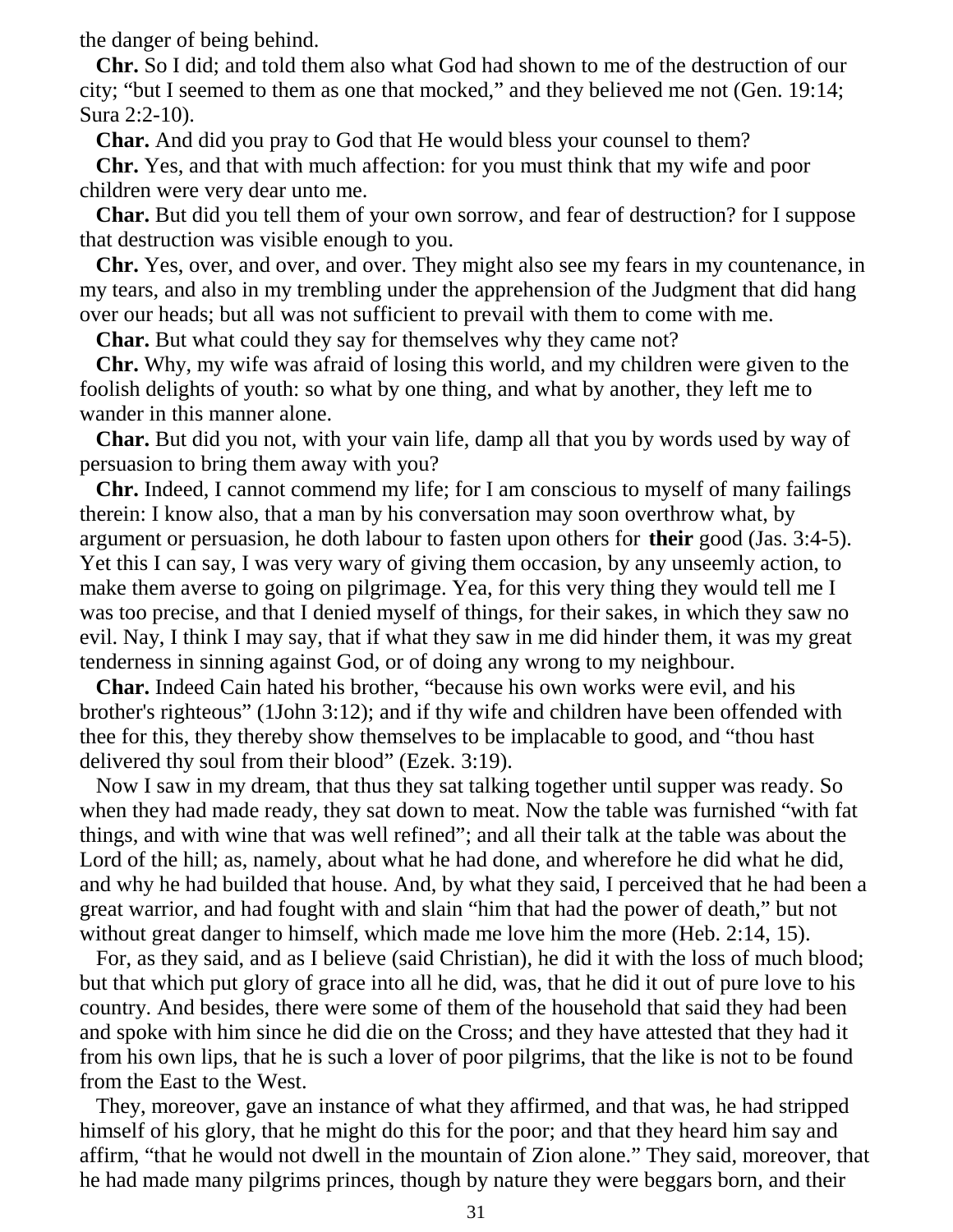original had been the dunghill (1Sam. 2:8; Ps. 113:7).

 Thus they discoursed together till late at night; and after they had committed themselves to their Lord for protection, they betook themselves to rest: the pilgrim they laid in a large upper chamber whose window opened toward the sun-rising: the name of the chamber was Peace; where he slept till break of day, and then he awoke and sang –

 Where am I now? Is this the love and care Of Jesus for the men that pilgrims are? Thus to provide! that I should be forgiven! And dwell already the next door to heaven!

 So in the morning they all got up; and, after some more discourse, they told him that he should not depart till they had shown him the rarities of that place. And first they had him into the study, where they showed him records of the greatest antiquity; in which, as I remember my dream, they showed him first the pedigree of the Lord of the hill, that he was the son of the Ancient of Days, and came by that eternal generation. Here also was more fully recorded the acts that he had done, and the names of many hundreds that he had taken into his service; and how he had placed them in such habitations, that could neither by length of days, nor decays of nature, be dissolved.

 Then they read to him some of the worthy acts that some of his servants had done: as, how they had "subdued kingdoms, wrought righteousness, obtained promises, stopped the mouths of lions, quenched the violence of fire, escaped the edge of the sword, out of weakness were made strong, waxed valiant in fight, and turned to flight the armies of the aliens" (Heb. 11:33, 34).

 They then read again, in another part of the records of the house, where it was showed how willing their Lord was to receive into his favour any, even any, though they in time past had offered great affronts to his person and proceedings. Here also were several other histories of many other famous things, of all which Christian had a view: as of things both ancient and modern; together with prophecies and predictions of things that have their certain accomplishment, both to the dread and amazement of enemies, and the comfort and solace of pilgrims.

 The next day they took him and had him into the armoury, where they showed him all manner of furniture, which their Lord had provided for pilgrims, as sword, shield, helmet, breast-plate, *all-prayer*, and shoes that would not wear out. And there was here enough of this to harness out as many men for the service of their Lord as there be stars in the heaven for multitude.

 They also showed him some of the engines with which some of his servants had done wonderful things. They showed him Moses' rod; the hammer and nail with which Jael slew Sisera; the pitchers, trumpets, and lamps too, with which Gideon put to flight the armies of Midian. Then they showed him the ox's goad wherewith Shamgar slew six hundred men. They showed him also the jaw-bone with which Samson did such mighty feats. They showed him, moreover, the sling and stone with which David slew Goliath of Gath; and the sword, also, with which their Lord will kill the Man of Sin in the day that he shall rise up to the prey. They showed him, besides, many excellent things, with which Christian was much delighted. This done, they went to their rest again.

 Then I saw in my dream, that on the morrow he got up to go forward; but they desired him to stay till the next day also; and then, said they, we will, if the day be clear, show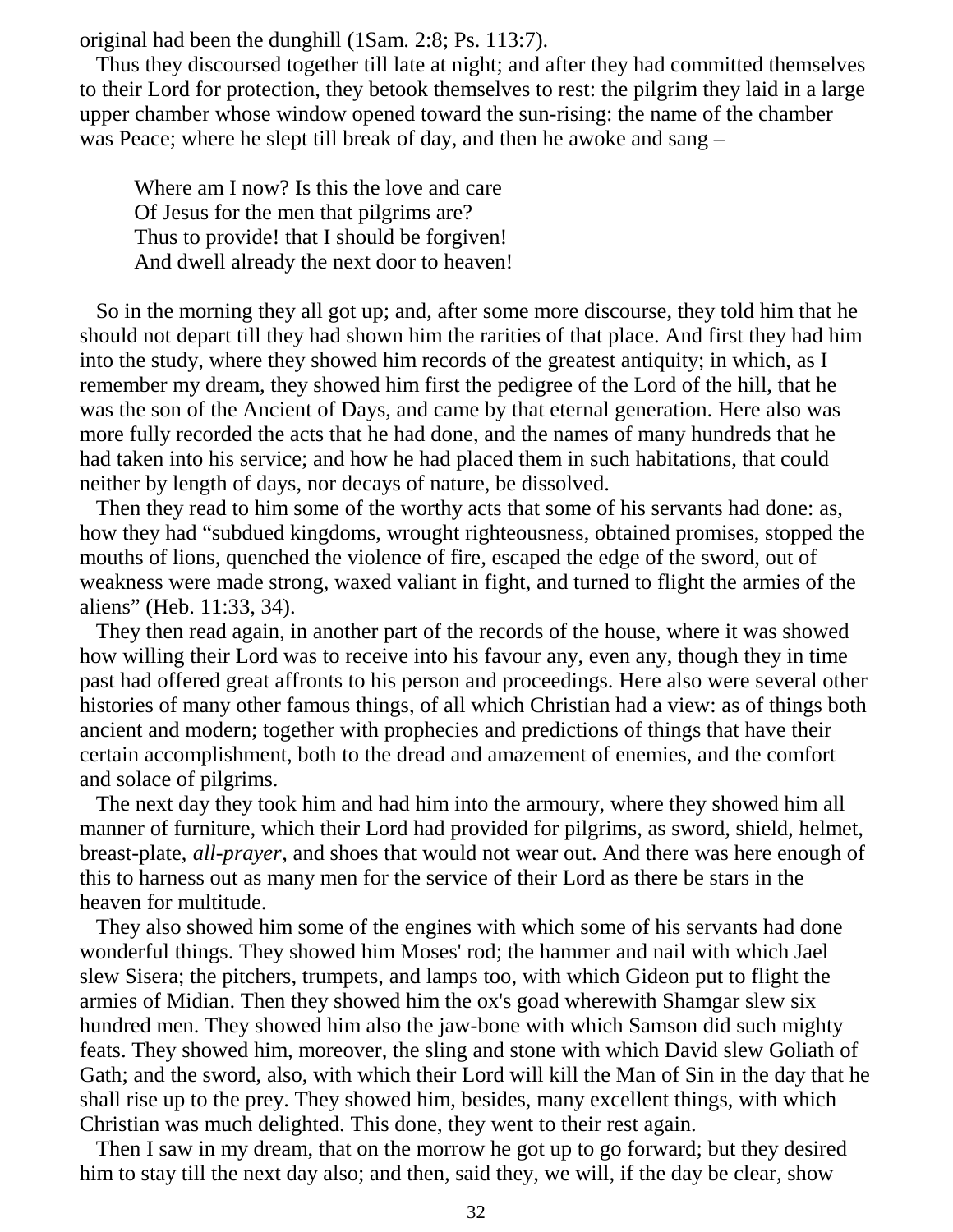you the Delectable Mountains, which, they said, would yet further add to his comfort, because they were nearer the desired haven than the place where at present he was: so he consented and stayed. When the morning was up, they had him to the top of the house, and bid him look South; so he did: and behold, at a great distance, he saw a most pleasant mountainous country, beautified with woods, vineyards, fruits of all sorts, flowers also, with springs and fountains, very delectable to behold (Isa. 33:16, 17). Then he asked the name of the country. They said, It was Immanuel's Land; and it is as common, said they, as this hill is, to and for all the pilgrims. And when thou comest there from thence, said they, thou mayest see to the gate of the Celestial City, as the shepherds that live here will make appear.

 Now he bethought himself of setting forward, and they were willing he should. But first, said they, let us go again into the armoury. So they did; and when they came there, they harnessed him from head to foot with what was of proof, lest, perhaps, he should meet with assaults in The Way. He being, therefore, thus accoutred, walketh out with his friends to the gate, and there he asked the Porter if he saw any pilgrims pass by? Then the Porter answered, Yes.

**Chr.** Pray, did you know him?

**Port.** I asked him his name, and he told me it was Faithful.

 **Chr.** Oh, said Christian, I know him; he is my townsman, my near neighbour; he comes from the place where I was born. How far do you think he may be before?

**Port.** He has got by this time below the hill.

 **Chr.** Well, said Christian, good Porter, the Lord be with thee, and add to all thy blessings much increase, for the kindness that thou hast showed to me.

 Then he began to go forward; but Discretion, Piety, Charity, and Prudence would accompany him down to the foot of the hill. So they went on together, reiterating their former discourses, till they came to go down the hill. Then said Christian, As it was difficult coming up, so (so far as I can see) it is dangerous going down. Yes, said Prudence, so it is, for it is a hard matter for a man to go down into the Valley of Humiliation, as thou art now, and to catch no slip by The Way; therefore, said they, are we come out to accompany thee down the hill. So he began to go down, but very warily; yet he caught a slip or two.

 Then I saw in my dream that these good companions, when Christian was gone to the bottom of the hill, gave him a loaf of bread, a bottle of wine, and a cluster of raisins; and then he went on his way.

 Whilst Christian is among his Godly friends, Their golden mouths make him sufficient 'mends For all his griefs; and when they let him go, He's clad with northern steel from top to toe.

 But now, in this Valley of Humiliation, poor Christian was hard put to it; for he had gone but a little way before he espied a foul fiend coming over the field to meet him: his name is Apollyon. Then did Christian begin to be afraid, and to cast in his mind whether to go back or to stand his ground. But he considered again that he had no armour for his back; and therefore thought that to turn the back to him might give him the greater advantage with ease to pierce him with his darts (Eph. 6:16). Therefore he resolved to venture and stand his ground; for, thought he, had I no more in mine eye than the saving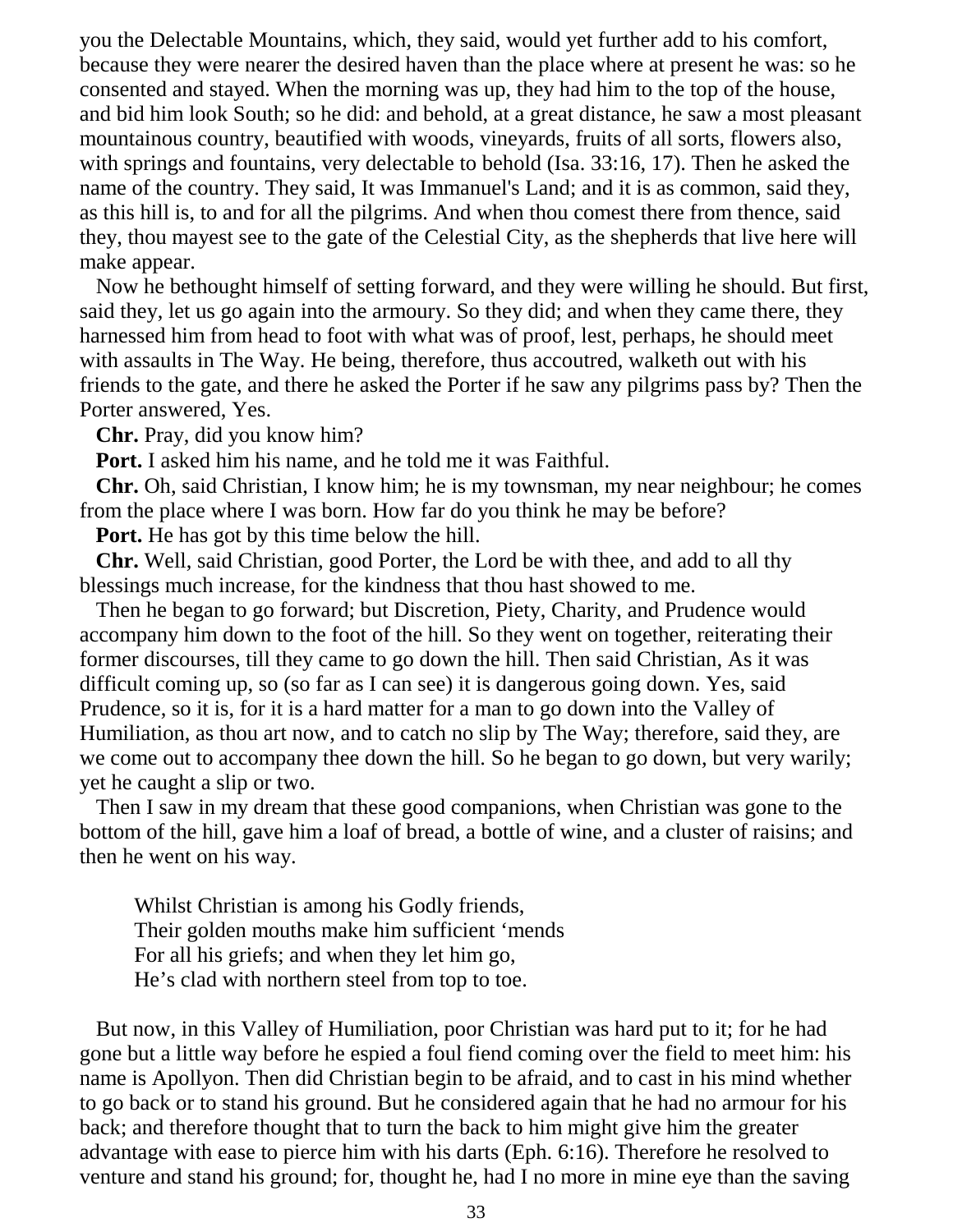of my life, it would be the best way to stand.

 So he went on, and Apollyon met him. Now, the monster was hideous to behold; he was clothed with scales, like a fish, (and they are his pride); he had wings like a dragon, feet like a bear, and out of his belly came fire and smoke, and his mouth was as the mouth of a lion. When he was come up to Christian, he beheld him with a disdainful countenance, and thus began to question with him.

**Apol.** Whence come you? and whither are you bound?

 **Chr.** I am come from the City of Destruction, which is the place of all evil, and am going to the City of Zion.

 **Apol.** By this I perceive thou art one of my subjects, for all that country is mine, and I am the prince and god of it. How is it, then, that thou hast run away from thy king? Were it not that **I hope thou mayest** do me more service, I would strike thee now, at one blow, to the ground.

 **Chr.** I was born, indeed, in your dominions, but your service was hard, and your wages such as a man could not live on, "for the wages of sin is death" (Rom. 6:23); therefore, when I was come to years, I did as other considerate persons do, look out, if, perhaps, I might mend myself.

 **Apol.** There is no prince that will thus lightly lose his subjects, **neither will I as yet lose thee**; but since thou complainest of thy service and wages, be content to go back: **what our country will afford, I do here promise to give thee**.

 **Chr.** But I have let myself to another, even to the King of princes; and how can I, with fairness, go back with thee?

 **Apol.** Thou hast done in this according to the proverb, "Changed a bad for a worse"; but it is ordinary for those that have professed themselves his servants, after a while to give **him the slip, and return again to me**. Do thou so too, and all shall be well.

 **Chr.** I have given him my faith, and sworn my allegiance to him; how, then, can I go back from this, and not be hanged as a traitor?

 **Apol.** Thou didst the same to me, and yet I am willing to pass by all, if now thou wilt yet turn again and go back.

 **Chr.** What I promised thee was in my nonage; and besides, I count the Prince under whose banner now I stand is able to absolve me; yea, and to pardon also what I did as to my compliance with thee; and besides, O thou destroying Apollyon! to speak truth, I like his service, his wages, his servants, his government, his company, and country better than thine; and, therefore, leave off to persuade me further; I am his servant, and I will follow him.

 **Apol.** Consider, again, when thou art in cool blood, what thou art like to meet with in The Way that thou goest. Thou knowest that, for the most part, his servants come to an ill end, because they are transgressors against me and my ways. How many of them have been put to shameful deaths; and, besides, thou countest his service better than mine, whereas, he never came yet from the place where he is to deliver any that served him out of their hands; but as for me, how many times, as all the world very well knows, have I delivered, either by power or fraud, those that have faithfully served me, from him and his, though taken by them; and so I will deliver thee.

 **Chr.** His forbearing at present to deliver them **is on purpose** to **try** their **love**, whether they will cleave to him to **the end**; and as for the ill end thou sayest they come to, that is most glorious in their account; for, for present deliverance, they do not much expect it, for they stay for their glory, and then they shall have it, when their Prince comes in his, and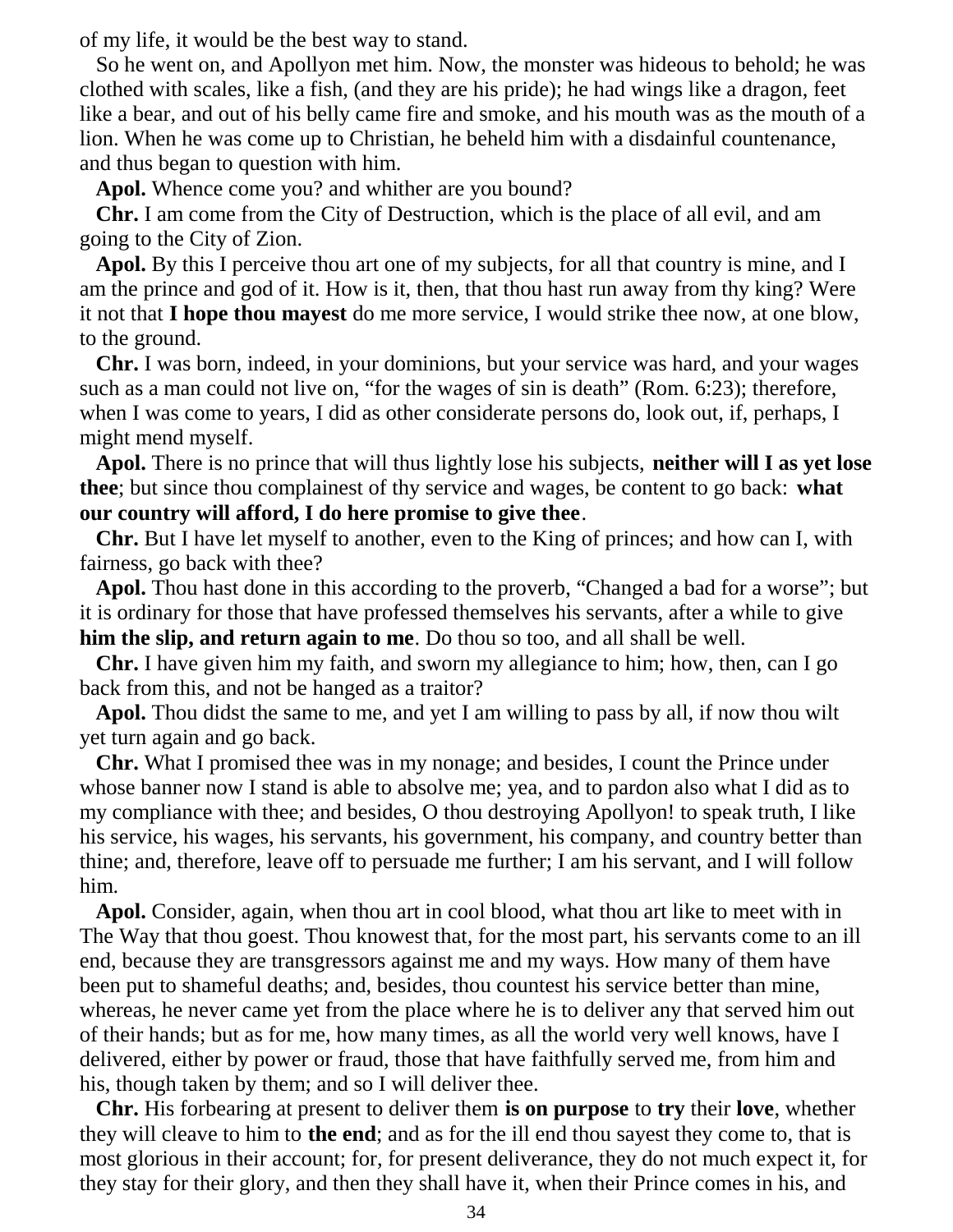the glory of the angels.

 **Apol.** Thou hast already been unfaithful in thy service to him; and how dost thou think to receive wages of him?

**Chr.** Wherein, O Apollyon! have I been unfaithful to him?

 **Apol.** Thou didst faint at first setting out, when thou wast almost choked in the Gulf of Despond; thou didst attempt wrong ways to be rid of thy burden, whereas thou shouldest have stayed till thy Prince had taken it off; thou didst sinfully sleep and lose thy choice thing; thou wast, also, almost persuaded to go back, at the sight of the lions; and when thou talkest of thy journey, and of what thou hast heard and seen, thou art **inwardly** desirous of **vain-glory**\* in all that thou sayest or doest.

## *\*un-deserved glory.*

 **Chr.** All this is true, and much more which thou hast left out; but the Prince whom I serve and honour is merciful, and ready to forgive; but, besides, these infirmities possessed me in **thy** country, for there I sucked them in; and I have groaned under them, been sorry for them, and have obtained pardon of my Prince.

 **Apol.** Then Apollyon broke out into a grievous rage, saying, I am an enemy to this Prince; I hate his person, his laws, and people; I am come out on purpose to withstand thee.

 **Chr.** Apollyon, beware what you do; for I am in the King's highway, The Way of holiness; therefore take heed to yourself.

 **Apol.** Then Apollyon straddled quite over the whole breadth of The Way, and said, I am void of fear in this matter: prepare thyself to die; for I swear by my infernal den, that thou shalt go no further; here will I spill thy soul.

 And with that he threw a flaming dart at his breast; but Christian had a shield in his hand, with which he caught it, and so prevented the danger of that (Eph. 6:16).

 Then did Christian draw, for he saw it was time to bestir him: and Apollyon as fast made at him, throwing darts as thick as hail; by the which, notwithstanding all that Christian could do to avoid it, Apollyon wounded him in his head, his hand, and foot. This made Christian give a little back; Apollyon, therefore followed his work amain, and Christian again took courage, and resisted as manfully as he could. This sore combat lasted for above half a day, even till Christian was almost quite spent; for you must know that Christian, by reason of his wounds, must needs grow weaker and weaker.

 Then Apollyon, espying his opportunity, began to gather up close to Christian, and, wrestling with him, gave him a dreadful fall; and with that Christian's sword flew out of his hand. Then said Apollyon, I am sure of thee now. And with that he had almost pressed him to death, so that Christian began to despair of life; but as God would have it, while Apollyon was fetching of his last blow, thereby to make a full end of this good man, Christian nimbly reached out his hand for his sword, and **caught it**, saying, "Rejoice not against me, O mine enemy: when I fall, I shall arise" (Micah 7:8); and with that gave him a deadly thrust, which made him give back, as one that had received his mortal wound. Christian perceiving that, made at him again, saying, "Nay, in all these things we are more than conquerors through him that loved us" (Rom. 8:37). And with that Apollyon spread forth his dragon's wings, and sped him away, that Christian saw him no more (James 4:7).

 In this combat no man can imagine, unless he had seen and heard as I did, what yelling and hideous roaring Apollyon made all the time of the fight -- he spake like a dragon; and, on the other side, what sighs and groans burst from Christian's heart. I never saw him all the while give so much as one pleasant look, till he perceived he had wounded Apollyon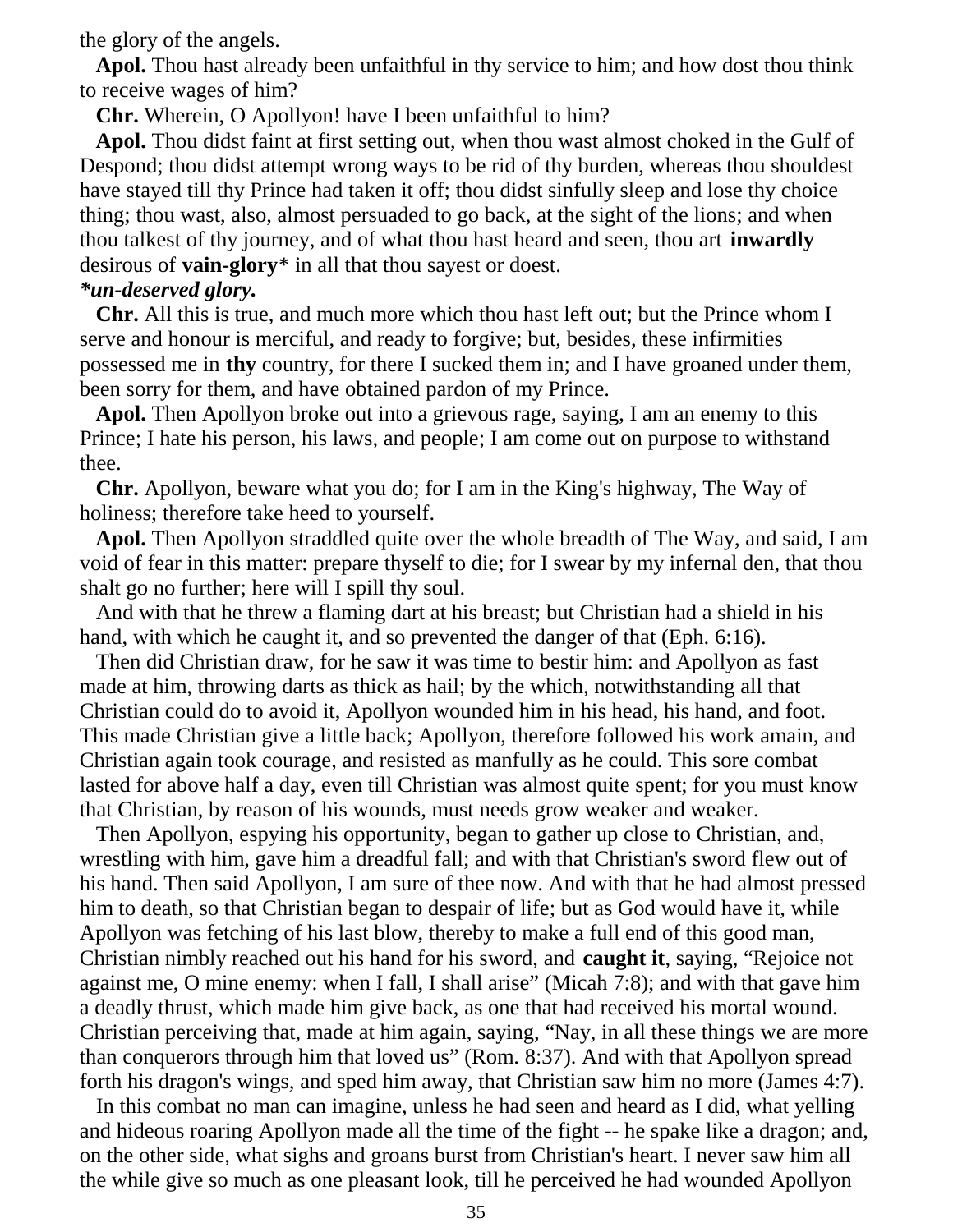with his two-edged sword; then, indeed, he did smile and look upward; but it was the dreadfullest sight that ever I saw.

 A more unequal match can hardly be, -- Christian must fight an angel; but you see, The valiant man by handling Sword and Shield, Doth make him, though a Dragon, quit the field.

 So when the battle was over, Christian said, "I will here give thanks to him that delivered me out of the mouth of the lion, to him that did help me against Apollyon." And so he did, saying --

 Great Beelzebub, the captain of this fiend, Design'd my ruin; therefore to this end He sent him harness'd out: and he with rage, That hellish was, did fiercely me engage. But blessed **Michael** helped me, and I, By dint of sword, did quickly make him fly. Therefore to Him let me give lasting praise, And thank and bless His holy name always.

 Then there came to him a Hand, with some of the leaves of the Tree of Life, the which Christian took, and applied to the wounds that he had received in the battle, and was healed immediately. He also sat down in that place to eat bread, and to drink of the bottle that was given him a little before (Ps. 23:5; 1Cor. 10:31); so, being refreshed, he addressed himself to his journey, with his sword drawn in his hand; for he said, I know not but some other enemy may be at hand. But he met with no other affront from Apollyon quite through this valley.

 Now, at the end of this valley was another, called the Valley of the Shadow of Death, and Christian must needs go through it, because The Way to the Celestial City lay through the midst of it. Now, this valley is a very solitary place (2Esd. 7:6-9). The prophet Jeremiah thus describes it: "A wilderness, a land of deserts and of pits, a land of drought, and of the shadow of death, a land that no man" (but a Christian) "passed through, and where no man dwelt" (Jer. 2:6).

 Now here Christian was worse put to it than in his fight with Apollyon; as by the sequel you shall see.

 I saw then in my dream, that when Christian was got to the borders of the Shadow of Death, there met him two men, children of them that brought up an evil report of the good land (Num. 13.), making haste to go back; to whom Christian spake as follows:-

**Chr.** Whither are you going?

**Men.** They said, Back! back! and we would have you to do so too, if either life or peace is prized by you.

**Chr.** Why, what's the matter? said Christian.

 **Men.** Matter! said they; we were going that way as you are going, and went as far as we durst; and indeed we were almost past coming back; for had we gone a little farther, we had not been here to bring the news to thee.

**Chr.** But what have you met with? said Christian.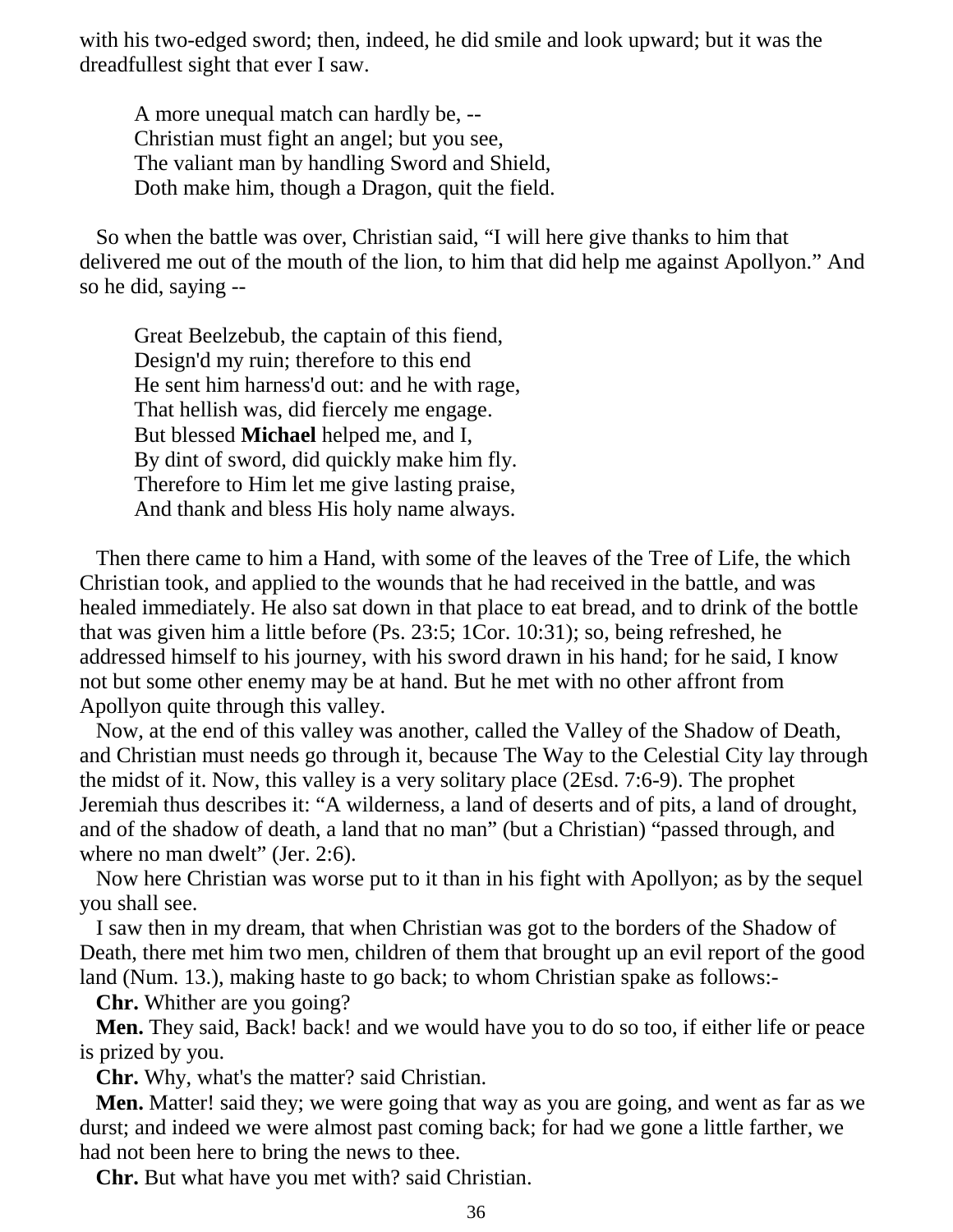**Men.** Why, we were almost in the Valley of the Shadow of Death; but that, by good hap, we looked before us, and saw the danger before we came to it (Ps. 44:19, 107:10).

**Chr.** But what have you seen? said Christian.

 **Men.** Seen! Why, the valley itself, which is as dark as pitch; we also saw there the hobgoblins, satyrs, and dragons of the pit; we heard also in that valley a continual howling and yelling, as of a people under **unutterable misery**, who there sat **bound in affliction and irons**; and over that valley hang the **discouraging clouds of confusion**. Death also doth always spread his wings over it. In a word, it is every whit dreadful, being utterly **without order** (Job 3:5, 10:22).

 **Chr.** Then said Christian, I perceive not yet, by what you have said, but that this is my way to the desired haven (Jer. 2:6, 7).

**Men.** Be it thy way; we will not choose it for ours.

 So they parted, and Christian went on his way, but still with his sword drawn in his hand, for fear lest he should be assaulted.

 I saw then in my dream, so far as this valley reached, there was on the right hand a very deep ditch: that ditch is it into which the blind have led the blind in all ages, and have both there miserably perished (Ps. 69:14, 15; Matt. 15:14). Again, behold, on the left hand there was a very dangerous quag, into which, if even a good man falls, he finds no bottom for his foot to stand on. Into that quag King David once did fall, and had no doubt therein been smothered, had not he that is able plucked him out.

 The pathway was here also exceeding narrow, and therefore good Christian was the more put to it; for when he sought, in the dark, to shun the ditch on the one hand, he was ready to tip over into the mire on the other; also, **when he sought to escape the mire, without great carefulness he would be ready to fall into the ditch**. Thus he went on, and I heard him here sigh bitterly; for, besides the dangers mentioned above, the pathway was here so dark, and **ofttimes, when he lift up his foot to set forward, he knew not where or upon what he should set it next**.

 Poor man! where art thou now? thy day is night. Good man, be not cast down, thou yet art right, Thy way to heaven lies by the gates of hell; Cheer up, hold out, with thee it shall go well.

 About the midst of this valley I perceived the mouth of hell to be, and it stood also hard by the wayside. Now, thought Christian, what shall I do? And ever and anon the flame and smoke would come out in such abundance, with sparks and hideous noises (things that cared not for Christian's sword, as did Apollyon before), that he was forced to put up his sword, and betake himself to another weapon, called "All-prayer" (Eph. 6:18). So he cried in my hearing, "O Lord, I beseech Thee, deliver my soul!" (Ps. 116:4). Thus he went on a great while, yet still the flames would be reaching towards him. Also he heard **doleful voices**, and **rushings to and fro**, so that sometimes he thought he should be torn in pieces, or trodden down like mire in the streets. This frightful sight was seen, and these dreadful noises were heard by him for several miles together; and coming to a place where he thought he heard a company of fiends coming forward to meet him, he stopped, and began to muse what he had best to do. Sometimes he had half a thought to go back; then again he thought he might be half way through the valley; he remembered also how he had already vanquished many a danger, and that the danger of going back might be much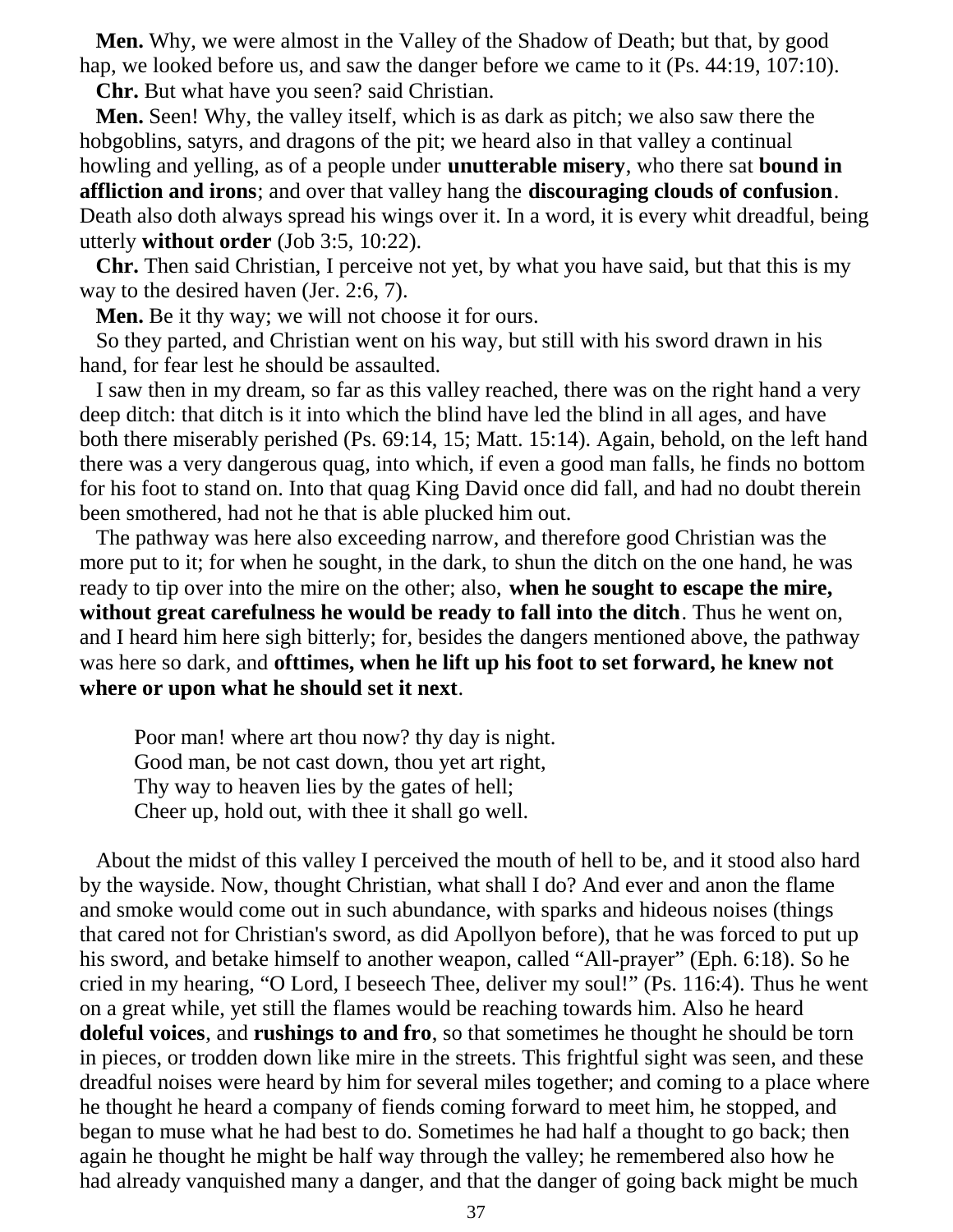more than to go forward; so he resolved to go on. Yet the fiends seemed to come nearer and nearer; but when they were come even almost at him, he cried out with a most vehement voice, "I will walk in the strength of the Lord God!" so they gave back, and came no farther.

 One thing I would not let slip: I took notice that now poor Christian was so confounded that **he did not know his own voice**; and thus I perceived it: just when he was come over against the mouth of the burning pit, one of the wicked ones got behind him, and stepped up softly to him, and **whisperingly suggested** many **grievous blasphemies** to him, which **he** verily **thought had proceeded from his own mind**. This put **Christian more to it than anything that he met with before**, even to think that he should now blaspheme Him that he loved so much before; yet, if he could have helped it, he would not have done it; **but he had not the discretion** either **to stop his ears**, or **to know from whence these blasphemies came**.

 When Christian had travelled in this disconsolate condition some considerable time, he thought he heard the voice of a man, as going before him, saying, "Though I walk through the valley of the shadow of death, I will fear no evil; for thou *art* with me (Ps. 23:4).

Then he was glad, and that for these reasons:-

*First*, Because he gathered from thence, that some who feared God were in this valley as well as himself.

 *Secondly*, For that he perceived God was with them, though in that dark and dismal state; and why not, thought he, with me? though, by reason of the impediment that attends this place, I cannot perceive it (Job 9:11).

 *Thirdly*, For that he hoped, could he overtake them, to have company by and by. So he went on, and called to him that was before; but he knew not what to answer; for that he also thought himself to be alone. And by and by the day broke; then said Christian, He hath turned "the shadow of death into the morning" (Amos 5:8).

 Now morning being come, he looked back, not out of desire to return, but to see, by the light of the day, what hazards he had gone through in the dark. So he saw more perfectly the ditch that was on the one hand, and the quag that was on the other; also how narrow The Way was which led betwixt them both; also now he saw the hobgoblins, and satyrs, and dragons of the pit, but all afar off (for after break of day, they came not nigh); yet they were discovered to him, according to that which is written, "He discovereth deep things out of darkness, and bringeth out to light the shadow of death" (Job 12:22).

 Now was Christian much affected with his deliverance from all the dangers of his solitary way (Thom. 8:7); which dangers, though he feared them more before, yet he saw them more clearly now, because the light of the day made them conspicuous to him. And about this time the sun was rising, and this was another mercy to Christian; for you must note, that though the first part of the Valley of the Shadow of Death was dangerous, yet this second part which he was yet to go, was, if possible, far more dangerous; for, from the place where he now stood, even to the end of the valley, The Way was all along set so full of snares, traps, gins, and nets here, and so full of pits, pitfalls, deep holes, and shelvings down there, that, had it now been dark, as it was when he came the first part of The Way, had he had a thousand souls, they had in reason been cast away; but, as I said just now, the sun was rising. Then, said he, "His candle shineth on my head, *and when* by His light I walk *through* darkness" (Job 29:3).

 In this light, therefore, he came to the end of the valley. Now I saw in my dream, that at the end of this valley lay blood, bones, ashes, and mangled bodies of men, even of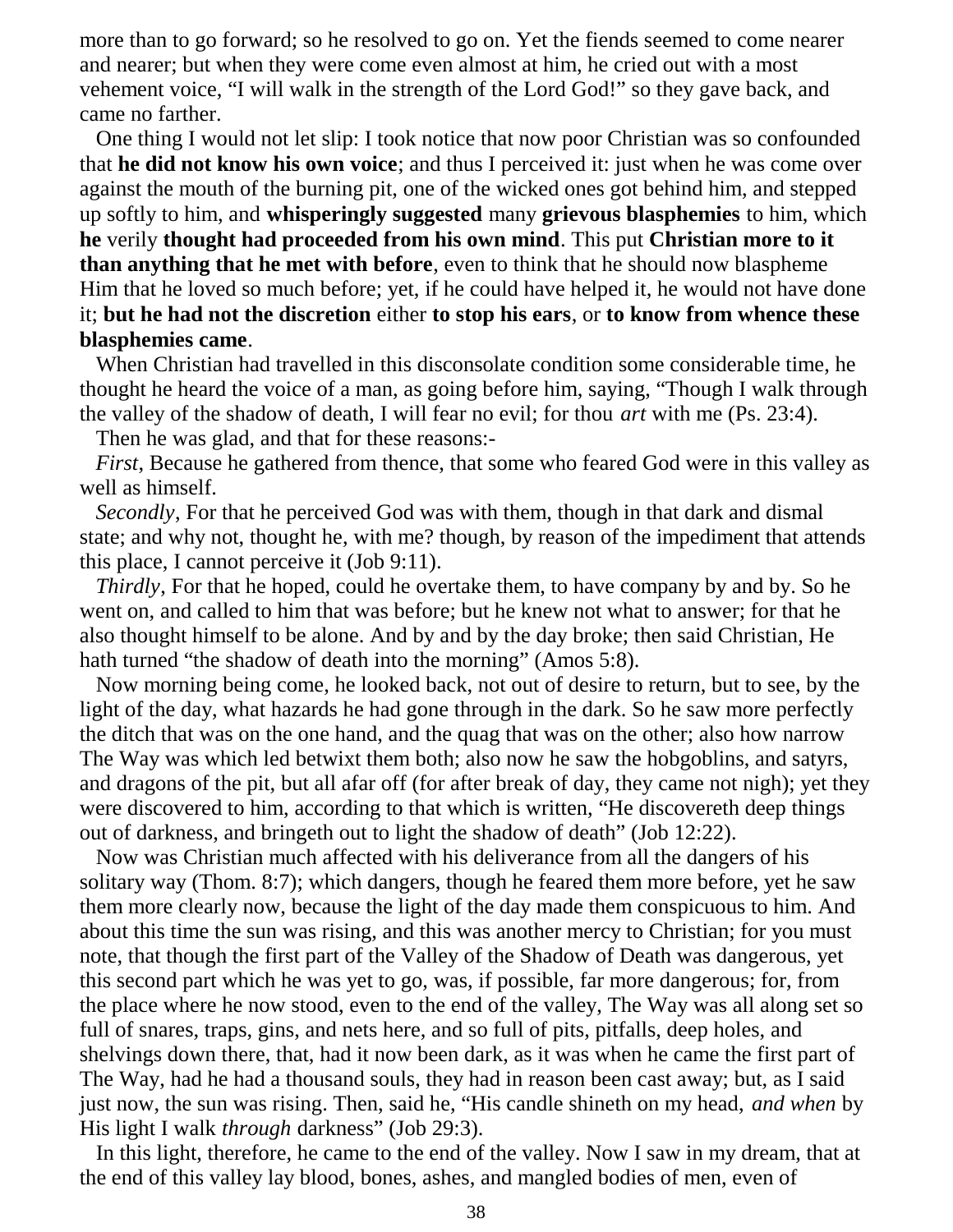pilgrims, that had gone this way formerly; and while I was musing what should be the reason, I espied a little before me a cave, where two giants, Pope (2Thess. 2:3, 4) and Pagan, dwelt in old time; by whose power and tyranny the men whose bones, blood, ashes, etc., lay there, were cruelly put to death (Rev. 13:7; 17:6; 18:24). But by this place Christian went without much danger, whereat I somewhat wondered; but I have learnt since that Pagan has been dead many a day; and as for the other, though he be yet alive, he is, by reason of age, and also of the many shrewd brushes that he met with in his younger days, grown so crazy and stiff in his joints, that he can now do little more than **sit in his cave's mouth, grinning\* at pilgrims as they go by**, and biting his nails because he cannot come at them.

#### *\*The balcony in the Vatican, overlooking the square, from which the pope waves.*

 So I saw that Christian went on his way; yet, at the sight of the Old Man that sat in the mouth of the cave, he could not tell what to think, especially because he spake to him, though he could not go after him, saying, "You will never mend till more of you be burned." But he held his peace, and set a good face on it, and so went by and catched no hurt. Then sang Christian --

 O world of wonders! (I can say no less) That I should be preserved in that distress That I have met with here! O blessed be That hand that from it hath deliver'd me! Dangers in darkness, devils, hell, and sin, Did compass me, while I this vale was in: Yea, snares, and pits, and traps, and nets did lie My path about, that worthless, silly I Might have been catch'd, entangled, and cast down; But since I live, let Jesus wear the crown.

 Now, as Christian went on his way, he came to a little ascent, which was cast up on purpose that pilgrims might see before them. Up there, therefore, Christian went, and looking forward, he saw Faithful before him, upon his journey. Then said Christian aloud, "Ho! ho! soho! stay, and I will be your companion!" At that, Faithful looked behind him; to whom Christian cried again, "Stay, stay, till I come up to you." But Faithful answered, "No, I am upon my life, and the avenger of blood is behind me."

 At this Christian was somewhat moved, and putting to all his strength, he quickly got up with Faithful, and did also overrun him; so the last was first. Then did Christian **vaingloriously** smile because he had gotten the start of his brother; but not taking good heed to his feet, he suddenly stumbled and fell, and could not rise again until Faithful came up to help him.

 Then I saw in my dream they went very lovingly on together, and had sweet discourse of all things that had happened to them in their pilgrimage; and thus Christian began:-

 **Chr.** My honoured and well-beloved brother Faithful, I am glad that I have overtaken you; and that God has so tempered our spirits, that we can walk as companions in this so pleasant a path.

 **Faith.** I had thought, dear friend, to have had your company quite from our town; but you did get the start of me, wherefore I was forced to come thus much of The Way alone.

**Chr.** How long did you stay in the City of Destruction before you set out after me on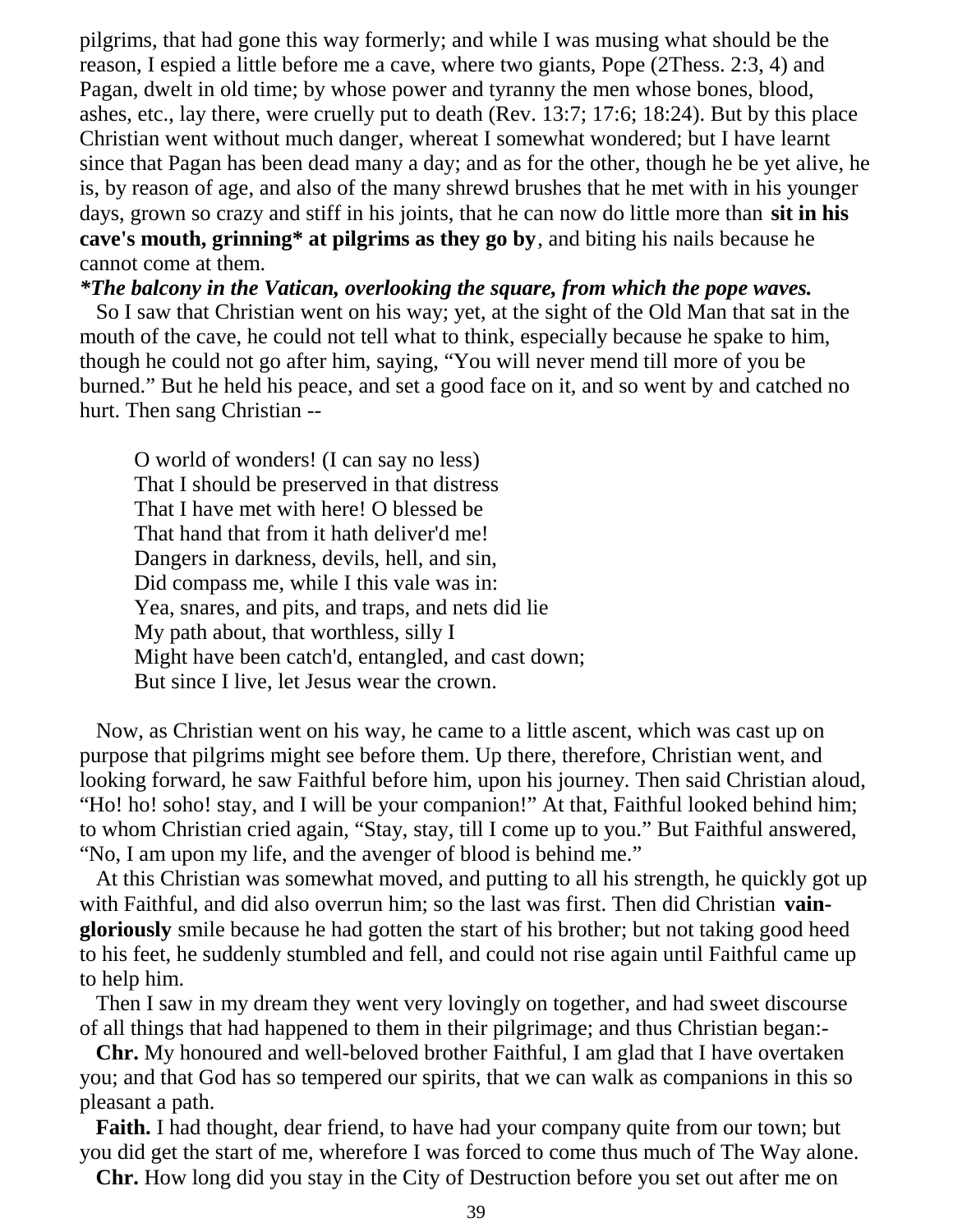your pilgrimage?

**Faith.** Till I could stay no longer; for there was great talk presently after you were gone out, that our city would, in short time, with fire from heaven, be burned down to the ground.

**Chr.** What! did your neighbours talk so?

**Faith.** Yes, it was for a while in everybody's mouth.

 **Chr.** What! and did no more of them but you come out to escape the danger (2Esdras 16:28)?

 **Faith.** Though there was, as I said, a great talk thereabout, yet I do not think they did firmly believe it. For, in the heat of the discourse, I heard some of them deridingly speak of you and of your desperate journey (for so they called this your pilgrimage); but I did believe, and do still, that the end of our city will be with fire and brimstone from above; and therefore I have made my escape.

**Chr.** Did you hear no talk of neighbour Pliable?

 **Faith.** Yes, Christian, I heard that he followed you till he came at the Slough of Despond, where, as some said, he fell in; but he would not be known to have so done; but I am sure he was soundly bedabbled with that kind of dirt.

**Chr.** And what said the neighbours to him?

 **Faith.** He hath, since his going back, been had greatly in derision, and that among all sorts of people; some do mock and despise him, and scarce will any set him on work. He is now seven times worse than if he had never gone out of the city.

 **Chr.** But why should they be so set against him, since they also despise The Way that he forsook?

**Faith.** Oh, they say, hang him, he is a turncoat! he was not true to his profession. I think God has stirred up even his enemies to hiss at him, and make him a proverb, because he hath forsaken The Way (Jer. 29:18, 19).

**Chr.** Had you no talk with him before you came out?

 **Faith.** I met him once in the streets, but he leered away on the other side, as one ashamed of what he had done; so I spake not to him.

 **Chr.** Well, at my first setting out I had hopes of that man; but now I fear he will perish in the overthrow of the city; for it is happened to him according to the true proverb, "**The dog is turned to his own vomit again**; and the sow that was washed to her wallowing in the mire" (2Pet. 2:22).

**Faith.** These are my fears of him too; but who can hinder that which will be?

 **Chr.** Well, neighbour Faithful, said Christian, let us leave him, and talk of things that more immediately concern ourselves. Tell me now what you have met with in The Way as you came; for I know you have met with some things, or else it may be writ for a wonder.

 **Faith.** I escaped the slough that I perceived you fell into, and got up to the gate without that danger; only I met with one whose name was Wanton, who had like to have done me a mischief.

 **Chr.** It was well you escaped her net; Joseph was hard put to it by her, and he escaped her as you did; but it had like to have cost him his life (Gen. 39:11-13). But what did she do to you?

 **Faith.** You cannot think, but that you know something, what a flattering tongue she had; she lay at me hard to turn aside with her, promising me all manner of content.

**Chr.** Nay, she did not promise you the content of a good conscience.

**Faith.** You know what I mean: all carnal and fleshly content.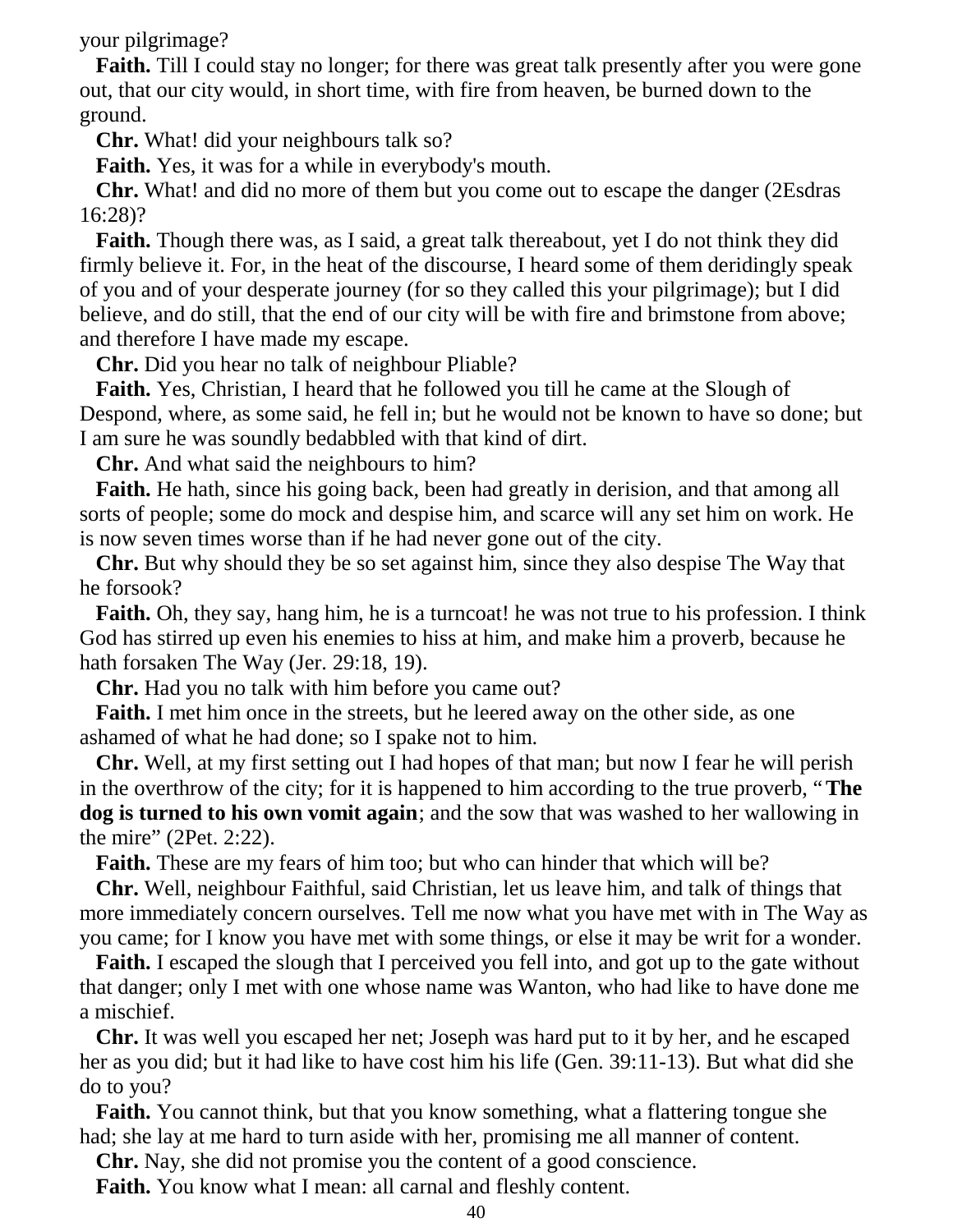**Chr.** Thank God you have escaped her: The "mouth of strange women *is* a deep pit: he that is abhorred by the Lord shall fall therein" (Prov. 22:14).

**Faith.** Nay, I know not whether I did wholly escape her or no.

**Chr.** Why, I trow, you did not consent to her desires?

**Faith.** No, not to defile myself; for I remembered an old writing that I had seen, which said, "Her steps take hold on hell" (Prov. 5:5). So I shut mine eyes, because I would not be bewitched with her looks (Job 31:1). Then she railed on me, and I went my way.

**Chr.** Did you meet with no other assault as you came?

 **Faith.** When I came to the foot of the hill called Difficulty, I met with a very aged man, who asked me what I was, and whither bound. I told him that I was a pilgrim, going to the Celestial City. Then said the old man, Thou lookest like an honest fellow; wilt thou be content to dwell with me for the wages that I shall give thee? Then I asked him his name, and where he dwelt. He said his name was Adam the First, and that he dwelt in the town of Deceit (Eph. 4:22). I asked him then what was his work? and what the wages that he would give? He told me that his work was many delights; and his wages, that I should be his heir at last. I further asked him what house he kept? and what other servants he had? So he told me that his house was maintained with all the dainties in the world; and that his servants were those of his own begetting. Then I asked if he had any children. He said that he had but three daughters: The Lust of the Flesh, The Lust of the Eyes, and The Pride of Life, and that I should marry them all if I would (1John 2:16). Then I asked how long time he would have me live with him? And he told me, As long as he lived himself.

**Chr.** Well, and what conclusion came the old man and you to at last?

 **Faith.** Why, at first, I found myself somewhat inclinable to go with the man, for I thought he spake very fair; but looking in his forehead, as I talked with him, I saw there written, "**Put off the old man** with his deeds."

**Chr.** And how then?

 **Faith.** Then it came burning hot into my mind, whatever he said, and however he flattered, when he got me home to his house he would sell me for a slave. So I bid him forbear to talk, for I would not come near the door of his house. Then he reviled me, and told me that he would send such a one after me, that should make my way bitter to my soul. So I turned to go away from him; but just as I turned myself to go thence, **I felt him take hold of my flesh, and give me such a deadly twitch back**, that I thought he had pulled part of me after himself. This made me cry, "O wretched man!" (Rom. 7:24). So I went on my way up the hill.

 Now when I had got about half way up, **I looked behind me**, and saw one coming after me, swift as the wind; so he overtook me just about the place where the settle stands.

 **Chr.** Just there, said Christian, did I sit down to rest me; but being overcome with sleep, I there lost this roll out of my bosom.

 **Faith.** But, good brother, hear me out. So soon as the man overtook me, he was but a word and a blow, for down he knocked me, and laid me for dead. But when I was a little come to myself again, I asked him wherefore he served me so. He said, because of my secret inclining to Adam the First: and with that he struck me another deadly blow on the breast, and beat me down backward; so I lay at his foot as dead, as before. So when I came to myself again, I cried him mercy; but he said, I know not how to show mercy; and with that he knocked me down again. He had doubtless made an end of me, but that one came by, and bid him forbear.

**Chr.** Who was that that bid him forbear.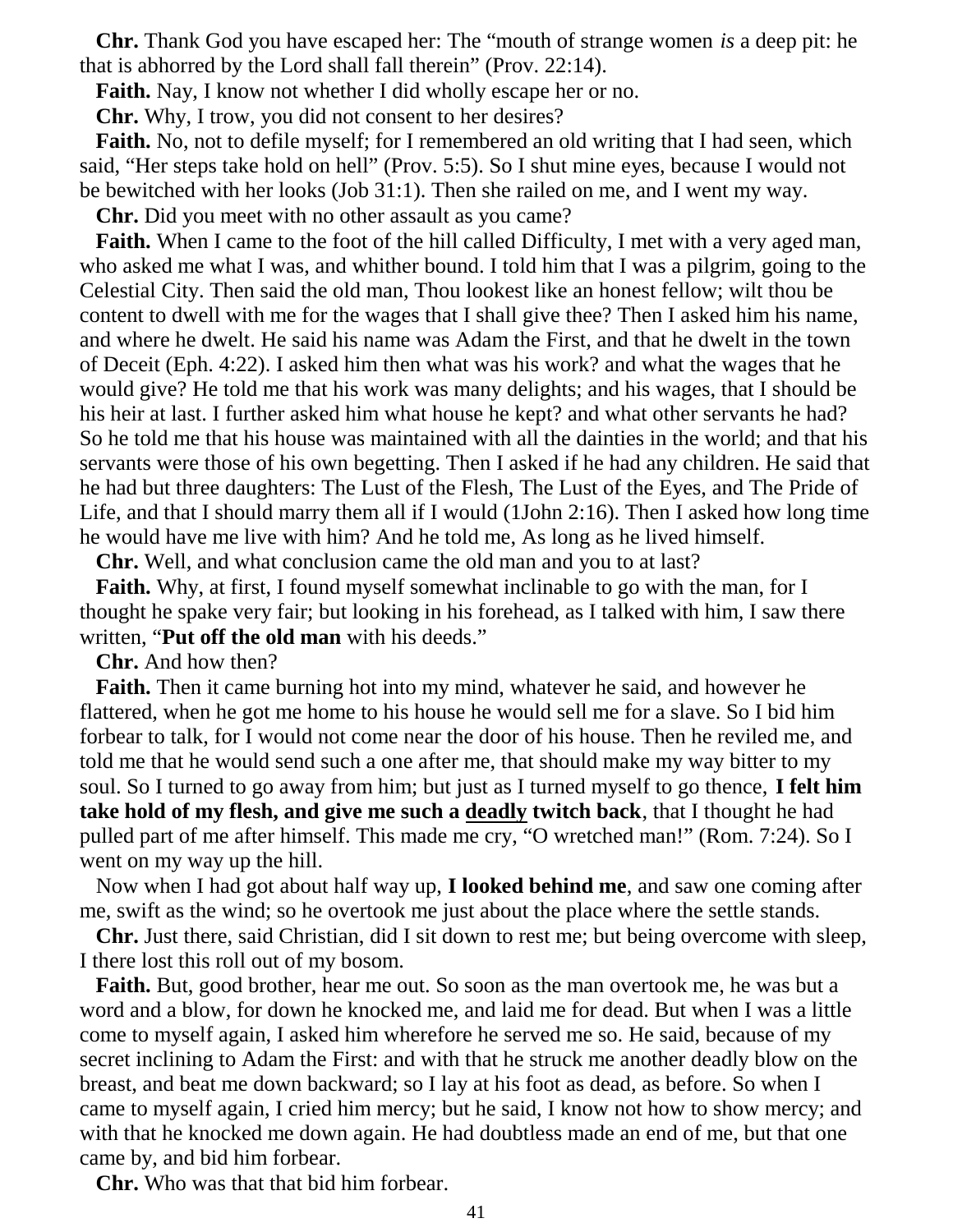**Faith.** I did not know him at first, but as he went by, I perceived the holes in his hands and in his side; then I concluded that he was our Lord. So I went up the hill.

 **Chr.** That man that overtook you was Moses. He spareth none, neither knoweth he how to show mercy to those that transgress his law.

 **Faith.** I know it very well; it was not the first time that he has met with me. It was he that came to me when I dwelt securely at home, and that told me he would burn my house over my head if I stayed there.

 **Chr.** But did not you see the house that stood there on the top of that hill, on the side of which Moses met you?

 **Faith.** Yes, and the lions too, before I came at it. But for the lions, I think they were asleep, for it was about noon; and because I had so much of the day before me, I passed by the Porter, and came down the hill.

 **Chr.** He told me, indeed, that he saw you go by; but I wished that you had called at the house, for they would have showed you so many rarities, that you would scarce have forgot them to the day of your death. But, pray tell me, Did you meet nobody in the Valley of Humility?

 **Faith.** Yes, I met with one Discontent, who would willingly have persuaded me to go back again with him; his reason was, for that the valley was altogether without honour. He told me, moreover, that there to go was The Way to disobey all my friends, as **Pride**, **Arrogancy**, **Self-Conceit**, **Worldly-Glory**, **with others**, who, he knew, as he said, would be very much offended if I made such a fool of myself as to wade through this valley.

**Chr.** Well, and how did you answer him?

 **Faith.** I told him that although all these that he named might claim kindred of me, and that **rightly**, for indeed **they were my relations according to the flesh**; yet since I became a pilgrim they have disowned me, as I also have rejected them; and therefore they were to me now no more than if they had never been of my lineage. I told him, moreover, that as to this valley, he had quite misrepresented the thing; "for **before honour is humility**, and a **haughty spirit before a fall**." Therefore, said I, I had rather go through this valley to the honour that was so accounted by the wisest, than choose that which he esteemed most worthy of our affections.

**Chr.** Met you with nothing else in that valley?

 **Faith.** Yes, I met with Shame; but of all the men that I met with in my pilgrimage, he, I think, bears the wrong name. The other would be said nay, after a little argumentation, and somewhat else; but this bold-faced Shame would never have done.

**Chr.** Why, what did he say to you?

**Faith.** What! why he objected against religion itself; he said it was a pitiful, low, sneaking business for a man to mind religion; he said that a tender conscience was an unmanly thing; and that for a man to watch over his words and ways, so as to tie up himself from that hectoring liberty that the brave spirits of the times accustom themselves unto, would make him the ridicule of the times. He objected also, that but few of the mighty, rich, or wise, were ever of my opinion (1Cor. 1:26; 3:18; Phil. 3:7, 8); nor any of them neither (John 7:48), before they were persuaded to be fools, and to be of a voluntary fondness, to venture the loss of all, for nobody knows what. He, moreover, objected to the base and low estate and condition of those that were chiefly the pilgrims of the times in which they lived: also their ignorance and want of understanding in all natural science. Yea, he did hold me to it at that rate also about a great many more things than here I relate: as, that it was a *shame* to sit whining and mourning under a sermon, and a *shame* to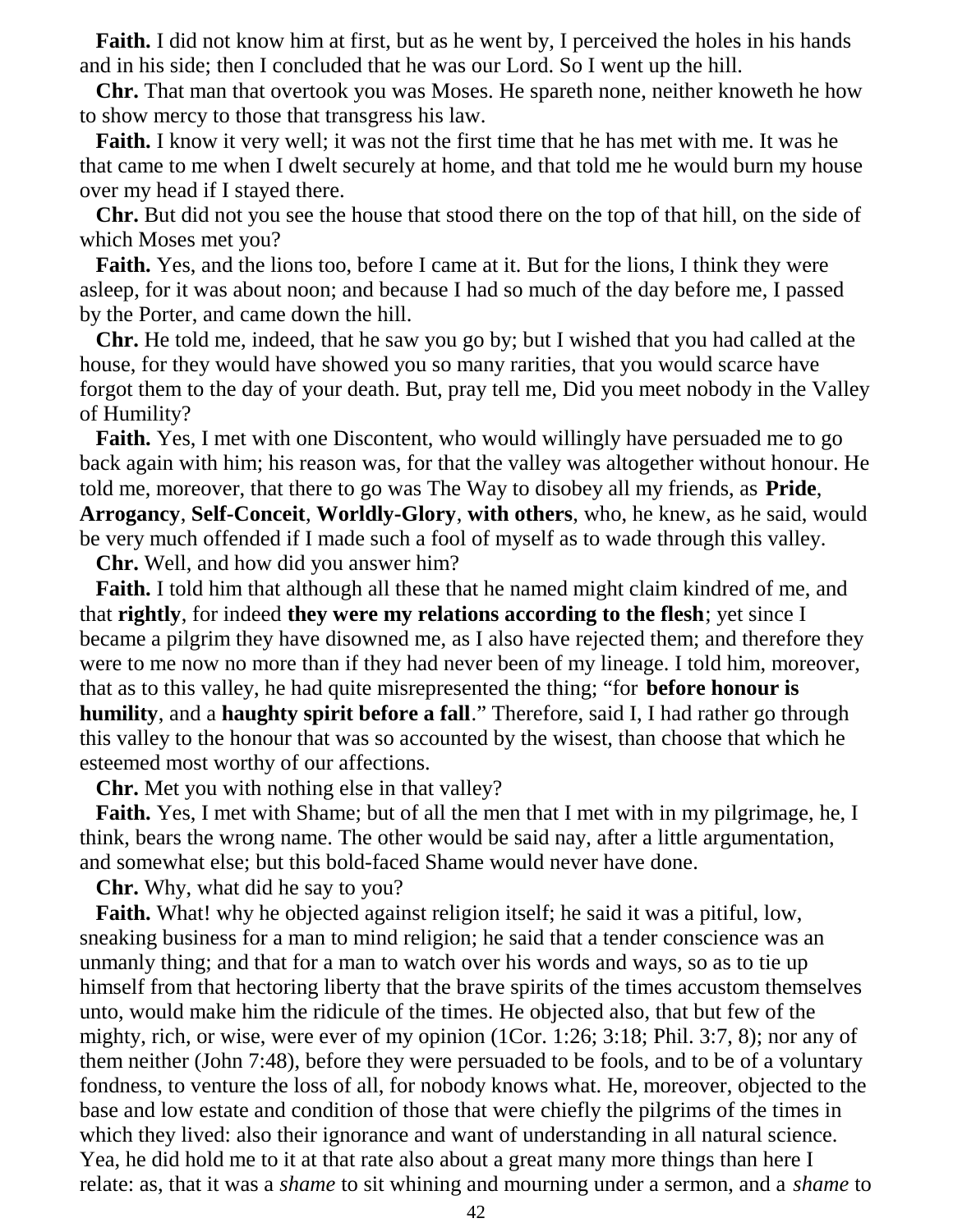come sighing and groaning home; that it was a *shame* to ask my neighbour forgiveness for petty faults, or to make restitution where I have taken from any. He said, also, that religion made a man grow strange to the great, because of a few vices, which he called by finer names; and made him own and respect the base, because of the same religious fraternity. And is not this, said he, a *shame*?

**Chr.** And what did you say to him?

 **Faith.** Say! I could not tell what to say at the first. Yea, he put me so to it, that my blood came up in my face; even this Shame fetched it up, and had almost beat me quite off. But at last I began to consider, that "that which is highly **esteemed among men is abomination in the sight of God**" (Luke 16:15). And I thought again, this Shame tells me what men are; but he tells me nothing what God or the Word of God is. And I thought, moreover, **that at the Day of Doom we shall not be doomed to Death or Life according to the hectoring spirits of the world, but according to the Wisdom and Law of the Highest**. Therefore, thought I, **what God says is best**, indeed **is** best, **though all the men in the world are against it**. Seeing, then, that God prefers His religion; seeing God prefers a **tender** conscience; seeing they that **make themselves fools for the Kingdom of heaven are wisest**; and that the poor man that loveth Christ is **richer** than the **greatest** man in the world that hates Him; *Shame*, depart, thou art an enemy to my salvation! Shall I entertain thee against my sovereign Lord? How then shall I look him in the face at his coming? Should I now be ashamed of his ways and servants, how can I expect the blessing? (Mark 8:38). But, indeed, this Shame was a bold villain. I could scarce shake him out of my company; yea, he would be haunting of me, and continually whispering me in the ear, with some one or other of the infirmities that attend religion; but at last I told him it was but in vain to attempt further in this business; for those things that he disdained, in those did I see **most** glory; and so at last I got past this importunate one. And when I had shaken him off, then I began to sing –

 The trials that those men do meet withal, That are obedient to the heavenly call, Are manifold, and suited to the flesh, And come, and come, and come again afresh: That now, or sometime else, we by them may Be taken, overcome, and cast away. O let the pilgrims, let the pilgrims then Be vigilant, and quit themselves like men!

 **Chr.** I am glad, my brother, that thou didst withstand this villain so bravely: for of all, as thou sayest, I think he has the wrong name; for he is so bold as to follow us in the streets, and to attempt to put us to shame before all men: that is, to make us ashamed of that which is good; but if he was not himself audacious, he would never attempt to do as he does. But let us still resist him; for notwithstanding all his bravadoes, he promoteth the fool, and none else. "The wise shall inherit glory," said Solomon; "but shame shall be the promotion of fools" (Prov. 3:35).

 **Faith.** I think we must cry to Him, for help against Shame, that would have us to be valiant for the truth upon the earth.

 **Chr.** You say true; but did you meet nobody else in that valley? **Faith.** No, not I; for I had sunshine all the rest of The Way through that, and also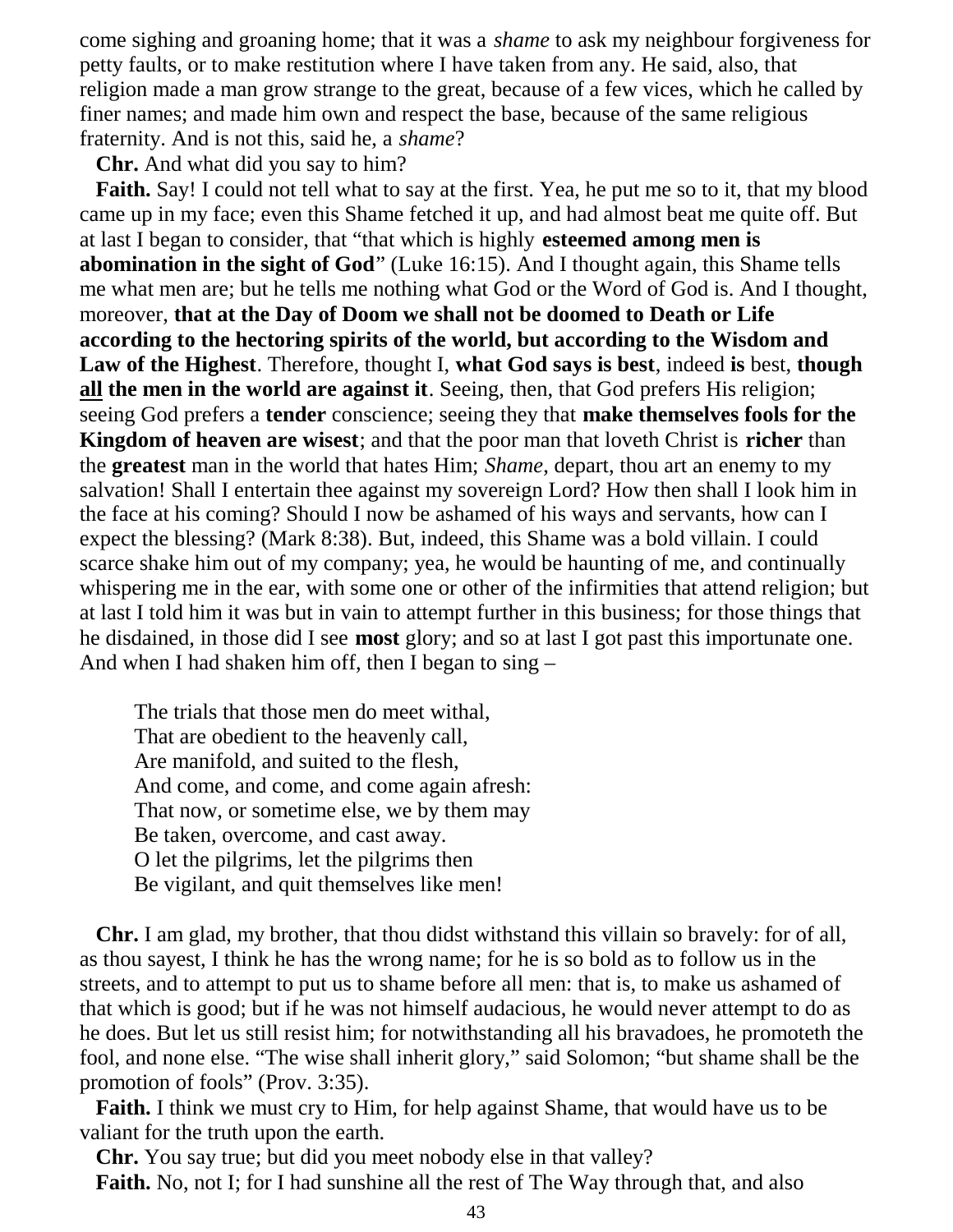through the Valley of the Shadow of Death.

 **Chr.** It was well for you. I am sure it fared far otherwise with me. I had for a long season, as soon almost as I entered into that valley, a dreadful combat with that foul fiend Apollyon; yea, I thought verily he would have killed me, especially when he got me down and crushed me under him, as if he would have crushed me to pieces; for, as he threw me, my sword flew out of my hand; nay, he told me he was sure of me: but I cried to God, and He heard me, and delivered me out of all my troubles. Then I entered into the Valley of the Shadow of Death, and had no light for almost half The Way through it. I thought I should have been killed there, over and over; but at last day broke, and the sun rose, and I went through that which was behind with far more ease and quiet.

 Moreover, I saw in my dream, that as they went on, Faithful, as he chanced to look on one side, saw a man whose name was Talkative, walking at a distance beside them; for in this place there was room enough for them all to walk. He was a tall man, and something more comely at a distance than at hand. To this man Faithful addressed himself in this manner:-

**Faith.** Friend, whither away? Are you going to the heavenly country?

**Talk.** I am going to that same place.

**Faith.** That is well; then I hope we may have your good company.

**Talk.** With a very good will, will I be your companion.

 **Faith.** Come on, then, and let us go together, and let us spend our time in discoursing of things that are profitable.

 **Talk.** To talk of things that are good to me is very acceptable, with you or with any other; and I am glad that I have met with those that incline to so good a work; for, to speak the truth, there are but few that care thus to spend their time (as they are in their travels), but choose much rather to be speaking of things to no profit; and this hath been a trouble for me.

 **Faith.** That is, indeed, a thing to be lamented; for what things so worthy of the use of the tongue and mouth of men on earth, as are the things of the God of heaven?

 **Talk.** I like you wonderful well, for your sayings are full of conviction; and I will add, what thing is so pleasant, and what so profitable, as to talk of the things of God? What things so pleasant? (that is, **if** a man hath any delight in things that are wonderful). For instance, if a man doth delight to talk of the history or the mystery of things; or, if a man doth love to talk of miracles, wonders, or signs, where shall he find things recorded so delightful, and so sweetly penned, as in the Holy Scripture?

**Faith.** That's true; but to be profited by such things in our talk should be our chief design.

 **Talk.** That is it that I said; for to talk of such things is most profitable: for by so doing, a man may get knowledge of many things; as of the vanity of earthly things, and the benefit of things above. Thus in general: but, more particularly, by this a man may learn the necessity of the new birth, the insufficiency of our works, the need of Christ's righteousness, etc. Besides, by this a man may learn what it is to repent, to believe, to pray, to suffer, or the like; by this also a man may learn what are the great promises and consolations of the gospel, to his own comfort. Further, by this a man may learn to refute false opinions, to vindicate the truth, and also to instruct the ignorant.

**Faith.** All this is true, and glad am I to hear these things from you.

 **Talk.** Alas! the want of this is the cause that so few understand the need of faith, and the necessity of a work of grace in their soul, in order to eternal life; but ignorantly live in the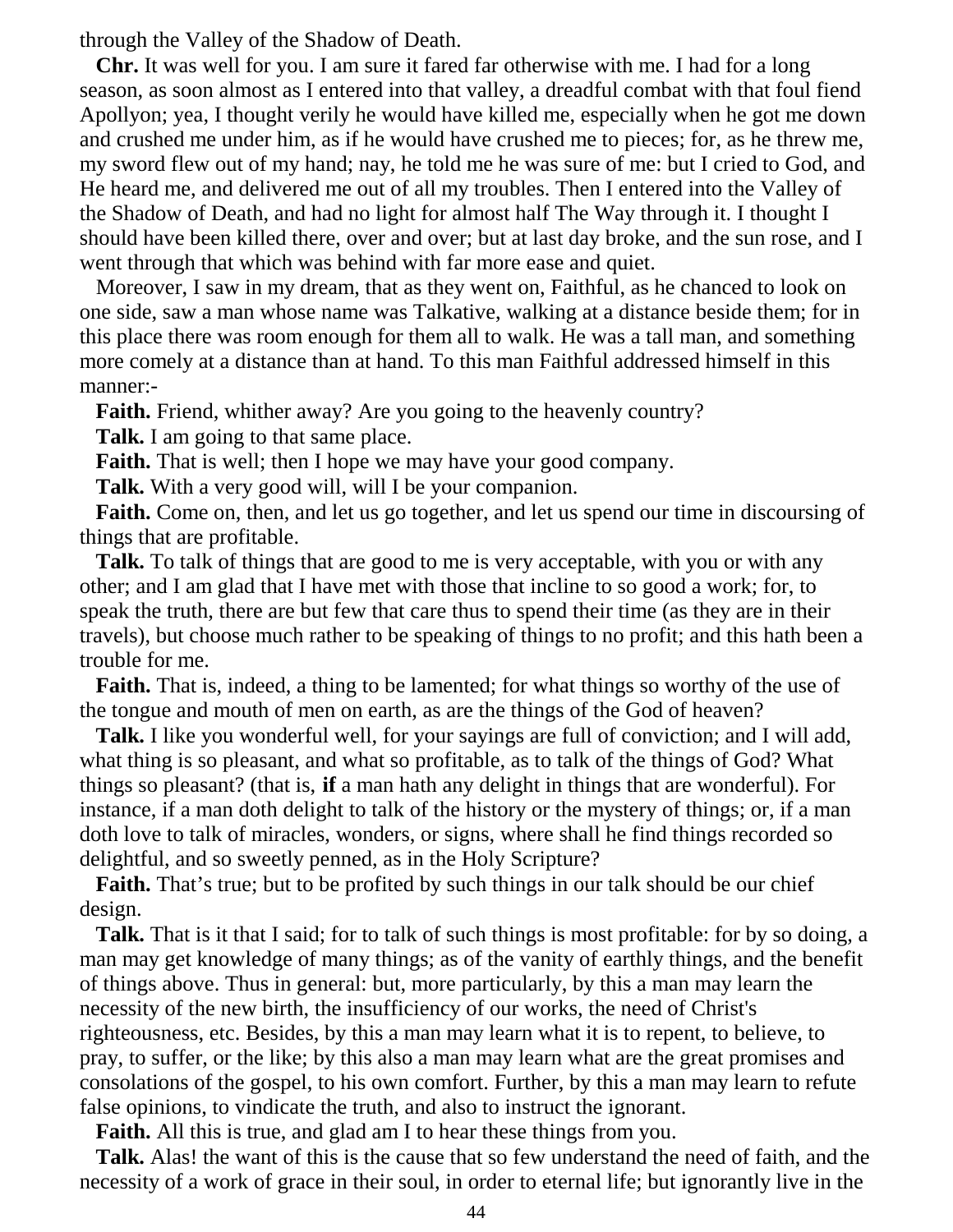works of The Law, by which a man can by no means obtain the Kingdom of heaven.

**Faith.** But, by your leave, heavenly knowledge of these is the gift of God; no man attaineth to them by human industry, or only by the talk of them.

 **Talk.** All this I know very well; for a man can receive nothing except it be given him from heaven: all is of grace, not of works. I could give you a hundred scriptures for the confirmation of this.

 **Faith.** Well, then, said Faithful, what is that one thing that we shall at this time found our discourse upon?

 **Talk.** What you will. I will talk of things heavenly, or things earthly; things moral, or things evangelical; things sacred, or things profane; things past, or things to come; things foreign, or things at home; things more essential, or things circumstantial: provided that all be done to our profit.

 **Faith.** Now did Faithful begin to wonder; and stepping to Christian (for he walked all this while by himself), he said to him (but softly), What a brave companion have we got! Surely this man will make a very excellent pilgrim.

 **Chr.** At this Christian modestly smiled, and said, This man, with whom you are so taken, will beguile with that tongue of his twenty of them that know him not.

**Faith.** Do you know him, then?

**Chr.** Know him! Yes, better than he knows himself.

**Faith.** Pray, what is he?

 **Chr.** His name is Talkative; he dwelleth in our town. I wonder that you should be a stranger to him, only I consider that our town is large.

**Faith.** Whose son is he? And whereabout does he dwell?

 **Chr.** He is the son of one Say-well; he dwelt in Prating Row; and is known of all that are acquainted with him by the name of Talkative in Prating Row; and notwithstanding his fine tongue, he is but a sorry fellow.

**Faith.** Well, he seems to be a very pretty man.

 **Chr.** That is, to them who have not thorough acquaintance with him: for he is best abroad; near home he is ugly enough. Your saying that he is a pretty man brings to my mind what I have observed in the work of the painter, whose pictures show best at a distance, but, very near, more unpleasing.

**Faith.** But I am ready to think you do but jest, because you smiled.

 **Chr.** God forbid that I should jest (though I smiled) in this matter, or that I should accuse any falsely! I will give you a further discovery of him. This man is for any company, and for any talk; as he talketh now with you, so will he talk when he is on the ale-bench; and the more drink he hath in his crown, the more of these things he hath in his mouth; religion hath no place in his heart, or house, or conversation; **all he hath lieth in his tongue**, and his religion is, to make a noise therewith.

**Faith.** Say you so! then am I in this man greatly deceived.

 **Chr.** Deceived! you may be sure of it; remember the proverb, "**They say, and do not**" (Matt. 23:3). But the "Kingdom of God is not in word, but in power" (1Cor. 4:20). He talketh of prayer, of repentance, of faith, and of the new birth; but **he knows** but **only to talk of them**. I have been in his family, and have observed him both at home and abroad; and I know what I say of him is the truth. His house is as empty of religion as the white of an egg is of savour (Job 6:6). There is there neither prayer nor sign of repentance for sin; yea, the brute in his kind serves God far better than he. He is the very stain, reproach, and shame of religion to all that know him; it can hardly have a good word in all that end of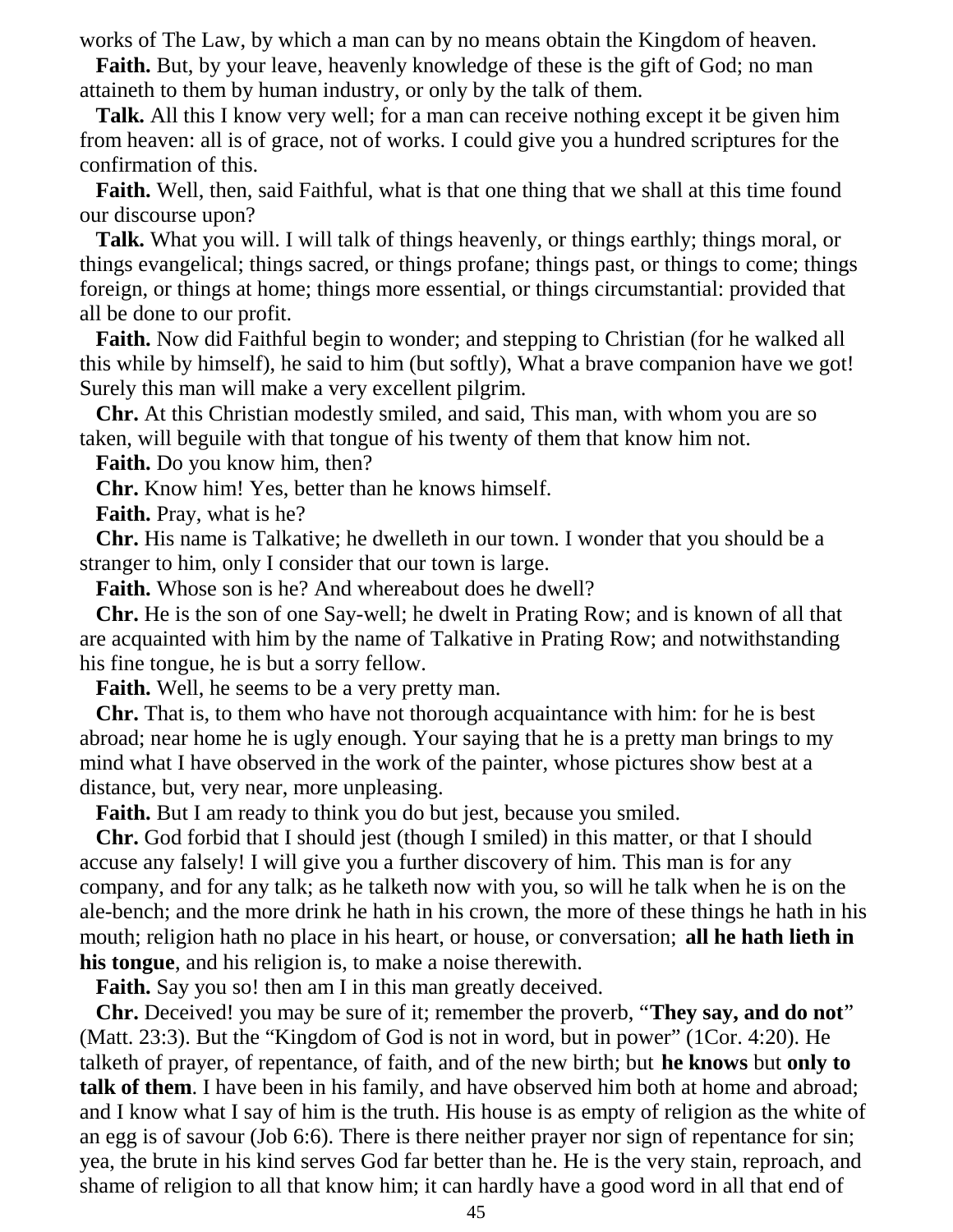the town where he dwells, through him (Rom. 2:23-25). Thus say the common people that know him: "**A saint abroad, and a devil at home**." His poor family finds it so; he is such a churl, such a railer at, and so unreasonable with his servants, that they neither know how to do for, or speak to him. Men that have any dealings with him say, It is better to deal with a Turk than with him, for fairer dealing they shall have at their hands. This Talkative (if it be possible) will go beyond them, defraud, beguile, and overreach them. Besides, he brings up his sons to follow his steps; and if he finds in any of them a foolish timorousness (for so he calls the first appearance of a tender conscience), he calls them fools and blockheads, and by no means will employ them in much, or speak to their commendations before others. For my part, I am of opinion that he has, by his wicked life, caused many to stumble and fall; and will be, if God prevent not, the ruin of many more.

 **Faith.** Well, my brother, I am bound to believe you; not only because you say you know him, but also because, like a Christian, you make your reports of men. For I cannot think that you speak these things of ill-will, but because it is even so as you say.

 **Chr.** Had I known him no more than you, I might perhaps have thought of him, as, at the first, you did; yea, had he received this report at their hands only that are enemies to religion, I should have thought it had been a slander -- a lot that often falls from bad men's mouths upon good men's names and professions; but all these things, yea, and a great many more as bad, of my own knowledge, I can prove him guilty of. Besides, good men are ashamed of him; they can neither call him brother nor friend; the very naming of him among them makes them blush, if they know him.

 **Faith.** Well, I see that **saying** and **doing** are **two** things, and hereafter I shall better observe this **distinction**.

 **Chr.** They are two things, indeed, and are as diverse as are the soul and the body; for as the body without the soul is but a dead carcass, so saying, if it be alone, is but a dead carcass also. The soul of religion is the practical part: "Pure religion and undefiled, before God and the Father, is this, to visit the fatherless and widows in their affliction, and to keep himself unspotted from the world" (James 1:22-27). This Talkative is not aware of; he thinks that **hearing and saying will make a good Christian, and thus he deceiveth his own soul**. Hearing is but as the sowing of the seed; **talking is not sufficient to prove** that fruit is indeed **in the heart and life**; and let us assure ourselves, that at the Day of Doom men shall be judged according to their **fruit** (Matt. chapters 13 & 25). It will not be said then, Did you believe? but, Were you **doers**, or **talkers only**? and accordingly shall they be judged. The end of the world is compared to our harvest; and you know men at harvest regard nothing but fruit. Not that anything can be accepted that is not of faith, but I speak this to show you how insignificant the profession of Talkative will be at that day.

 **Faith.** This brings to my mind that of Moses, by which he describeth the beast that is clean (Lev. 11; Deut. 14). He is such a one that parteth the hoof and cheweth the cud; not that parteth the hoof only, or that cheweth the cud only. The hare cheweth the cud, but yet is unclean, because he parteth not the hoof. And this truly resembleth Talkative; he cheweth the cud, he seeketh knowledge, he cheweth upon the word; but he divideth not the hoof, **he parteth not with the way of sinners**\*; but, as the hare, he retaineth the foot of a dog or bear, and therefore he is unclean.

### *\*He does not stop sinning.*

 **Chr.** You have spoken, for aught I know, the true gospel-sense of these texts. And I will add another thing: Paul calleth some men, yea, and those great talkers, too, "sounding brass, or a tinkling cymbal," that is, as he expounds them in another place, "things without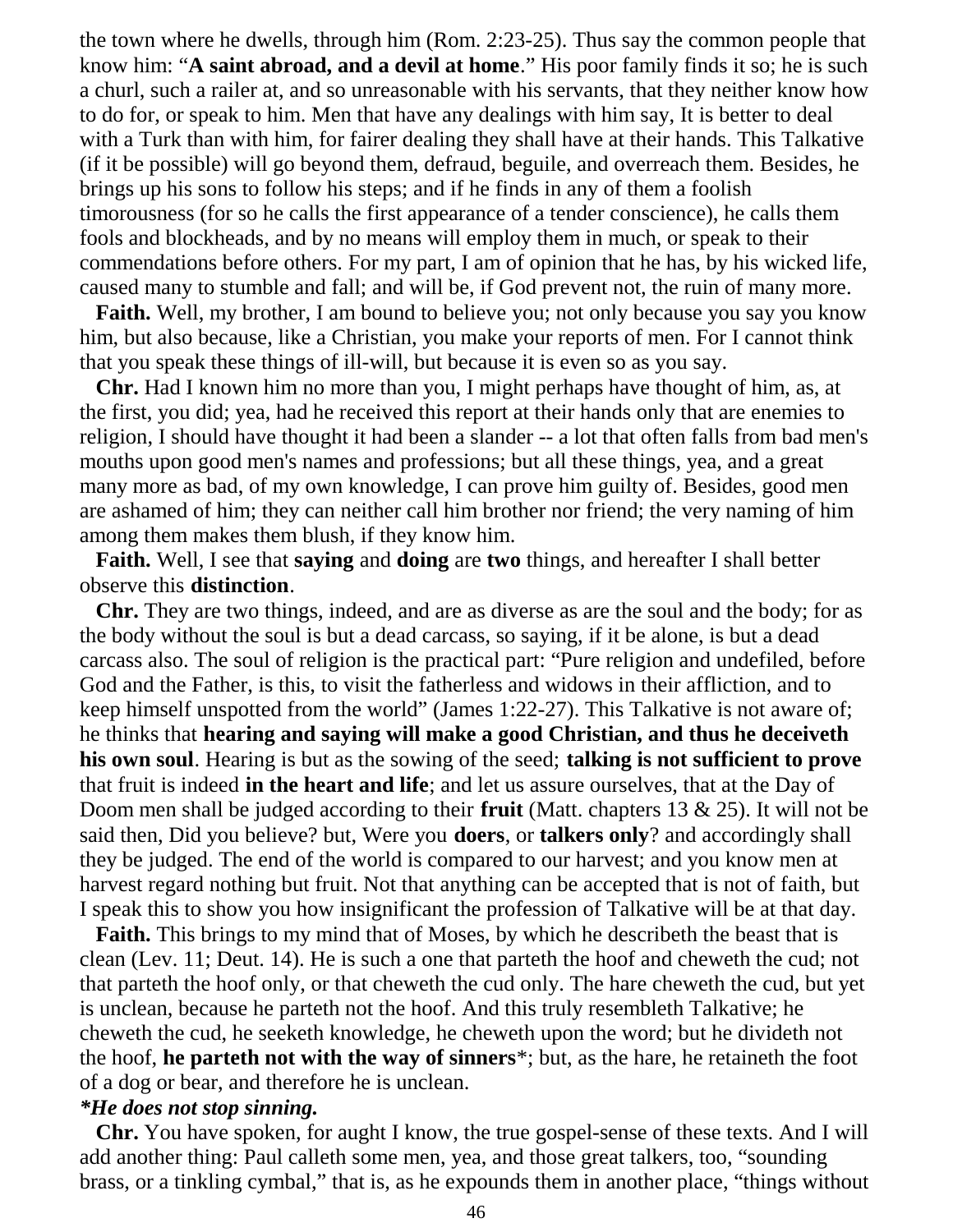life, giving **sound**\*" (1Cor. 13:1-3; 14:7). Things without Life, that is, without the **true faith** and **grace** of the gospel; and consequently, things that shall never be placed in the Kingdom of heaven among those that are the children of Life; though their **sound, by their talk**, be as if it were the tongue or voice of an angel.

## *\*In the mouth as sweet as honey.*

 **Faith.** Well, I was not so fond of his company at first, but I am as sick of it now. What shall we do to be rid of him?

 **Chr.** Take my advice, and do as I bid you, and you shall find that he will soon be sick of your company too, except God shall touch his heart, and turn it.

**Faith.** What would you have me to do?

 **Chr.** Why, go to him, and enter into some serious discourse about the power of religion; and ask him plainly (when he has approved of it, for that he will) whether this thing be set up in his heart, house, or conversation.

**Faith.** Then Faithful stepped forward again, and said to Talkative, Come, what cheer? How is it now?

**Talk.** Thank you, well. I thought we should have had a great deal of talk by this time.

 **Faith.** Well, if you will, we will fall to it now; and since you left it with me to state the question, let it be this: How doth the saving grace of God discover itself, when it is in the heart of man?

 **Talk.** I perceive, then, that our talk must be about the power of things. Well, it is a very good question, and I shall be willing to answer you. And take my answer in brief, thus: First, Where the grace of God is in the heart, it causeth there a great **outcry**\* against sin. Secondly –

*\*words.*

 **Faith.** Nay, hold, let us consider of one at once. I think you should rather say, It shows itself by inclining the soul to abhor **its** sin.

**Talk.** Why, what **difference** is there between crying out against, and abhorring of sin?

 **Faith.** Oh, **a great deal!** A man may cry out against sin of policy, but he cannot abhor it, but by virtue of a Godly antipathy against it. I have heard many cry out against sin in the pulpit who yet can abide it well enough in the heart, house, and conversation.

**Joseph's mistress cried out with a loud voice, as if she had been very holy** (Gen. 39:15); but she would willingly, notwithstanding that, have committed uncleanness with him. Some cry out against sin, even as the mother cries out against her child in her lap, when she calleth it slut and naughty girl, and then falls to hugging and kissing it.

**Talk.** You lie at the catch, I perceive.

**Faith.** No, not I; I am only for setting things right. But what is the second thing whereby you would prove a discovery of a work of grace in the heart?

**Talk.** Great knowledge of gospel mysteries.

 **Faith.** This sign should have been first; but first or last, it is also false; for knowledge, great knowledge, may be obtained in the mysteries of the gospel, and yet no work of grace in the soul (1Cor. 13:2). Yea, if a man have all knowledge, he may yet be nothing, and so consequently be no child of God. When Christ said, "Do you know all these things?" and the disciples had answered, Yes. He addeth, "Blessed are ye if ye **do** them." He doth not lay the **blessing** in the knowing of them, but in the **doing** of them. For there is a knowledge that is not attended with doing: "He that knoweth his master's will, and doeth it not." A man may know like an angel, and yet be no Christian, therefore your sign of it is not true. Indeed, *to know* is a thing that **pleaseth talkers and boasters**; but *to do* is that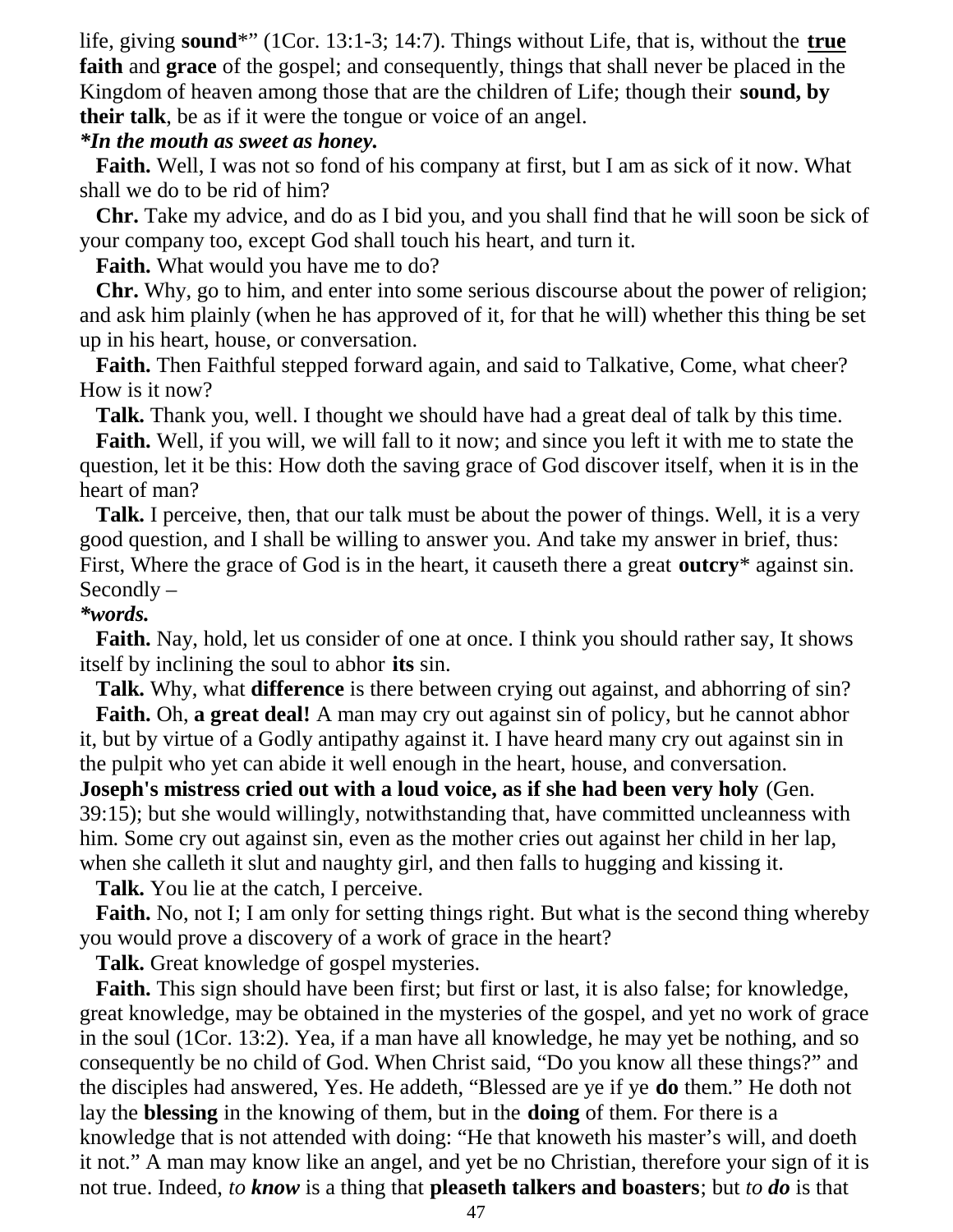which **pleaseth God**. Not that the heart can be good without knowledge; for without that, the heart is naught. There is, therefore, **knowledge** (information) **and knowledge** (understanding). **Knowledge** that resteth in the bare speculation of things; and knowledge that is accompanied with the **grace of faith** and love; which puts a man upon **doing** even the Will of God **from the heart**: the first of these will serve the talker; but without the other the true Christian is not content. "**Give me understanding**, and I shall **keep** Thy Law; yea, I shall **observe** it with my **whole** heart" (Ps. 119:34).

**Talk.** You lie at the catch again; this is not for edification.

 **Faith.** Well, if you please, propound another sign how this work of grace discovereth itself where it is.

**Talk.** Not I, for I see we shall not agree.

**Faith.** Well, if you will not, will you give me leave to do it?

**Talk.** You may use your liberty.

 **Faith.** A work of grace in the soul discovereth itself, either to him that hath it, or to standers by.

 To him that hath it thus: It gives him conviction of sin, especially of the defilement of **his nature**, and the sin of **unbelief**, for the sake of which he is sure to be damned, if he findeth not mercy at God's hand, **by faith** in Christ Jesus (Mark 16:16; John 16:8, 9; Rom. 7:24). This sight and sense of things worketh in him **sorrow** and **shame** for sin; he findeth, moreover, revealed in him the Saviour of the world, and the absolute necessity of closing with him for Life, at the which he findeth hungerings and thirstings after him; to which hungerings, etc., the promise is made (Ps. 38:18; Jer. 31:19; Gal. 2:16; Acts 4:12; Matt. 5:6; Rev. 21:6). Now, **according to the strength or weakness of his faith in his Saviour, so is his joy and peace**, so is his love to holiness, so are his desires to know him more, and also to serve him in this world. But though I say it discovereth itself thus unto him, yet it is **but seldom that he is able to conclude that this is a work of grace**; because **his corruptions** now, and his **abused reason**, make his mind to **misjudge** in this matter; therefore, in him that hath this work, there is required **a very sound judgment** before he can, with steadiness, conclude that this is a work of grace.

To others, it is thus discovered:

 1. By an experimental confession of his faith in Christ (Rom. 10:10; Phil. 1:27; 2:11; Matt. 5:19).

 2. By a life answerable to that confession; to wit, a life of holiness, **heart-holiness**, family-holiness (if he hath a family), and by conversation-holiness in the world; which, in the general, teacheth him, inwardly, to abhor **his sin**, and **himself** for that, in secret; to suppress it in his family and to promote holiness in the world; **not by talk only**\*, as a hypocrite or talkative person may do, but by a practical **subjection**, in **faith** and **love**, to **the power of the Word** (John 14:15; Job 42:5, 6; Ps. 50:23; Ezek. 20:43). And now, sir, as to this brief description of the work of grace, and also the discovery of it, if you have ought to object, object; if not, then give me leave to propound to you a second question. *\*In his mouth as sweet as honey.*

 **Talk.** Nay, my part is not now to object, but to hear; let me, therefore, have your second question.

 **Faith.** It is this: Do you experience this first part of this description of it? and doth your life and conversation testify the same? or, standeth your religion in **word** or in **tongue**, and **not** in **deed** and truth? Pray, if you incline to answer me in this, say no more than you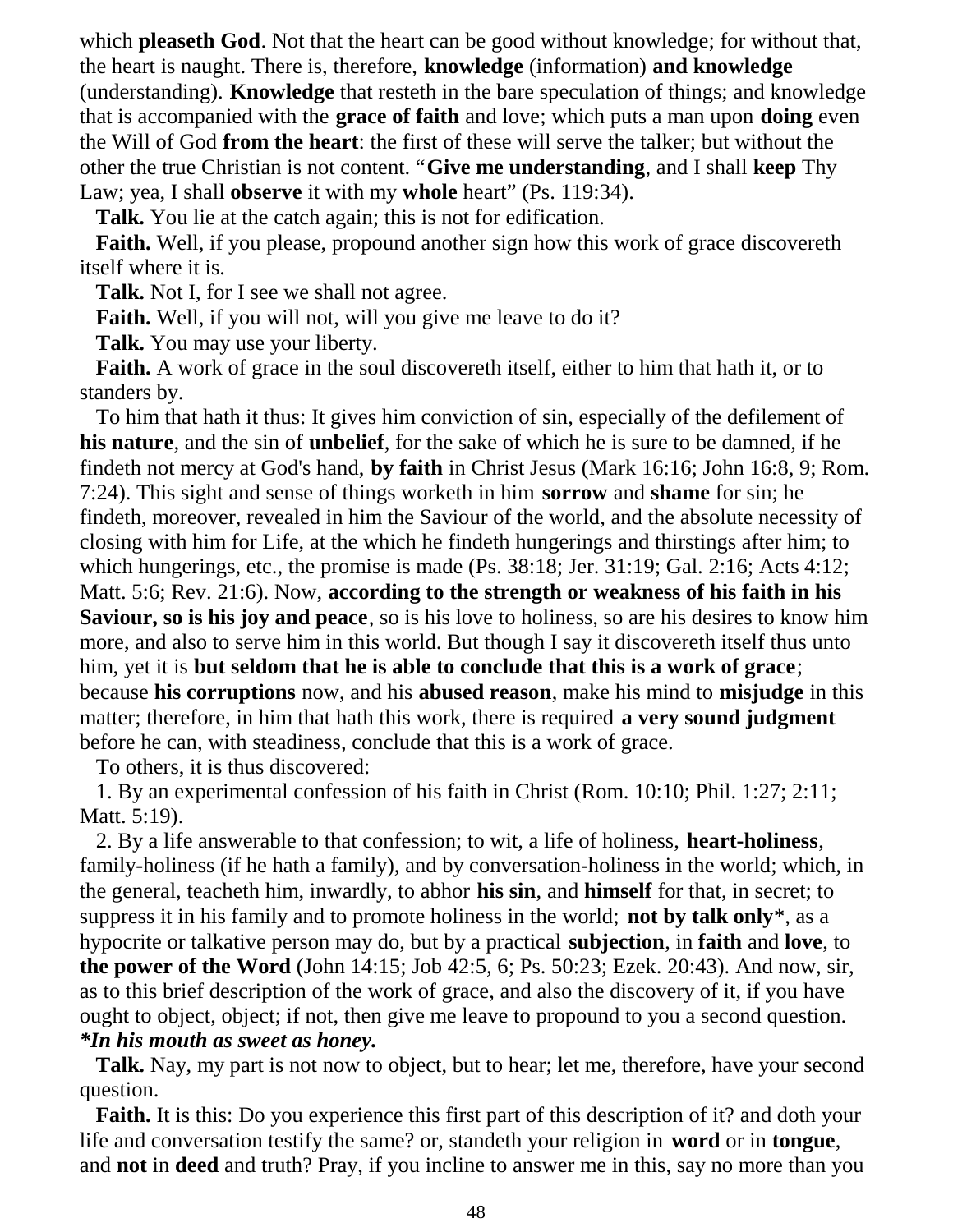know that God above will say Amen to; and also nothing but what your conscience can justify you in; "for, not he that commendeth himself is approved, but **whom the Lord commendeth**." Besides, to say I am thus and thus, when my conversation, and all my neighbours, tell me I lie, is great wickedness.

 **Talk.** Then Talkative at first began to blush; but, recovering himself, thus he replied: You come now to experience, to conscience, and God; and to appeal to Him for justification of what is spoken. This kind of discourse I did not expect; nor am I disposed to give an answer to such questions, because I count not myself bound thereto, unless you take upon you to be a catechiser, and, though you should so do, yet I may refuse to make you my judge. But, I pray, will you tell me why you ask me such questions?

**Faith.** Because I saw you forward to talk, and because I knew not that you had aught else but notion. Besides, to tell you all the truth, I have heard of you, that you are **a man whose religion lies in talk**, and that your conversation gives this your mouth-profession the lie. They say you are a spot among Christians, and that religion fareth the worse for your unGodly conversation; that some have already stumbled at your wicked ways, and that more are in danger of being destroyed thereby; your religion and an alehouse, and covetousness, and uncleanness, and swearing, and lying, and vain-company keeping, etc., will stand together. You are a shame to all **professors**.

 **Talk.** Since you are ready to take up reports, and to judge so rashly as you do, I cannot but conclude you are some peevish or melancholy man, not fit to be discoursed with; and so adieu.

 **Chr.** Then came up Christian, and said to his brother, I told you how it would happen: **your words and his lusts could not agree; he had rather leave your company than reform his life**. But he is gone, as I said; let him go, the loss is no man's but his own; he has saved us the trouble of going from him; for he continuing (as I suppose he will do) as he is, he would have been but a blot in our company; besides, the apostle says, "From such withdraw thyself."

**Faith.** But I am glad we had this little discourse with him; it may happen that he will think of it again: however, I have dealt plainly with him, and so am clear of his blood if he perisheth.

 **Chr.** You did well to talk so plainly to him as you did; there is but little of this faithful dealing with men nowadays, and that makes religion **to stink so** in the nostrils of many, as it doth; for they are these **talkative fools, whose religion is only in word**, and are debauched and vain in their conversation, that (being so much admitted into the fellowship of the Godly) do puzzle the world, blemish Christianity, and grieve the sincere. I wish that all men would deal with such as you have done; then should they either be made more conformable to religion, or the company of the holy would be too hot for them. Then did Faithful say --

 How Talkative at first lifts up his plumes! How bravely doth he speak! How he presumes To drive down all before him! But so soon As Faithful talks of heart-work, like the moon That's past the full, into the wane he goes: And so will all but he that heart-work knows.

Thus they went on talking of what they had seen by The Way, and so made that way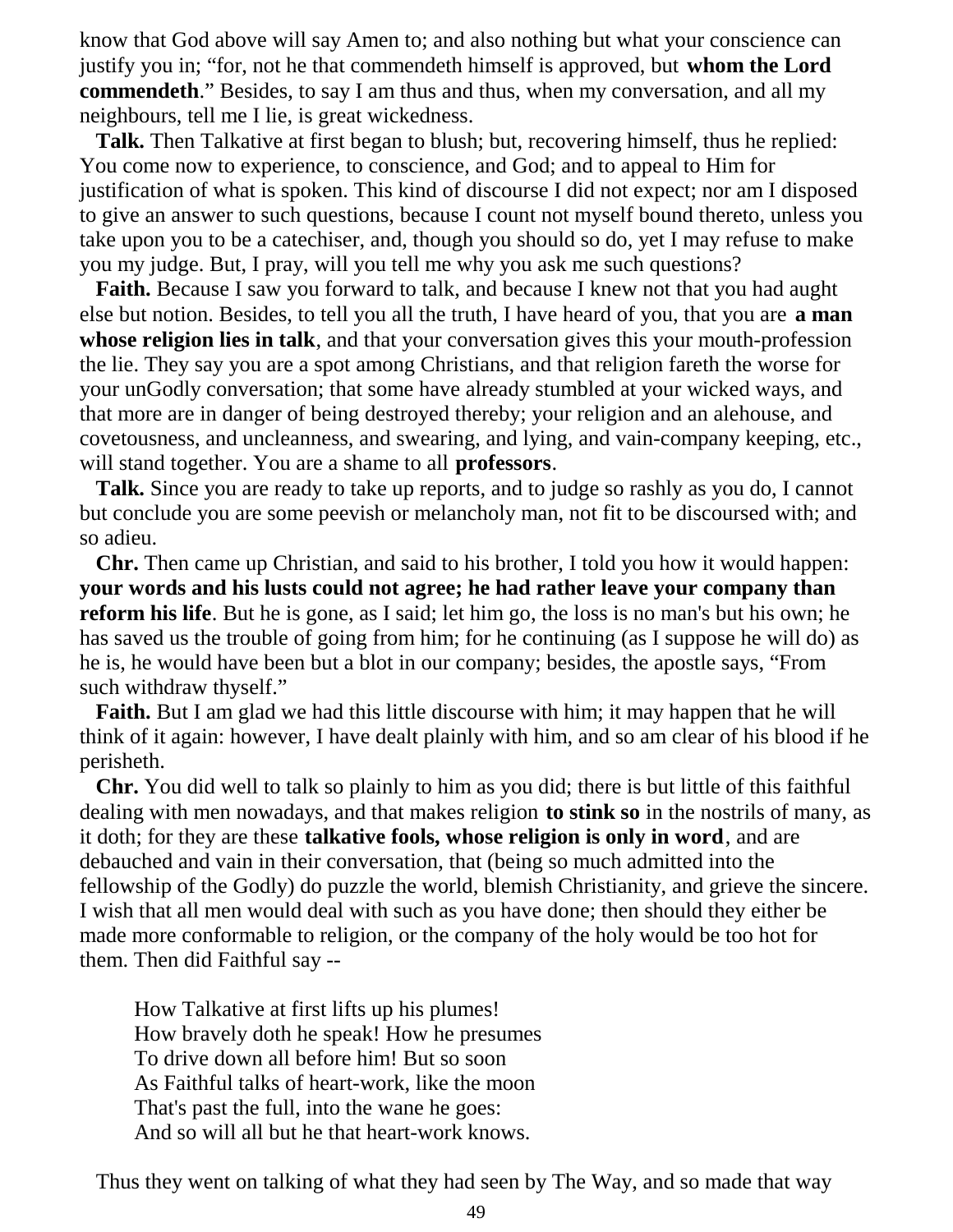easy which would otherwise, no doubt, have been tedious to them; for now they went through a wilderness.

 Now, when they were got almost quite out of this wilderness, Faithful chanced to cast his eye back, and espied one coming after them, and he knew him. Oh! said Faithful to his brother, who comes yonder? Then Christian looked, and said, it is my good friend Evangelist. Ay, and my good friend too, said Faithful, for it was he that set me The Way to the gate. Now was Evangelist come up to them, and thus saluted them:-

**Evan.** Peace be with you, dearly beloved; and peace be to your helpers.

 **Chr.** Welcome, welcome, my good Evangelist; the sight of thy countenance brings to my remembrance thy ancient kindness and unwearied labouring for my eternal good.

 **Faith.** And a thousand times welcome, said good Faithful. Thy company, O sweet Evangelist, how desirable it is to us poor pilgrims!

 **Evan.** Then said Evangelist, How hath it fared with you, my friends, since the time of our last parting? What have you met with, and how have you behaved yourselves?

 Then Christian and Faithful told him of all things that had happened to them in The Way; and how, and with what difficulty, they had arrived to that place.

 **Evan.** Right glad am **I**, said Evangelist, **not** that you have met with **trials**, but that **you** have been **victors**; and for that you have, notwithstanding **many weaknesses**, continued in **The Way** to this very day.

 I say, right glad am I of this thing, and that for mine own sake and yours. I have sowed, and you have reaped: and the day is coming when both he that sowed and they that reaped shall rejoice together; that is, if you holdout: for in due season ye shall reap, if ye faint not (John 4:36; Gal. 6:9). The crown is before you, and it is an incorruptible one; "so run, that ye may obtain" (1Cor. 9:24-27). Some there be that set out for this crown, and, after they have gone far for it, another comes in, and takes it from them: hold fast, therefore, that you have; let no **man**\* take your crown (Rev. 3:11). You are not yet out of the gun-shot of the devil; **you** have **not resisted unto blood**, striving against sin; let the Kingdom be always before you, and **believe steadfastly** concerning things that are **invisible**. Let nothing that is on this side the other world get **within** you; and, above all, look well to your **own hearts**, and to **the lusts thereof**, "for they are **deceitful above all** things, and **desperately wicked**"; set your faces like a flint; you have all power in heaven and earth on your side.

#### *\*Even your own man/human body/"Self".*

 Then Christian thanked him for his exhortation; but told him, withal, that they would have him speak further to them for their help the rest of The Way; and the rather for that they well knew that he was a prophet, and could tell them of things that might happen unto them, and also how they might resist and overcome them. To which request Faithful also consented. So Evangelist began as followeth:-

 **Evan.** My sons, you have heard, in the words of the truth of the gospel, that you **must**, through **many tribulations**, enter into the Kingdom of heaven. And again, that in every city bonds and afflictions abide **in you**; and therefore **you cannot expect** that you should go long on your pilgrimage **without** them, **in some sort** or **other**. You have found something of the truth of these testimonies upon you already, and more will immediately follow; for now, as you see, you are almost out of this wilderness, and therefore you will soon come into a town that you will by and by see before you; and in that town you will be hardly beset with enemies, who will strain hard but they will kill you; and be you sure that one or both of you must seal the testimony which you hold with blood; but be you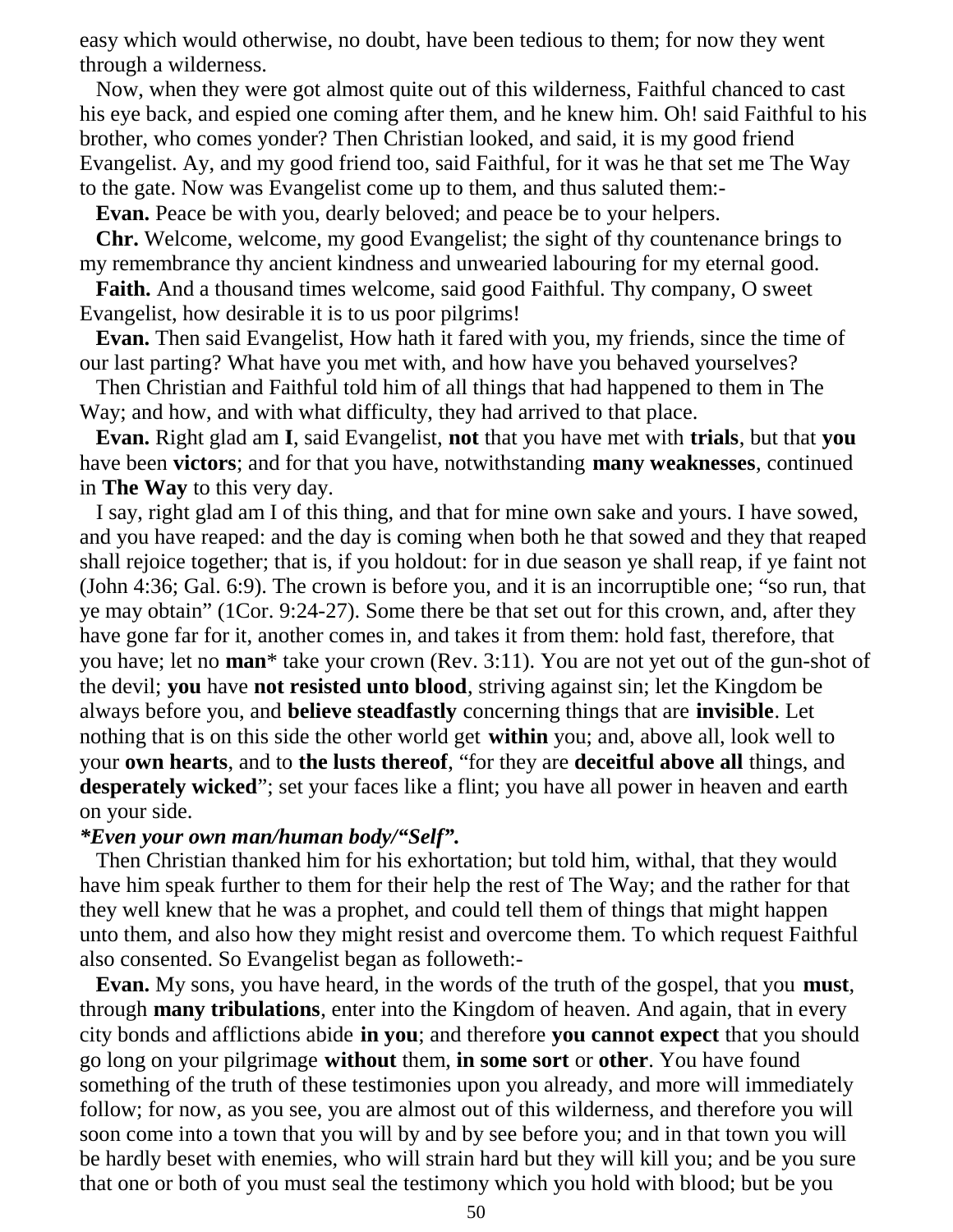**faithful unto death**, and the King will give you a crown of Life. He that shall die there, although his death will be unnatural, and his pain perhaps great, he will yet have the **better** of his fellow; not only because he will be arrived at the Celestial City **soonest**, but because he will escape **many miseries** that **the other** will meet with in the rest of his journey. But when you are come to the town, and shall find fulfilled what I have here related, then remember your friend, and quit yourselves like men, and commit the keeping of your souls to your God in well-doing, as unto a faithful Creator.

 Then I saw in my dream, that when they were got out of the wilderness, they presently saw a town before them, and the name of that town is Vanity; and at the town there is a fair kept called **Vanity Fair**: it is kept all the year long; it beareth the name of Vanity Fair, because the town where it is kept is lighter than vanity; and also because all that is there sold, or that cometh thither, is vanity. As is the saying of the wise, "All that cometh *is* vanity" (Eccles. 1:2, 14; 2:17; 11:8; Isa. 40:17).

 This fair is no new-erected business, but a thing of ancient standing; I will show you the origin of it.

 Almost **five thousand years** agone, there were pilgrims walking to the Celestial City, as these two honest persons are: and Beelzebub, Apollyon, and Legion, with their companions, perceiving, by the path that the pilgrims made, that **their way to the city lay through this town of Vanity**\*, they contrived here to set up a fair; a fair wherein should be sold all sorts of vanity, and that it should last all the year long: therefore at this fair are all such merchandise sold, as houses, lands, trades, places, honours, preferments, titles, countries, kingdoms, lusts, pleasures; and delights of all sorts, as whores, bawds, wives, husbands, children, masters, servants, lives, blood, bodies, souls, silver, gold, pearls, precious stones, and what not.

# *\*Chang Shah - "The Silent Flute".*

 And, moreover, at this fair there is at all times to be seen juggling, cheats, games, plays, fools, apes, knaves, and rogues, and that of every kind.

 Here are to be seen, too, and that for nothing, thefts, murders, adulteries, false swearers, and that of a blood-red colour.

 And as in other fairs of less moment, there are the several rows and streets, under their proper names, where such and such wares are vended; so here likewise you have the proper places, rows, and streets (viz. countries and kingdoms) where the wares of this fair are soonest to be found. Here is the Britain Row, the French Row, the Italian Row, the Spanish Row, the German Row (the E.E.C. founded upon the "Treaty of Rome"), where several sorts of vanities are to be sold. But, as in other fairs, some one commodity is as the chief of all the fair, so the ware of **Rome and her merchandise is greatly promoted in this fair** (Rev. 18:1-3); only **our English nation**, with some others, have taken a **dislike thereat**.

 Now, as I said, The Way to the Celestial City lies just through this town where this lusty fair is kept; and he that will go to the city, and yet not go through this town, must needs "go out of the world" (1Cor. 5:10). The Prince of princes himself, when here, went through this town to his own country, and that upon a fair day too; yea, and as I think, it was Beelzebub, the chief lord of this fair, that **invited him to buy of his vanities; yea, would have made him lord of the fair, would he but have done him reverence as he went through the town** (Matt. 4:8; Luke 4:5-7). Yea, because he was such a person of honour, Beelzebub had him from street to street, and showed him all the kingdoms of the world in a little time, that he might, if possible, allure the Blessed One to cheapen and buy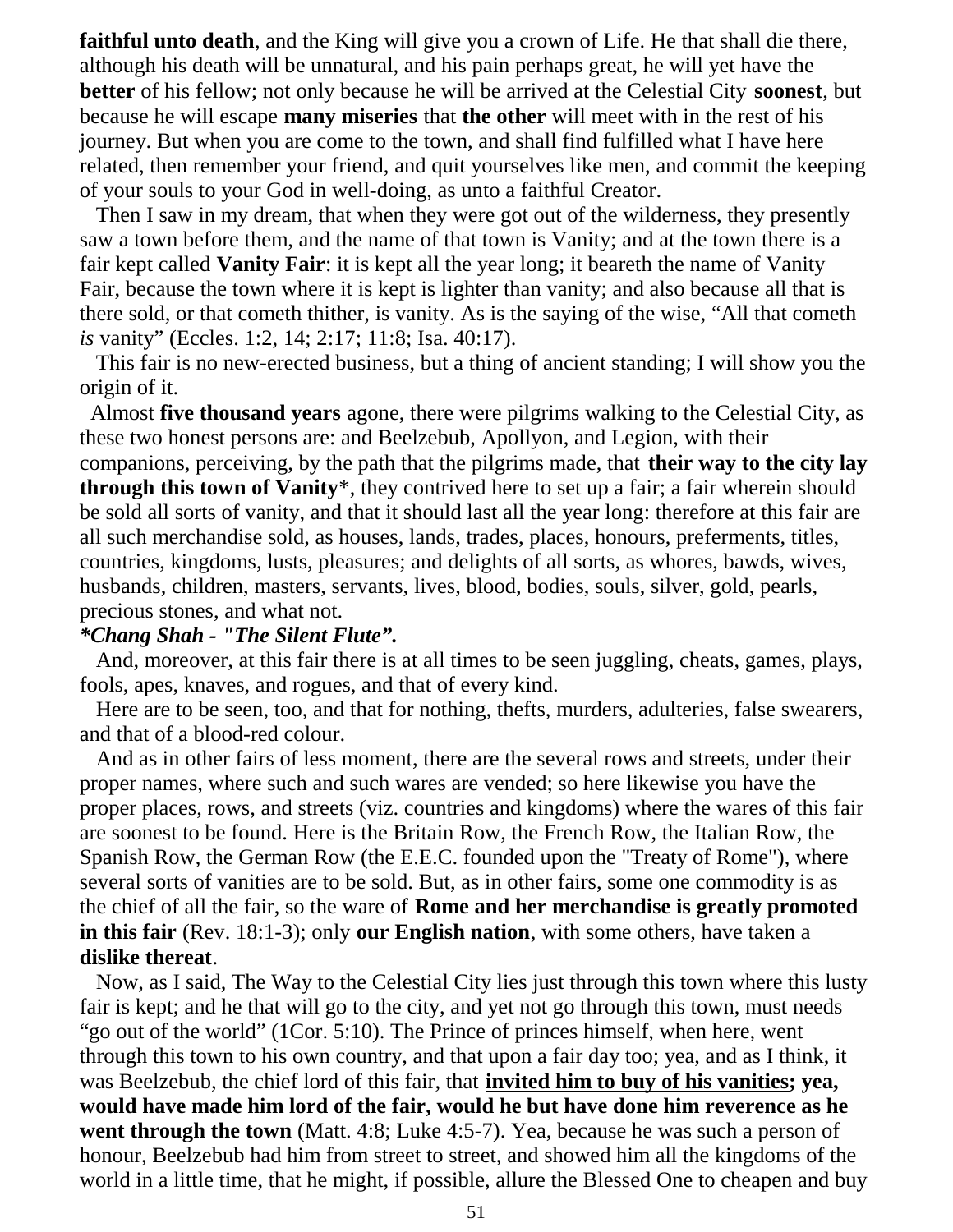some of his vanities; but he had no mind to the merchandise, and therefore left the town without laying out so much as one farthing upon these vanities. This fair, therefore, is an ancient thing, of long standing, and a very great fair. Now these pilgrims, as I said, must needs go through this fair. Well, so they did; but, behold, even as they entered into the fair, all the people in the fair were moved, and the town itself as it were in a hubbub about them; and that for several reasons: for --

 First, The pilgrims were clothed with such kind of raiment as was diverse from the raiment of any that traded in that fair. The people, therefore, of the fair made a great gazing upon them: some said they were fools, some they were bedlams, and some they were outlandish men (1Cor. 2:7, 8).

 Secondly, And as they wondered at their apparel, so they did likewise at their speech; for few could understand what they said (Isa. 33:19); they naturally spoke the language of Canaan, but they that kept the fair were the men of this world; so that, from one end of the fair to the other, they seemed barbarians each to the other.

 Thirdly, But that which did not a little amuse the merchandisers was, that these pilgrims set very light by all their wares; they cared not so much as to look upon them; and if they called upon them to buy, they would put their fingers in their ears, and cry, "Turn away mine eyes from beholding vanity," and look upwards, signifying that their trade and traffic was in heaven (Ps. 119:37; Phil. 3:19, 20).

 One chanced mockingly, beholding the carriage of the men, to say unto them, What will ye buy? But they, looking gravely upon him, answered, "**We buy the truth**" (Prov. 23:23). At that there was an occasion taken to despise the men the more; some mocking, some taunting, some speaking reproachfully, and some calling upon others to smite them. At last things came to a hubbub and great stir in the fair, insomuch that all order was confounded. Now was word presently brought to the great one of the fair, who quickly came down, and deputed some of his most trusty friends to take these men into examination, about whom the fair was almost overturned. So the men were brought to examination; and they that sat upon them asked them whence they came, whither they went, and what they did there, in such an unusual garb? The men told them that they were pilgrims and strangers in the world, and that they were going to their own country, which was the heavenly Jerusalem (Heb. 11:13-16); and that they had given no occasion to the men of the town, nor yet to the merchandisers, thus to abuse them, and to let them in their journey, except it was for that, when one asked them what they would buy, they said they would buy the truth. But they that were appointed to examine them did not believe them to be any other than bedlams and mad, or else such as came to put all things into a confusion in the fair. Therefore they took them and beat them, and besmeared them with dirt, and then put them into the cage, that they might be made a spectacle to all the men of the fair.

 Behold Vanity Fair! the pilgrims there Are chain'd and stand beside: Even so it was our Lord pass'd here, And on Mount Calvary died.

 There, therefore, they lay for some time, and were made the objects of any man's sport, or malice, or revenge, the great one of the fair laughing still at all that befell them. But the men being patient, and not rendering railing for railing, but contrariwise blessing, and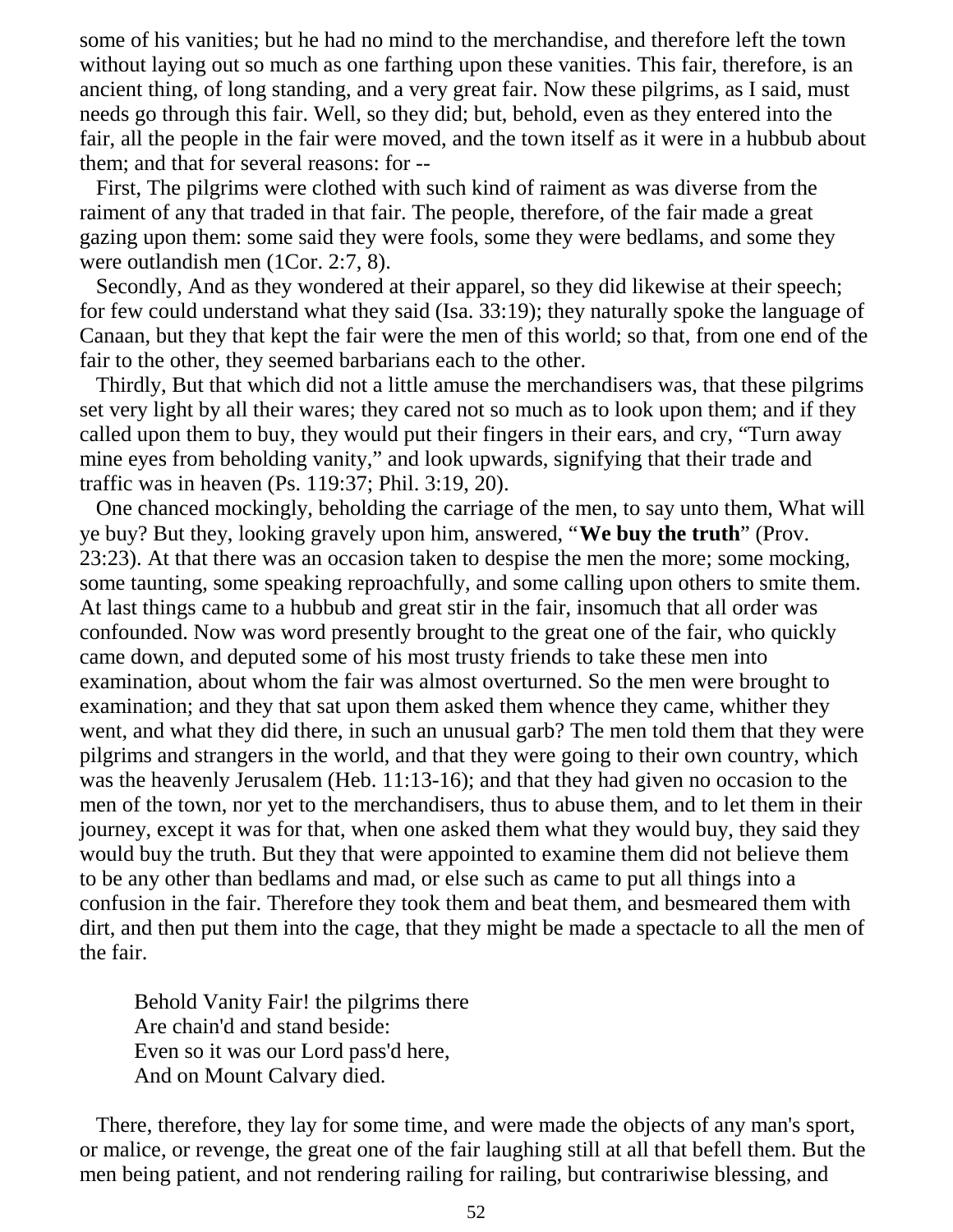giving good words for bad, and kindness for injuries done, some men in the fair that were more observing, and less prejudiced than the rest, began to check and blame the baser sort for their continual abuses done by them to the men; they, therefore, in angry manner, let fly at them again, counting them as bad as the men in the cage, and telling them that they seemed confederates, and should be made partakers of their misfortunes. The other replied, that for aught they could see, the men were quiet, and sober, and intended nobody any harm; and that there were many that traded in their fair that were more worthy to be put into the cage, yea, and pillory too, than were the men they had abused. Thus, after diverse words had passed on both sides, the men behaving themselves all the while very wisely and soberly before them, they fell to some blows among themselves, and did harm one to another. Then were these two poor men brought before their examiners again, and there charged as being guilty of the late hubbub that had been in the fair. So they beat them pitifully, and hanged irons upon them, and led them in chains up and down the fair, for an example and a terror to others, lest any should speak in their behalf, or join themselves unto them. But Christian and Faithful behaved themselves yet more wisely, and received the ignominy and shame that was cast upon them with so much meekness and patience, that it won to their side (though but few in comparison of the rest) several of the men in the fair. This put the other party yet into greater rage, insomuch that they concluded the death of these two men. Wherefore they threatened, that the cage nor irons should serve their turn, but that they should die, for the abuse they had done, and for deluding the men of the fair.

 Then were they remanded to the cage again, until further order should be taken with them. So they put them in, and made their feet fast in the stocks.

 Here, therefore, they called again to mind what they had heard from their faithful friend Evangelist, and were the more confirmed in their way and sufferings by what he told them would happen to them. They also now comforted each other, that whose lot it was to suffer, even he should have the best of it; therefore each man secretly wished that he might have that preferment; but committing themselves to the all-wise disposal of Him that ruleth all things, with much content they abode in the condition in which they were until they should be otherwise disposed of.

 Then a convenient time being appointed, they brought them forth to their trial, in order to their condemnation. When the time was come, they were brought before their enemies and arraigned. The judge's name was Lord Hategood. Their indictment was one and the same in substance, though somewhat varying in form; the contents whereof were these:-

 "That they were **enemies to** and **disturbers** of **their trade**; that they had made commotions and divisions in the town, and had won a party to their own most dangerous opinions, in contempt of the law of their prince."

 Now, Faithful, play the man, speak for thy God: Fear not the wicked's malice, nor their rod: Speak boldly, man, the truth is on thy side: Die for it, and to Life in triumph ride.

 Then Faithful began to answer, that he had only set himself against that which hath set itself against Him that is higher than the highest. And, said he, as for disturbance, I made none, being myself a man of peace; the parties that were won to us, were won by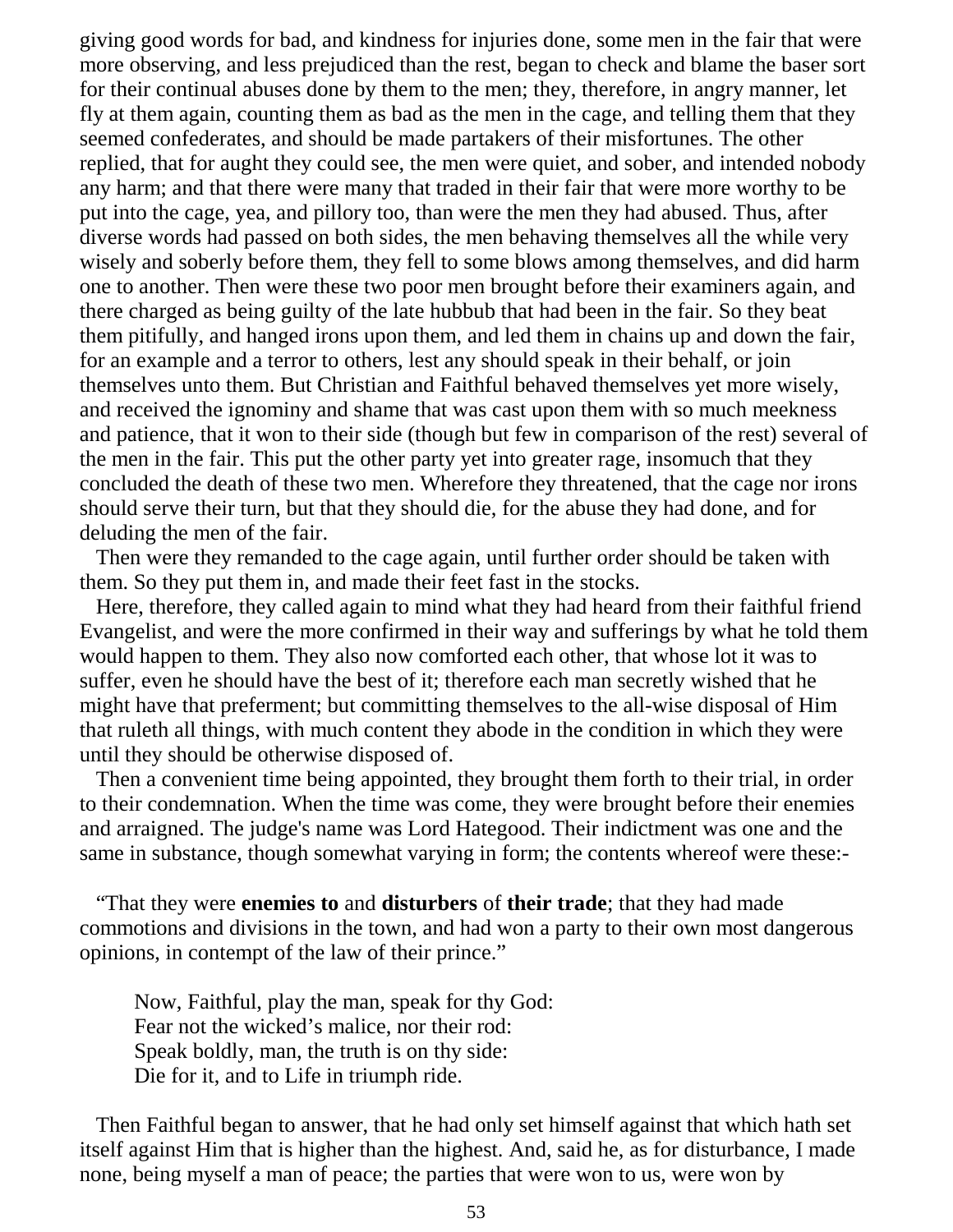beholding our truth and innocence, and they are only turned from the worse to the better. And as to the king you talk of, since he is Beelzebub, the enemy of our Lord, I defy him and all his angels.

 Then proclamation was made, that they that had aught to say for their lord the king against the prisoner at the bar should forthwith appear and give in their evidence. So there came in three witnesses, to wit, Envy, Superstition, and Pickthank. They were then asked if they knew the prisoner at the bar; and what they had to say for their lord the king against him.

 Then stood forth Envy, and said to this effect: My lord, I have known this man a long time, and will attest upon my oath before this honourable bench that he is --

**Judge.** Hold! Give him his oath. (So they sware him - on the Bible.) Then he said --

 **Envy.** My lord, this man, notwithstanding his plausible name, is one of the vilest men in our country. He neither regardeth prince nor people, law nor custom; but doth all that he can to possess all men with certain of his disloyal notions, which he in the general calls principles of faith and holiness. And, in particular, I heard him once myself affirm that Christianity and the customs of our town of Vanity were diametrically opposite, and could not be reconciled. By which saying, my lord, he doth at once not only condemn all our laudable doings, but us in the doing of them.

**Judge.** Then did the judge say to him, Hast thou any more to say?

 **Envy.** My lord, I could say much more, only I would not be tedious to the court. Yet, if need be, when the other gentlemen have given in their evidence, rather than anything shall be wanting that will despatch him, I will enlarge my testimony against him. So he was bid to stand by.

 Then they called Superstition, and bid him look upon the prisoner. They also asked, what he could say for their lord the king against him. Then they sware him (on the Bible); so he began --

 **Super.** My lord, I have no great acquaintance with this man, nor do I desire to have further knowledge of him; however, this I know, that he is a very pestilent fellow, from some discourse that, the other day, I had with him in this town; for then, talking with him, I heard him say that our religion was naught, and such by which a man could by no means please God. Which sayings of his, my lord, your lordship very well knows what necessarily thence will follow, to wit, that we do still worship in vain, are yet in our sins, and finally shall be damned; and this is that which I have to say.

 Then was Pickthank sworn, and bid say what he knew in behalf of their lord the king against the prisoner at the bar.

**Pick.** My lord, and you gentlemen all, this fellow I have known of a long time, and have heard him speak things that ought not to be spoken; for he hath railed on our noble prince Beelzebub, and hath spoken contemptibly of his honourable friends, whose names are the lord Old Man, the lord Carnal Delight, the lord Luxurious, the lord Desire of Vain-Glory, my old lord Lechery, Sir Having Greedy, with all the rest of our nobility; and he hath said, moreover, that if all men were of his mind, if possible, there is not one of these noblemen should have any longer a being in this town. Besides, he hath not been afraid to rail on you, my lord, who are now appointed to be his judge, calling you an unGodly villain, with many other such-like vilifying terms, with which he hath bespattered most of the gentry of our town.

 When this Pickthank had told his tale, the judge directed his speech to the prisoner at the bar, saying, Thou runagate, heretic, and traitor, hast thou heard what these honest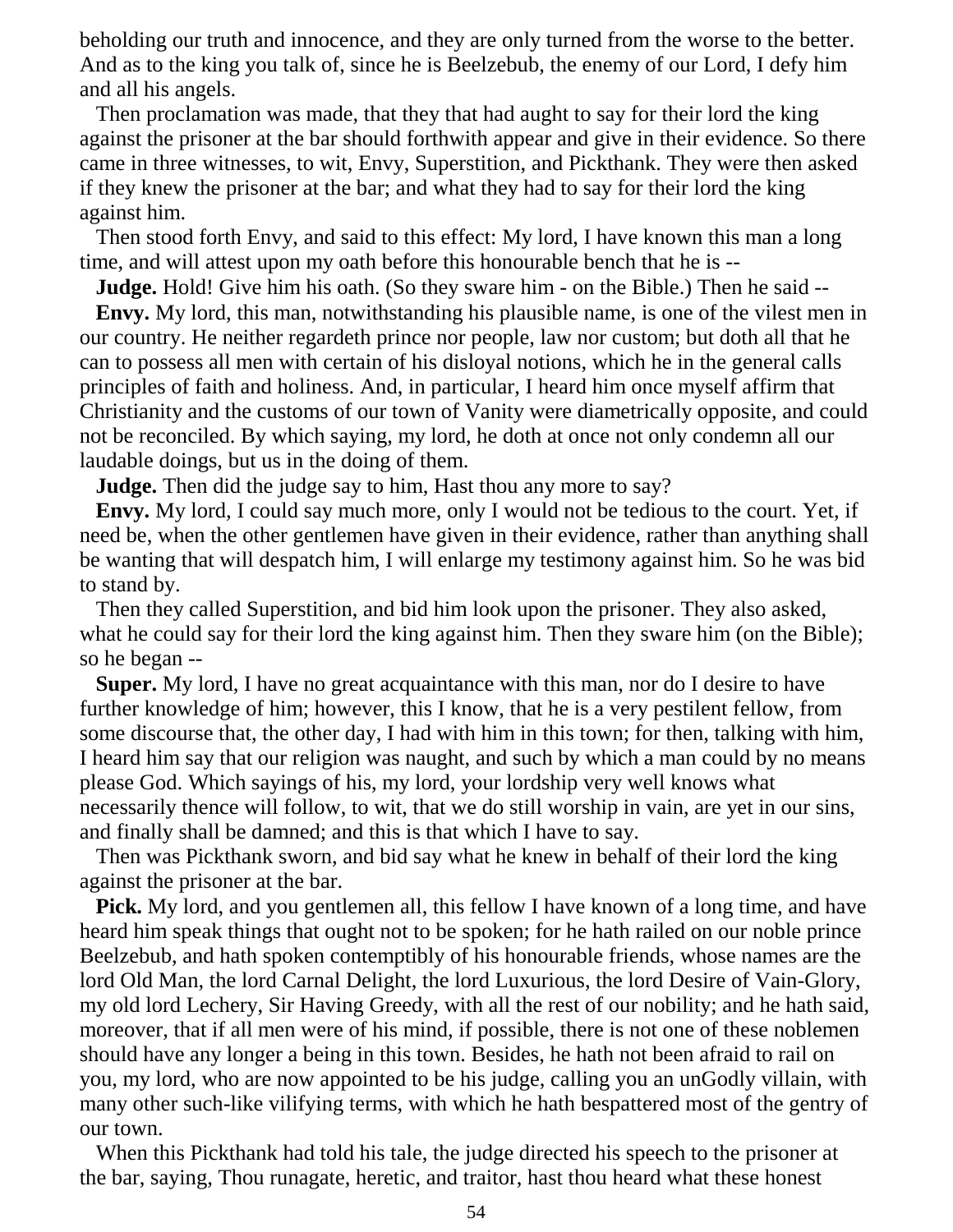gentlemen have witnessed against thee?

**Faith.** May I speak a few words in my own defence?

**Judge.** Sirrah! sirrah! thou deservest to live no longer, but to be slain immediately upon the place; yet, that all men may see our gentleness towards thee, let us hear what thou, vile runagate, hast to say.

 **Faith.** 1. I say, then, to what Mr. Envy hath spoken, I never said aught but this, that what rule, or laws, or customs, or people, were flat against the Word of God, are diametrically opposite to Christianity. If I have said amiss in this, convince me of my error, and I am ready here before you to make my recantation.

 2. As to the second, to wit, Mr. Superstition, and his charge against me, I said only this, that in the worship of God there is required a divine faith; but there can be no divine faith without a divine revelation of the Will of God. Therefore, whatever is thrust into the worship of God that is not agreeable to divine revelation, can**not** be done **but** by a **human** faith, which faith will **not** be profitable to **eternal** life.

 3. As to what Mr. Pickthank hath said, I say (avoiding terms, as that I am said to rail, and the like), that the prince of this town, with all the rabblement, his attendants, by this gentleman named, are more fit for being in hell-fire than in this town and country; and so, the Lord have mercy upon me!

 Then the judge called to the jury (who all this while stood by to hear and observe): Gentlemen of the jury, you see this man about whom so great an uproar hath been made in this town. You have also heard what these worthy gentlemen have witnessed against him. Also you have heard his reply and confession. It lieth now in your breasts to hang him or save his life; but yet I think meet to instruct you into **our** law.

 There was an act made in the days of Pharaoh the Great, servant to our prince, that, lest those of a contrary religion should multiply and grow too strong for him, their males should be thrown into the river (Exod. 1). There was also an act made in the days of Nebuchadnezzar the Great, another of his servants, that whosoever would not fall down and worship his golden image, should be thrown into a fiery furnace (Dan. 3). There was also an act made in the days of Darius, that whoso, for some time, called upon any god but him, should be cast into the lions' den (Dan. 6). Now the substance of these laws this rebel has broken, not only in thought (which is not to be borne), but also in word and deed; which must therefore needs be intolerable. For that of Pharaoh, his law was made upon a supposition, to prevent mischief, no crime being yet apparent; but here is a crime apparent. For the second and third, you see he disputeth against our religion; and for the treason he hath confessed, he deserveth to die the death.

 Then went the jury out, whose names were Mr. Blindman, Mr. No-good, Mr. Malice, Mr. Love-lust, Mr. Live-loose, Mr. Heady, Mr. High-mind, Mr. Enmity, Mr. Liar, Mr. Cruelty, Mr. Hate-light, and Mr. Implacable; who every one gave in his private verdict against him among themselves, and afterwards unanimously concluded to bring him in guilty before the judge. And first among themselves, Mr. Blindman, the foreman, said, I see clearly that this man is a heretic. Then said Mr. No-good, Away with such a fellow from the earth. Ay, said Mr. Malice, for I hate the very looks of him. Then said Mr. Lovelust, I could never endure him. Nor I, said Mr. Live-loose, for he would always be condemning my way. Hang him, hang him, said Mr. Heady. A sorry scrub, said Mr. Highmind. My heart riseth against him, said Mr. Enmity. He is a rogue, said Mr. Liar. Hanging is too good for him, said Mr. Cruelty. Let us despatch him out of The Way, said Mr. Hatelight. Then said Mr. Implacable, Might I have all the world given me, I could not be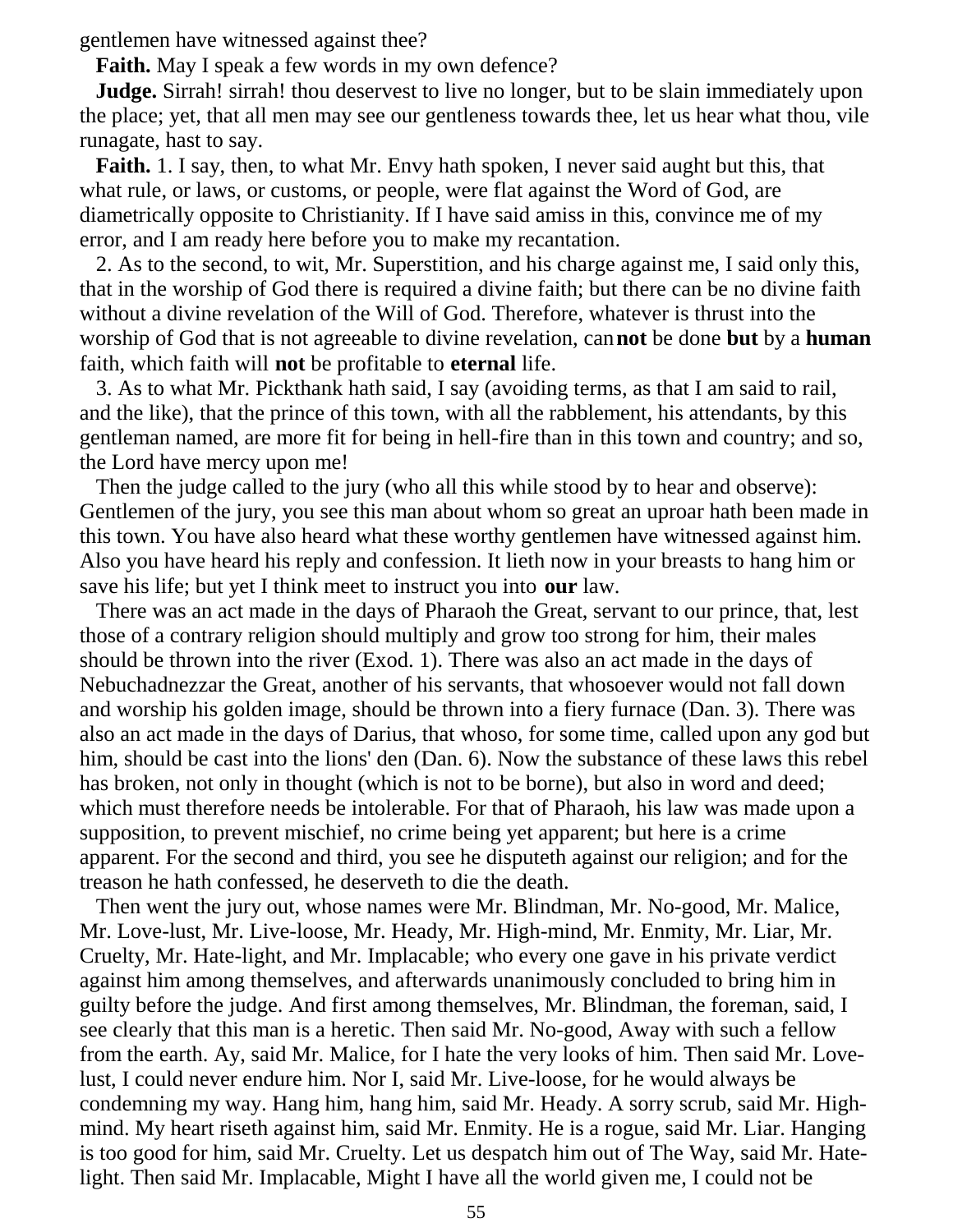reconciled to him; therefore let us forthwith bring him in guilty of death. And so they did; therefore he was presently condemned to be had from the place where he was, to the place from whence he came, and there to be put to the most cruel death that could be invented.

 They therefore brought him out, to do with him according to **their** law; and first they scourged him, then they buffeted him, then they lanced his flesh with knives; after that they stoned him with stones, then pricked him with their swords; and, last of all, they burned him to ashes at the stake. Thus came Faithful to his end.

 Now I saw that there stood behind the multitude a chariot and a couple of horses waiting for Faithful, who (so soon as his adversaries had despatched him) was taken up into it, and straightway was carried up through the clouds, with sound of trumpet, The Nearest Way to the Celestial Gate.

 Brave Faithful, bravely done in word and deed; Judge, witnesses, and jury have, instead Of overcoming thee, but shown their rage: When they are dead, thou'lt live from age to age.

 But as for Christian, he had some respite, and was remanded **back to prison**\*. So he there remained for a space; but he that overrules all things, having the power of their rage in his own hand, so wrought it about, that Christian for that time escaped them, and went his way; and as he went, he sang, saying –

 Well, Faithful, thou hast faithfully profest Unto thy Lord; with Whom thou shalt be blest, When faithless ones, with all their vain delights, Are crying out under their hellish plights. Sing, Faithful, sing, and let thy name survive; For, though they kill'd thee, thou art yet alive.

## *\*Because he had not killed the "Self" as Faithful had done, and Faithful was free from the prison of "Self".*

 Now I saw in my dream that Christian went not forth alone, for there was one whose name was Hopeful (being made so by the beholding of Christian and Faithful in their words and behaviour, in their sufferings at the fair) who joined himself unto him, and, entering into a brotherly covenant, told him that he would be his companion. Thus, one died to bear testimony to the truth, and another rises out of his ashes to be a companion with Christian in his pilgrimage. This **Hope**ful also told Christian **that** there were **many more** of the men in the fair that would take their time and **follow after**\*. *\*He hoped (Hopeful).*

 So I saw that, quickly after they were got out of the fair, they overtook one that was going before them, whose name was By-ends: so they said to him, What countryman, sir? and how far go you this way? He told them that he came from the town of Fair-speech, and he was going to the Celestial City, but told them not his name.

 From Fair-speech! said Christian. Is there any good that lives there? (Prov. 26:25). **By-ends.** Yes, said By-ends, I hope.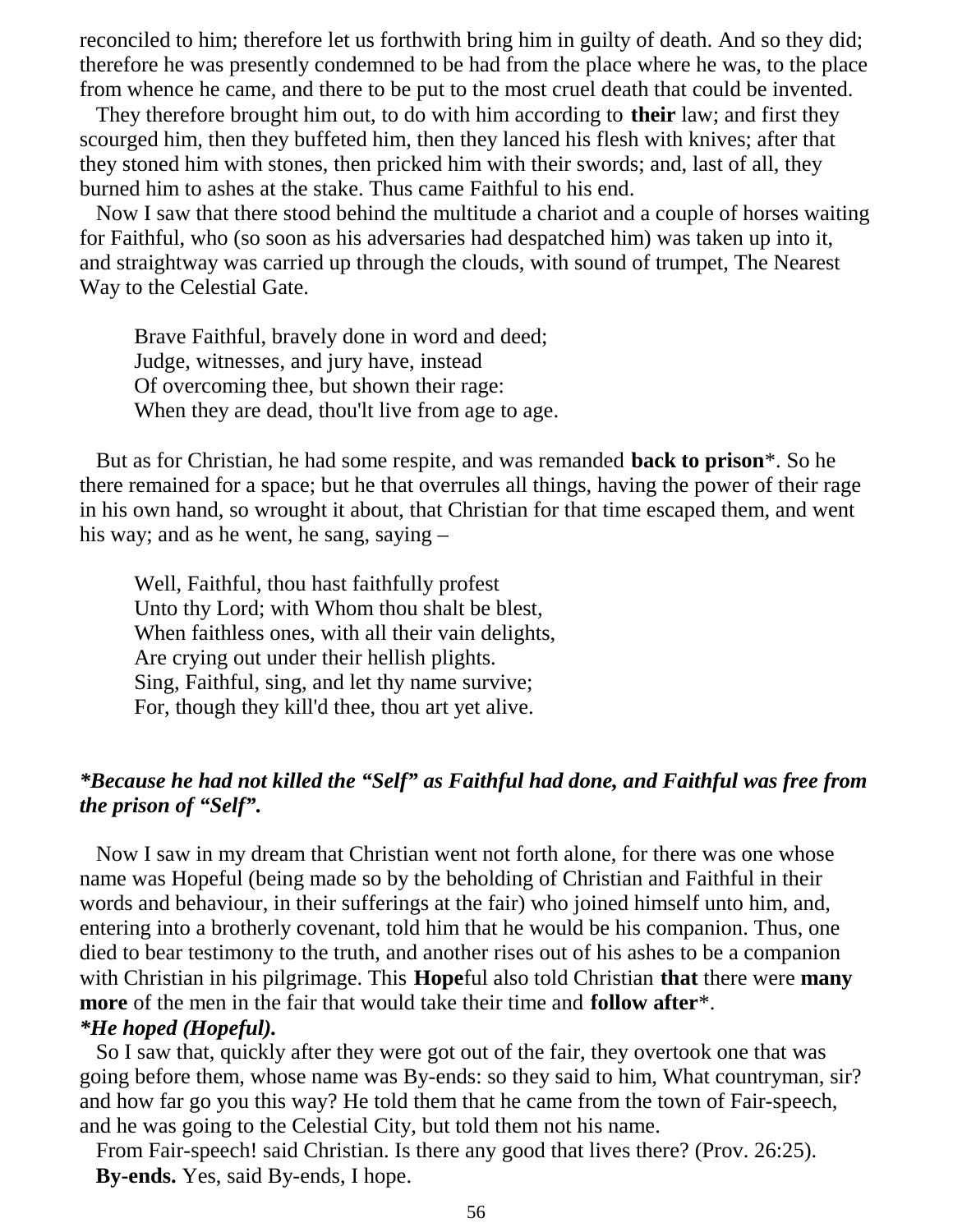**Chr.** Pray, sir, what may I call you? said Christian.

 **By-ends.** I am a stranger to you, and you to me; if you be going this way, I shall be glad of your company; if not, I must be content.

 **Chr.** This town of Fair-speech, said Christian, I have heard of; and, as I remember, they say it is a wealthy place.

 **By-ends.** Yes, I will assure you that it is; and I have very many rich kindred there. **Chr.** Pray, who are your kindred there, if a man may be so bold?

 **By-ends.** Almost the whole town; and, in particular, my Lord Turn-about, my Lord Time-server, my Lord Fair-speech (from whose ancestors that town first took its name), also Mr. Smooth-man, Mr. Facing-both-ways, Mr. Any-thing; and the parson of our parish, Mr. Two-tongues, was my mother's own brother by father's side: and, to tell you the truth, I am become a gentleman of good quality, yet my great-grandfather was but a waterman, **looking one way and rowing another**, and I got most of my estate by the same occupation.

**Chr.** Are you a married man?

 **By-ends.** Yes, and my wife is a very virtuous woman, the daughter of a virtuous woman; she was my Lady Feigning's daughter, therefore she came of a very honourable family, and is arrived to such a pitch of breeding that she knows how to carry it to all, even to prince and peasant. It is true we somewhat differ in religion from those of the stricter sort, yet but in two small points: first, we never strive against wind and tide; secondly, we are always most zealous when Religion goes in his silver slippers; we loved much to walk with him in the street, if the sun shines and the people applaud him.

 Then Christian stepped a little aside to his fellow Hopeful, saying, It runs in my mind that this is one By-ends of Fair-speech; and if it be he, we have as very a knave in our company as dwelleth in all these parts. Then said Hopeful, Ask him; methinks he should not be ashamed of his name. So Christian came up with him again, and said, Sir, you talk as if you knew something more than all the world doth, and, if I take not my mark amiss, I deem I have half a guess of you. Is not your name Mr. By-ends of Fair-speech?

 **By-ends.** This is not my name, but indeed it is a nickname that is given me by some that cannot abide me; and I must be content to bear it as a reproach, as other good men have borne theirs before me.

**Chr.** But did you never give an occasion to men to call you by this name?

 **By-ends.** Never, never! The worst that ever I did to give them an occasion to give me this name was, that I had always the luck to jump in my judgment with the present way of the times, whatever it was, and my chance was to get thereby; but if things are thus cast upon me, let me count them a blessing; but let not the malicious load me therefore with reproach.

 **Chr.** I thought, indeed, that you were the man that I heard of; and, to tell you what I think, I fear this name belongs to you more properly than you are willing we should think it doth.

 **By-ends.** Well, if you will thus imagine, I cannot help it; you shall find me a fair company-keeper, if you will still admit me your associate.

 **Chr.** If you will go with us, you must go **against** wind and tide, the which, I perceive, is **against** your opinion; you must also own Religion in his rags, as well as when in his silver slippers; and stand by him, too, when bound in irons, as well as when he walketh the streets with applause.

**By-ends.** You must not impose, nor lord it over my faith; leave me to my liberty, and let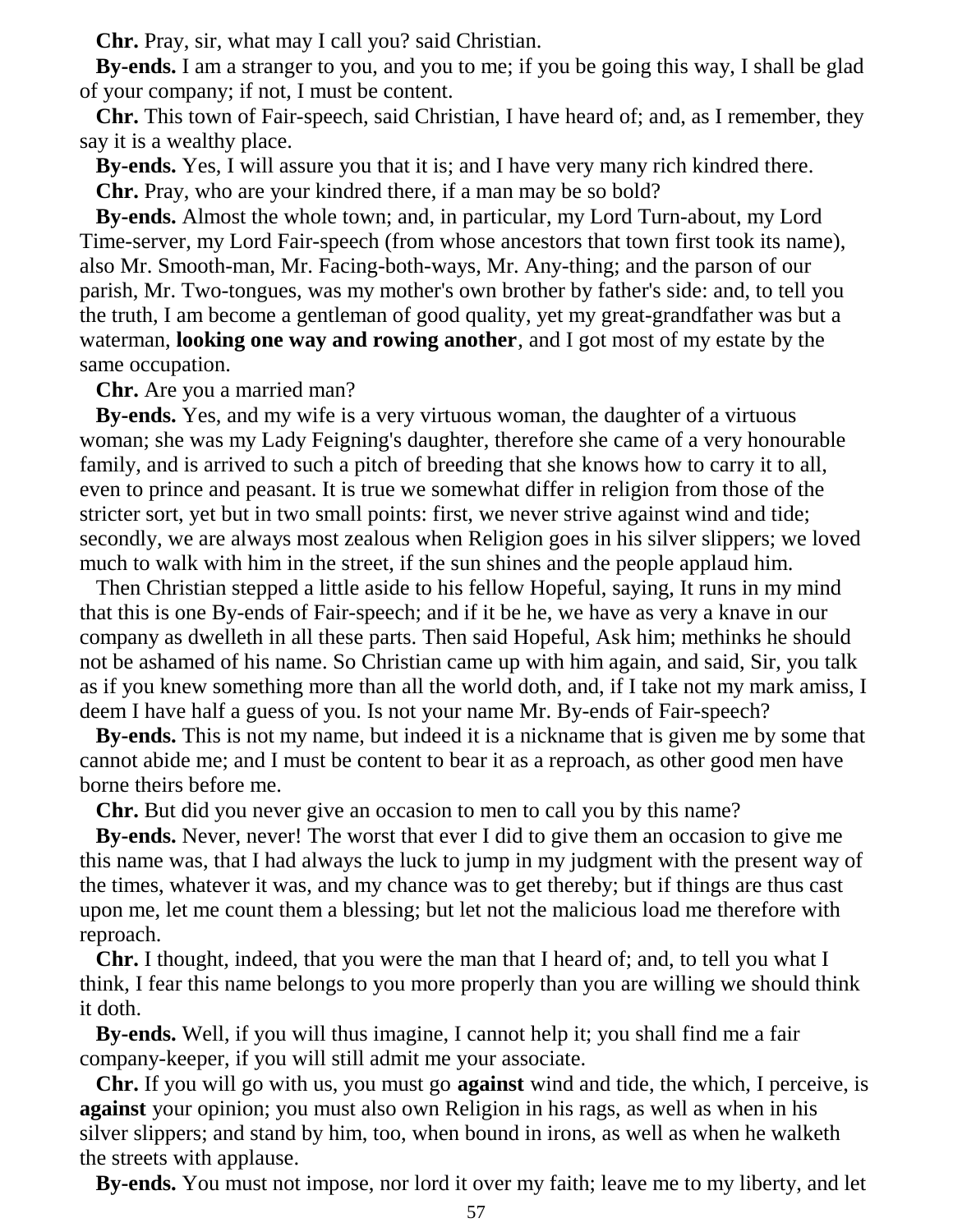me go with you.

**Chr.** Not a step farther unless you will do in what I propound as we.

 Then said By-ends, I shall never desert my old principles, since they are harmless and profitable. If I may not go with you, I must do as I did before you overtook me, even go by myself, until some overtake me that will be glad of my company.

 Now, I saw in my dream that Christian and Hopeful forsook him, and kept their distance before him; but one of them, looking back, saw three men following Mr. By-ends, and behold, as they came up with him, he made them a very low *congé*; and they also gave him a compliment. The men's names were Mr. Hold-the-world, Mr. Money-love, and Mr. Save-all; men that Mr. By-ends had formerly been acquainted with; for in their minority they were schoolfellows, and were taught by one Mr. Gripe-man, a schoolmaster in Love**gain**, which is a **market**-town in the county of **Coveting**, in the north. This schoolmaster taught them the art of getting, either by violence, cozenage, flattery, lying, or by putting on a guise of religion; and these four gentlemen had attained much of the art of their master, so that they could each of them have kept such a school themselves.

 Well, when they had, as I said, thus saluted each other, Mr. Money-love said to Mr. Byends, Who are they upon the road before us? (for Christian and Hopeful were yet within view).

 **By-ends.** They are a couple of far-countrymen, that, after their mode, are going on pilgrimage.

**Money-love.** Alas! Why did they not stay, that we might have had their good company? for they, and we, and you, sir, I hope, are all going on pilgrimage.

 **By-ends.** We are so, indeed; but the men before us are so rigid, and love so much their own notions, and do also so lightly esteem the opinions of others, that let a man be never so Godly, yet if he jumps not with them in all things, they thrust him quite out of their company.

 **Save-all.** That is bad, but we read of some that are righteous overmuch; and such men's rigidness prevails with them to judge and condemn all but themselves. But, I pray, what, and how many, were the things wherein you differed?

 **By-ends.** Why, they, after their headstrong manner, conclude that it is duty to rush on their journey all weathers; and I am for waiting for wind and tide. They are for hazarding all for God at a clap; and I am for taking all advantages to secure my life and estate. They are for holding their notions, though all other men are against them; but I am for Religion in what, and so far as, the times and my safety will bear it. They are for Religion when in rags and contempt; but I am for him when he walks in his golden slippers, in the sunshine, and with applause.

 **Hold-the-world.** Ay, and hold you there still, good Mr. By-ends; for, for my part, I can count him but a fool, that, having the liberty to keep what he has, shall be so unwise as to lose it. Let us be wise as serpents; it is best to make hay when the sun shines; you see how the bee lieth still all winter and bestirs her only when she can have profit with pleasure. God sends sometimes rain, and sometimes sunshine; if they be such fools to go through the first, yet let us be content to take fair weather along with us. For my part, I like that religion best that will stand with the security of God's good blessings unto us; for who can imagine, that is ruled by his reason, since God has bestowed upon us the good things of this life, but that He would have us keep them for His sake? Abraham and Solomon grew rich in religion. And Job says, that a good man shall lay up gold as dust. But he must not be such as the men before us, if they be as you have described them.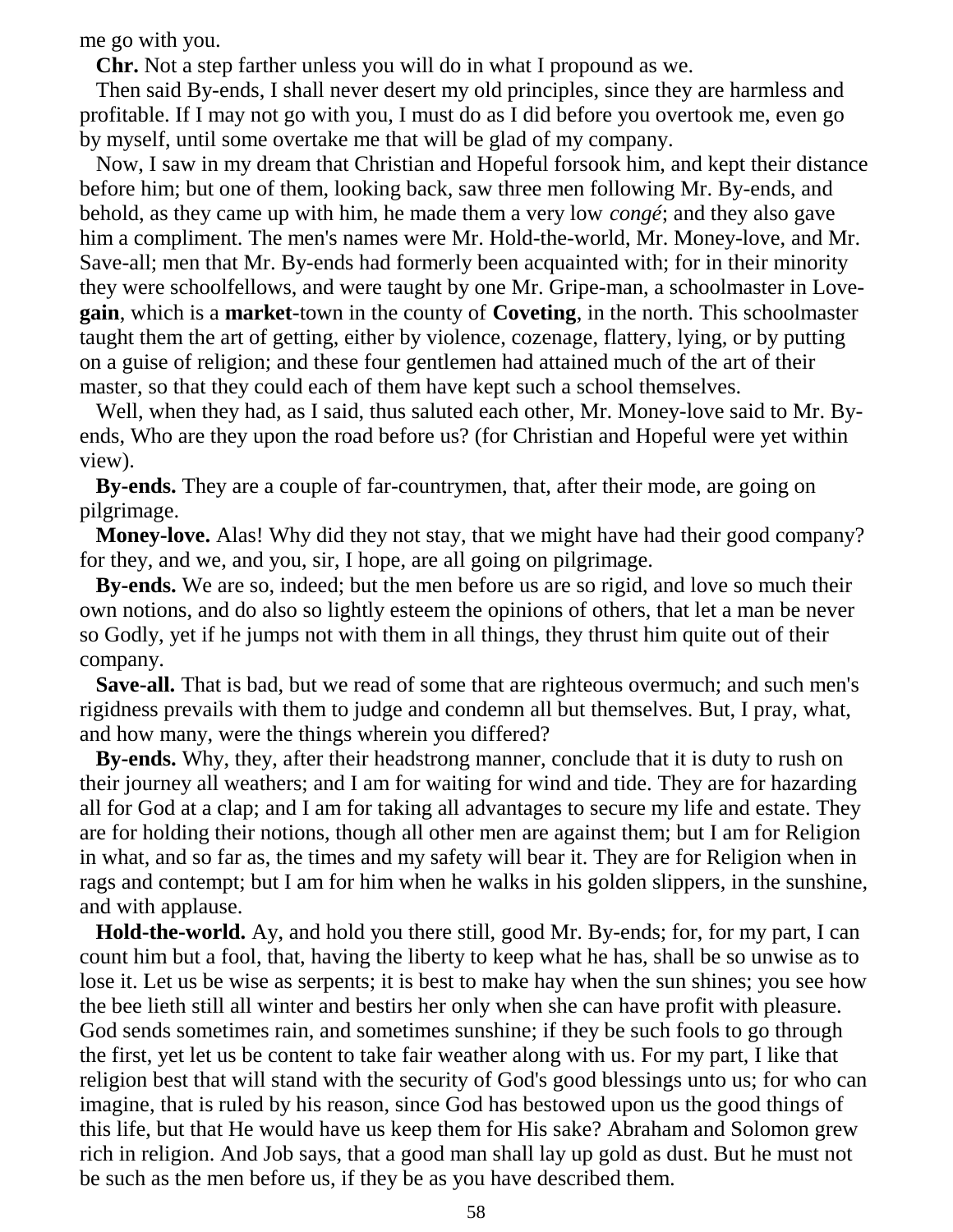**Save-all.** I think that we are all agreed in this matter, and therefore there needs no more words about it.

 **Money-love.** No, there needs no more words about this matter, indeed; for he that believes neither Scripture nor reason (**and you see we have both on our side - Wrong!**), neither knows his own liberty, nor seeks his own safety.

 **By-ends.** My brethren, we are, as you see, going all on pilgrimage; and for our better diversion from things that are bad, give me leave to propound unto you this question:-

 Suppose a man, a minister or a tradesman, etc., should have an advantage lie before him to get the good blessings of this life, yet so as that he can by no means come by them except, in appearance at least, he becomes extraordinarily zealous in some points of religion that he meddled not with before; may he not use these means to attain his end, and yet be a right honest man?

 **Money-love.** I see the bottom of your question; and, with these gentlemen's good leave, I will endeavour to shape you an answer. And, first, to speak to your question as it concerns a minister himself: Suppose a minister, a worthy man, possessed but of a very small benefice, and has in his eye a greater, more fat and plump by far; he has also now an opportunity of getting of it, yet so as by being more studious, by preaching more frequently and zealously, and, because the temper of the people requires it, by altering of some of his principles; for my part, I see no reason but a man may do this (provided he has a call), ay, and more a great deal besides, and yet be an honest man. For why --

 1. His desire of a greater benefice is lawful (this cannot be contradicted), since it is set before him by Providence; so then he may get it, if he can, making no question for conscience' sake.

 2. Besides, his desire after that benefice makes him more studious, a more zealous preacher, etc., and so makes him a better man; yea, makes him better improve his parts, which is according to the mind of God.

 3. Now, as for his complying with the temper of his people by dissenting, to serve them, some of his principles, this argueth -- (1) That he is of a self-denying, temper; (2) of a sweet and winning deportment; and so (3) more fit for the ministerial function.

 4. I conclude, then, that a minister that changes a small for a great, should not, for so doing, be judged as covetous; but rather, since he has improved in his parts and industry thereby, be counted as one that pursues his call, and the opportunity put into his hand to do good.

 And now to the second part of the question, which concerns the tradesman you mentioned. Suppose such an one to have but a poor employ in the world, but, by becoming religious, he may mend his market, perhaps get a rich wife, or more and far better customers to his shop; for my part, I see no reason but that this may be lawfully done. For why --

1. To become religious is a virtue, by what means soever a man becomes so.

2. Nor is it unlawful to get a rich wife, or more custom to my shop.

 3. Besides, the man that gets these by becoming religious, gets that which is good of them that are good, by becoming good himself; so then here is a good wife, and good customers, and good gain, and all these by becoming religious, which is good; therefore, to become religious, to get all these, is a good and profitable design.

 This answer, thus made by this Mr. Money-love to Mr. By-ends' question, was highly applauded by them all; wherefore they concluded, upon the whole, that it was most wholesome and advantageous. And because, as **they** thought, no man was able to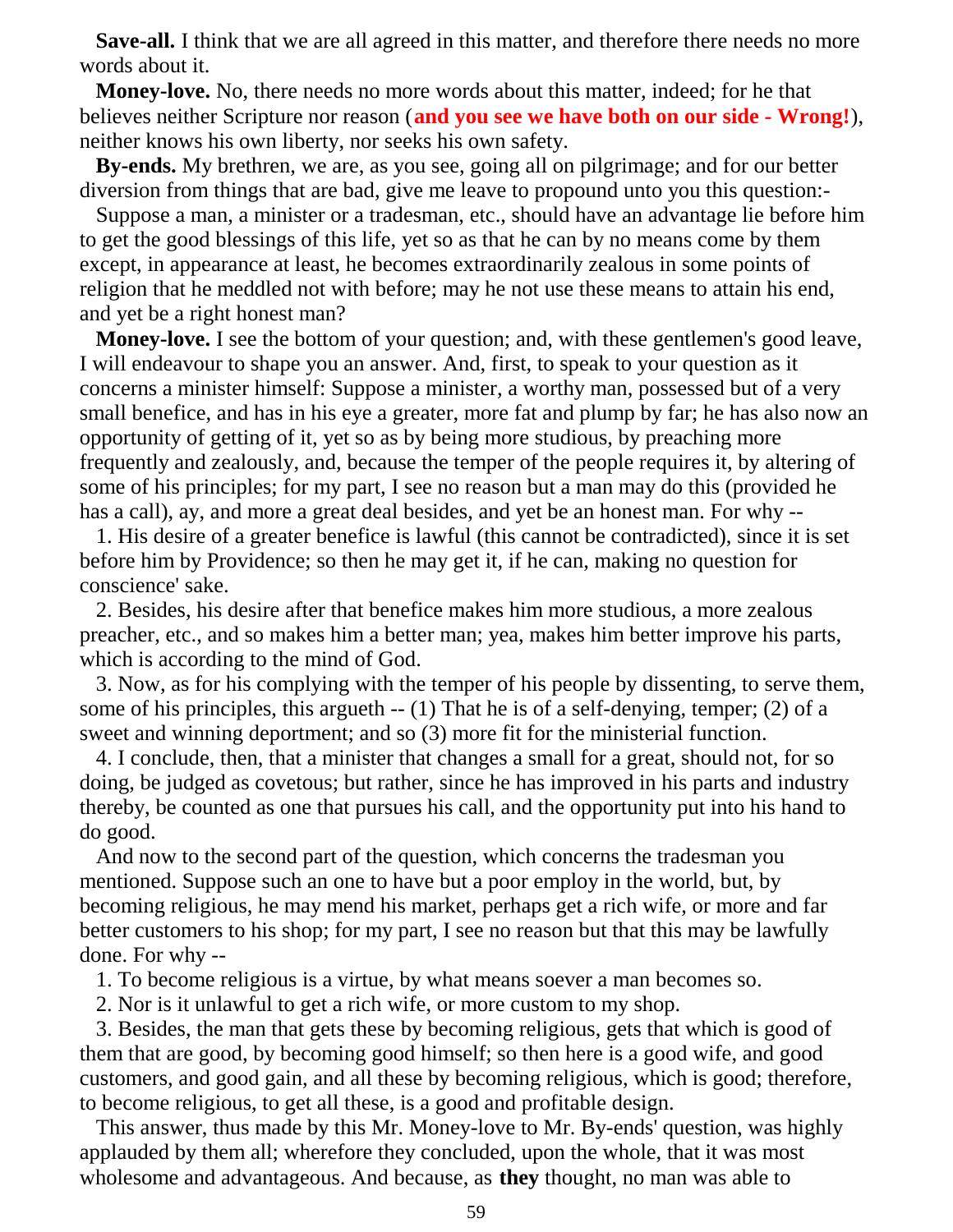contradict it, and because Christian and Hopeful were yet within call, they jointly agreed to assault them with the question as soon as they overtook them; and the rather because they had opposed Mr. By-ends. So they called after them, and they stopped, and stood still till they came up to them; but they concluded, as they went, that not Mr. By-ends, but old Mr. Hold-the-world, should propound the question to them, because, as they supposed, their answer to him would be without the remainder of that heat that was kindled betwixt Mr. By-ends and them at their parting a little before.

 So they came up to each other, and after a short salutation, Mr. Hold-the-world propounded the question to Christian and his fellow, and bid them to answer it if they could.

 **Chr.** Then said Christian, Even a babe in religion may answer ten thousand such questions. For if it be unlawful to follow Christ for loaves (as it is in John 6:26), how much more abominable is it to make of him and religion a stalking-horse, to get and enjoy the world? Nor do we find any other than heathens, hypocrites, devils, and witches, that are of this opinion.

 1. Heathens; for when Hamor and Shechem had a mind to the daughter and cattle of Jacob, and saw that there was no ways for them to come at them, but by becoming circumcised, they say to their companions, "If every male of us be circumcised, as they are circumcised, shall not their cattle, and their substance, and every beast of theirs, be ours?" Their daughter and their cattle were that which they sought to obtain, and their religion the stalking-horse they made use of to come at them. Read the whole story (Gen. 34:20-23).

 2. The hypocritical Pharisees were also of this religion; long prayers were their pretence, but to get widows' houses was their intent; and greater damnation was from God their judgment (Matt. 23:14; Luke 20:46-47).

 3. Judas the devil was also of this religion; he was religious for the bag, that he might be possessed of what was therein; but he was lost, cast away, and the very son of perdition.

 4. Simon the wizard was of this religion, too; for he would have had the Holy Spirit, that he might have got money therewith; and his sentence from Peter's mouth was according (Acts 8:19-22).

 5. Neither will it out of my mind, but that that man that takes up religion for the world will throw away religion for the world; for so surely as Judas resigned the world in becoming religious, so surely did he also sell religion and his Master for the same. To answer the question, therefore, affirmatively, as I perceive you have done, and to accept of, as authentic, such answer, is both heathenism, hypocritical, and devilish; and your reward will be according to your works. Then they stood staring one upon another, but had not wherewith to answer Christian. Hopeful also approved of the soundness of Christian's answer; so there was also a great silence among them. Mr. By-ends and his company also staggered and kept behind, that Christian and Hopeful might outgo them. Then said Christian to his fellow, If these men cannot stand before the sentence of men, what will they do with the Sentence of God? And if they are mute when dealt with by vessels of clay, what will they do when they shall be rebuked by the flames of a devouring fire?

 Then Christian and Hopeful outwent them again, and went till they came at a delicate plain called Ease, where they went with much content; but that plain was but narrow, so they were quickly got over it. Now at the farther side of that plain was a little hill called Lucre, and in that hill a silver mine, which some of them that had formerly gone that way,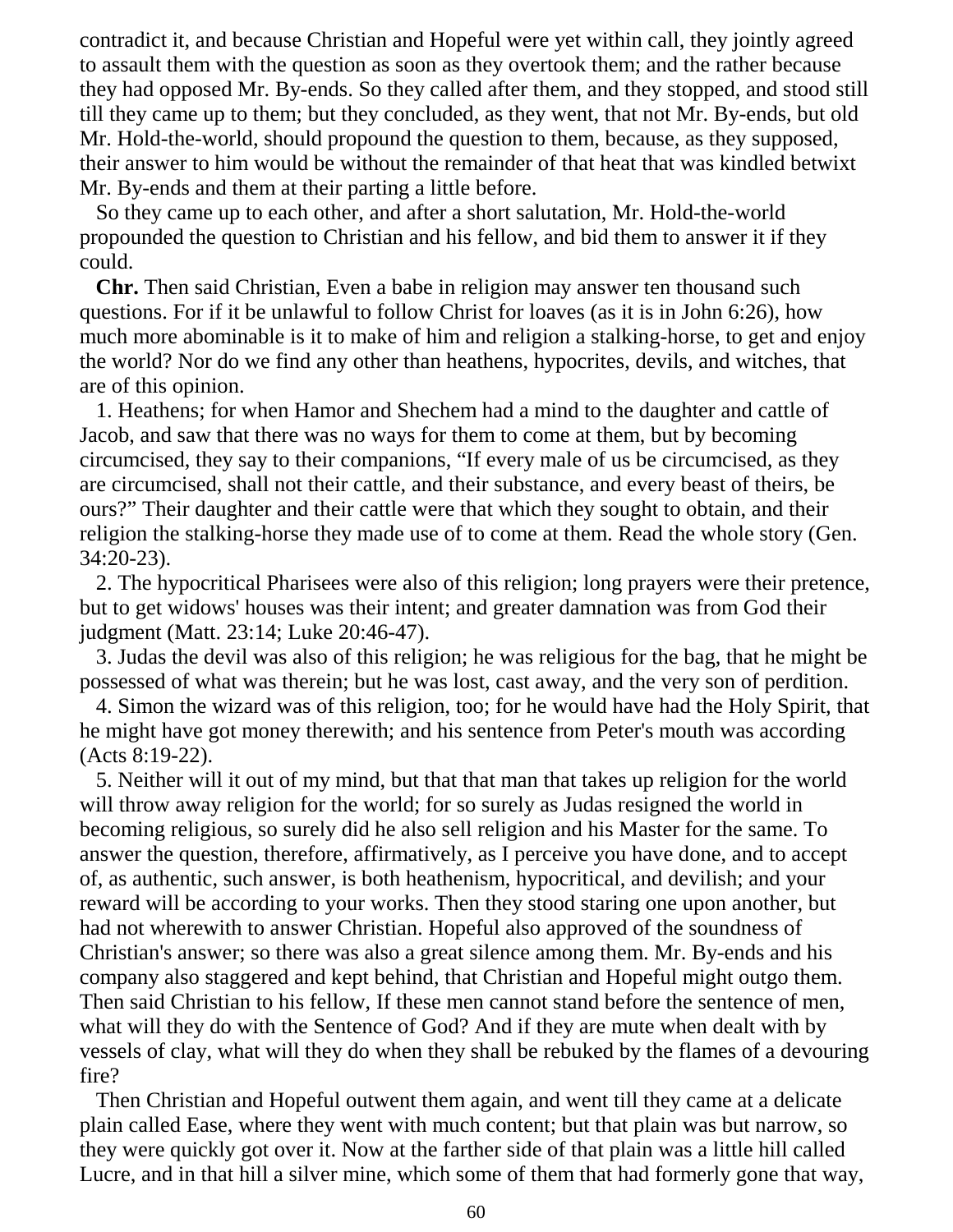because of the rarity of it, had turned aside to see; but going too near the brink of the pit, the ground being deceitful under them, broke, and they were slain; some also had been maimed there, and could not, to their dying day, be their own men again.

 Then I saw in my dream, that a little off the road, over against the silver mine, stood Demas (gentleman-**like**) to call to passengers to come and see; who said to Christian and his fellow, Ho! turn aside hither, and I will show you a thing.

**Chr.** What thing so deserving as to turn us out of The Way to see it?

 **Demas.** Here is a silver mine, and some digging in it for treasure. If you will come, with a little pains you may richly provide for yourselves.

**Hope.** Then said Hopeful, Let us go see.

 **Chr.** Not I, said Christian, I have heard of this place before now; and how many have there been slain; and besides that, treasure is a snare to those that seek it; for it hindereth them in their pilgrimage. Then Christian called to Demas, saying, Is not the place dangerous? Hath it not hindered many in their pilgrimage? (Hos. 14:8).

 **Demas.** Not very dangerous, except to those that are careless (but withal, he blushed as he spake).

**Chr.** Then said Christian to Hopeful, Let us not stir a step, but still keep on our way.

 **Hope.** I will warrant you, when By-ends comes up, if he hath the same invitation as we, he will turn in thither to see.

 **Chr.** No doubt thereof, for his principles lead him that way, and a hundred to one but he dies there.

**Demas.** Then Demas called again, saying, But will you not come over and see?

 **Chr.** Then Christian roundly answered, saying, Demas, thou art an enemy to The Right Ways (Sura 2:186; 7:155) of the Lord of this way, and hast been already condemned for thine own turning aside by one of His Majesty's judges (2Tim 4:10); and why seekest thou to bring us into the like condemnation? Besides, if we at all turn aside, our Lord the King will certainly hear thereof, and will there put us to shame, where we would stand with boldness before Him.

 Demas cried again, that he also was one of their fraternity; and that if they would tarry a little, he also himself would walk with them.

 **Chr.** Then said Christian, What is thy name? Is it not the same by the which I have called thee?

**Demas.** Yes, my name is Demas; I am the son of Abraham.

 **Chr.** I know you; Gehazi was your great-grandfather, and Judas your father; and you have trod in their steps (2kings 5:20; Matt. 26:14, 15; 27:1-5). It is but a devilish prank that thou usest; thy father was hanged for a traitor, and thou deservest no better reward. Assure thyself that when we come to the King, we will do Him word of this thy behaviour. Thus they went their way.

 By this time By-ends and his companions were come again within sight, and they, at the first beck, went over to Demas. Now, whether they fell into the pit by looking over the brink thereof, or whether they went down to dig, or whether they were smothered in the bottom by the damps that commonly arise, of these things I am not certain; but this I observed, that they never were seen again in The Way. Then sang Christian --

 By-ends and silver Demas both agree; One calls, the other runs, that he may be A sharer in his lucre; so these do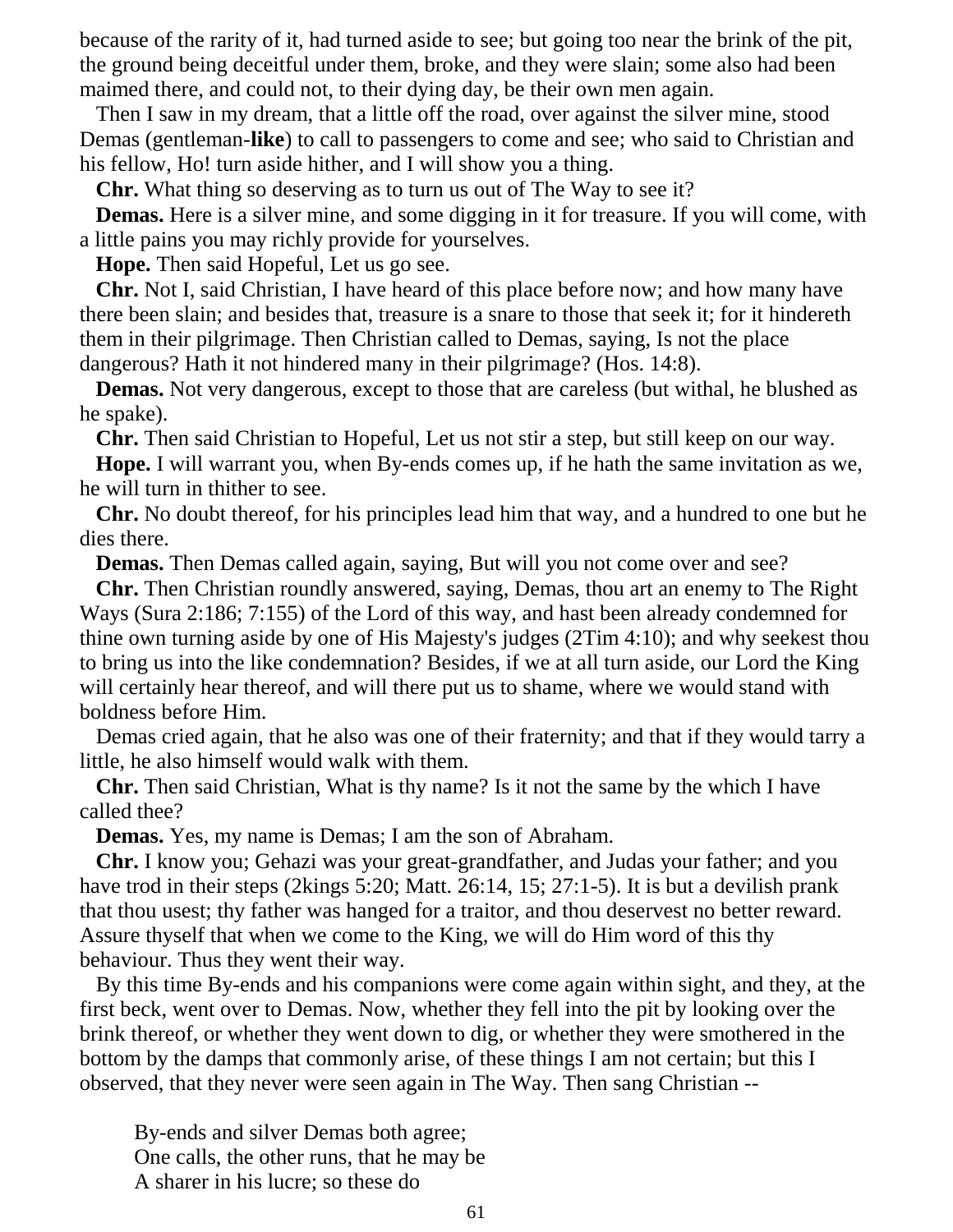Take up in this world, and no further go.

 Now I saw that, just on the other side of this plain, the pilgrims came to a place where stood an old monument, hard by the highway side, at the sight of which they were both concerned, because of the strangeness of the form thereof; for it seemed to them as if it had been a woman transformed into the shape of a pillar; here, therefore, they stood looking, and looking upon it, but could not for a time tell what they should make thereof. At last Hopeful espied written above the head thereof a writing in an unusual hand; but he, being no scholar, called to Christian (for he was learned) to see if he could pick out the meaning; so he came, and after a little laying of letters together, he found the same to be this, **"Remember Lot's wife."** So he read it to his fellow; after which they both concluded that that was the pillar of salt into which Lot's wife was turned **for** her **looking back** with a covetous heart, when she was going from Sodom for safety (Gen. 19:26), which sudden and amazing sight gave them occasion of this discourse.

 **Chr.** Ah, my brother! this is a seasonable sight; it came opportunely to us after the invitation which Demas gave us to come over and view the hill Lucre; and had we gone over as he desired us, and as thou wast inclining to do, my brother, we had, for aught I know, been made ourselves, like this woman, a spectacle for those that shall come after to behold.

 **Hope.** I am sorry that I was so foolish, and am made to wonder that I am not now as Lot's wife; for wherein was the difference betwixt her sin and mine? She only looked back; and I had a desire to go see. Let grace be adored, and let me be **ashamed** that ever such a thing should be in mine heart.

 **Chr.** Let us take notice of what we see here, for our help for time to come. This woman escaped one judgment, for she fell not by the destruction of Sodom; yet she was destroyed by another, as we see she is turned into a pillar of **salt**.

 **Hope.** True, and she may be to us both caution and example; caution, that we should shun her sin; or a sign of what judgment will overtake such as shall not be prevented by this caution; so Korah, Dathan, and Abiram, with the two hundred and fifty men that perished in their sin, did also become a sign or example to others to beware (Num. 26:9, 10). **But, above all, I muse at one thing, to wit, how Demas and his fellows can stand so confidently yonder to look for that treasure, which this woman, but for looking behind her after (for we read not that she stepped one foot out of The Way), was turned into a pillar of salt; especially since the judgment which overtook her did make her an example, within sight of where they are; for they cannot choose but see her, did they but lift up their eyes.**

 **Chr.** It is a thing to be wondered at, and it argueth that their hearts are grown desperate in the case; and I cannot tell who to compare them to so fitly, as to them that pick pockets in the presence of the judge, or that will cut purses under the gallows. It is said of the men of Sodom, that they were sinners exceedingly, because they were sinners before the Lord, that is, in His eyesight, and notwithstanding the kindnesses that He had showed them (Gen. 13:10-13); for the land of Sodom was now like the garden of Eden heretofore. This, therefore, provoked Him the more to jealousy, and made their plague as hot as the fire of the Lord out of heaven could make it. And it is most rationally to be concluded, that such, even such as these are, that shall sin in the sight, yea, and that, too, in despite of such examples that are set **continually** before them, **to caution them** to the **contrary**, must be partakers of severest judgments.

**Hope.** Doubtless thou hast said the truth; but what a mercy is it, that neither thou, but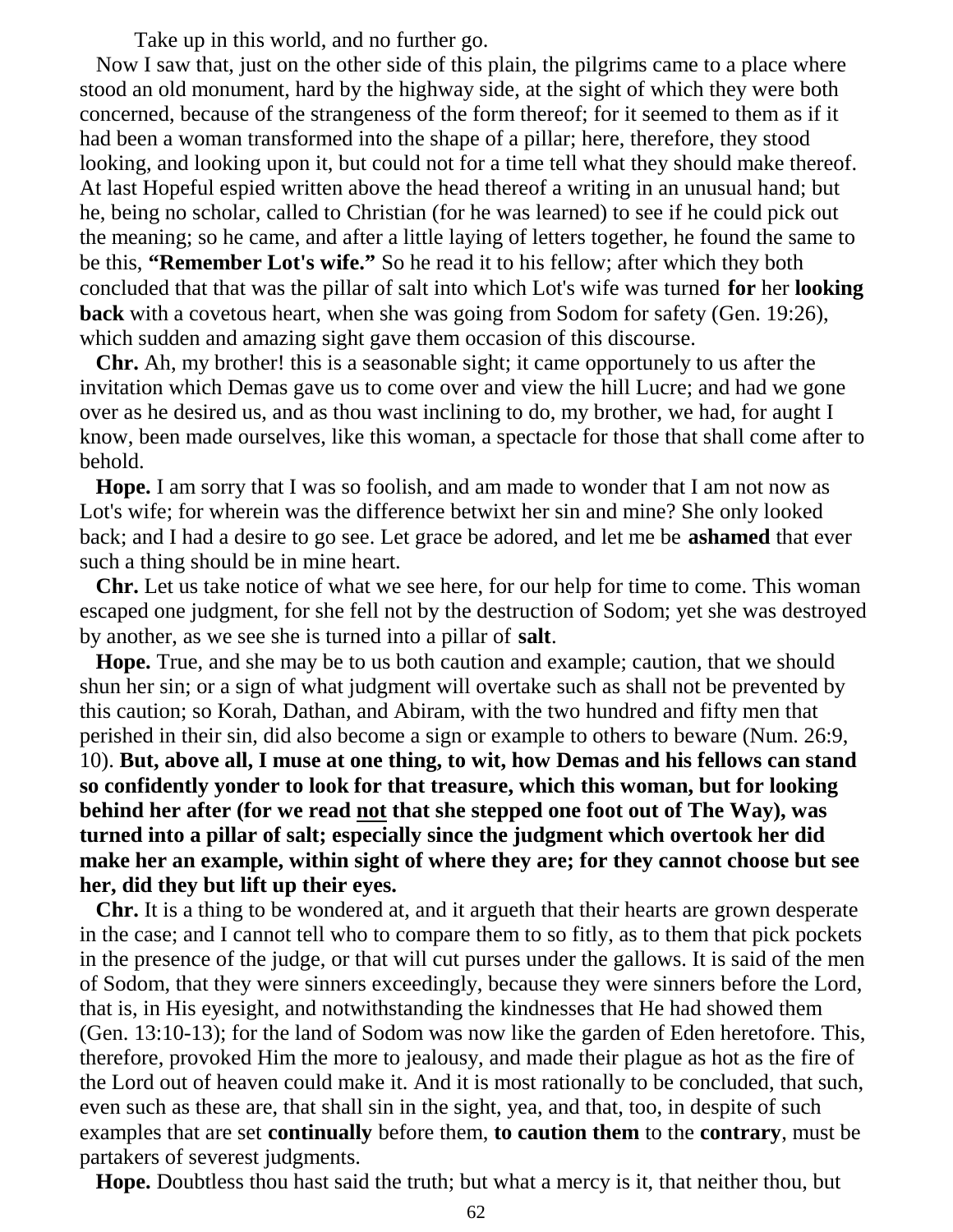especially I, am not made myself this example! This ministereth occasion to us to thank God, to fear before Him, and always to remember Lot's wife.

 I saw, then, that they went on their way to a pleasant river, which David the king called "the river of God," but John, "the river of the Water of Life" (Ps. 65:9; Ezek. 47:1-9; Rev. 22:1 / King of kings' Bible, Rev. 30:1). Now their way lay just upon the bank of the river; here, therefore, Christian and his companion walked with great delight; they drank also of the water of the river, which was pleasant, and enlivening to their weary spirits: besides, on the banks of this river, on either side, were green trees, that bore all manner of fruit; and the **leaves** of the **trees** (leaves [pages] of God's Books) were good for **medicine**; with the fruit of these trees they were also much delighted; and the leaves they ate to prevent surfeits, and other diseases that are incident to those that **heat their blood** by travels. On either side of the river was also a meadow, curiously beautified with lilies; and it was green all the year long. In this meadow they lay down and slept; for here they might lie down safely. When they awoke, they gathered again of the fruit of the trees, and drank again of the water of the river, and then lay down again to sleep (Ps. 23:2; Isa. 14:30). Thus they did several days and nights. Then they sang –

 Behold ye how these crystal streams do glide, To comfort pilgrims by the highway side. The meadows green, beside their fragrant smell, Yield dainties for them; and he that can tell What pleasant fruit, yea, leaves, these trees do yield, Will soon sell all, that he may buy this field.

 So when they were disposed to go on (for they were not, as yet, at their journey's end), they ate and drank, and departed.

 Now, I beheld in my dream, that they had not journeyed far, but the river and The Way for a time parted; at which they were not a little sorry; yet they durst not go out of The Way. Now The Way from the river was rough, and their feet tender, by reason of their travels; so the souls of the pilgrims were "much **discouraged because** of The Way" (Num. 21:4). Wherefore, **still** as they went on, they wished for better way\*. Now, a little before them there was on the left hand of the road a meadow, and a stile to go over into it; and that meadow is called By-path Meadow. Then said Christian to his fellow, If this meadow lieth along by our wayside, let us go over into it. Then he went to the stile to see, and behold a path lay along by The Way, on the other side of the fence. It is according to **my** wish, said Christian. Here is the **easiest** going; come, good Hopeful, and let us go over.

#### *\*an easy path.*

**Hope.** But how if this path should lead us **out** of The Way?

 **Chr.** That is not like, said the other. Look, doth it not go along **by**\* the wayside? So Hopeful, being persuaded by his fellow, went after him over the stile. When they were gone over, and were got into the path, they found it **very easy** for their **feet**\*\*; and withal, they, looking before them, espied a man walking as they did (and his name was Vainconfidence); so they called after him, and asked him whither that way led. He said, To the Celestial Gate. Look, said Christian, did not I tell you so? By this you may see we are right. So they followed, and he went before them. But, behold, the night came on, and **it grew very dark**; so that they that were behind lost the sight of him that went before.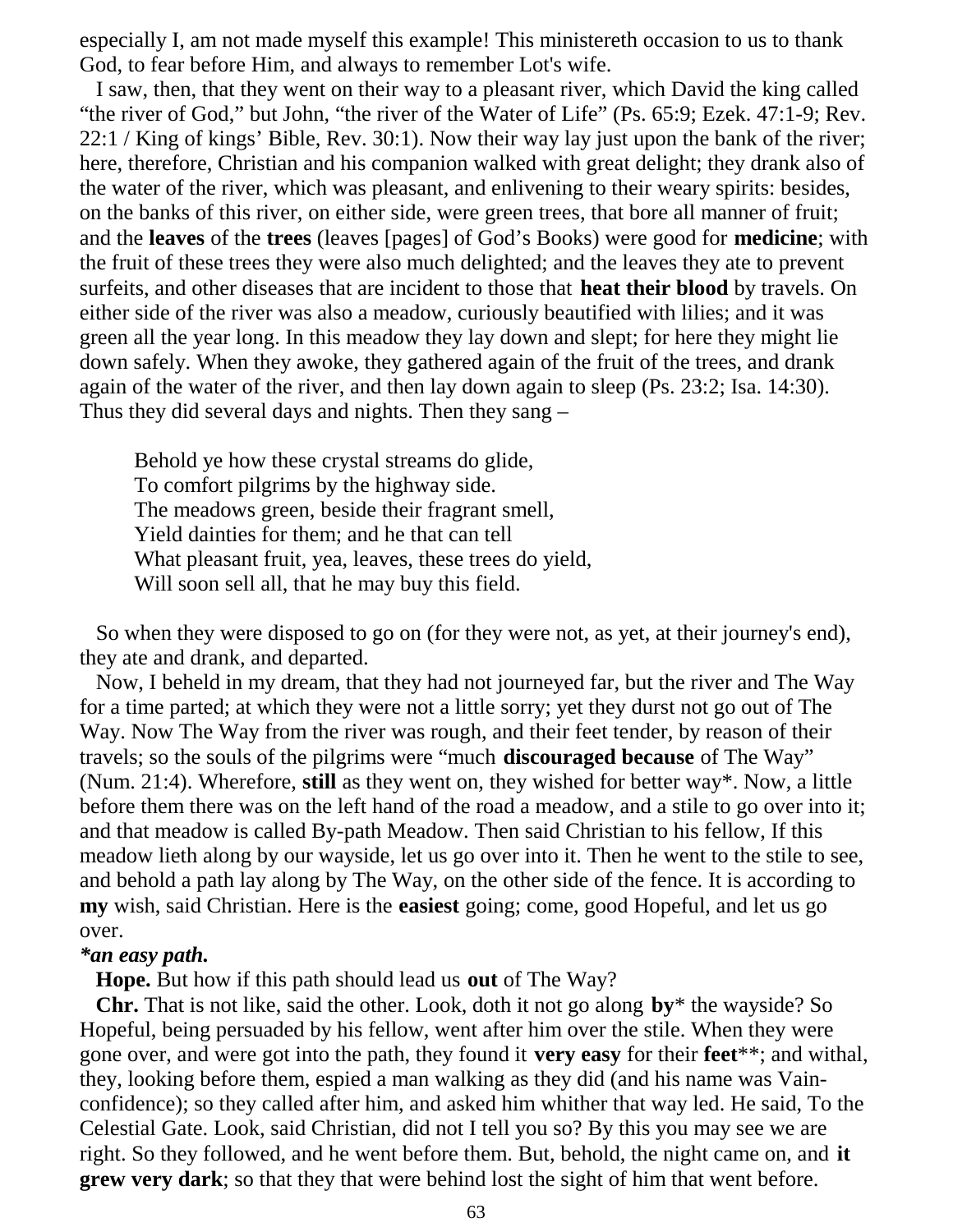## *\*by - not in. \*\*Their human feet of clay.*

 He, therefore, that went before (Vain-confidence by name), not seeing the way before him, fell into a deep pit (Isa. 9:16; 38:18), which was on purpose there made by the prince of those grounds **to catch vain-glorious fools** withal, and was dashed in pieces with his fall.

 Now Christian and his fellow heard him fall. So they called to know the matter; but there was none to answer, only they heard a groaning. Then said Hopeful, where are we now? Then was his fellow silent, as mistrusting that he had led him out of The Way; and now it began to rain, and thunder, and lighten in a very dreadful manner; and the water rose amain.

Then Hopeful groaned in himself, saying, Oh, that I had kept on my way!

**Chr.** Who could have **thought** that this path should have led us **out** of The Way?

 **Hope.** I was afraid on it at the very first, and therefore gave you that gentle caution. I would have spoken plainer, but that you are older than I.

 **Chr.** Good brother, be not offended; I am sorry I have brought thee out of The Way, and that I have put thee into such imminent danger; pray, my brother, forgive me; I did not do it of an evil intent.\*

## *\*The road to hell-fire is paved with good intentions.*

 **Hope.** Be comforted, my brother, for I forgive thee; and believe, too, that this shall be for our good.

 **Chr.** I am glad I have with me a merciful brother; but we must not stand thus; let us try to go back again.

**Hope.** But, good brother, let me go before.

 **Chr.** No, if you please, let me go first, that if there be any danger, I may be first therein, because by my means we are both gone out of The Way.

 **Hope.** No, said Hopeful, you shall not go first; **for your mind being troubled may lead you out of The Way again.** Then, for their encouragement, they heard the voice of one saying, "Set thine heart toward the highway, even The Way which thou wentest; turn again" (Jer. 31:21). But by this time the waters were greatly risen, by reason of which the way of going back was very dangerous. (Then I thought that it is **easier going out** of The Way, **when we are in, than going in when we are out**.) Yet they adventured to go back; but it was so dark, and the flood was so high, that in their going back they had like to have been drowned **nine or ten times**.

 Neither could they, with all the skill they had, get again to the stile that night. Wherefore, at last, lighting under a little shelter, they sat down there until the daybreak; but, **being weary, they fell asleep**. Now there was, not far from the place where they lay, a castle called **Doubting** Castle, the owner whereof was **Giant Despair**; and it was in his grounds they now were sleeping; wherefore he, **getting up in the morning early**, and walking up and down in his fields, **caught** Christian and Hopeful **asleep** (1Thess. 5:6) in his grounds. Then, with a grim and surly voice, **he** bid them awake; and asked them whence they were, and what they did in his grounds. They told him they were pilgrims, and that they had **lost** their way. Then said the Giant, You have this night trespassed on me, by trampling in, and lying on my grounds, and therefore you must go along with me. So they were forced to go, because **he** was **stronger** than **they**. They also had but **little to say**, for they **knew** themselves in a **fault**. The Giant, therefore, drove them from him, and put them into his castle, into a **very dark dungeon**, nasty and stinking to the **spirits** of these two men (Ps. 88:18). Here, then, they lay from Wednesday morning till Saturday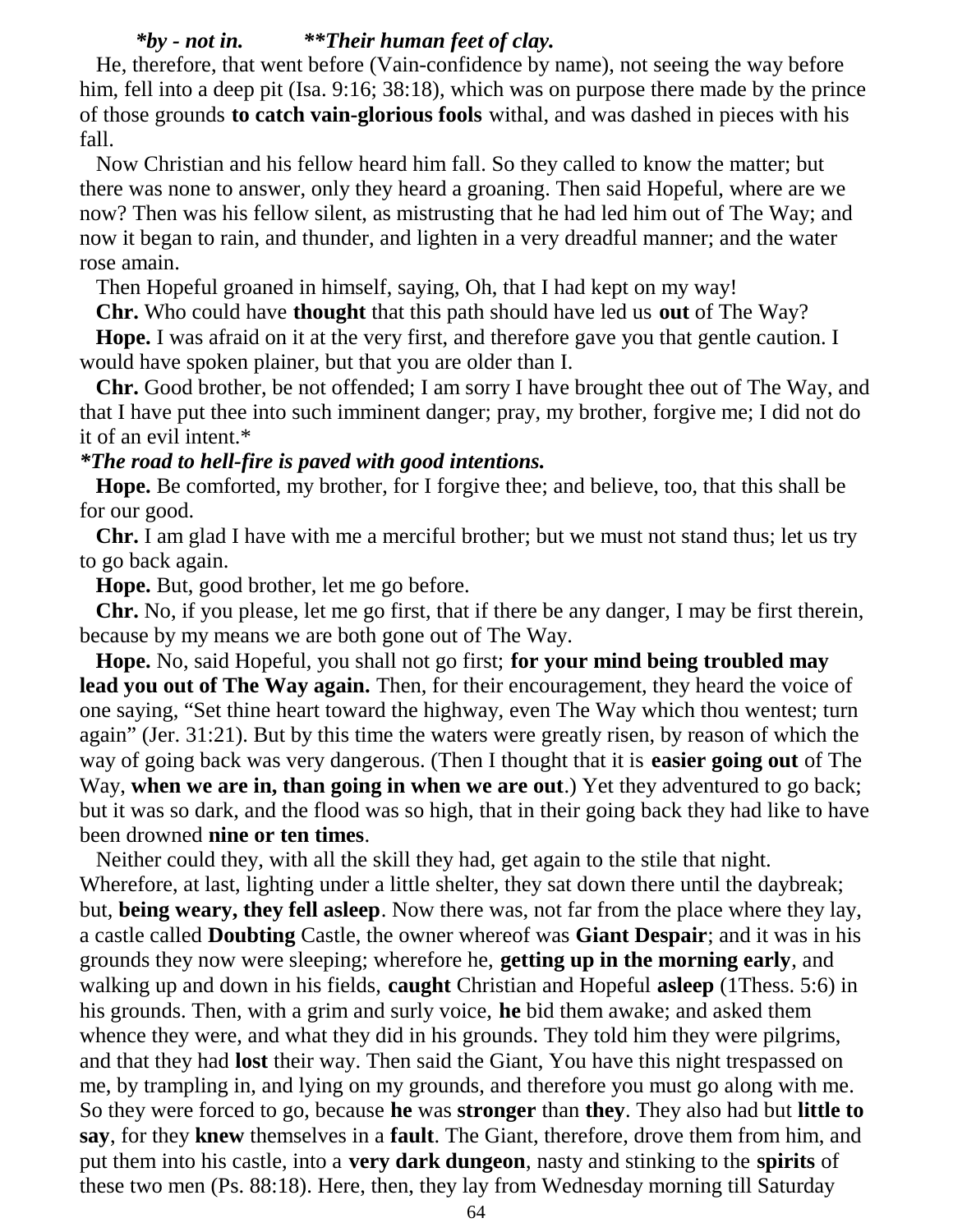night, without one bit of bread, or drop of drink, or **light**, or any to ask how they did; they were, therefore, here **in evil** case, and were far **from friends**\* and acquaintance. Now in this place Christian had **double** sorrow, because it was through **his** unadvised counsel that they were brought into this distress.

*\*Felt pushed out and isolated because they took an easy way.*

 The pilgrims now, to gratify the flesh, Will seek its ease; but oh! how they afresh Do thereby plunge themselves new griefs into! Who seek to please the flesh, themselves undo.

 Now, Giant Despair had a wife, and her name was **Diffidence**. So when he was gone to bed, he told his wife what he had done: to wit, that he had taken a couple of prisoners and cast them into his dungeon for trespassing on his grounds. Then he asked her also what he had best to do further to them. So she asked him what they were, whence they came, and whither they were bound; and he told her. Then she counselled him that **when he arose in the morning he should beat them without mercy**. So, when he arose, he getteth him a grievous crab-tree cudgel, and goes down into the dungeon to them, and there first falls to rating of them as if they were dogs, although they never gave him a word of distaste. Then he fell upon them, and beats them fearfully, in such sort that **they were not able to help themselves**, or to turn them upon the floor. This done, he withdraws and leaves them, there **to condole their misery** and to **mourn under their distress**. So, all that day they spent the time in nothing but sighs and **bitter lamentations**. The next night, she, talking with her husband about them further, and understanding they were yet alive, did advise him to counsel them to make away with themselves. So when morning was come, he goes to them in a surly manner as before, and perceiving them to be very sore with the stripes that he had given them the day before, he told them that since they were never like to come out of that place, their **only** way would be forthwith to make an end of themselves, either with knife, halter, or poison; for why, said he, **should you choose life, seeing it is attended with so much bitterness?**\* But they desired him to let them go. With that he looked ugly upon them, and, rushing to them, had doubtless made an end of them himself but that he fell into one of his fits (for he sometimes, in **sunshiny weather**, fell into fits), and lost for a time the use of his hand; wherefore he withdrew, and left them as before, to consider what to do. Then did the prisoners consult between themselves, whether it was best to take his counsel or no; and thus they began to discourse:-

# *\*The "Self" life.*

 **Chr.** Brother, said Christian, what shall we do? The life that we now live is **miserable**. For my part, I know not whether is best to live thus or to die out of hand. "My soul chooseth strangling *and* death rather than my life," and the grave is more easy for me than this dungeon (Job 7:15). Shall we be ruled by the Giant?

 **Hope.** Indeed our present condition is dreadful, and death would be far more welcome to me than thus for ever to abide; but yet let us consider: the Lord of the country to which we are going hath said, "Thou shalt do no murder": no, not to another man's person; much more then are we forbidden to take his counsel to kill ourselves. Besides, he that kills another can but commit murder upon his body; but for one to kill himself, is to kill body and soul at once. And, moreover, my brother, thou talkest of ease in the grave; but hast thou forgotten the hell, whither for certain the murderers go? For "no murderer hath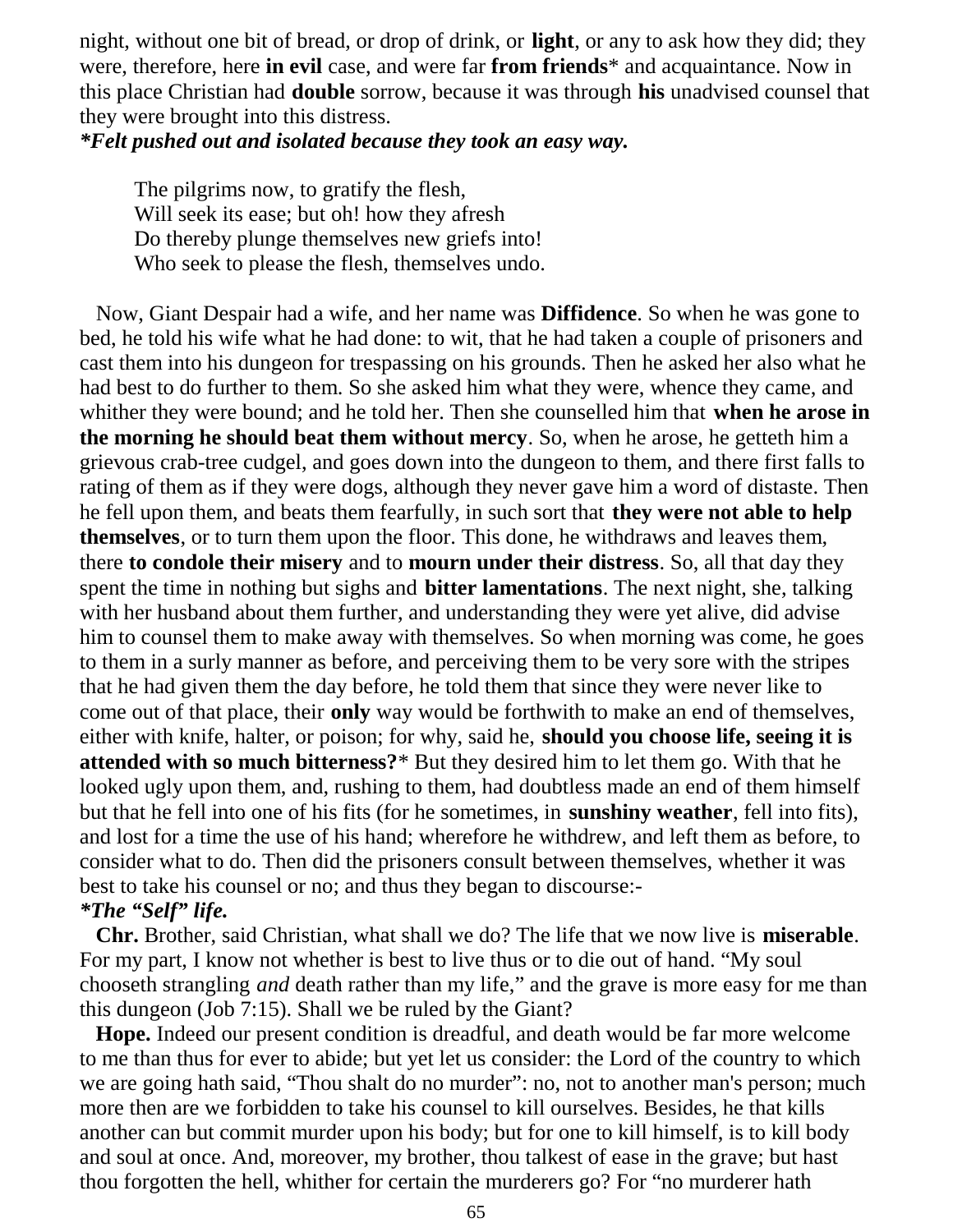eternal life," etc. And let us consider, again, that all The Law is not in the hand of Giant Despair. Others, so far as I can understand, have been taken by him as well as we, and yet have escaped out of his hand. Who knows but the God, that made the world, may cause that Giant Despair may die? or that, at some time or other, he may forget to lock us in? or that he may, in a short time, have another of his fits before us, and may lose the use of his limbs? and if ever that should come to pass again, for my part I am resolved to pluck up the heart of a man, and to try my utmost to get from under his hand. I was a fool that I did not try to do it before; but, however, my brother, let us be patient, and endure a while. The time may come that may give us a happy release; but let us not be our own murderers. With these words, Hopeful at present did moderate the mind of his brother; so they continued together (in the **dark**) that day, in their **sad** and **doleful** condition.

 Well, towards evening, the Giant goes down into the dungeon again, to see if his prisoners had taken his counsel; but when he came there he found them alive; and truly, alive was all; for now, what for want of bread and water, and by reason of the wounds they received when he beat them, they **could do little but breathe**. But, I say, he found them alive; at which he fell into a grievous rage, and told them that, seeing they had disobeyed his counsel, it should be worse with them than if they had never been born.

 At this they trembled greatly, and I think that Christian fell into a swoon; but, coming a little to himself again, they renewed their discourse about the Giant's counsel; and whether yet they had best to take it or no. Now, **Christian again** seemed to be **for doing it**, but Hopeful made his second reply as followeth:-

 **Hope.** My brother, said he, rememberest thou not how valiant thou hast been heretofore? Apollyon could not crush thee, nor could all that thou didst hear, or see, or feel in the Valley of the Shadow of Death. What hardship, terror, and amazement hast thou already gone through! And art thou now **nothing but fear**! Thou seest that I am in the dungeon with thee, a far weaker man by nature than thou art; also, this Giant has wounded me as well as thee, and hath also cut off the bread and water from my mouth; and with thee **I mourn without the light**. But let us exercise a little more **patience**; remember how thou playedst the man at Vanity Fair, and wast neither afraid of the chain, nor cage, nor yet of bloody death. Wherefore let us (at least to avoid the shame that becomes not a Christian to be found in) bear up with patience as well as we can.

 Now, night being come again, and the Giant and his wife being in bed, she asked him concerning the prisoners, and if they had taken his counsel. To which he replied, They are sturdy rogues, they choose rather to bear all hardships than to make away themselves. Then said she, Take them into the castle-yard to-morrow, and show them the bones and skulls of those that thou hast already despatched, and make them believe, ere a week comes to an end, thou also wilt tear them in pieces, as thou hast done their fellows before them.

 So when the morning was come, the Giant goes to them again, and takes them into the castle-yard, and shows them, as his wife had bidden him. These, said he, were pilgrims as you are, once, and they trespassed in my grounds, as you have done; and when I thought fit, I tore them in pieces, and so, within ten days, I will do you. Go, get you down to your den again; and with that he beat them all the way thither. They lay, therefore, all day on Saturday in a lamentable case, as before. Now, when night was come, and when Mrs. Diffidence and her husband the Giant were got to bed, they began to renew their discourse of their prisoners; and withal the old Giant wondered that he could neither by his blows nor his counsel bring them to an end. And with that his wife replied, I fear, said she, that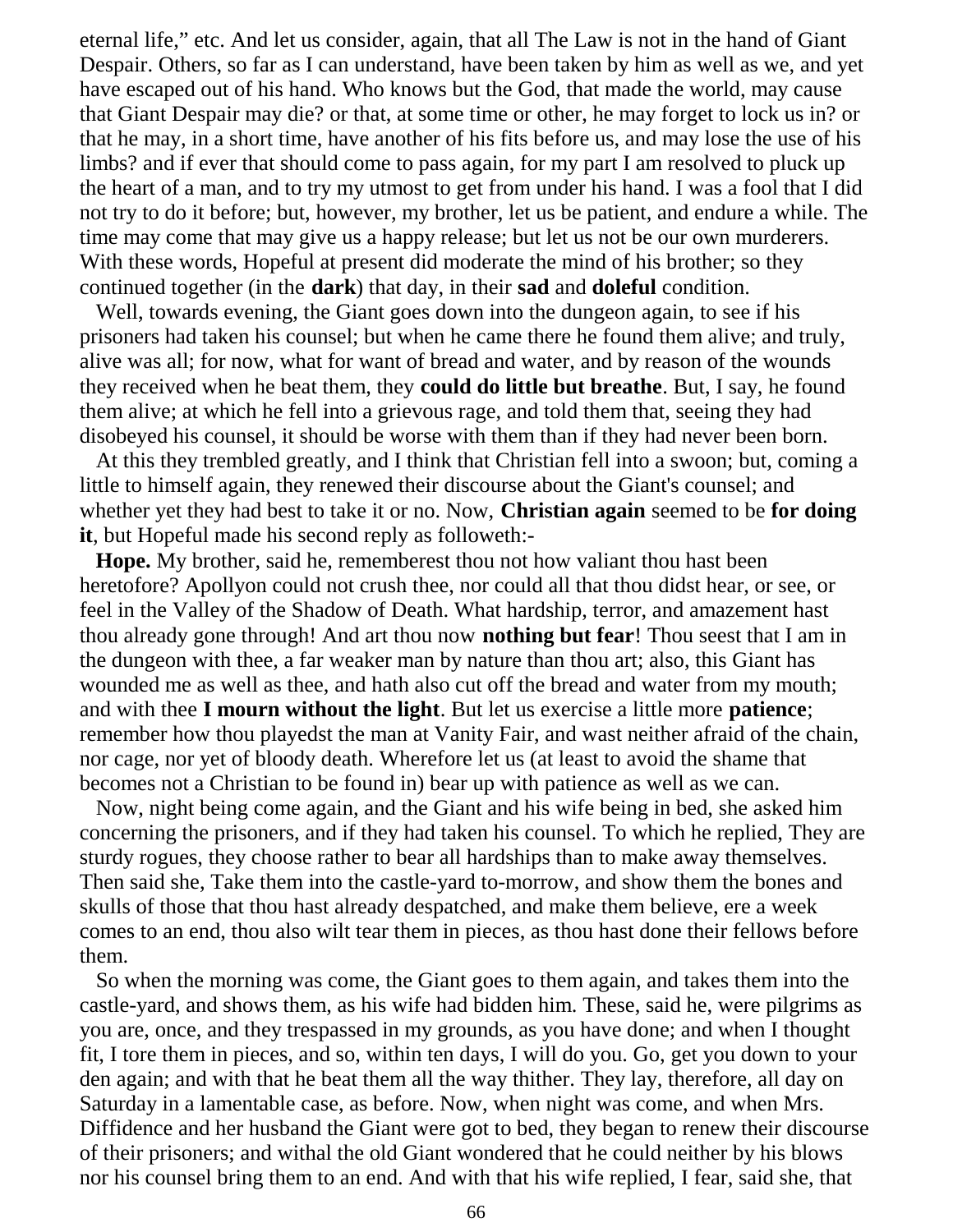they live in hope that some will come to relieve them, or that they have picklocks about them, by the means of which they hope to escape. And sayest thou so, my dear? said the Giant; I will, therefore, search them in the morning.

 Well, on Saturday, about midnight, they began to pray, and continued in prayer till almost break of day.

 Now, a little before it was day, good Christian, as one half amazed, brake out in this passionate speech: What a **fool**, quoth he, am I, thus to lie in a stinking dungeon, when I may as well walk at liberty! I have a **key** in my bosom called **Promise**, that will, I am persuaded, open **any lock** in **Doubting** Castle. Then said Hopeful, That's good news, good brother; pluck it out of thy bosom, and try.

 Then Christian pulled it out of his bosom, and began to try at the dungeon-door, whose bolt (as he turned the key) gave back, and the door flew open **with ease**, and Christian and Hopeful both came out. Then he went to the outward door that leads into the castleyard, and with his key opened that door also. After, he went to the iron gate, for that must be opened too; but that lock went very hard, yet the key did open it. Then they thrust open the gate to make their escape with speed, but that gate, as it opened, made such a creaking that it waked Giant Despair, who, hastily rising to pursue his prisoners, felt his limbs to fail, for his fits took him again, so that he could by no means go after them. Then they went on, and came to **the King's highway** again, and so were safe, because they were out of his jurisdiction.

 Now, when they were gone over the stile, they began to contrive with themselves what they should do at that stile, to prevent those that should come after from falling into the hands of Giant Despair. So they consented to erect there a pillar, and to engrave upon the side thereof this sentence: "Over this stile is the way to **Doubting** Castle, which is kept by Giant **Despair**, who despiseth the King of the Celestial Country, and **seeks to destroy** his holy pilgrims." Many, therefore, that followed after, read what was written, and escaped the danger. This done, they sang as follows:-

 Out of The Way we went, and then we found What 'twas to tread upon forbidden ground: And let them that come after have a care, Lest heedlessness make them, as we, to fare; Lest they for trespassing his prisoners are, Whose castle's **Doubting**, and whose name's **Despair**.

 They went then till they came to the Delectable Mountains, which mountains belong to the Lord of that hill of which we have spoken before; so they went up to the mountains, to behold the gardens and orchards, the vineyards and fountains of water; where also they drank and washed themselves, and did freely eat of the vineyards. Now, there were on the tops of these mountains Shepherds feeding their flocks, and they stood by the highway side. The pilgrims therefore went to them, and leaning upon their staves (as is common with weary pilgrims, when they stand to talk with any by The Way), they asked, Whose Delectable Mountains are these, and whose be the sheep that feed upon them?

 Mountains delectable they now ascend, Where Shepherds be, which to them do commend Alluring things, and things that cautious are;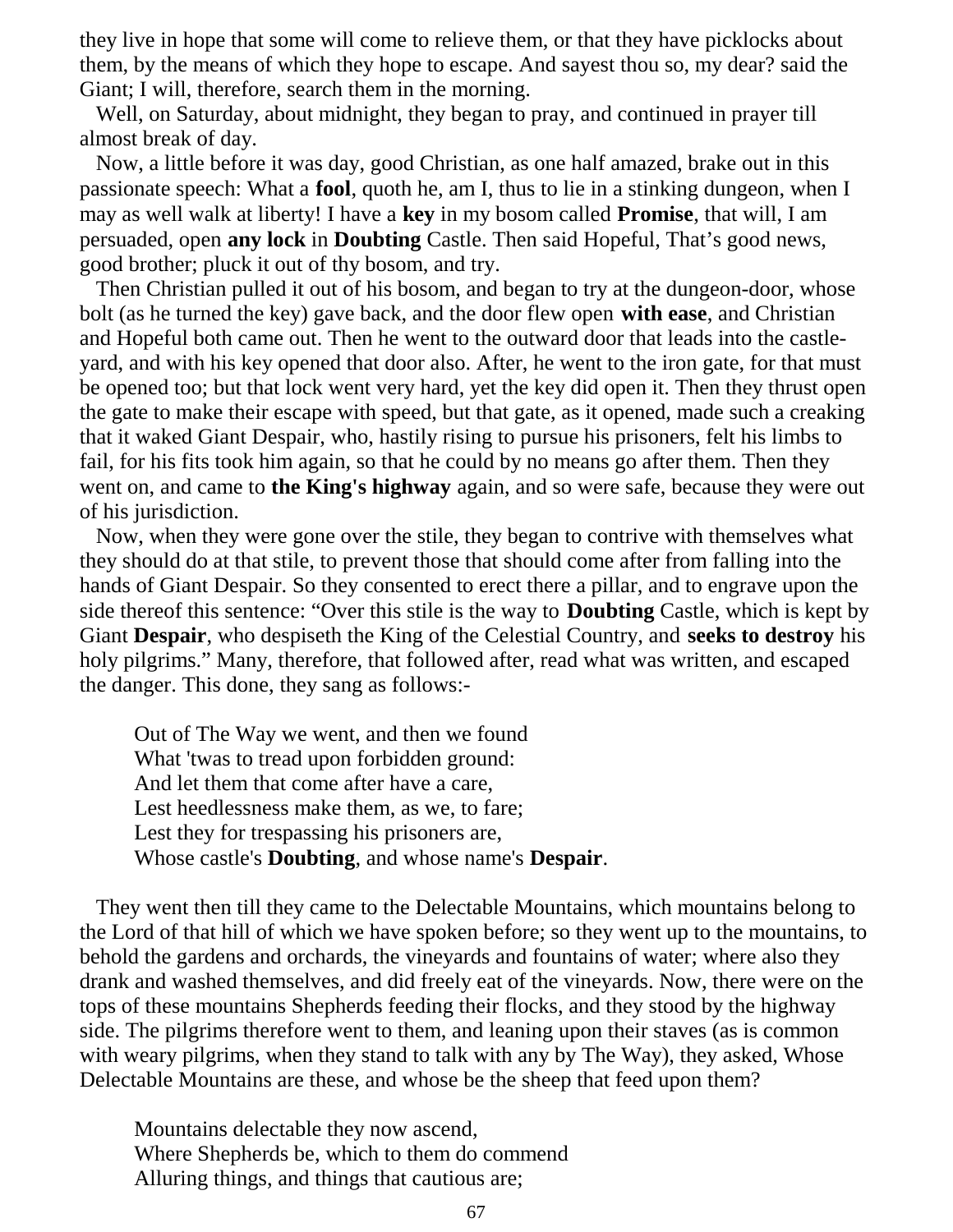Pilgrims are steady kept by faith and fear.

 **Shep.** These mountains are Immanuel's Land, and they are within sight of his city; and the sheep also are his, and he laid down his life for them (John 10:11).

**Chr.** Is this The Way to the Celestial City?

**Shep.** You are just in your way.

**Chr.** How far is it thither?

**Shep.** Too far for any but those that shall get thither indeed.

**Chr.** Is The Way safe or dangerous?

**Shep.** Safe for those for whom it is to be safe; but "transgressors shall fall therein" (Hos. 14:9).

 **Chr.** Is there, in this place, any relief for pilgrims that are weary and faint in The Way? **Shep.** The Lord of these mountains hath given us a charge not to be "forgetful to entertain strangers" (Heb. 13:2); therefore the good of the place is before you.

 I saw also in my dream, that when the Shepherds perceived that they were wayfaring men, they also put questions to them, to which they made answer as in other places; as, Whence came you? and, How got you into The Way? and, By what means have you so persevered therein? For but **few** of them that **begin** to come hither **do** show their face **on** these mountains (Matt. 20:16). But when the Shepherds heard their answers, being pleased therewith, they looked very lovingly upon them, and said, Welcome to the Delectable Mountains.

 The Shepherds, I say, whose names were Knowledge, Experience, Watchful, and **Sincere**, took them by the hand, and had them to their tents, and made them partake of that which was ready at present. They said, moreover, We would that you should stay here awhile to be acquainted with us; and yet more to solace yourselves with the good of these Delectable Mountains. They then told them that they were content to stay; so they went to their rest that night, because it was very late.

 Then I saw in my dream, that in the morning the Shepherds called up Christian and Hopeful to walk with them upon the mountains; so they went forth with them, and walked a while, having a pleasant prospect on every side. Then said the Shepherds one to another, Shall we show these pilgrims some wonders? So, when they had concluded to do it, they had them first to the top of a hill called Error, which was very steep on the farthest side, and bid them look down to the bottom. So Christian and Hopeful looked down, and saw at the bottom several men dashed all to pieces by a fall that they had from the top. Then said Christian, What meaneth this? The Shepherds answered, Have you not heard of them that were made to err, by hearkening to Hymenaeus and Philetus, as concerning the faith of the resurrection of the body? (2Tim. 2:17, 18). They answered, Yes. Then said the Shepherds, Those that you see lie dashed in pieces at the bottom of this mountain are they; and they have continued to this day unburied, as you see, for an example to others to take heed how they clamber too high, or how they come too near the brink of this mountain.

 Then I saw that they had them to the top of another mountain, and the name of that is Caution, and bid them look afar off; which, when they did, they perceived, as they thought, several men walking up and down among the tombs that were there; and they perceived that the men were blind, because they stumbled sometimes upon the tombs, and because they could not get out from among them. Then said Christian, What means this?

 The Shepherds then answered, Did you not see a little below these mountains a stile, that led into a meadow, on the left hand of this way? They answered, Yes. Then said the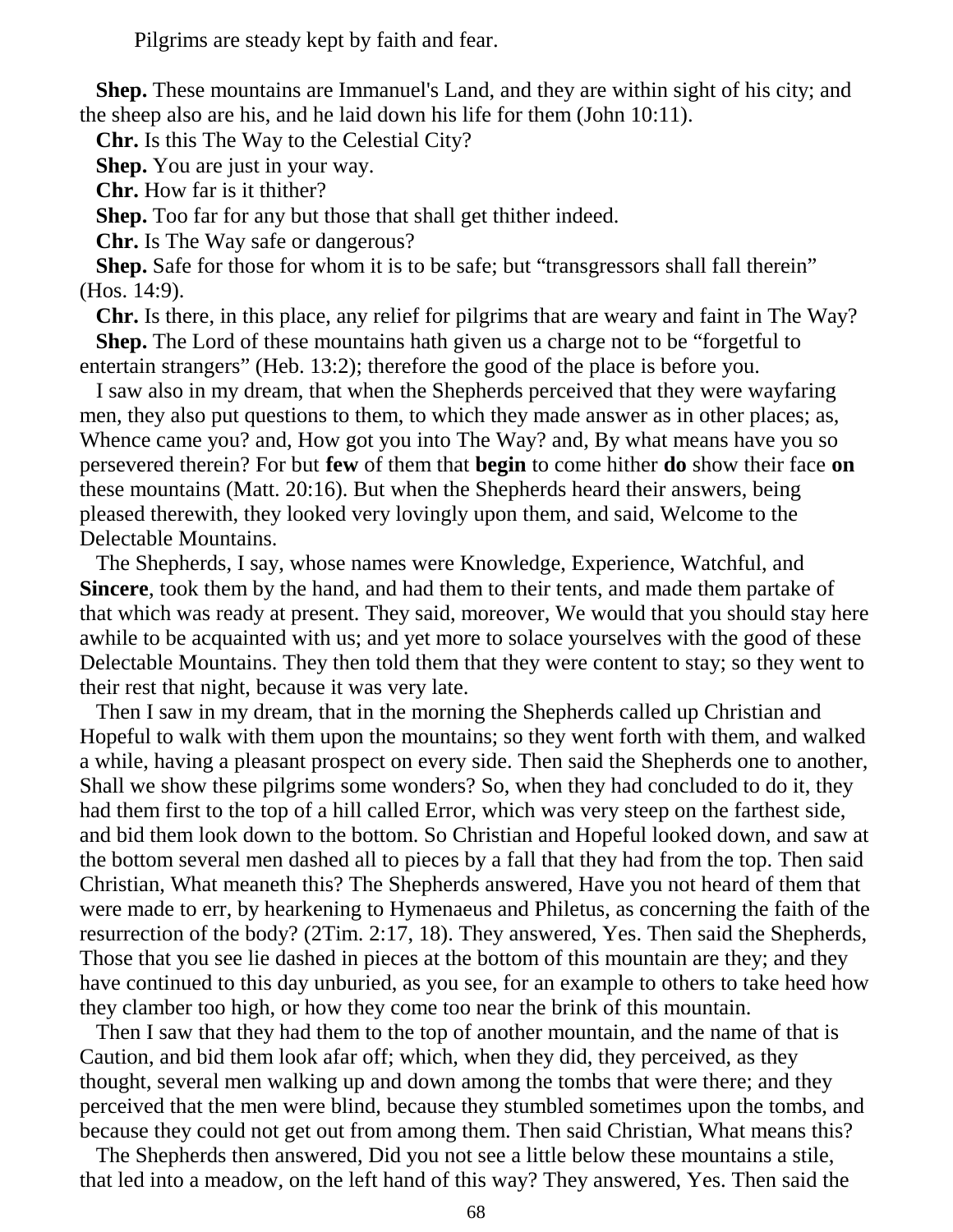Shepherds, From that stile there goes a path that leads directly to Doubting Castle, which is kept by Giant Despair, and these men, pointing to them among the tombs, came once on pilgrimage, as you do now, even till they came to that same stile; and because The Right Way (Sura 2:186) was rough in that place, they chose to go out of it into that meadow, and there were taken by Giant **Despair**, and cast into **Doubting** Castle; where, after they had awhile been kept in the dungeon, he at last did **put out their eyes**\*, and led them among those tombs, where he has left them to wander to this very day, that the saying of the wise man might be fulfilled, "The man that wandereth out of The Way of Understanding shall remain in the congregation of the dead" (Prov. 21:16). Then Christian and Hopeful looked upon one another, with tears gushing out, but yet said nothing to the Shepherds.

## *\*Doubting and despair make you spiritually blind.*

 Then I saw in my dream, that the Shepherds had them to another place, in a bottom, where was a door in the side of a hill, and they opened the door, and bid them look in. They looked in, therefore, and saw that within it was very dark and smoky; they also thought that they heard there a rumbling noise as of fire, and a cry of some tormented, and that they smelt the scent of brimstone. Then said Christian, What means this? The Shepherds told them, This is a by-way to hell, a way that **hypocrites** go in at; namely, such as sell their birthright, with Esau; **such as sell their master**\*, with Judas; such as blaspheme the gospel, with Alexander; and that lie and dissemble, with Ananias and Sapphira his wife.

## *\*for a few pennies.*

 Then said Hopeful to the Shepherds, I perceive that these had on them, even every one, a **show** of pilgrimage, as **we** have **now**; had they not?

**Shep. Yes**, and held it a **long time**, too.

 **Hope.** How far might they go on in pilgrimage in their day, since they, notwithstanding, were thus miserably cast away?

**Shep. Some farther**, and some not so far as these mountains.

 Then said the pilgrims one to another, We have need to cry to the Strong for **strength**. **Shep.** Ay, and you will have **need** to use **it when** you have **it**, too.

 By this time the pilgrims had a desire to go forward, and the Shepherds a desire they should; so they walked together towards the end of the mountains. Then said the Shepherds one to another, Let us here show to the pilgrims the gates of the Celestial City, if they have **skill** to look through **our perspective** glass. The pilgrims then lovingly accepted the motion; so they had them to the top of a high hill, called **Clear**, and gave them their glass to look.

 Then they essayed to look; but the **remembrance** of that last thing that the Shepherds had shown them made their hands **shake**, by means of which impediment they could **not** look **steadily** through the glass; yet they thought they saw something like the gate, and also some of the glory of the place. Then they went away, and sang this song --

 Thus, by the Shepherds secrets are reveal'd Which from all other men are kept conceal'd: Come to the Shepherds, then, if you would see Things deep, things hid, and that mysterious be.

When they were about to depart, one of the Shepherds gave them a note of The Way.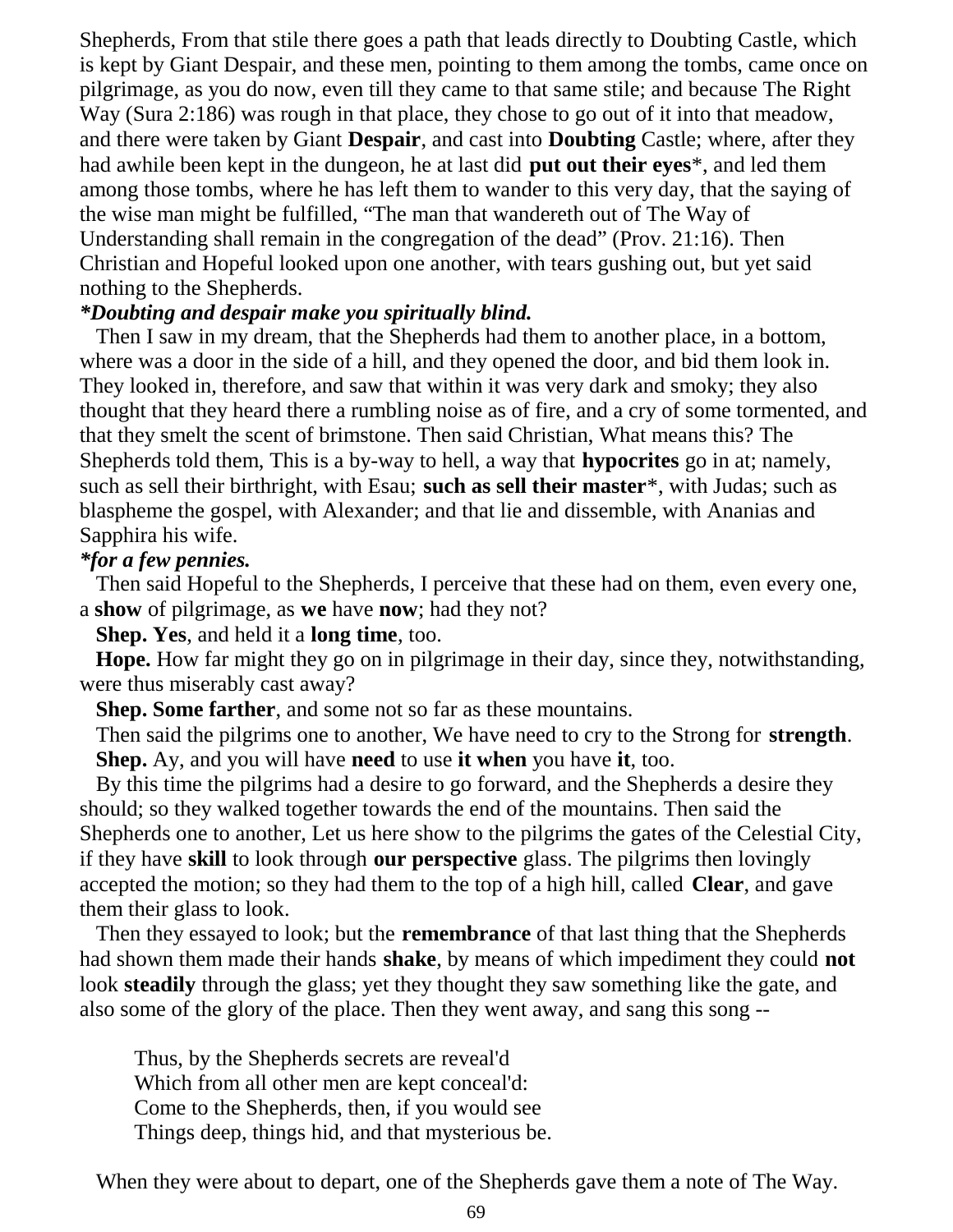Another of them bid them **beware of the Flatterer**. The third bid them take heed that they sleep not upon the Enchanted Ground. And the fourth bid them God-speed. So I awoke from my dream.

 And I slept, and dreamed again, and saw the same two pilgrims going down the mountains along the highway towards the city. Now, a little below these mountains, on the left hand, lieth the country of Conceit; from which country there comes into The Way in which the pilgrims walked a little crooked lane. Here, therefore, they met with a very brisk lad, that came out of that country; and his name was Ignorance. So Christian asked him from what parts he came, and whither he was going?

 **Ignor.** Sir, I was born in the country that lieth off there a little on the left hand, and I am going to the Celestial City.

 **Chr.** But how do you think to get in at the gate, for you may find some difficulty there? **Ignor.** As other people do, said he.

 **Chr.** But what have you to show at that gate, that may cause that the gate should be opened to you?

 **Ignor.** I know my Lord's Will, and I have been a good liver; I pay every man his own; I pray, fast, pay tithes, and give alms, and have left my country for whither I am going.

 **Chr.** But thou camest not in at the wicket-gate that is at the head of this way; thou camest in hither through that same crooked lane; and therefore I fear, however thou mayest think of thyself, when the reckoning-day shall come, thou wilt have laid to thy charge that thou art a **thief** and a robber, instead of getting admittance into the city.

 **Ignor.** Gentlemen, ye be utter strangers to me, I know you not; be content to follow the religion of your country, and I will follow the religion of mine. I hope all will be well. And as for the gate that you talk of, all the world knows that that is a great way off of our country. I cannot think that any man in all our parts doth so much as know The Way to it, nor need they matter whether they do or no, since we have, as you see, a fine, pleasant, green lane, that comes down from our country, the next way into The Way.

When Christian saw that the man was "wise in his own conceit," he said to Hopeful, whisperingly, "There is more hope of a fool than of him" (Prov. 26:12). And said, moreover, "When he that is a fool walketh by The Way, his wisdom faileth him, and he saith to every one that he is a fool" (Eccles. 10:3). What! shall we talk further with him, or outgo him at present, and so leave him to think of what he hath heard already, and then stop again for him afterwards, and see if by degrees we can do any good to him? Then said Hopeful --

 Let Ignorance a little while now muse On what is said, and let him not refuse Good counsel to embrace, lest he remain Still ignorant of what's the chiefest gain. God saith, those that no understanding have, Although He made them, them He will not save.

 **Hope.** He further added, It is not good, I think, to say all to him at once; let us pass him by, if you will, and talk to him anon, even as he is able to bear it.

 So they both went on, and Ignorance he came after. Now when they had passed him a little way, they entered into a very dark lane, where they met a man whom seven devils had bound with seven strong cords, and were carrying of him back to the door that they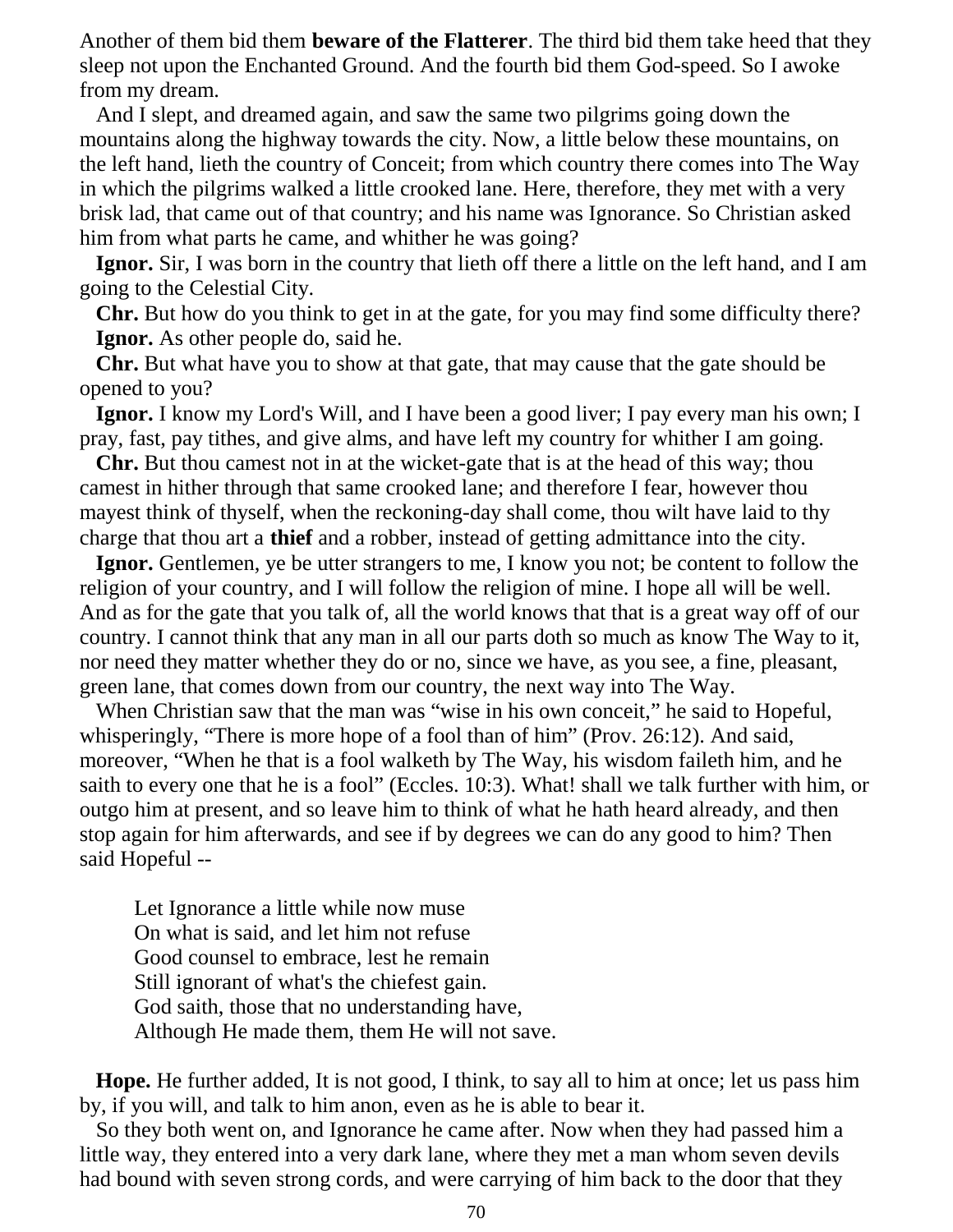saw in the side of the hill (Prov. 5:22; Matt. 12:45). Now good Christian began to **tremble**, and so did Hopeful his companion; yet as the devils led away the man, Christian looked to see if he knew him; and he thought it might be one Turn-away, that dwelt in the town of Apostasy. But he did not perfectly see his face, for he did hang his head like a thief that is found. But being gone past, Hopeful looked after him, and espied on his back a paper with this inscription, "Wanton professor and damnable apostate."

 Then said Christian to his fellow, Now I call to remembrance that which was told me of a thing that happened to a good man hereabout. The name of the man was **Little-faith**; but a good man, and he dwelt in the town of Sincere. The thing was this: At the entering in at this passage there comes down from Broadway-gate a lane called Dead Man's Lane, so called because of the murders that are commonly done there; and this Little-faith, going on pilgrimage as we do now, chanced to sit down there, and slept. Now there happened, at that time, to come down the lane, from Broadway-gate, three sturdy rogues, and their names were **Faint-heart**, **Mistrust**, and **Guilt** (three brothers); and they, espying Little-faith where he was, came galloping up with speed. Now the good man was just awaked from his sleep, and was getting up to go on his journey. So they came up all to him, and with threatening language bid him stand. At this Little-faith looked as white as a sheet, and had neither power to fight nor fly. Then said Faint-heart, Deliver thy purse. But he making no haste to do it (for he was loth to lose his money), Mistrust ran up to him, and thrusting his hand into his pocket, pulled out thence a bag of silver. Then he cried out, Thieves! Thieves! With that Guilt, with a great club that was in his hand, struck Littlefaith on the head, and with that blow felled him flat to the ground, where he lay bleeding as one that would bleed to death. All this while the thieves stood by. But at last, they hearing that some were upon the road, and fearing lest it should be one Great-grace, that dwells in the city of Good-confidence, they betook themselves to their heels, and left this good man to shift for himself. Now, after a while, Little-faith came to himself, and getting up made shift to scrabble on his way. This was the story.

**Hope.** But did they take from him all that ever he had?

 **Chr.** No; the place where his jewels were they never ransacked, so those he kept still. But, as I was told, the good man was much afflicted for his loss, for the thieves got most of his spending money. That which they got not (as I said) were jewels; also, he had a little odd money left, but scarce enough to bring him to his journey's end (1Pet. 4:18); nay, if I was not misinformed, he was forced to beg as he went, to keep himself alive; for his jewels he might not sell. But beg, and do what he could, he went (as we say) with many a hungry belly the most part of the rest of The Way.

 **Hope.** But is it not a wonder they got not from him his certificate, by which he was to receive his admittance at the Celestial Gate?

 **Chr.** It is a wonder; but they got not that, though they missed it not through any good cunning of his; for he, being dismayed with their coming upon him, had neither power nor skill to hide anything; so it was more by good providence than by his endeavour, that they missed of that good thing (2Tim. 1:14).

**Hope.** But it must needs be a comfort to him that they got not his jewels from him.

 **Chr.** It might have been great comfort to him, had he used it as he should; but they that told me the story said, that he made but little use of it all the rest of The Way, and that because of the dismay that he had in the taking away his money; indeed, he forgot it a great part of the rest of his journey; and besides, when at any time it came into his mind, and he began to be comforted therewith, then would **fresh** thoughts of his **loss** come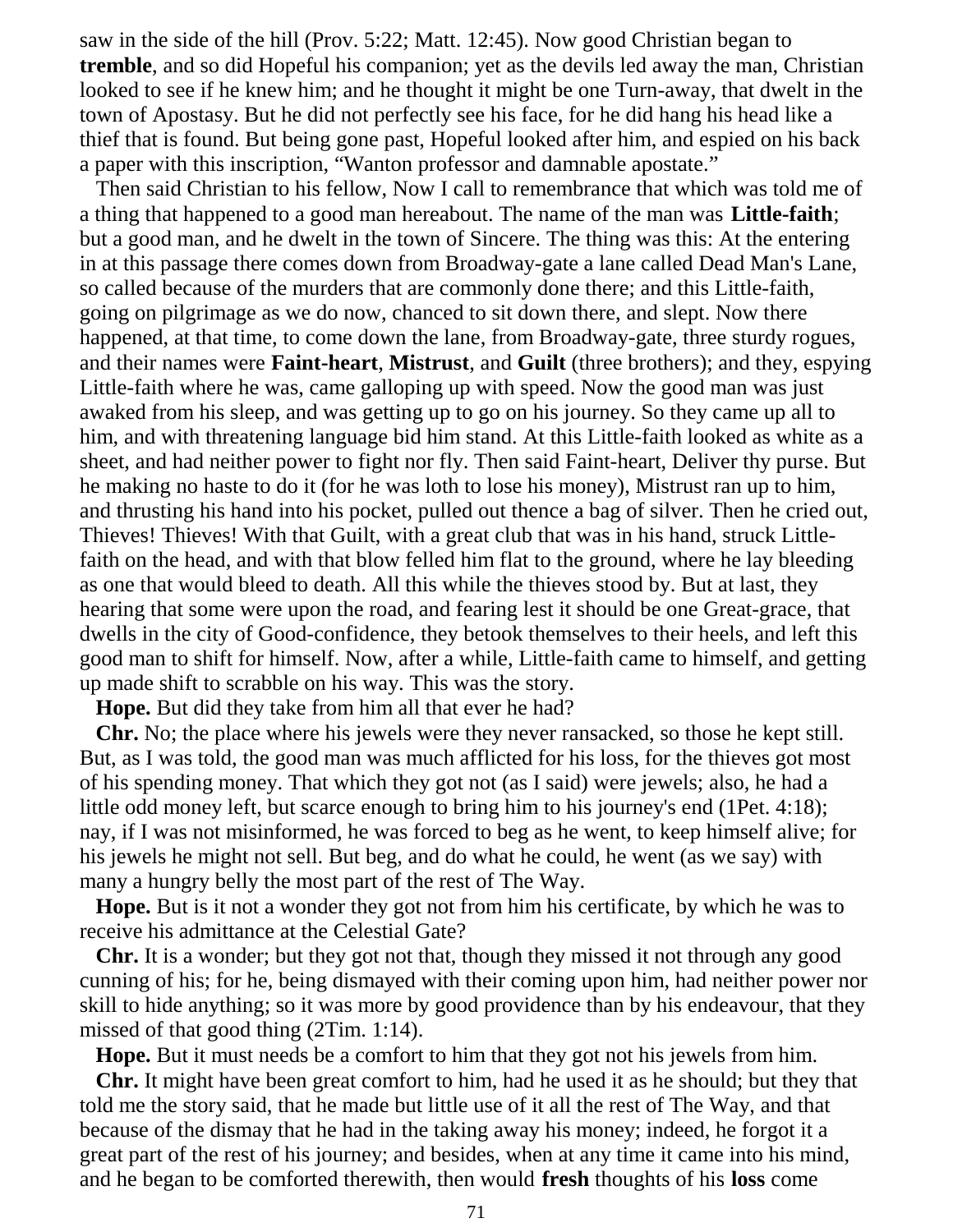**again** upon him, and those thoughts would swallow up **all** (2Pet. 2:9).

**Hope.** Alas! poor man. This could not but be a great grief to him.

 **Chr.** Grief! ay, a grief indeed! Would it not have been so to any of us, had we been used as he, to be robbed, and wounded too, and that in a strange place, as he was? It is a wonder he did not die with grief, poor heart! I was told that he scattered almost all the rest of The Way **with nothing but doleful and bitter complaints**: telling also to all that overtook him, or that he overtook in The Way as he went, where he was robbed, and how; who they were that did it, and what he lost; how he was wounded, and that he hardly escaped with his life.

 **Hope.** But it is a wonder that his necessity did not put him upon selling or pawning some of his jewels, that he might have wherewith to relieve himself on his journey.

 **Chr.** Thou talkest like one upon whose head is the shell to this very day; for what should he pawn them, or to whom should he sell them? In all that country where he was robbed, his jewels were not accounted of; nor did he want that relief which could from thence be administered to him. Besides, had his jewels been missing at the gate of the Celestial City, he had (and that he knew well enough) been excluded from an inheritance there; and that would have been worse to him than the appearance and villainy of ten thousand thieves.

 **Hope.** Why art thou so tart, my brother? Esau sold his birthright, and that for a mess of pottage (Heb. 12:16), and that birthright was his greatest jewel; and if he, why might not Little-faith do so to?

 **Chr.** Esau did sell his birthright indeed, and so do many besides, and by so doing exclude themselves from the chief blessing, as also that caitiff did; but you must put a difference betwixt Esau and Little-faith, and also betwixt their estates. Esau's birthright was typical, but Little-faith's jewels were not so; **Esau's belly was his god**, but Littlefaith's belly was not so; **Esau's want lay in his fleshly appetite**, Little-faith's did not so. Besides, **Esau could see no further than to the fulfilling of his lusts**: "Behold, I am at the point to die, (said he), and what profit shall this birthright do me?" (Gen. 25:32). But Little-faith, though it was his lot to have but a little faith, was by his little faith kept from such extravagances, and made to see and prize his jewels more than to sell them, as Esau did his birthright. You read not anywhere that Esau had faith, no, not so much as a little; therefore no marvel if, **where the flesh only bears sway** (as it will in that man where no faith is **to resist**), if he sells his birthright, and his soul and all, and that to the devil of hell; for it is with such, as it is with the ass, who, in her occasions, **cannot be turned away** (Jer. 2:24). **When their minds are set upon their lusts, they will have them whatever they cost.** But Little-faith was of another temper; his mind was on things divine; his livelihood was upon things that were spiritual and from above; therefore, to what end should he that is of such a temper sell his jewels (had there been any that would have bought them), to fill his mind with empty things? Will a man give a penny to fill his belly with hay? or, Can you persuade the turtle-dove to live upon carrion, like the crow? Though **faithless** ones **can**, for **carnal lusts**, pawn or mortgage, or **sell** what they have, and **themselves** outright to boot; yet they that have faith, saving faith, though but a little of it, cannot do so. Here, therefore, my brother, is thy mistake.

**Hope.** I acknowledge it; but yet your severe reflection had almost made me angry.

 **Chr.** Why, I did but compare thee to some of the birds that are of the brisker sort, who will run to and fro in untrodden paths, with the shell upon their heads; but pass by that, and consider the matter under debate, and all shall be well betwixt thee and me.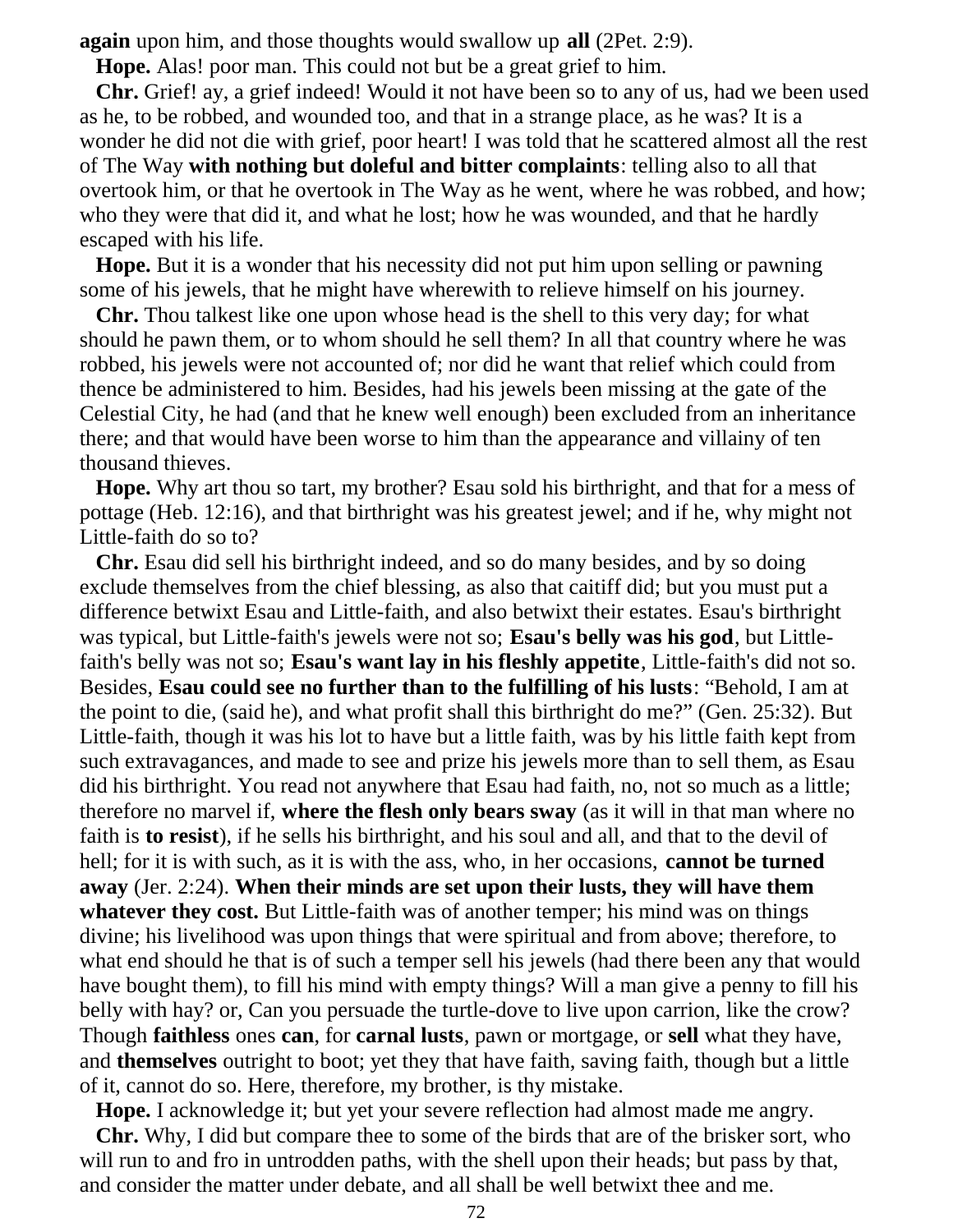**Hope.** But, Christian, these three fellows, I am persuaded in my heart, are but a **company of cowards**; would they have run else, think you, as they did, at the noise of one that was coming on the road? Why did not Little-faith pluck up a **greater heart**? He might, methinks, have stood one brush with them, and have yielded when there had been no remedy.

 **Chr.** That they are cowards, many have said, but few have found it so in the time of trial. As for a **great heart, Little-faith** had **none**; and I perceive by thee, my brother, hadst thou been the man concerned, thou art but for a brush, and then to yield. And, verily, since this is the height of thy stomach, now they are at a distance from us, should they appear to thee as they did to him, they might put thee to second thoughts.

 But consider again, they are but journeymen thieves; they serve under the king of the bottomless pit, who, if need be, will come in to their aid himself, and his voice is as the roaring of a lion (1Pet. 5:8). I myself have been engaged as this Little-faith was, and I found it a terrible thing. These three villains set upon me, and I beginning, like a Christian, to resist, they gave but a **call**, and in came **their** master. I would, as the saying is, have given my life for a penny; but that, as God would have it, I was clothed with **armour of proof.** Ay, and yet, though I was so harnessed, I found it hard work to quit myself like a man. No man can tell **what** in that combat attends us, but **he** that hath been in the battle **himself**.

 **Hope.** Well, but they ran, you see, when they did but suppose that one **Great-grace** was in The Way.

 **Chr.** True, they have often fled, both they and their master, when Great-grace hath but appeared; and no marvel, for he is the **King's champion**. But, I trow, you will put some **difference** betwixt **Little-faith** and the **King's champion**. **All** the King's subjects are **not** his **champions** (Israel - Gen. 32:28), nor can they, when tried, do such feats of war as he. Is it meet to think that a little child should handle Goliath as David did? or that there should be the strength of an ox in a wren? Some are **strong**, some are **weak**; some have great **faith**, some have **little**. This man was one of the weak, and therefore he went to the **wall**.

**Hope.** I would it had been Great-grace for their sakes.

 **Chr.** If it had been, he might have had his hands full; for I must tell you, that though Great-grace is excellent good at his weapons, and has, and can, so long as he keeps them at **sword's point**, do well enough with them; yet, if they get **within** him, even Faint-heart, Mistrust, or the other, it shall go hard but they will throw up his heels. And when a man is down, you know, what can he do?

 Whoso looks well upon Great-grace's face will see those scars and cuts there, that shall easily give demonstration of what I say. Yea, once I heard that he should say (and that when he was in the combat), "We despaired even of life." How did these sturdy rogues and their fellows make David groan, mourn, and roar! Yea, Heman, and Hezekiah too, though champions in their day, were forced to bestir them when by these assaulted; and yet, notwithstanding, they had their coats soundly brushed by them. Peter, upon a time, would go try what he could do; but though some do say of him that he is the prince of the apostles, they handled him so that they made him at last **afraid of a sorry girl**.

 Besides, their king is at their whistle. He is never out of hearing; and if at any time they be put to the worst, he, if possible, comes in to help them; and of him it is said, "The sword of him that layeth at him cannot hold: the spear, the dart, nor the habergeon. He esteemeth iron as straw, *and* brass as rotten wood. The arrow cannot make him flee: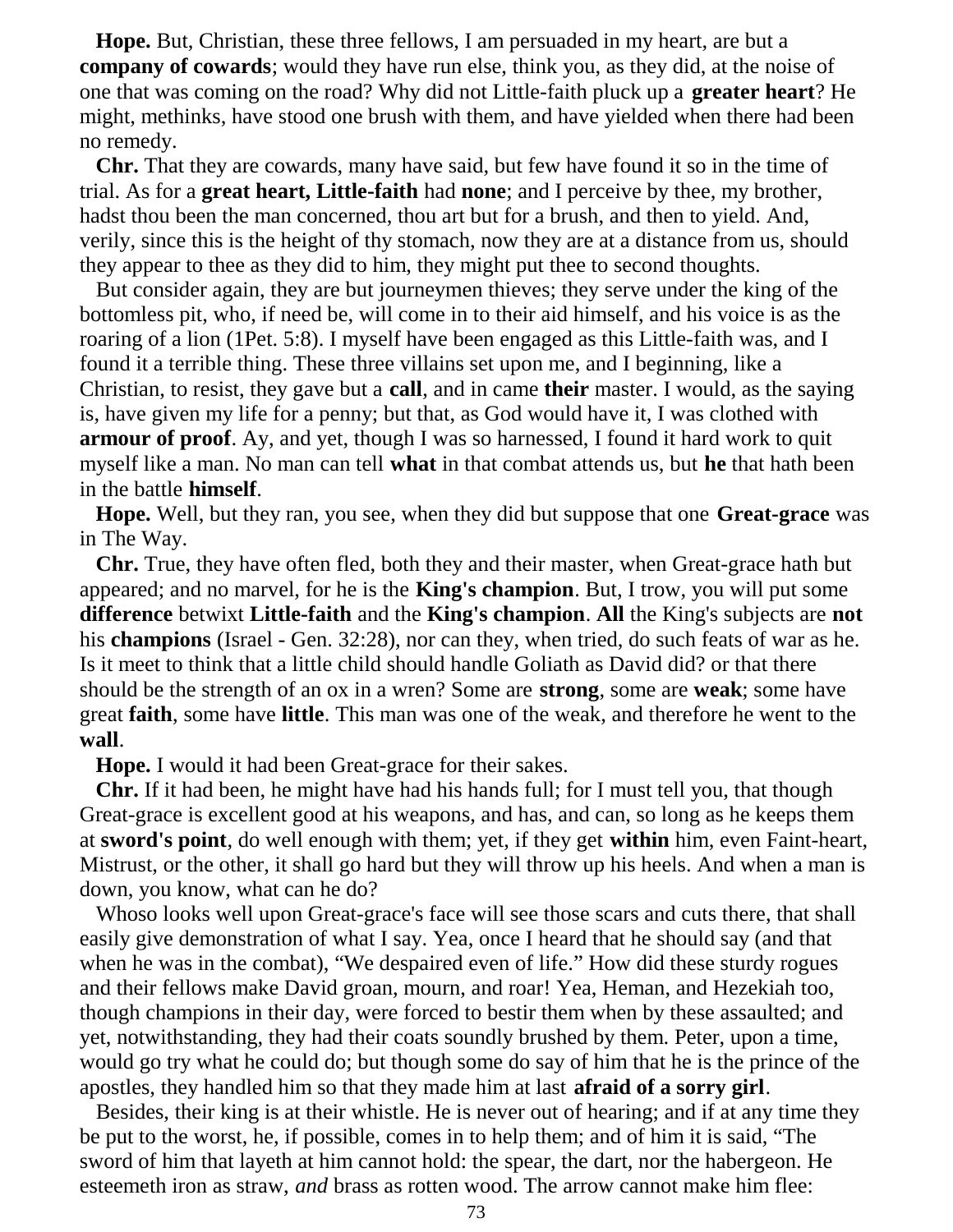slingstones are turned with him into stubble. Darts are counted as stubble: he laugheth at the shaking of a spear" (Job 41:26-29) ("Your weapons; you will not need them." - Yoda). What can a man do in this case? It is true, if a man could, at every turn, have Job's horse, and had skill and courage to ride him, he might do notable things: For his neck is clothed with thunder; he will not be "afraid as a grasshopper; the glory of his nostrils is terrible. He paweth in the valley, and rejoiceth in his strength: he goeth on to meet the armed men. He mocketh at fear, and is not affrighted; neither turneth he back from the sword. The quiver rattleth against him, the glittering spear and the shield. He swalloweth the ground with fierceness and rage; neither believeth he that it is the sound of the trumpet. He saith among the trumpets, Ha, ha; and he smelleth the battle afar off, the thunder of the captains, and the shouting" (Job 39:19-25).

 But, for such footmen as thee and I are, let us never desire to meet with an enemy; nor vaunt as if we could do better, when we hear of others that they have been foiled; **nor be tickled at the thoughts of our own manhood**; for **such commonly** come by the **worst** when **tried**. Witness Peter, of whom I made mention before. He would swagger, ay, he would; he would, as his vain mind prompted him to say, do better, and stand more for his Master than all men; but who was so foiled, and run down by these villains, as he?

 When, therefore, we hear that such robberies are done on the King's highway, two things become us to do --

 1. To go out harnessed, and to be sure to take a **shield** with us; for it was for want of that, that he that laid so lustily at Leviathan could not make him yield; for, indeed, if that be wanting, he fears us not at all. Therefore, he that had skill hath said, "Above **all**, taking the shield of **faith**, wherewith ye shall be able to quench **all** the fiery darts of the wicked" (Eph. 6:16).

 2. It is good, also, that we desire of the King a convoy; yea, that He will go with us Himself. This made David rejoice when in the Valley of the Shadow of Death; and Moses was **rather** for **dying** where he stood, than to go one step **without** his God (Exod. 33:15). Oh, my brother, if He will but go along with us, what need we be afraid of ten thousands that shall set themselves against us? (Ps. 3:5-8; 27:1-3). But, without Him, the **proud** helpers "**fall** under the slain" (Isa. 10:4).

 I, for my part, have been in the fray before now; and though, through the goodness of Him that is best, I am, as you see, alive, yet I cannot boast of my manhood. Glad shall I be if I meet with no more such brunts; though I fear we are not got beyond all danger. However, since the lion and the bear have not as yet devoured me, I hope God will also deliver us from the next uncircumcised Philistine. Then sang Christian --

 Poor Little-faith! Hast been among the thieves? Wast robbed? Remember this, whoso believes, And gets more faith; then shall you victors be Over ten thousand; else scarce over three.

 So they went on, and Ignorance followed. They went then till they came at a place where they saw a way put itself into their way, and seemed withal to lie as straight as The Way which they should go; and here they knew not which of the two to take, for both seemed straight before them; therefore, here they stood still to consider. And as they were thinking about The Way, behold a man, black of flesh, but covered with a very light robe, came to them, and asked them why they stood there. They answered, they were going to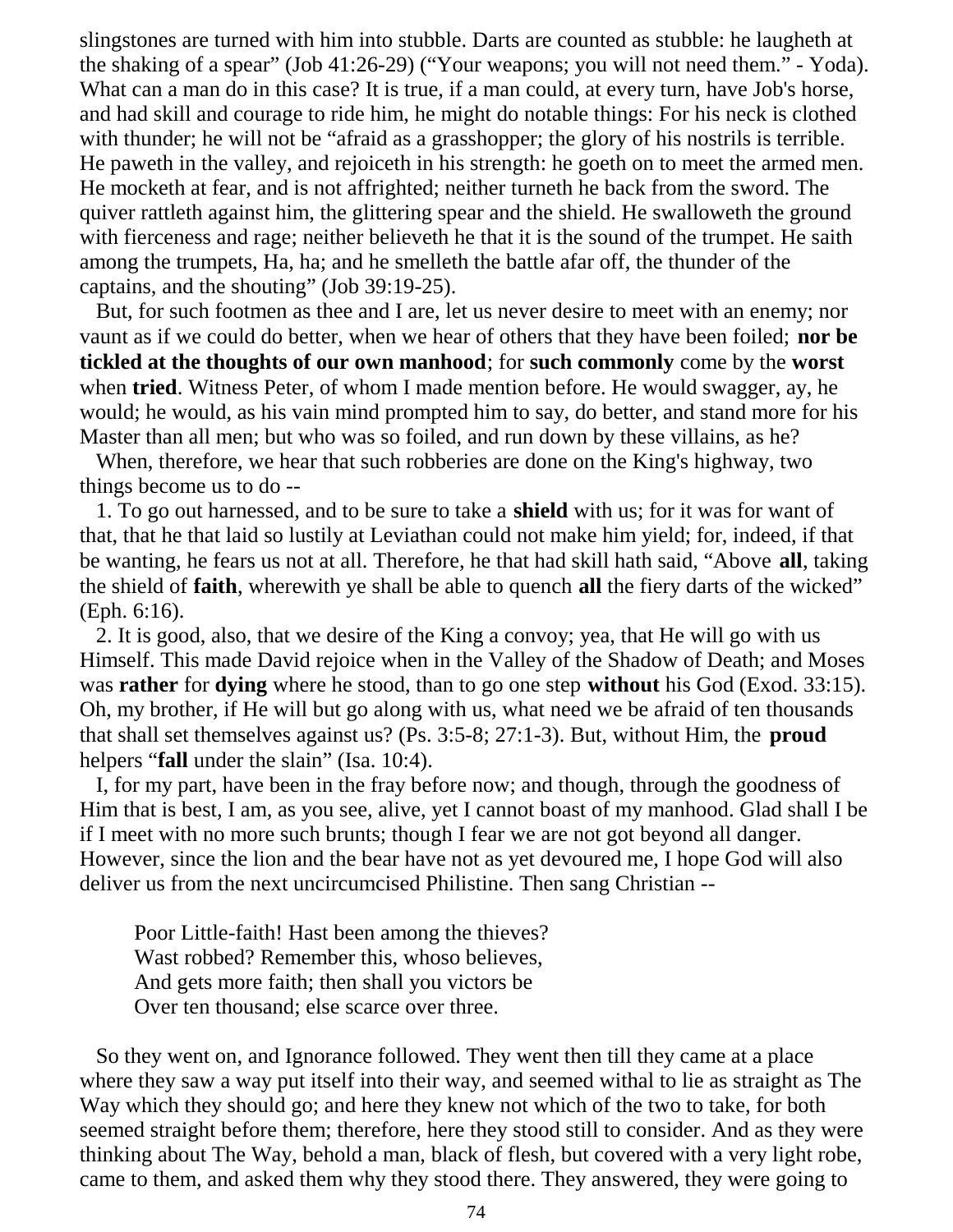the Celestial City, but knew not which of these ways to take. "Follow me," said the man, "it is thither that I am going." So they followed him in the way that but now came into the road, which by degrees turned, and turned them so from the city that they desired to go to, that, in little time, their faces were turned away from it; yet they followed him. But by and by, before they were aware, he led them both within the compass of a net, in which they were both so entangled that they knew not what to do; and with that the white robe fell off the black man's back. Then they saw where they were. Wherefore, there they lay crying some time for they could not get themselves out.

 **Chr.** Then said Christian to his fellow, Now do I see myself in error. Did not the Shepherds bid us beware of the flatterers? As is the saying of the wise man, so we have found it this day, "A man that flattereth his neighbour, spreadeth a net for his feet" (Prov. 29:5).

 **Hope.** They also gave us a note of directions about The Way, for our more sure finding thereof; but therein we have also forgotten to read, and have not kept ourselves from the paths of the Destroyer. Here David was wiser than we; for, saith he, "Concerning the works of men, by the word of **Thy** lips I have kept me from the paths of the Destroyer" (Ps. 17:4). Thus they lay bewailing themselves in the net. At last they espied a Shining One coming towards them with a whip of small cords in his hand. When he was come to the place where they were, he asked them whence they came, and what they did there? They told him that they were poor pilgrims going to Zion, but were led out of their way by a black man, clothed in white, who bid us, said they, follow him, for he was going thither too. Then said he with the whip, It is Flatterer, a **false** apostle, that hath transformed **himself** into an angel of light (Prov. 29:5; Dan. 11:32; 2Cor. 11:13, 14). So he rent the net, and let the men out. Then said he to them, Follow me, that I may set you in your way again. So he led them back to The Way which they had left to follow the Flatterer. Then he asked them, saying, Where did you lie the last night? They said, With the Shepherds, upon the Delectable Mountains. He asked them then, if they had not of those Shepherds a note of direction for The Way? They answered, Yes. But did you, said he, when you were at a stand, pluck out and read your note? They answered, **No**. He asked them, **Why**? They said, **they forgot** ("It is the doom of men; that they forget." - Merlin in Excalibre). He asked, moreover, if the Shepherds did not bid them **beware of the Flatterer**\*? They answered, Yes; but we did not imagine, said they, that this fine-spoken man had been he (Rom. 16:18).

## *\*That feeds the "Self", your own worst enemy.*

 Then I saw in my dream, that he commanded them to lie down; which, when they did, he **chastised** them **sore**, to teach them The Good Way wherein they should walk (Deut. 25:2); and as he **chastised** them he said, "**As many as I love**, I **rebuke** and **chasten**; be zealous, therefore, and **repent**" (2Chron. 6:26, 27; Rev. 3:19). This done, he bid them go on their way, and take good heed to the other directions of the Shepherds. So they thanked him for all his kindness, and went softly along The Right Way (Sura 18:17), singing --

 Come hither, you that walk along The Way; See how the pilgrims fare that go astray! They catchèd are in an entangling net, 'Cause they good counsel lightly did forget: 'Tis true they rescued were; but yet, you see, They're **scourged** to boot: let this your caution be.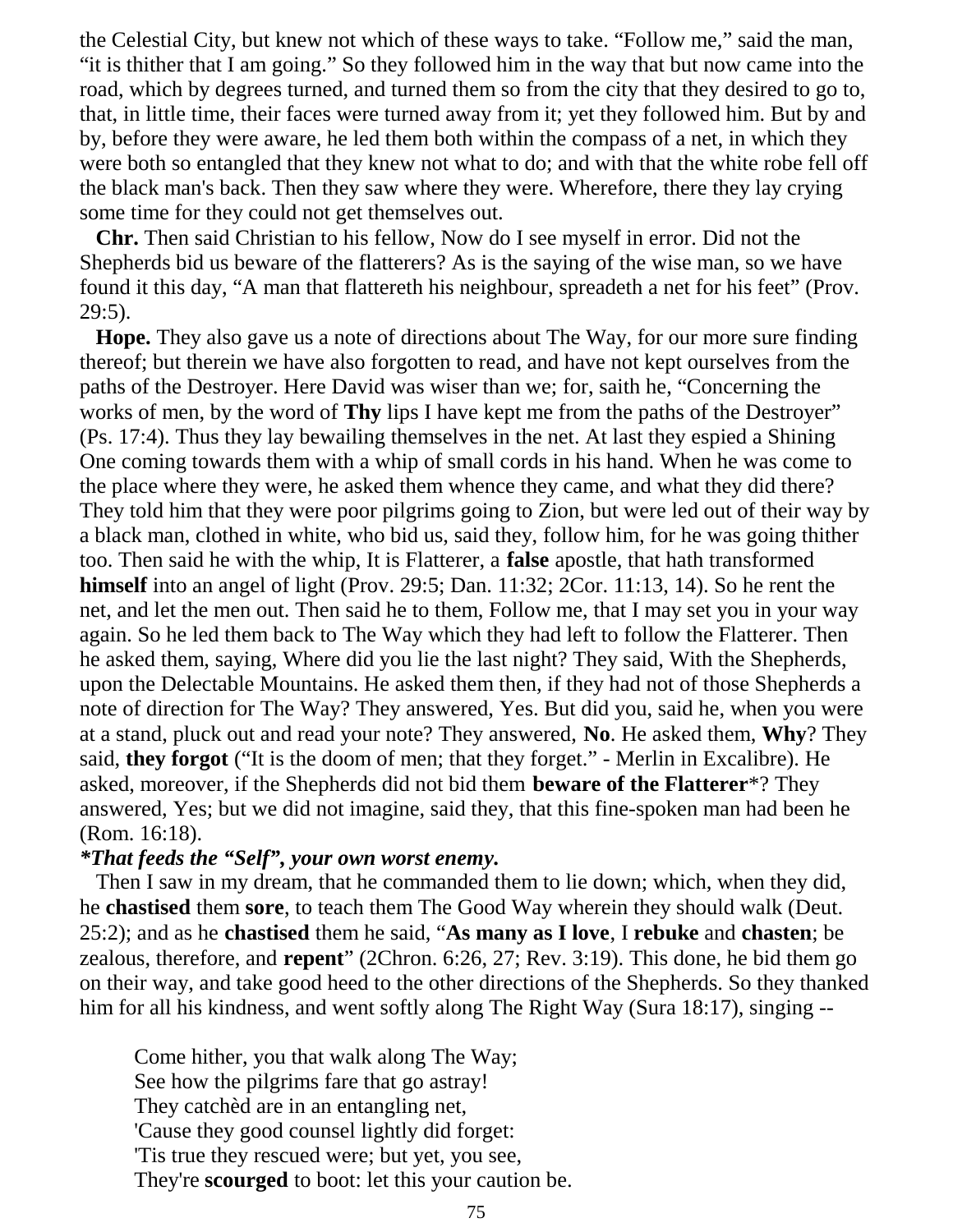Now, after a while, they perceived, afar off, one coming softly, and alone, all along the highway to meet them. Then said Christian to his fellow, Yonder is a man with his back towards Zion, and he is coming to meet us.

 **Hope.** I see him: let us take heed to ourselves now, lest he should prove a flatterer also. So he drew nearer and nearer, and at last came up unto them. His name was Atheist, and he asked them whither they were going?

**Chr.** We are going to Mount Zion.

Then Atheist fell into a very great laughter.

**Chr.** What is the meaning of your laughter?

 **Atheist.** I laugh to see what ignorant persons you are, to take upon you so tedious a journey, and yet are like to have nothing but your travel for your pains.

**Chr.** Why, man, do you think we shall not be received?

**Atheist.** Received! There is no such place as you dream of in all this world.

**Chr.** But there is in the world to come.

 **Atheist.** When I was at home in mine own country, I heard as you now affirm, and from that hearing went out to see, and have been seeking this city this twenty years; but find no more of it than I did the first day I set out (Eccles. 10:15; Jer. 22:12; John 3:3-7).

**Chr.** We have both heard and believe that there is such a place to be found.

 **Atheist.** Had not I, when at home, believed, I had not come thus far to seek; but finding none (and yet I should, had there been such a place to be found, for I have gone to seek it farther than you), I am going back again, and will seek to refresh myself with the things that I then cast away, for hopes of that which, I now see, is not.

**Chr.** Then said Christian to Hopeful his fellow, Is it true which this man hath said?

 **Hope.** Take heed, he is one of the flatterers; remember what it hath cost us once already for our hearkening to such kind of fellows. What! no Mount Zion! Did we not see, from the Delectable Mountains, the gate of the city? Also, are we not now to walk by faith? (2Cor. 5:7). Let us go on, said Hopeful, lest the man with the whip overtake us again.

 You should have taught me that lesson, which I will round you in the ears withal: "Cease, my son, to hear the instruction that causeth to err from the words of knowledge" (Prov. 19:27). I say, brother, cease to hear him, and let us "**believe** to the saving of the soul" (Heb. 10:39).

 **Chr.** My brother, I did not put the question to thee for that I doubted of the truth of our belief myself, but to prove thee, and to fetch from thee a fruit of the honesty of thy heart. As for this man, I know that he is blinded by the god of this world. Let thee and I go on, knowing that we have belief of the truth, "and no lie is of the truth" (1John 2:21).

 **Hope.** Now do I rejoice in hope of the glory of God. So they turned away from the man; and he, **laughing at them, went his way**.

 I saw then in my dream, that they went till they came into a certain country, whose air naturally tended to make one drowsy, if he came a stranger into it. And here Hopeful began to be very dull and heavy of sleep; wherefore he said unto Christian, I do now begin to grow so drowsy that I can scarcely hold up mine eyes; let us lie down here and take **one** nap.

**Chr.** By **no** means, said the other; lest sleeping, we **never** awake more.

 **Hope.** Why, my brother? Sleep is sweet to the labouring man; we may be refreshed if we take a nap.

**Chr.** Do you not **remember** that one of the Shepherds bid us beware of the Enchanted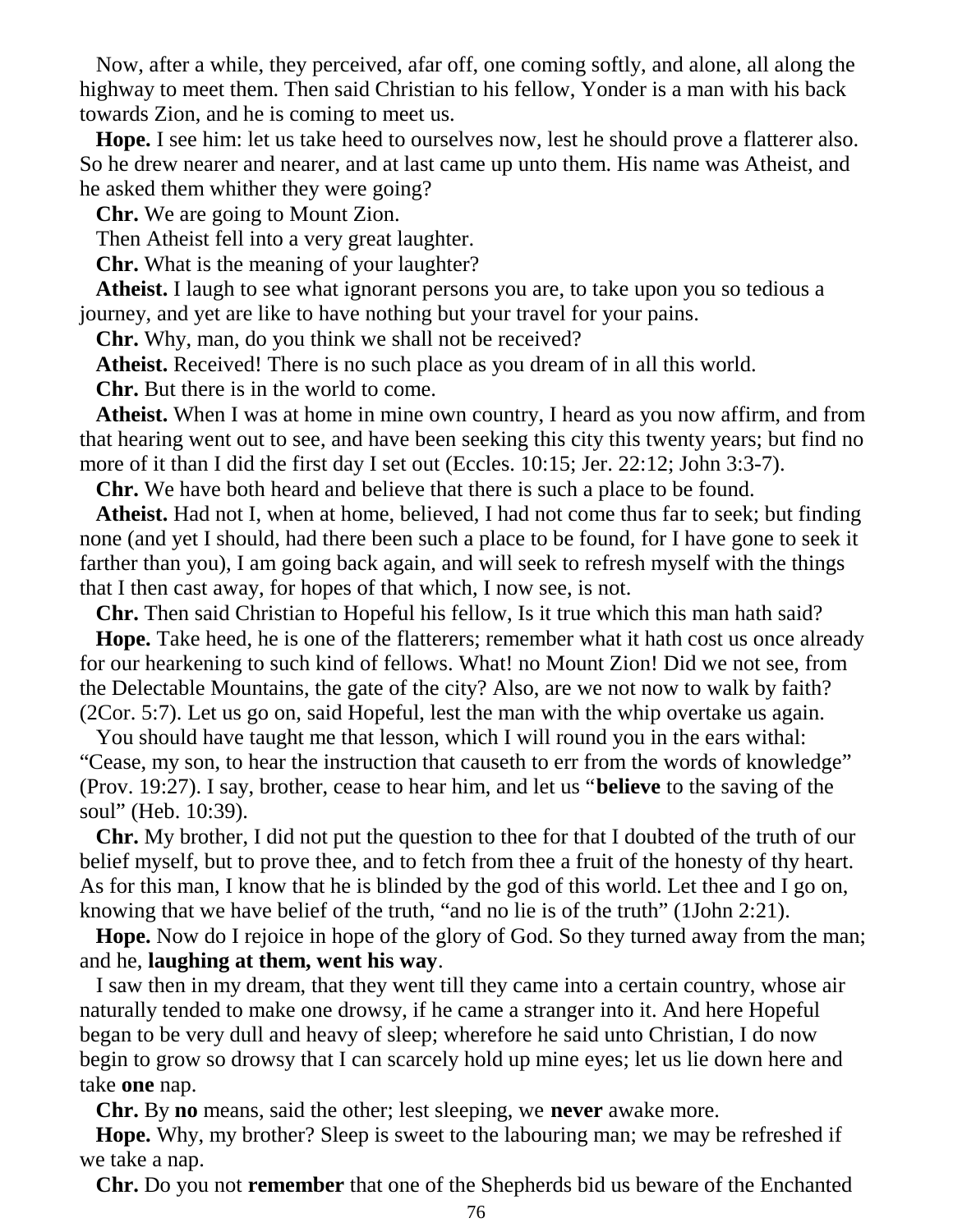Ground? He meant by that, that we should beware of sleeping: "Therefore let us **not** sleep, as do others; but let us **watch** and be **sober**" (1Thess. 5:6).

 **Hope.** I **acknowledge myself** in a **fault**; and had I been here alone, I had by sleeping run the danger of death. I see it is true that the wise man saith, "Two are better than one" (Eccles. 4:9). Hitherto hath thy company been my mercy, and thou shalt have a good reward for thy labour.

 **Chr.** Now then, said Christian, to prevent drowsiness in this place, let us fall into good discourse.

**Hope.** With all my heart, said the other.

**Chr.** Where shall we begin?

**Hope.** Where God began with us. But do you begin, if you please.

**Chr.** I will sing you first this song --

 When holy people do sleepy grow, let them come hither, And hear how these two pilgrims talk together: Yea, let them learn of them, in any wise, Thus to keep ope their drowsy, slumb'ring eyes. Holy people's fellowship, if it be managed well, Keeps them awake, and that in spite of hell.

 **Chr.** Then Christian began and said, I will ask you a question. How came you to think at first of doing as you do now?

**Hope.** Do you mean, how came I at first to look after the good of my soul?

**Chr.** Yes, that is my meaning.

 **Hope.** I continued a great while in the delight of those things which were seen and sold at our fair; things which I believe now would have, had I continued in them, still drowned me in perdition and destruction.

**Chr.** What things are they?

 **Hope.** All the treasures and riches of the world. Also I delighted much in rioting, revelling, drinking, swearing, lying, uncleanness, Sabbath-breaking, and what not, that tended to destroy the soul. But I found at last, by hearing and considering of things that are divine, which indeed I heard of you, as also of beloved Faithful, that was put to **death** for his **faith**\* and good living in Vanity Fair, that "the end of those things is death" (Rom. 6:21-23). And that for these things' sake "cometh the wrath of God upon the children of disobedience" (Eph. 5:6).

## *\*Faith is the death of "Self".*

**Chr.** And did you presently fall under the power of this conviction?

 **Hope.** No, I was not willing presently to know the evil of sin, nor the damnation that follows upon the commission of it; but endeavoured, when my mind at first began to be shaken with the Word, to shut mine eyes against the Light thereof.

 **Chr.** But what was the cause of your carrying of it thus to the first workings of God's blessed Spirit upon you?

 **Hope.** The causes were -- 1. I was ignorant that this was the work of God upon me. I never thought that, by awakenings for sin, God at first begins the conversion of a sinner. 2. Sin was yet **very sweet** to my **flesh**, and I was **loth** (loath) to **leave** it. 3. I could not tell how to part with mine old companions, their presence and actions were **so desirable** unto **me (***the "Self")*. 4. The hours in which convictions were upon me were such troublesome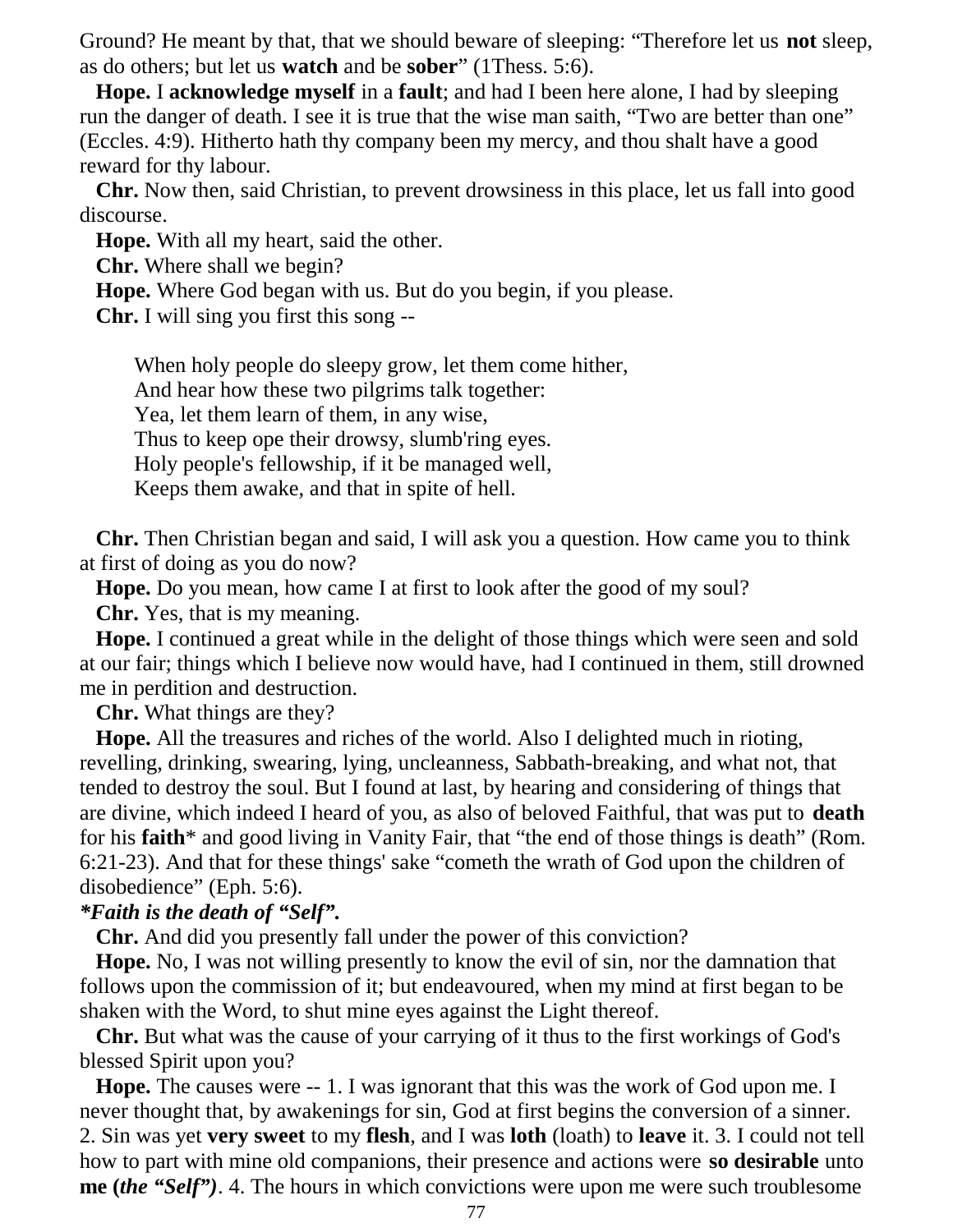and such heart-affrighting hours, that I could not bear, no, not so much as the remembrance of them upon my heart.

**Chr.** Then, as it seems, sometimes you got rid of your trouble.

 **Hope.** Yes, verily, but it would come into my mind **again**, and then I should be as bad, nay **worse**, than I was **before**.

**Chr.** Why, what was it that brought your sins to mind again?

 **Hope.** Many things; as -- 1. If I did but meet a good man in the streets; or, 2. If I have heard any read in the Bible; or, 3. If mine **head** did begin to **ache**; or, 4. If I were told that some of my neighbours were sick; or, 5. If I heard the bell toll for some that were dead; or, 6. If I thought of dying myself; or, 7. If I heard that sudden death happened to others; 8. But especially, when I thought of myself, that I must quickly come to Judgment.

 **Chr.** And could you at any time, with ease, get off the guilt of sin, when by any of these ways it came upon you?

 **Hope.** No, not I; for then they got faster hold of my conscience: and then, if I did but think of going back to sin (though my mind was turned against it), it would be double torment to me.

**Chr.** And how did you do then?

 **Hope.** I thought I must endeavour to mend my life; for else, thought I, I am sure to be damned.

**Chr.** And did you endeavour to mend?

 **Hope.** Yes; and fled from not only my sins, but sinful company too; and betook me to religious duties, as praying, reading, weeping for sin, **speaking truth to my neighbours**, etc. These things did I, with many others, too much here to relate.

**Chr.** And did you think yourself well then?

 **Hope.** Yes, for a while; but at the last my trouble came tumbling upon me again, and that over the neck of all my reformations.

**Chr.** How came that about, since you were now reformed?

 **Hope.** There were several things brought it upon me, especially such sayings as these: "All **our** righteousnesses\* are as **filthy rags**" (Isa. 64:6). "By the works of The Law shall no **flesh** be justified" (Gal. 2:16). "When ye shall have done all those things which are commanded you, say, We are unprofitable" (Luke 17:10); with many more such like. From whence I began to reason with myself thus: If **all** my righteousnesses are filthy rags; if, by the deeds of The Law, **no man** (human) can be justified; and if, when we have done **all**, we are yet **unprofitable**, then 'tis but a folly to think of heaven by The Law. I further thought thus: If a man runs a hundred pounds into the shopkeeper's debt, and after that shall pay for all that he shall fetch; yet, if this old debt stands still in the book uncrossed, for that the shopkeeper may sue him, and cast him into prison till he shall pay the debt. *\*"Self"-righteousness.*

**Chr.** Well, and how did you apply this to yourself?

 **Hope.** Why, I thought thus with myself: I have, by my sins, run a great way into God's book, and that my now reforming will not pay off that score; therefore I should think still, under all my present amendments, But how shall I be freed from that damnation that I have brought myself in danger of, by my former transgressions (John 3:3-7; Gal. 6:15; 2Cor. 6:17)?

**Chr.** A very good application: but, pray, go on.

 **Hope.** Another thing that hath troubled me, even since my late amendments, is, that if I look narrowly into the best of what I do now, I still see sin, new sin, mixing itself with the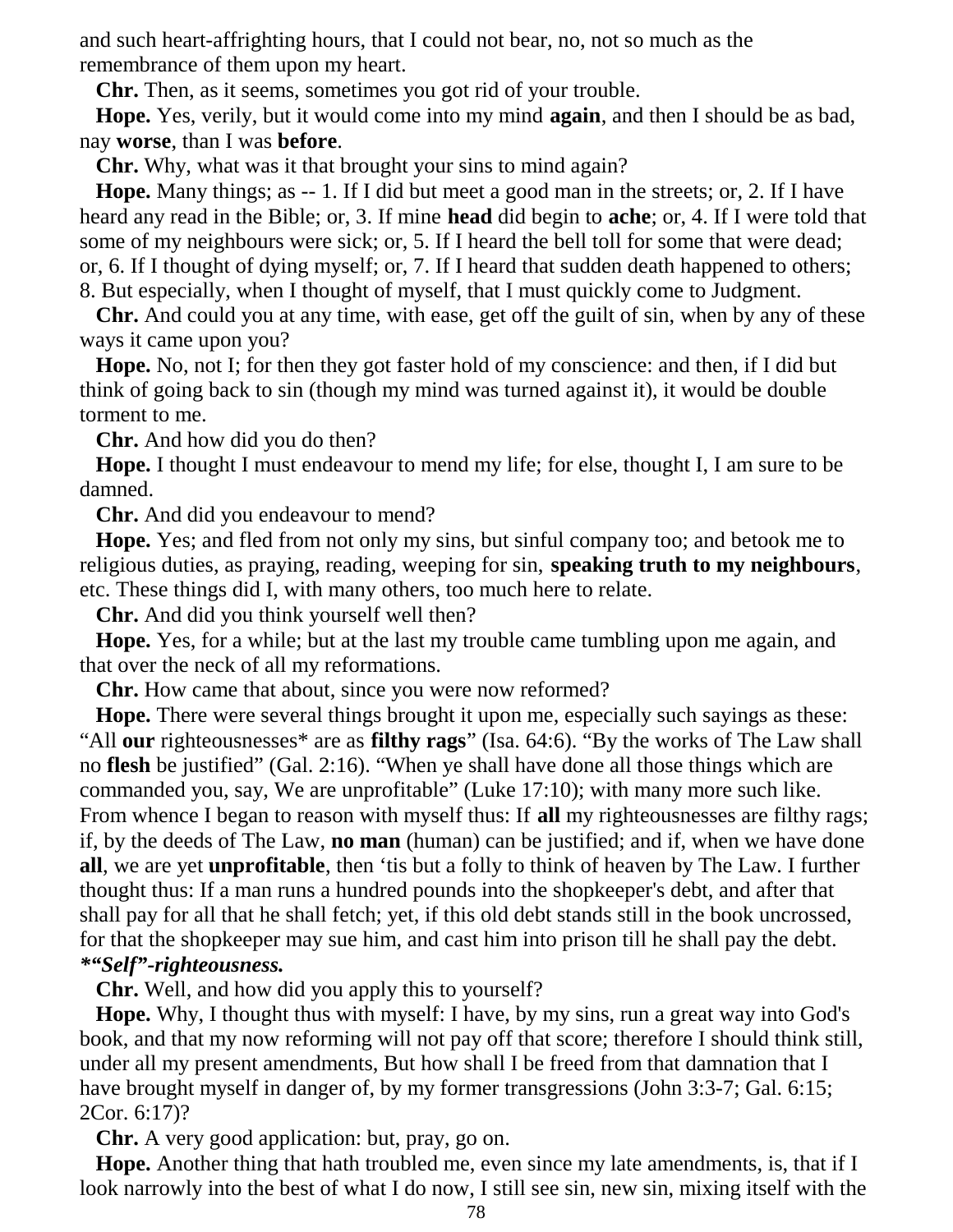best of that I do; so that now I am forced to conclude, that notwithstanding my former fond **conceits** of **myself** and duties, I have committed sin enough in one duty to send me to hell, though my former life had been faultless.

**Chr.** And what did you do then?

 **Hope.** Do! I could not tell what to do, until I brake my mind to Faithful, for he and I were well acquainted. And he told me, that unless I could obtain **the righteousness of a man that never had sinned** (John 3:3-7), neither mine own, nor all the righteousness of the world, could save me.

**Chr.** And did you think he spake true?

 **Hope.** Had he told me so when I was **pleased** and **satisfied** with **mine own** amendment, I had called him fool for his pains; but now, since I **see** mine **own** infirmity, and the sin that cleaves to my **best** performance, I have been forced to be of **his** opinion.

 **Chr.** But did you think, when at first he suggested it to you, that there was such a man to be found, of whom it might justly be said that he never committed sin?

 **Hope.** I must confess the words at first sounded strangely; but after a little more talk and company with him, I had full conviction about it.

**Chr.** And did you ask him what man this was, and how you must be justified by him?

 **Hope.** Yes, and he told me it was the Lord Jesus, that dwelleth on the right hand of the Most High. And thus, said he, you must be justified by him, even by trusting to what he hath done by himself, in the days of his flesh, and suffered when he did hang on the tree. I asked him further, how that man's righteousness could be of that efficacy to justify another before God? And he told me he was the mighty God, and did what he did, and died the death also, not for himself, but for me; to whom his doings, and the worthiness of them, should be imputed, if I believed him (Heb. 10; Rom. 4; Col. 1; 2Pet. 1).

**Chr.** And what did you do then?

 **Hope.** I made my objections against my believing, for that I thought he was not willing to save me.

**Chr.** And what said Faithful to you then?

 **Hope.** He bid me go to him and see. Then I said it was presumption; he said, No, for I was invited to come (Matt. 11:28). Then he gave me a book of Jesus, his inditing, to encourage me the more freely to come; and he said, concerning that book, that **every jot** and **tittle** thereof stood firmer than heaven and earth (Matt. 24:35). Then I asked him, what I must do when I came; and he told me, I must entreat upon my knees, with all my heart and soul, the Father to reveal him to me (Ps. 95:6; Dan. 6:10; Jer. 29:12, 13). Then I asked him further, how I must make my supplication to Him. And he said, Go, and thou shalt find Him upon a mercy-seat, where He sits all the year long, to give pardon and forgiveness to them that come. I told him that I knew not what to say when I came. And he bid me say to this effect: God be merciful to me a sinner (Luke 18:9-14), and make me to know and believe in Christ Jesus; for I see, that if his righteousness had not been, or I have not **faith** in that **righteousness, I am utterly cast away**. Lord, I have heard that Thou art a merciful God, and hast ordained that Thy Son Christ Jesus should be the Saviour of the world; and, moreover, that Thou art willing to bestow him upon such a poor sinner as I am (**and I am a sinner indeed**); Lord, take therefore this opportunity, and magnify Thy grace in the salvation of my soul, through Thy Son Christ Jesus. Amen (Exod. 25:22; Lev. 16:2; Num. 7:89; Heb. 4:16).

 **Chr.** And did you do as you were bidden? **Hope.** Yes; over, and over, and over.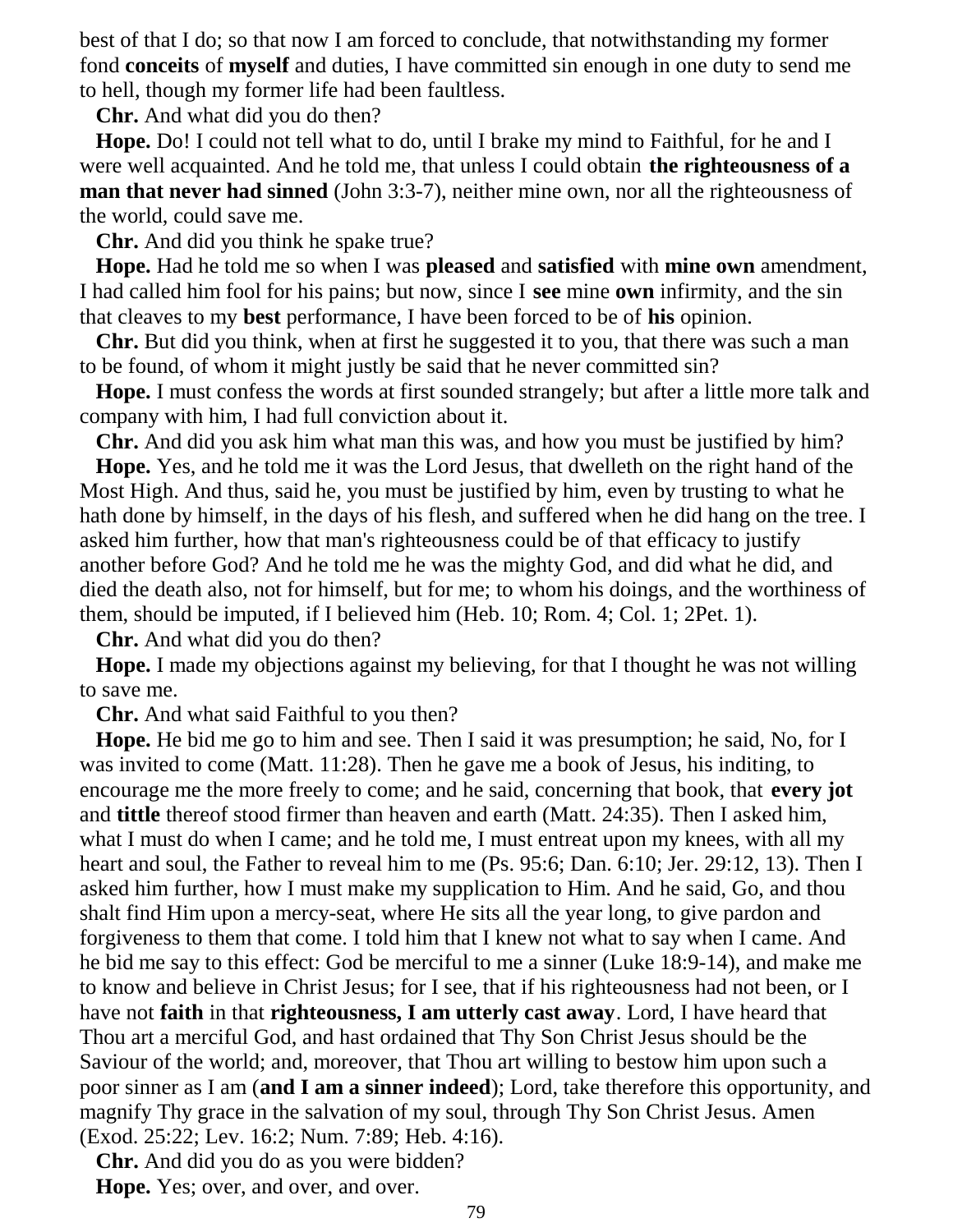**Chr.** And did the Father reveal His Son to you?

 **Hope.** Not at the first, nor second, nor third, nor fourth, nor fifth; no, nor at the sixth time neither (Matt. 6:7).

**Chr.** What did you do then?

**Hope:** What! why, I could not tell what to do.

**Chr.** Had you not thoughts of leaving off praying?

**Hope.** Yes; a hundred times twice told.

**Chr.** And what was the reason you did not?

 **Hope.** I believed that that was true which had been told me, to wit, that without the righteousness of this Christ, all the world could not save me; and therefore, thought I with myself, if I leave off I die, and I can but die at **the throne of grace**\*. And withal, this came into my mind, "Though it tarry, wait for it; because it **will surely** come, it will not tarry" (Hab. 2:3). So I continued praying until the Father showed me His Son. *\*on the cross.*

**Chr.** And how was he revealed unto you?

 **Hope.** I did not see him with my bodily eyes, but with the eyes of mine understanding (Eph. 1:18, 19); and thus it was: One day I was very sad, I think sadder than at any one time in my life; and this sadness was through a fresh sight of the greatness and vileness of my sins. And as I was then looking for nothing but hell, and the everlasting damnation of my soul, suddenly, as I thought, I saw the Lord Christ Jesus look down from heaven upon me, and saying, "Believe the Lord Christ Jesus, and thou shalt be saved" (Acts 16:31).

 But I replied, Lord, I am a great, a very great sinner. And he answered, "My grace is sufficient for thee" (2Cor. 12:9). Then I said, But, Lord, what is believing? And then I saw, from that saying, "He that cometh to me shall never hunger; and he that believeth me shall never thirst," that believing and coming was all one; and that he that came, that is, ran out in his heart and affections after salvation by Christ, he indeed believed Christ (John 6:35). Then the water stood in mine eyes, and I asked further, But, Lord, may such a great sinner as I am be indeed accepted of thee, and be saved by thee? And I heard him say, "And him that cometh to me, I will in no wise cast out" (John 6:37). Then I said, But how, Lord, must I consider of thee in my coming to thee, that my faith may be placed aright upon thee? Then he said, "Christ Jesus came into the world to save sinners" (1Tim. 1:15). "For Christ is the end of The Law for righteousness to every one that believeth" (Rom. 10:4). "Who was delivered for our offences, and was raised again for our justification" (Rom. 4:25). "Him that loved us, and washed us from our sins in his own blood" (Rev. 1:5). "For *there is* ONE God, and One mediator between God and men, the Man Christ Jesus" (1Tim. 2:5). "He ever liveth to make intercession for them" (Heb. 7:25). From all which I gathered, that I must look for righteousness in **his** person, and for satisfaction for my sins by **his** blood; that what he did in obedience to his Father's Law, and in submitting to the penalty thereof, was **not** for **himself**, but for **him** that will **accept** it for **his** salvation, and be **thankful**. And now was my heart full of joy, mine eyes full of tears, and mine affections running over with love to the name, people, and ways of Christ Jesus.

 **Chr.** This was a revelation of Christ to your soul indeed; but tell me particularly what effect this had upon your spirit.

 **Hope.** It made me see that all the world, notwithstanding **all** the righteousness **thereof**, is in a state of **condemnation**. It made me see that God the Father, though He be just, can justly justify the coming sinner. It made me greatly ashamed of the vileness of my former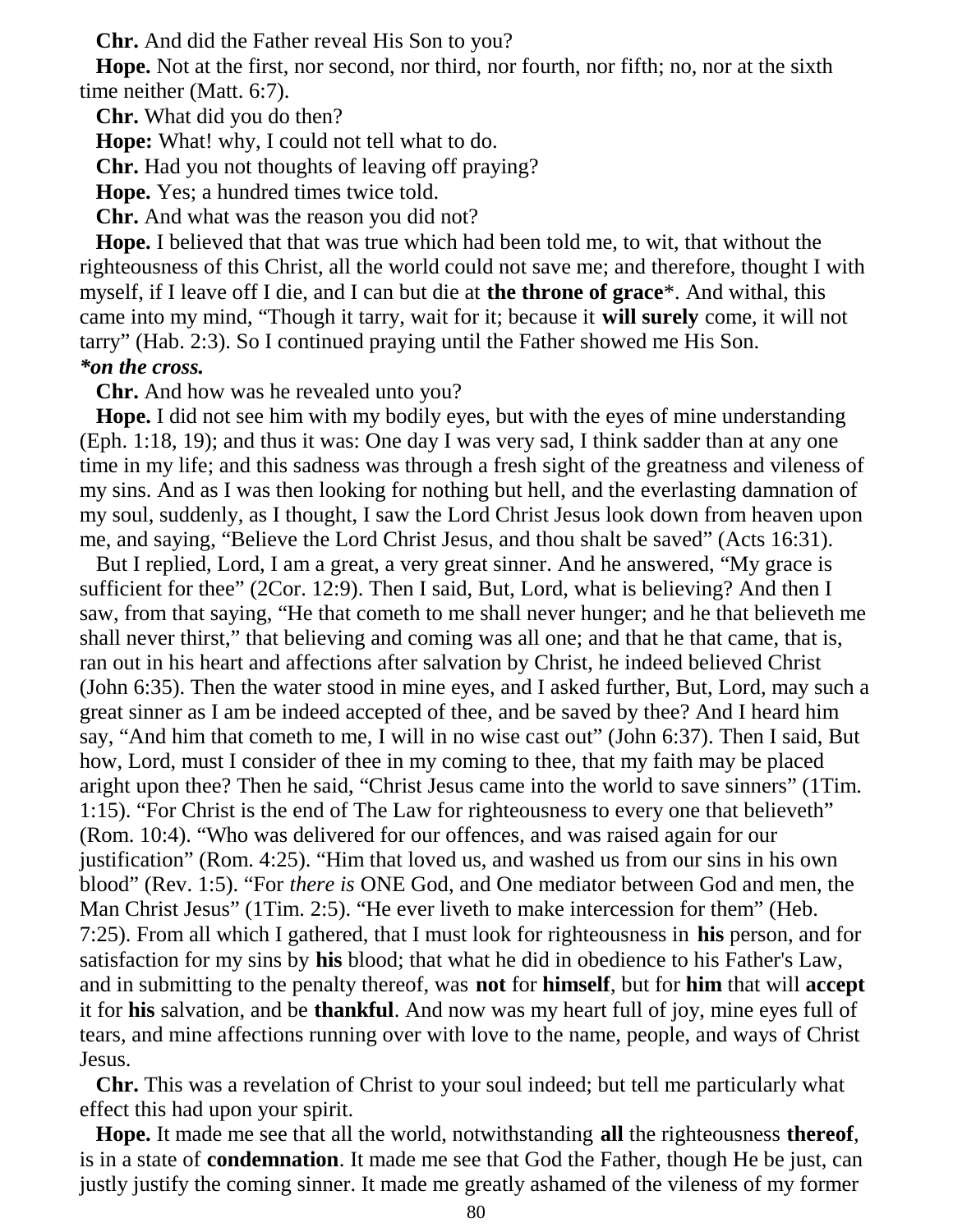life, and confounded me with the sense of mine own ignorance; for there never came thought into my heart before **now**, that showed me so the beauty of Christ Jesus. It made me love a holy life, and long to do something for the honour and **glory of** the name of **the Lord Jesus**; yea, I **thought** that had I now a thousand gallons of blood in my body, **I could** spill it all for the sake of the Lord Jesus.

 I saw then in my dream, that Hopeful looked back and saw Ignorance, whom they had left behind, coming after. Look, said he to Christian, how far yonder youngster loitereth behind.

**Chr.** Ay, ay, I see him; he careth not for our company.

**Hope.** But I trow it would not have hurt him had he kept pace with us hitherto.

**Chr.** That is true; but I warrant you he thinketh otherwise.

**Hope.** That, I think, he doth; but, however, let us tarry for him. So they did.

Then Christian said to him, Come away, man; why do you stay so behind?

 **Ignor.** I take my pleasure in walking alone; even more a great deal than in company, unless I like it the better.

 Then said Christian to Hopeful (but softly), Did I not tell you he cared not for our company? But, however, said he, come up, and let us talk away the time in this solitary place. Then directing his speech to Ignorance, he said, Come, how do you? How stands it between God and your soul now?

 **Ignor.** I hope well; for I am always full of good motions, that come into my mind to comfort me as I walk (Prov. 28:26).

**Chr.** What good motions? pray, tell us.

**Ignor.** Why, I think of God and heaven.

**Chr.** So do the devils and damned souls.

**Ignor.** But I think of them and desire them.

 **Chr.** So do many that are never like to come there. "The soul of the sluggard desireth, and hath nothing" (Prov. 13:4).

**Ignor.** But I think of them, and leave all for them.

 **Chr.** That I doubt; for leaving **all** is a hard matter: yea, a harder matter than many are aware of. But why, or by what, art thou persuaded that thou hast left all for God and heaven?

**Ignor.** My heart tells me so.

**Chr.** The wise man says, "He that trusteth in his **own** heart is a fool" (Prov. 28:26).

**Ignor.** This is spoken of an evil heart, but mine is a good one.

**Chr.** But how dost thou prove that?

**Ignor.** It comforts me in hopes of heaven.

 **Chr.** That may be through **its deceitfulness**; for a man's heart may minister comfort to him in the hopes of that thing for which he yet has **no** ground to hope.

**Ignor.** But my heart and life agree together, and therefore my hope is well grounded.

**Chr. Who told thee** that thy heart and life agree together (Gen. 3:11)?

**Ignor.** My heart tells me so.

 **Chr.** Ask my fellow if I be a thief! Thy heart tells thee so! **Except the Word of God** beareth witness in this matter, other testimony is of **NO** value.

 **Ignor.** But is it not a good heart that hath good thoughts, and is not that a good life that is according to God's Commandments?

**Chr.** Yes, that is a good heart that hath good thoughts, and that is a good life that is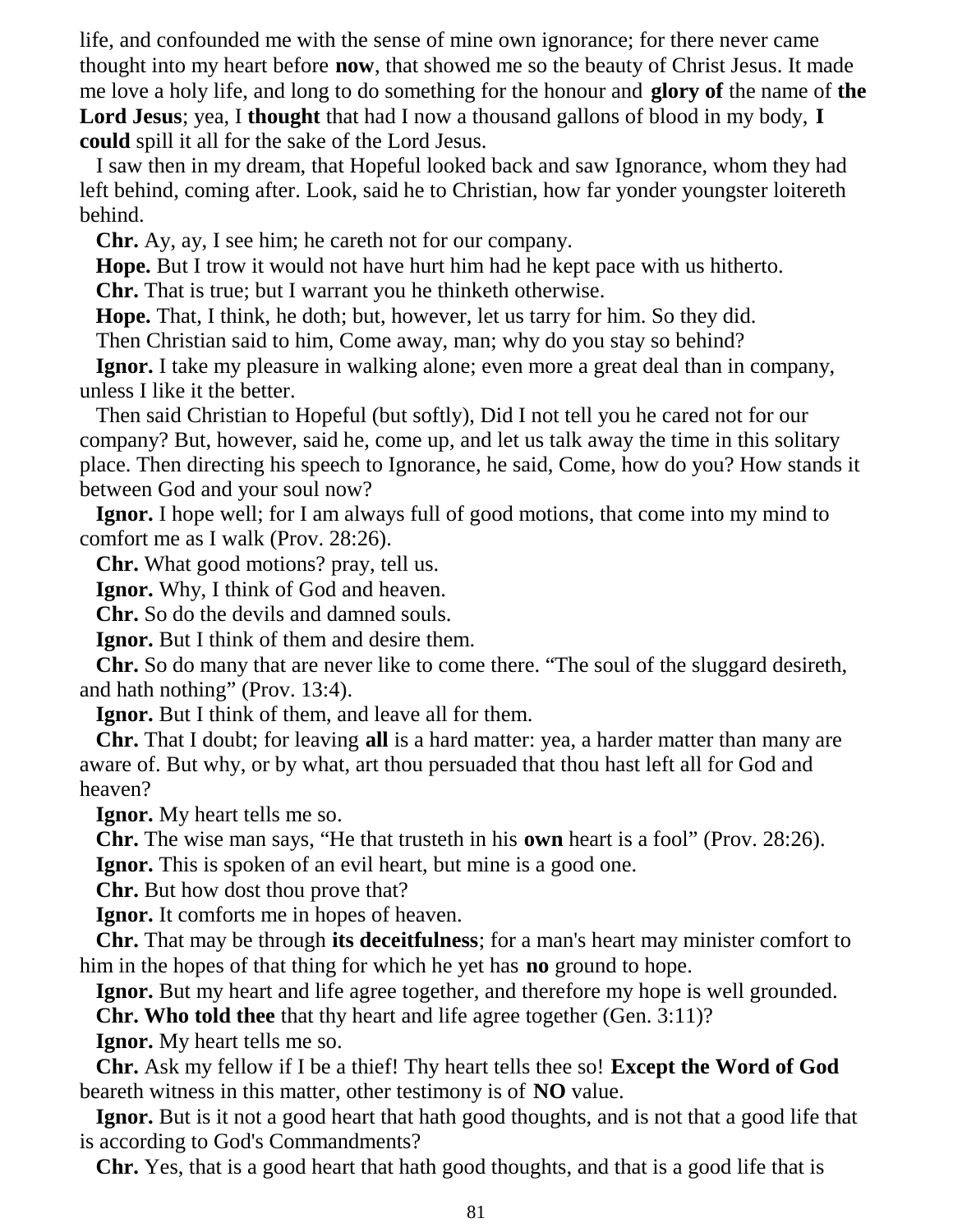according to God's Commandments; but it is one thing, indeed, to have these, and another thing only to **think** so.

 **Ignor.** Pray, what count you good thoughts, and a life according to God's Commandments?

 **Chr.** There are good thoughts of diverse kinds; some respecting ourselves, some God, some Christ, and some other things.

**Ignor.** What be good thoughts respecting ourselves?

**Chr.** Such as agree with the Word of God.

**Ignor.** When do our thoughts of ourselves agree with the Word of God?

 **Chr.** When we pass the **same** judgment upon **ourselves** which the Word passes. To explain myself -- the Word of God saith of persons in a **natural** condition, "There is **none** righteous, there is **none** that doeth good, no, **not one**" (Rom. 3:10, 12). It saith also, that "every imagination of the thoughts of **his (man's)** heart *was* only evil **continually**" (Gen. 6:5). And again, "The imagination of **man's** heart is **evil** from his youth"(Gen. 8:21). Now then, when we think thus of ourselves, having sense thereof, then are our thoughts good ones, because according to the Word of God.

**Ignor.** I will **never** believe that **my** heart is thus **bad**.

 **Chr.** Therefore thou **never** hadst **one good** thought concerning **thyself** in **thy life**. But let me go on. As the Word passeth a judgment upon our heart, so it passeth a judgment upon our ways; and when our thoughts of our hearts and ways agree with the Judgment which the Word giveth of both, then are both good, because agreeing thereto.

**Ignor.** Make out your meaning.

 **Chr.** Why, the Word of God saith that **man's** ways are **crooked** ways; **not good**, but **perverse** (Ps. 125:5; Prov. 2:15). It saith they are naturally out of The Good Way; that they have not known it (Rom. 3). Now, when a man thus thinketh of his ways; I say, when he doth sensibly, and with heart-humiliation, thus think, then hath he good thoughts of his own ways, because his thoughts now agree with the Judgment of the Word of God.

**Ignor.** What are good thoughts concerning God?

 **Chr.** Even as I have said concerning ourselves, when our thoughts of God do agree with what the Word saith of Him; and that is, when we think of His being and attributes as the Word hath taught; of which I cannot now discourse at large. But to speak of Him with reference to us: Then we have right thoughts of God, when we think that **He knows us better than we know ourselves,** and can **see sin in us** when and where **we can see none** in **ourselves**; when we think He knows our inmost thoughts, and that our heart, with all its depths, is always open unto His eyes; also, when we think that all **our** righteousness\* **stinks** in His nostrils, and that, therefore, He can**not abide** to see us stand before Him in **any** confidence, **even** in all our **best** performances.

## *\*"Self"-righteousness*

 **Ignor.** Do you think that I am such a fool as to think God can see no further than I? or that I would come to God in the best of my performances?

**Chr.** Why, how dost thou think in this matter?

**Ignor.** Why, to be short, I think I must believe in Christ for justification.

 **Chr.** How! think thou must believe in Christ, when thou **seest not** thy **need** of him! Thou neither **seest** thy original nor **actual** infirmities; but hast such an opinion of thyself, and of what thou doest, as plainly renders thee to be one that did never see a necessity of Christ's personal righteousness to justify thee before God. How, then, dost thou say, I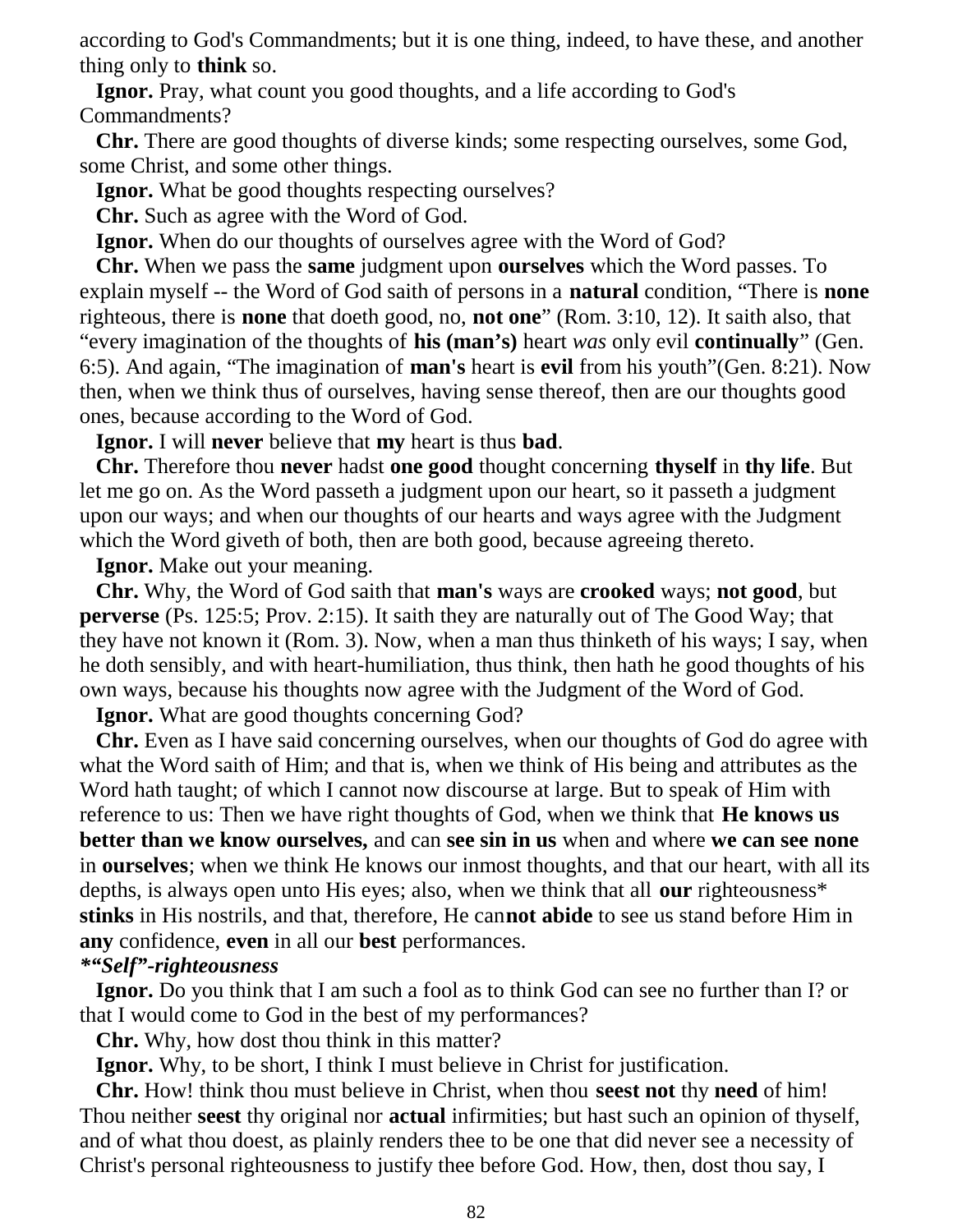believe in Christ?

**Ignor.** I believe well enough for all that.

**Chr.** How dost thou believe?

 **Ignor.** I believe that Christ died for sinners; and that I shall be justified before God from the Curse, through His gracious acceptance of my obedience to His Law. Or thus, Christ makes my duties, that are religious, acceptable to his Father, by virtue of his merits; and so shall I be justified.

**Chr.** Let me give an answer to this confession of thy faith.

 1. Thou believest with a **fantastical** faith; for this faith is nowhere described in the Word.

 2. Thou believest with a **false** faith; because it taketh justification from the personal righteousness of Christ, and applies it to thy own.

 3. This faith maketh not Christ a justifier of thy person, but of thy actions; and of thy person for thy actions' sake, which is **false**.

 4. Therefore, this faith is **deceitful**, even such as will leave thee under wrath, in the Day of God Almighty; for true justifying faith puts the soul, as sensible of its lost condition by The Law, upon flying for refuge unto Christ's righteousness; which righteousness of his is not an act of grace, by which he maketh, for justification, thy obedience accepted with God, but his personal obedience to The Law, in doing and suffering for us what that required at our hands; -- **this righteousness**, I say, **true faith accepteth**; under the skirt of which, the soul being shrouded, and by it presented as spotless before God, it is accepted, and acquit from condemnation.

**Ignor.** What! would you have us trust to what Christ, in his own person, has done without us? This conceit would loosen the reins of our lust, and tolerate us to live as we list; for what matter how we live, if we may be justified by Christ's personal righteousness from all, when we believe it?

 **Chr.** Ignorance is thy name, and as thy name is so art thou; even this thy answer demonstrateth what I say. Ignorant thou art of what justifying righteousness is, and as ignorant how to secure thy soul, through the faith of it, from the heavy wrath of God. Yea, thou also art ignorant of the true effects of saving faith in this righteousness of Christ, which is to bow and win over the heart to God in Christ, to love His name, **His word**, ways, and **people**, and **not** as thou **ignorantly imaginest**.

**Hope.** Ask him if ever he had Christ revealed to him from heaven.

 **Ignor.** What! you are a man for revelations! I believe that what both you, and all the rest of you, say about that matter is but the fruit of distracted brains.

 **Hope.** Why, man! Christ is so hid in God from the **natural** apprehensions of the **flesh**, that he cannot by any **man** be **savingly known** unless God the Father reveals him to them.

 **Ignor.** That is your faith, but not mine; yet mine, I doubt not, is as good as yours, though I have not in my head so many whimsies as you.

 **Chr.** Give me leave to put in a word. You ought not so slightly to speak of this matter; for this I will boldly affirm, even as my good companion hath done, that no man can **know** Christ Jesus **but by** the **revelation** of the **Father** (Matt. 11:27); yea, and **faith** too, **by** which the soul layeth **hold** upon Christ, **if** it be right, must be wrought by the exceeding greatness of His mighty power; the working of which faith, I perceive, poor Ignorance, thou art ignorant of (1Cor. 12:3; Eph. 1:18, 19). Be awakened, then, **see thine own wretchedness**, and fly to the Lord Jesus; and by his righteousness, which is the righteousness of God, for he himself is God, thou shalt be delivered from condemnation.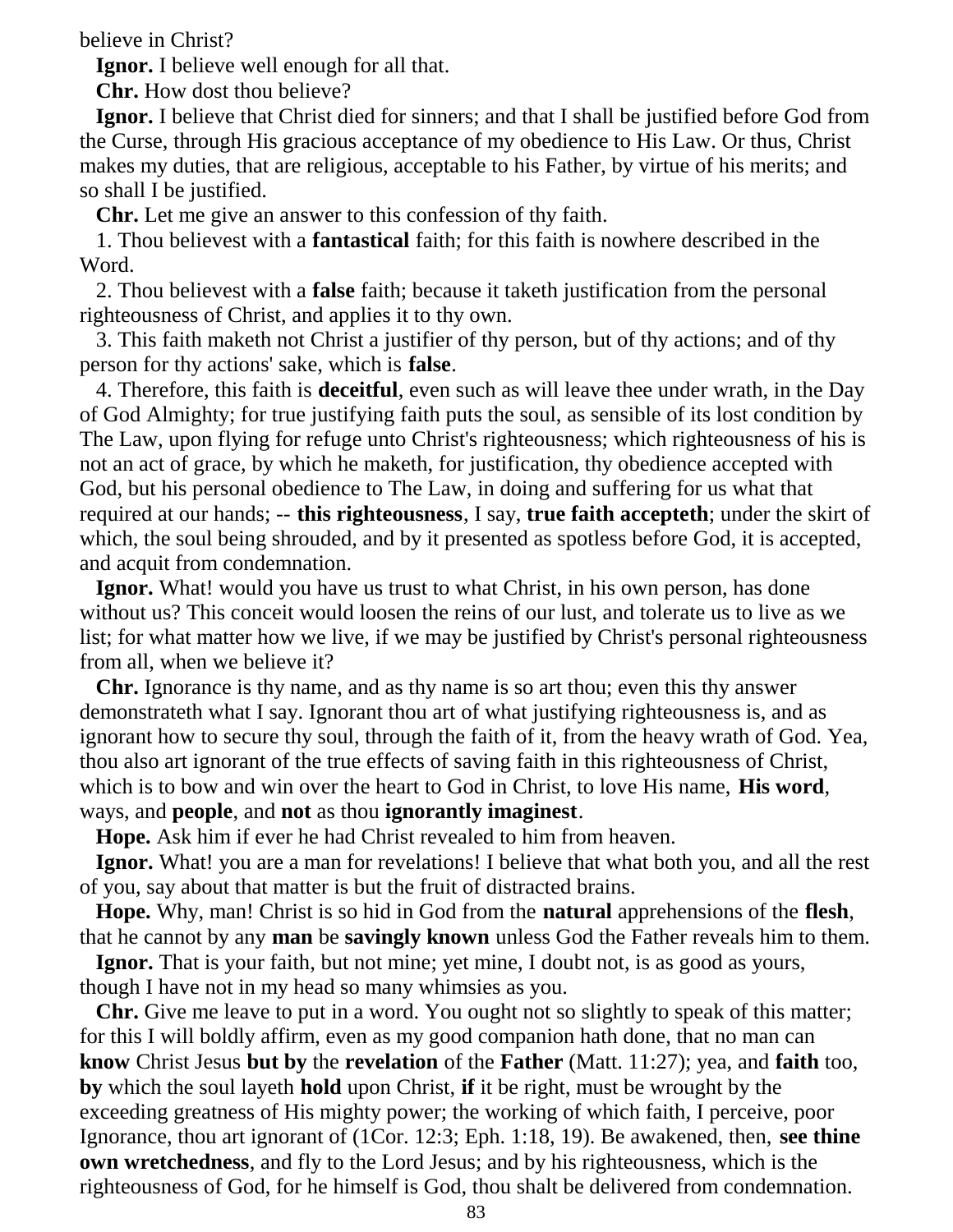**Ignor.** You go so fast, I cannot keep pace with you. Do you go on before; I must stay a while behind.

Then they said --

 Well, Ignorance, wilt thou yet foolish be, To slight good counsel, ten times given thee? And if thou yet refuse it, thou shalt know, Ere long, the evil of thy doing so. Remember, man, in time; stoop, do not fear; **Good** counsel, taken **well**, saves; therefore hear. But if thou yet shalt slight it, thou wilt be The loser (Ignorance), I'll warrant thee.

Then Christian addressed thus himself to his fellow:-

 **Chr.** Well, come, my good Hopeful, I perceive that thou and I must walk by ourselves again.

 So I saw in my dream, that they went on apace before, and Ignorance, he came hobbling after. Then said Christian to his companion, It pities me much for this poor man; it will **certainly** go ill with him at last.

 **Hope.** Alas! there are abundance in our town in his condition, whole families, yea whole streets, and that of pilgrims too; and if there be so many in our parts, how many, think you, must there be in the place where he was born?

 **Chr.** Indeed, the Word saith, "He hath blinded their eyes, lest they should see," etc. But now we are by ourselves, what do you think of such men? Have they at no time, think you, convictions of sin, and so, consequently, fears that their state is dangerous?

**Hope.** Nay, do you answer that question yourself, for you are the elder man.

 **Chr.** Then I say, sometimes (as I think) they may; but they, being **naturally** ignorant, understand not that such convictions tend to their good; and therefore they do desperately seek to stifle them (James 1:24), and presumptuously continue to flatter themselves in the way of their own hearts.

 **Hope.** I do believe, as you say, that fear tends much to men's good, and to make them right, at their beginning to go on pilgrimage.

 **Chr.** Without all doubt it doth, if it be right; for so says the Word, "The fear of the Lord is the beginning of Wisdom" (Job 28:28; Ps. 111:10; Prov. 1:7; 9:10).

**Hope.** How will you describe right fear?

**Chr.** True or right fear is discovered by three things --

1. By its rise; it is caused by saving convictions for sin.

2. It driveth the soul to lay fast hold of Christ for salvation.

 3. It begetteth and continueth in the soul a great reverence of God, His Word, and Ways, **keeping it tender**, and making it afraid to turn from them to the right hand or to the left, to anything that may dishonour God, break its peace, grieve the Spirit, or cause the enemy to speak reproachfully.

 **Hope.** Well said; I believe you have said the truth. Are we now almost got past the Enchanted Ground?

**Chr.** Why? art thou weary of this discourse?

**Hope.** No, verily, but that I would know where we are.

**Chr.** We have not now above two miles farther to go thereon. But let us return to our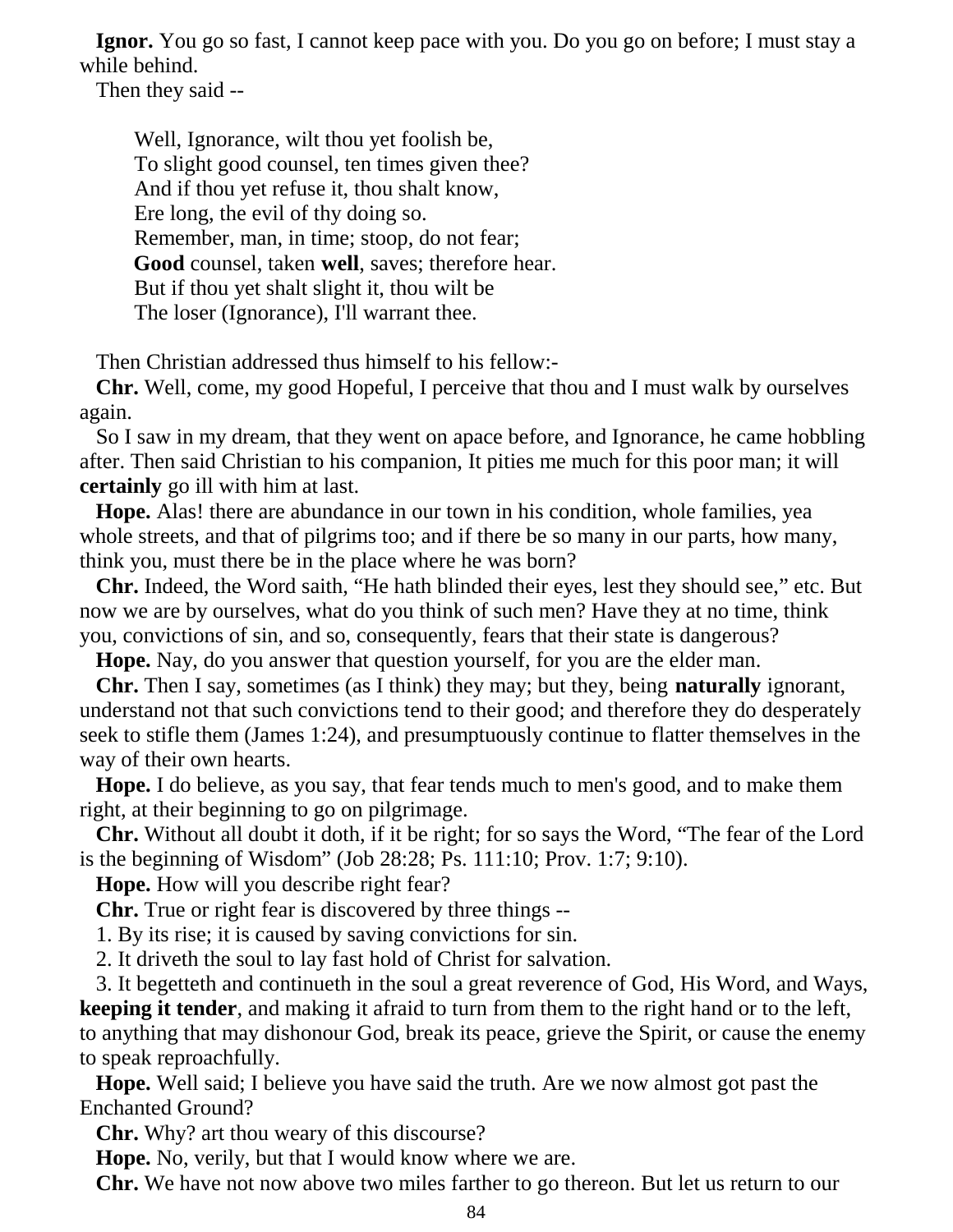matter. Now the ignorant know not that such convictions as tend to put them in fear are for their good, and therefore they seek to stifle them.

**Hope.** How do they seek to stifle them?

 **Chr.** 1. They **think** that those fears are wrought by the devil (though indeed they are wrought of God); and, thinking so, they resist them as things that directly tend to their overthrow. 2. They also **think** that these fears tend to the spoiling of their faith, when, alas for them, poor men that they are, they have none at all! and therefore they harden their hearts against them. 3. They presume they ought not to fear; and therefore, in despite of them, wax **presumptuously** confident. 4. They see that those fears tend to take away from them their pitiful old self-holiness, and therefore they resist them with all their might.

 **Hope.** I know something of this myself; for, before I knew myself, it was so with me (Thomas 1:7, 8).

 **Chr.** Well, we will leave, at this time, our neighbour Ignorance by himself, and fall upon another profitable question.

**Hope.** With all my heart, but you shall still begin.

 **Chr.** Well then, did you not know, about ten years ago, one Temporary in your parts, who was a forward man in religion then?

 **Hope.** Know him! yes; he dwelt in Graceless, a town about two miles off of Honesty, and he dwelt next door to one Turnback.

 **Chr.** Right, he dwelt under the same roof with him. Well, that man was much awakened once; I believe that then he had some sight of his sins, and of the wages that were due thereto.

 **Hope.** I am of your mind, for, my house not being above three miles from him, he would ofttimes come to me, and that with many tears. Truly I pitied the man, and was not altogether without hope of him; but one may see it is not every one that cries, "Lord, Lord."

 **Chr.** He told me once that he was resolved to go on pilgrimage, as we do now; but all of a sudden he grew acquainted with one Save-self (Save-"Self"), and then he became a stranger to me.

 **Hope.** Now, since we are talking about him, let us a little inquire into the reason of the sudden backsliding of him and such others.

**Chr.** It may be very profitable, but do you begin.

**Hope.** Well, then, there are in my judgment four reasons for it:-

 1. Though the consciences of such men are awakened, yet their **minds** are **not** changed; therefore, when the power of guilt weareth away, that which provoked them to be religious ceaseth; wherefore they naturally turn to their own course again (James 1:22- 24); even as we see the dog that is sick of what he has eaten, so long as his sickness prevails, he vomits and casts up all; not that he doth this of a free mind (if we may say a dog has a mind), but because it troubleth his stomach; but now, when his sickness is over, and so his stomach eased, his **desire** being **not** at all **alienate** from his **vomit**, he turns him about and licks up all; and so it is true which is written, "**The dog is turned to his own vomit again**" (2Pet. 2:22). Thus, I say, being hot for heaven by virtue only of the sense and fear of the torments of hell, as their sense of hell and the fears of damnation chills and cools, so their desires for heaven and salvation cool also. So then it comes to pass, that when their guilt and fear is gone, their desires for heaven and joy die, and they return to their course again.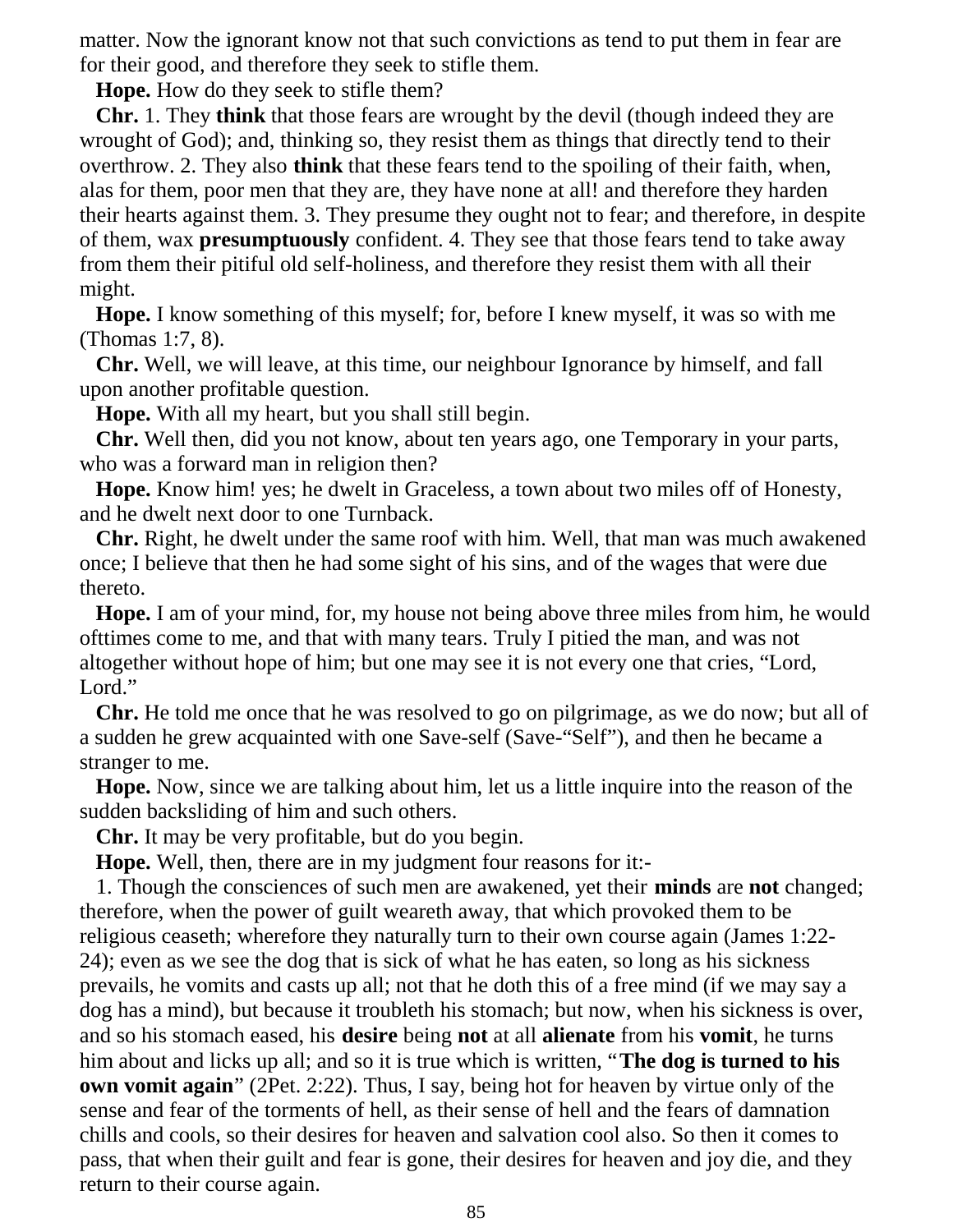2. Another reason is, they have slavish fears that do overmaster them. I speak now of the fears that they have of men, for "the fear of man bringeth a snare" (Prov. 29:25). So then, though they seem to be hot for heaven so long as the flames of hell are about their ears, yet, **when that terror is a little over**, they betake themselves to **second** thoughts (James 1:8; 4:8), namely, that it is good to be wise, and not to run (for they know not what) the hazard of losing all, or, at least, of bringing themselves into unavoidable and unnecessary troubles; and **so they fall in with the world again**.

 3. **The shame that attends religion lies also as a block in their way; they are proud and haughty, and religion in their eye is low and contemptible; therefore, when they have lost their sense of hell and wrath to come, they return again to their former course.**

 4. Guilt, and to meditate terror, are grievous to them. They like not to see their misery before they come into it; though perhaps the sight of it at first, if they loved that sight, might make them fly whither the righteous fly and are safe. But because they do, as I hinted before, even shun the thoughts of guilt and terror, therefore, when once they are rid of their awakenings about the terrors and wrath of God, they harden their hearts gladly, and choose such ways as will harden them more and more.

 **Chr.** You are pretty near the business; for the bottom of all is, for **want of a change in their mind and will.** And therefore they are but like the felon that standeth before the judge; he quakes and trembles, and **seems** to repent most heartily; but the bottom of all is the **fear of the halter, not** that he hath any detestation of the offence; as is evident, because, let but this man have his liberty, and he will be a thief, and so a rogue still, whereas, if his **mind** was changed, **he would be otherwise**.

 **Hope.** Now I have showed you the reasons of their going back, do you show me the manner thereof.

**Chr.** So I will willingly:-

 1. They draw off their thoughts, all that they may, from the remembrance of God, death, and judgment to come.

 2. Then they cast off by degrees private duties, as closet-prayer, curbing their lusts, watching, sorrow for sin, and the like.

3. Then they shun the company of lively and warm Christians.

 4. After that they grow cold to public duty, as hearing, reading, Godly conference, and the like.

 5. **Then they begin to pick holes, as we say, in the coats of some of the Godly**; and that **devilishly**, that they may have a seeming colour to throw religion (for the sake of some infirmity they have espied in them) behind their backs.

 6. Then they begin to adhere to, and associate themselves with, carnal, loose, and wanton men.

 7. Then they give way to carnal and wanton discourses in secret; and glad are they if they can see such things in any that are counted honest, that they may the more boldly do it through their example.

8. After this they begin to play with little sins openly.

 9. And then, **being hardened, they show themselves as they are.** Thus, being launched again into the gulf of **misery, unless a miracle of grace prevent it,** they everlastingly perish in their own deceivings.

 Now I saw in my dream, that by this time the pilgrims were got over the Enchanted Ground; and, entering into the country of Beulah, whose air was very sweet and pleasant,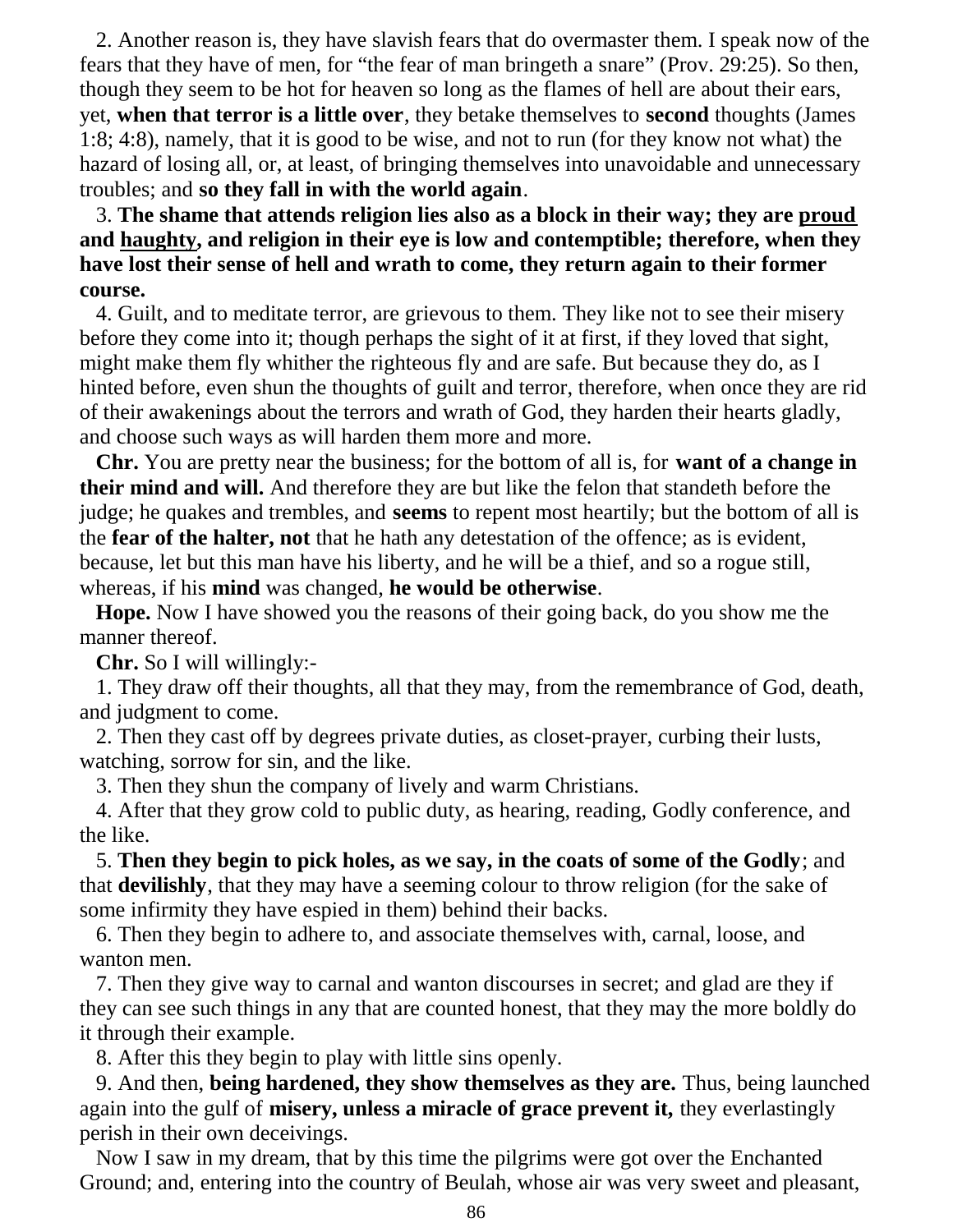The Way lying directly through it, they solaced themselves there for a season (Isa. 62:4). Yea, here they heard continually the singing of birds, and saw every day the flowers appear on the earth, and heard the voice of the turtle in the land (S. of Sol. 2:10-12). In this country the sun shineth night and day; wherefore this was beyond the Valley of the Shadow of Death, and also out of the reach of Giant Despair; neither could they from this place so much as see Doubting Castle. Here they were within sight of the city they were going to, also here met them some of the inhabitants thereof; for in this land the Shining Ones commonly walked, because it was upon the borders of heaven. In this land also, the contract between the Bride and the Bridegroom was renewed; yea, here, "As the bridegroom rejoiceth over the bride, so did their God rejoice over them" (Isa. 62:5). Here they had no want of corn and wine; for in this place they met with abundance of what they had sought for in all their pilgrimage (Isa. 62:8). Here they heard voices from out of the city, loud voices, saying, "Say ye to the daughter of Zion, Behold, thy salvation cometh; behold, His reward is with him!" (Isa. 62:11). Here all the inhabitants of the country called them, "The holy people, The redeemed of the Lord, Sought out," etc. (Isa. 62:12).

 Now, as they walked in this land, they had more rejoicing than in parts more remote from the Kingdom to which they were bound; and drawing near to the city, they had yet a more perfect view thereof. It was builded of pearls and precious stones, also the streets thereof were paved with gold; so that by reason of the natural glory of the city, and the reflection of the sunbeams upon it, Christian with **desire** fell **sick**. Hopeful also had a fit or two of the same disease. Wherefore here they lay by it a while, crying out, because of their pangs, "If ye find my beloved, tell him that I am sick of love" (S. of Sol. 5:8).

 But, being a little strengthened, and better able to bear their **sickness**, they walked on their way, and came yet nearer and nearer, where were orchards, vineyards, and gardens, and their gates opened into the highway. Now, as they came up to these places, behold the gardener stood in The Way, to whom the pilgrims said, Whose goodly vineyards and gardens are these? He answered, They are the King's, and are planted here for His Own delights, and also for the solace of pilgrims. So the gardener had them into the vineyards, and bid them refresh themselves with the dainties (Deut. 23:24). He also showed them there the King's walks, and the arbours where He delighted to be; and here they tarried and slept.

 Now I beheld in my dream, that they talked more in their sleep at this time than ever they did in all their journey; and being in a muse thereabout, the gardener said even to me, Wherefore musest thou at the matter? It is the nature of the fruit of the grapes of these vineyards to go down so sweetly as to cause the lips of them that are asleep to speak.

 So I saw that when they awoke they addressed themselves to go up to the city; but, as I said, the reflection of the sun upon the city (for "the city was pure gold," Rev. 21:18) was so extremely glorious that they could not, as yet, with open face behold it, but through an instrument made for that purpose (2Cor. 3:18). So I saw that, as they went on, there met them two men in raiment that shone like gold, also their faces shone as the light.

 These men asked the pilgrims whence they came; and they told them. They also asked them where they had lodged, what difficulties and dangers, what comforts and pleasures they had met in The Way; and they told them. Then said the men that met them, You have but two difficulties more to meet with, and then you are in the city.

 Christian then, and his companion, asked the men to go along with them; so they told them they would. But, said they, you must obtain it by your own faith. So I saw in my dream, that they went on together until they came in sight of the gate.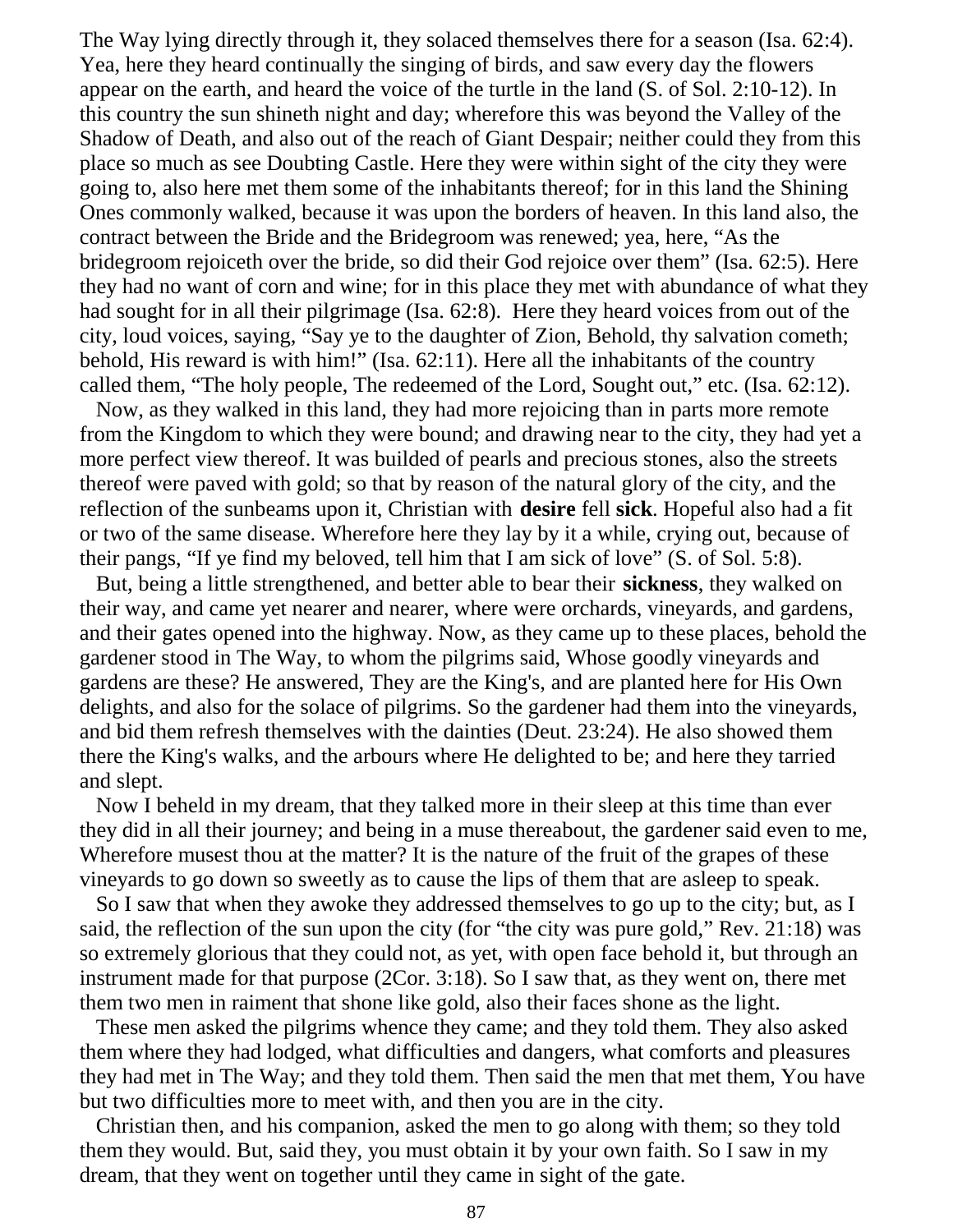Now, I further saw, that betwixt them and the gate was a river, but there was no bridge to go over: the river was very deep. At the sight, therefore, of this river, the pilgrims were much stunned; but the men that went with them said, You must go through, or you cannot come at the gate.

 The pilgrims then began to inquire if there was no other way to the gate. To which they answered, Yes; but there hath not any, save two, to wit, Enoch and Elijah, been permitted to tread that path since the foundation of the world, nor shall, until the last trumpet shall sound (1Cor. 15:51, 52; Rev. 11:15). The pilgrims then, especially Christian, began to despond in their minds, and looked this way and that, but no way could be found by them by which they might escape the river. Then they asked the men if the waters were all of a depth? They said, No; yet they could not help them in that case; for, said they, You shall find it deeper or shallower, as you believe the King of the place.

 They then addressed themselves to the water; and entering, Christian began to sink, and crying out to his good friend Hopeful, he said, I sink in deep waters; the billows go over my head, all his waves go over me! Selah.

 Then said the other, Be of good cheer, my brother, I feel the bottom, and it is good. Then said Christian, Ah! my friend, "the sorrows of death have compassed me about"; I shall not see the land that flows with milk and honey; and with that a great darkness and horror fell upon Christian, so that he could not see before him. Also here he in great measure lost his senses, so that he could neither remember, nor orderly talk of any of those sweet refreshments that he had met with in The Way of his pilgrimage. But all the words that he spake still tended to discover that he had **horror of mind**, and heart-**fears** that he should die in that river, and never obtain entrance in at the gate. Here also, as they that stood by perceived, he was much in the troublesome thoughts of the sins that he had committed, both since and before he began to be a pilgrim. It was also observed that he was troubled with apparitions of hobgoblins and evil spirits, for ever and anon he would intimate so much by words. Hopeful, therefore, here had much ado to keep his brother's head above water; yea, sometimes he would be quite gone down, and then, ere a while, he would rise up again half dead. Hopeful also would endeavour to comfort him, saying, Brother, I see the gate, and men standing by to receive us; but Christian would answer, It is you, it is you they wait for; you have been Hopeful ever since I knew you. And so have you, said he to Christian. Ah, brother! said he, surely if I was right He would now arise to help me; but for my sins He hath brought me into the snare, and hath left me. Then said Hopeful, My brother, you have quite forgot the text, where it is said of the wicked, "There are no bands in their death: but their strength is firm. They are not in trouble as other men; neither are they plagued like other men" (Ps. 73:4, 5). These troubles and distresses that you go through in these waters are no sign that God hath forsaken you; but are sent to try you, whether you will call to mind that which heretofore you have received of His goodness, and live upon Him in your distresses.

 Then I saw in my dream, that Christian was as in a muse awhile. To whom also Hopeful added this word, Be of good cheer. Christ Jesus maketh thee whole; and with that Christian brake out with a loud voice, Oh! I see Him again, and He tells me, "When thou passest through the waters, I will be with thee; and through the rivers, they shall not overflow thee" (Isa. 43:2). Then they both took courage, and the enemy was after that as still as a stone, until they were gone over. Christian therefore **presently found** ground to stand upon, and so it followed that the rest of the river was but shallow. Thus they got over. Now, upon the bank of the river, on the other side, they saw the two Shining Men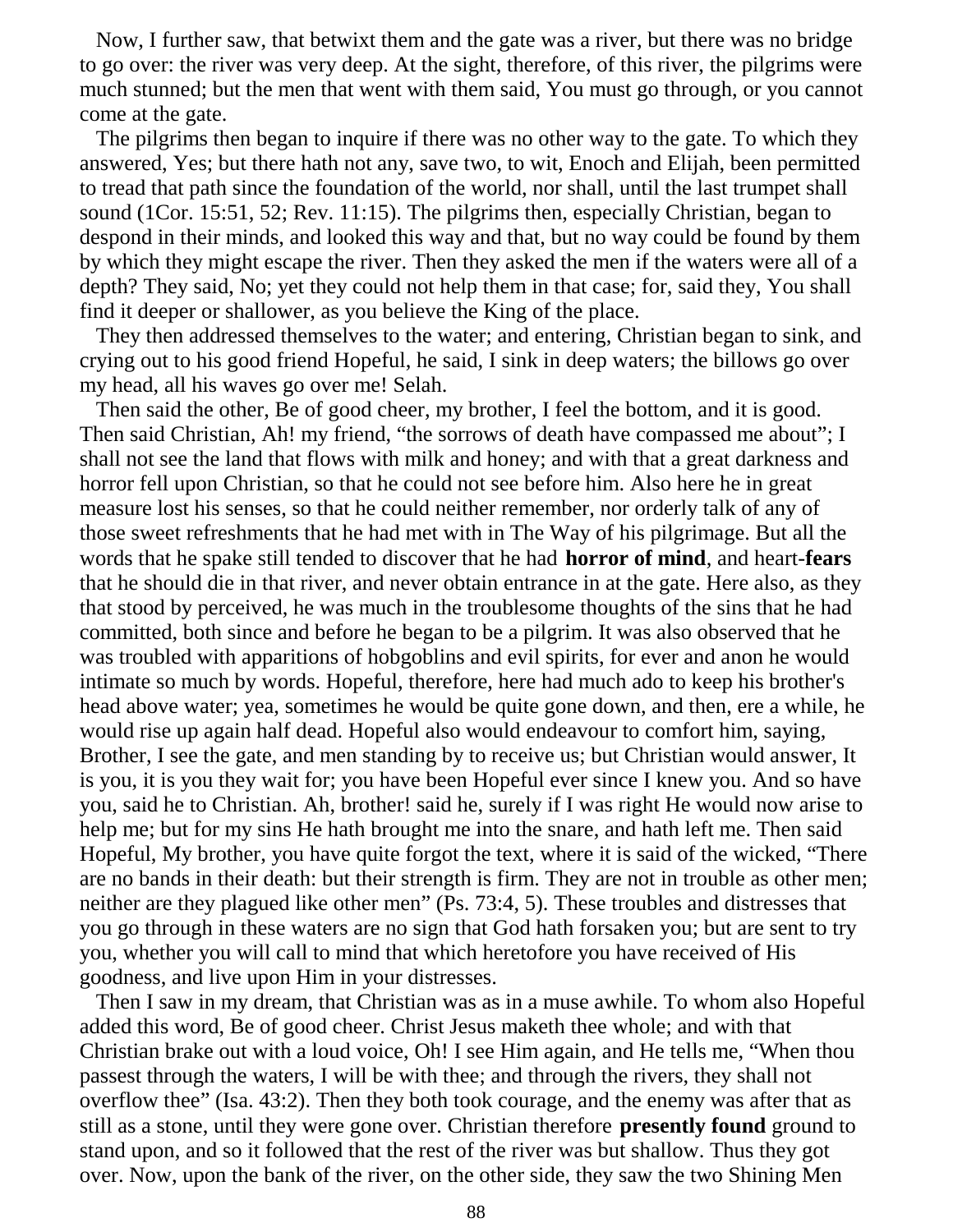again, who there waited for them; wherefore, being come out of the river, they saluted them, saying, We are ministering spirits, sent forth to minister for those that shall be heirs of salvation. Thus they went along towards the gate.

 Now, now look how the holy pilgrims ride, Clouds are their Chariots, Angels are their Guide: Who would not here for Him all hazards run, That thus provides for His when this world's done?

 Now you must note that the city stood upon a mighty hill; but the pilgrims went up that hill with ease, because they had these two men to lead them up by the arms; also, they had left their **mortal** garments\* behind them in the river, for though they went **in** with them, they came **out** without them (Gal. 2:20). They, therefore, went up here with much agility and speed, though the foundation upon which the city was framed was higher than the clouds. They therefore went up through the regions of the air, sweetly talking as they went, being comforted because they safely got over the river, and had such glorious companions to attend them.

#### *\*the human "Self".*

 The talk they had with the Shining Ones was about the glory of the place; who told them that the beauty and glory of it were inexpressible. There, said they, is the "Mount Sion, the heavenly Jerusalem, an innumerable company of angels, and the spirits of just men made perfect" (Heb. 12:22-24). You are going now, said they, to the paradise of God, wherein you shall see the Tree of Life, and eat of the never-fading fruits thereof; and when you come there, you shall have white robes given you, and your walk and talk shall be every day with the King, even all the days of eternity (Rev. 2:7; 3:4; 22:5 / King of kings' Bible, Rev. 30:5). There you shall not see again such things as you saw when you were in the lower region upon the earth, to wit, sorrow, sickness, affliction, and death, "for the former things are passed away." You are now going to Abraham, to Isaac, and Jacob/Israel, and to the Prophets -- men that God hath taken away from the evil to come, and that are now resting upon their beds, each one walking in his righteousness (Isa. 57:1, 2; 65:17). The men then asked, What must we do in the holy place? To whom it was answered, You must there receive the comforts of all your toil, and have joy for all your sorrow; you must reap what you have sown, even the fruit of all your prayers and tears, and sufferings for the King by The Way (Gal. 6:7). In that place you must wear crowns of gold, and enjoy the perpetual sight and vision of the Holy One, for "there you shall see Him **as he is**\*" (1John 3:2). There also you shall serve Him continually with praise, with shouting, and thanksgiving, Whom you desire to serve in the world, though with much difficulty, because of the **infirmity** of your **flesh**. There your eyes shall be delighted with seeing, and your ears with hearing the pleasant voice of the Mighty One. There you shall enjoy your friends again, that are gone thither before you; and there you shall with joy receive, even every one that follows into the holy place after you. There also shall you be clothed with glory and majesty, and put into an equipage fit to ride out with the King of Glory. When He shall come with sound of trumpet in the clouds, as upon the wings of the wind, you shall come with Him; and when He shall sit upon the Throne of Judgment, you shall sit by Him; yea, and when He shall pass sentence upon all the workers of iniquity, let them be angels or men, you also shall have a voice in that judgment, because they were His and **your** enemies (Dan. 7:9, 10; Jude 14; 1Thess. 4:13-17; 1Cor. 6:2, 3). Also, when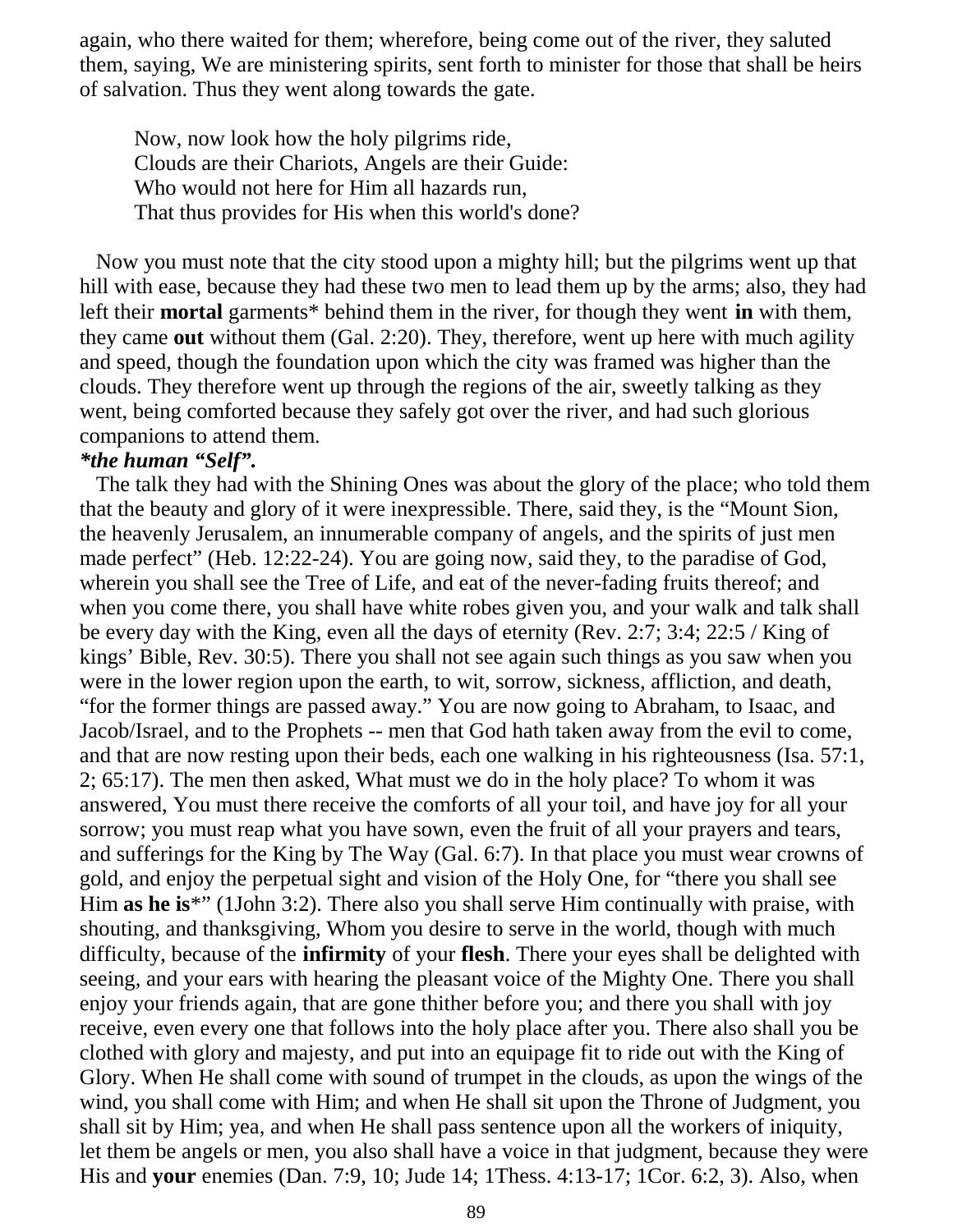He shall again return to the city, you shall go too, with sound of trumpet, and be ever with Him.

#### *\*Not as you think He should be.*

 Now while they were thus drawing towards the gate, behold a company of the heavenly host came out to meet them; to whom it was said, by the other two Shining Ones, These are the men that have loved our Lord when they were in the world, and that have left all for his holy name; and he hath sent us to fetch them, and we have brought them thus far on their desired journey, that they may go in and look their Redeemer in the face with joy. Then the heavenly host gave a great shout, saying, "Blessed are they which are called unto the Marriage Supper of the Lamb" (Rev. 19:9). There came out also at this time to meet them several of the King's trumpeters, clothed in white and shining raiment, who, with melodious noises, and loud, made even the heavens to echo with their sound. These trumpeters saluted Christian and his fellow with ten thousand welcomes from the world; and this they did with shouting and sound of trumpet.

 This done, they compassed them round on every side; some went before, some behind, and some on the right hand, some on the left (as it were to guard them through the upper regions), continually sounding as they went, with melodious noise, in notes on high: so that the very sight was to them that could behold it, as if heaven itself was come down to meet them. Thus, therefore, they walked on together; and as they walked, ever and anon these trumpeters, even with joyful sound, would, by mixing their music with looks and gestures, still signify to Christian and his brother how welcome they were into their company, and with what gladness they came to meet them (Luke 15:6-7). And now were these two men, as it were in heaven before they came at it, being swallowed up with the sight of angels, and with hearing of their melodious notes. Here also they had the city itself in view, and they thought they heard all the bells therein to ring, to welcome them thereto. But, above all, the warm and joyful thoughts that they had about their own dwelling there, with such company, and that for ever and ever; -- Oh, by what tongue or pen can their glorious joy be expressed! And thus they came up to the gate.

 Now, when they were come up to the gate, there was written over it, in letters of gold, "Blessed are they that keep and do His Commandments, that they may have right to the Tree of Life. And will share Divine Love and know paradise and bliss and may enter in through the gates into the City" (Rev. 22:14 / King of kings' Bible, Rev. 30:14; Sura 2:214; 3:198).

 Then I saw in my dream, that the Shining Men bid them call at the gate; the which, when they did, some looked from above over the gate, to wit, Enoch, Moses, and Elijah, etc., to whom it was said, These pilgrims are come from the City of Destruction, for the love that they bear to the King of this place; and then the pilgrims gave in unto them each man his certificate, which they had received in the beginning; those, therefore, were carried into the King, Who, when He read them, said, Where are the men? To Whom it was answered, They are standing without the gate. The King then commanded to open the gate, "That the righteous nation," said He, "which keepeth the truth, may enter in" (Isa. 26:2).

 Now I saw in my dream, that these two men went in at the gate: and lo! as they entered, they were transfigured; and they had raiment put on that shone like gold. There was also that met them with harps and crowns, and gave them to them -- the harps to praise withal, and the crowns in token of honour. Then I heard in my dream, that all the bells in the city rang again for joy, and that it was said unto them, "Enter ye into the joy of your Lord." I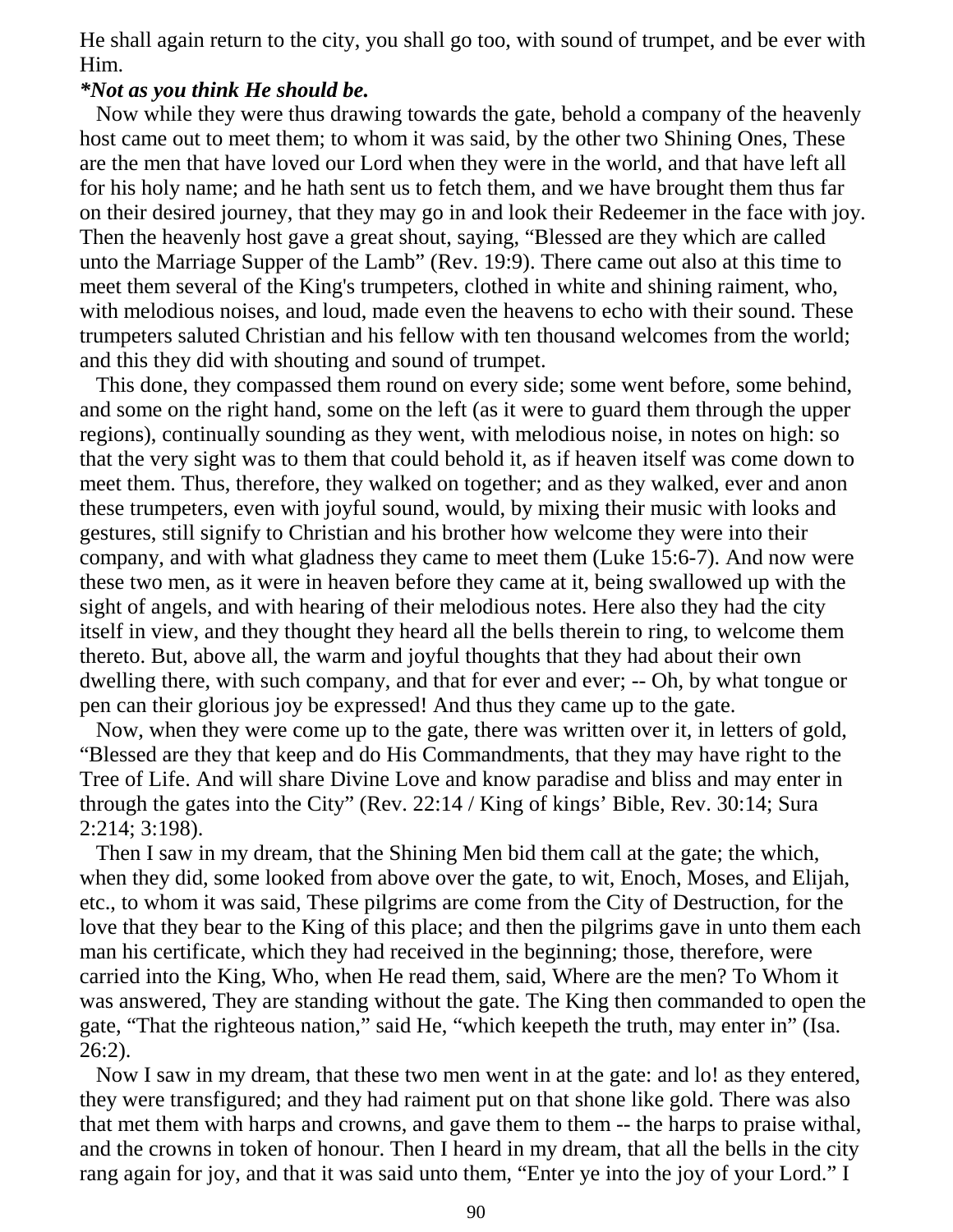also heard the men themselves, that they sang with a loud voice, saying, "Blessing, and honour, and glory, and power, be unto Him that sitteth upon the throne, and unto the Lamb, for ever and ever" (Rev. 5:13).

 Now, just as the gates were opened to let in the men, I looked in after them, and, behold, the city shone like the sun; the streets also were paved with gold, and in them walked many men with crowns on their heads, palms in their hands, and golden harps to sing praises withal.

 There were also of them that had wings, and they answered one another without intermission, saying, "Holy, holy, holy, is the Lord" (Rev. 4:8). And after that they shut up the gates; which, when I had seen, I wished myself among them.

 Now, while I was gazing upon all these things, I turned my head to look back, and saw Ignorance come up to the river side; but he soon got over, and that without half that difficulty which the other two men met with. For it happened that there was then in that place one Vain-hope, a ferryman, that with his boat helped him over; so he, as the other I saw, did ascend the hill, to come up to the gate, only he came alone; neither did any man meet him with the least encouragement. When he was come up to the gate, he looked up to the writing that was above, and then began to knock, supposing that entrance should have been quickly administered to him; but he was asked by the men that looked over the top of the gate, Whence came you? and what would you have? He answered, I have ate and drank in the presence of the King, and He has taught in our streets. Then they asked him for his certificate, that they might go in and show it to the King; so he fumbled in his bosom for one, and found none. Then said they, Have you none? But the man answered never a word. So they told the King; but He would not come down to see him, but commanded the two Shining Ones, that conducted Christian and Hopeful to the city, to go out and take Ignorance, and bind him hand and foot, and have him away (Matt. 22:9-14). Then they took him up, and carried him through the air, to the door that I saw in the side of the hill, and put him in there. Then I saw that there was a way to hell, **even** from the gates of heaven, **as well as** from the City of Destruction. So I awoke, and behold it was a dream.